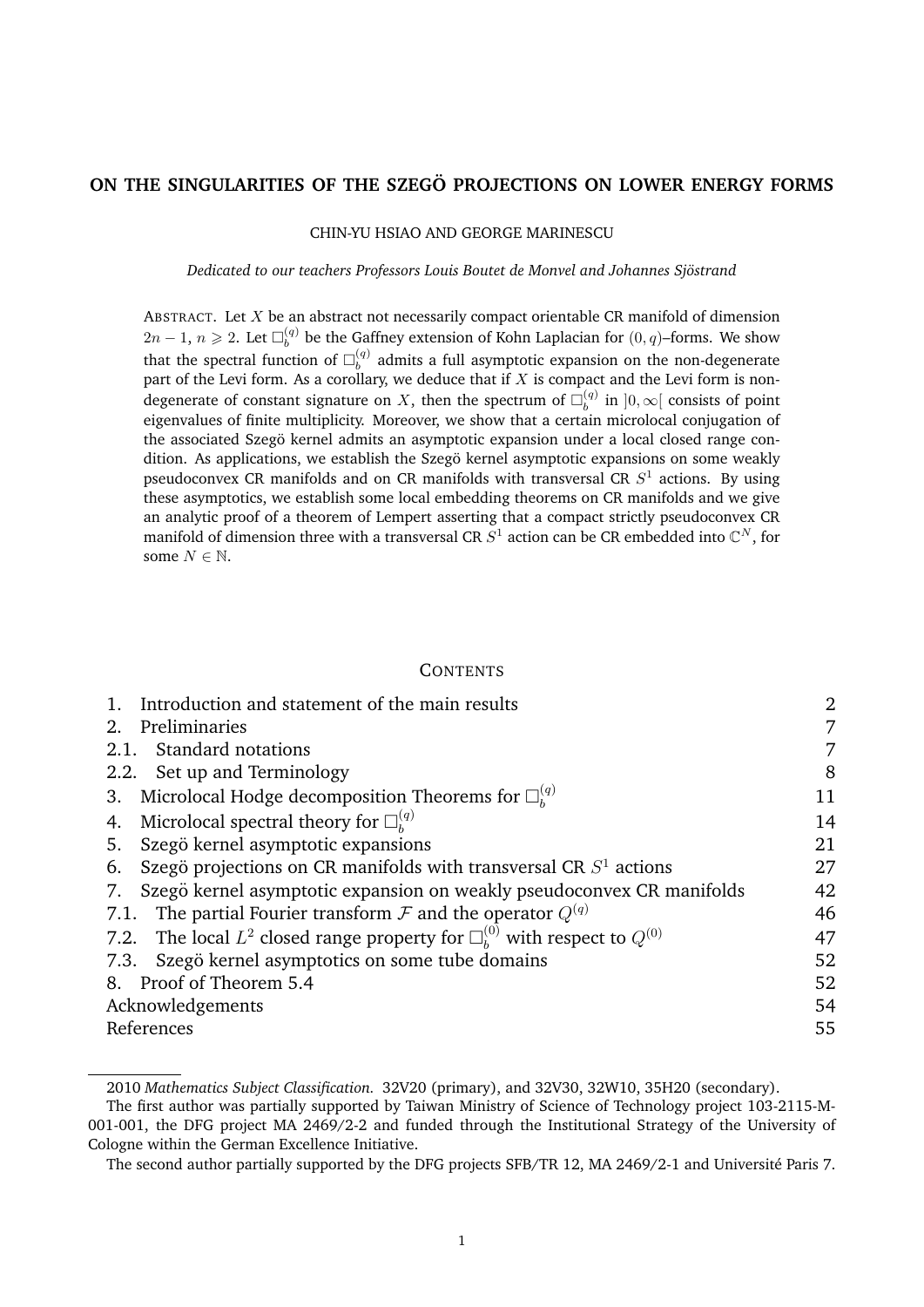# 1. INTRODUCTION AND STATEMENT OF THE MAIN RESULTS

Let  $(X, T^{1,0}X)$  be a CR manifold of hypersurface type and dimension  $2n - 1$ ,  $n > 2$ . Let  $\square^{(q)}_i$  $b_b^{(q)}$  be the Gaffney extension of the Kohn Lalpacian acting on  $(0,q)$  forms. The orthogonal projection  $\Pi^{(q)}: L^2_{(0,q)}(X) \rightarrow \operatorname{Ker} \Box_b^{(q)}$  $_{b}^{(q)}$  onto  $\text{Ker} \, \Box_{b}^{(q)}$  $\binom{q}{b}$  is called the Szegö projection, while its distribution kernel  $\Pi^{(q)}(x,y)$  is called the Szegö kernel. The study of the Szegö projection and kernel is a classical subject in several complex variables and CR geometry.

When the Levi form satisfies condition  $Y(q)$  on X (see Definition 2.2), then Kohn's subelliptic estimates with loss of one dervative for the solutions of  $\square_b^{(q)}$  $b^{(q)}u = f$  hold, cf. [20, 27, 41], and hence  $\Pi^{(q)}$  is a smoothing operator. When condition  $Y(q)$  fails, one is interested in the singularities of the Szegö kernel  $\Pi^{(q)}(x,y).$ 

A very important case is when  $X$  is a compact strictly pseudoconvex CR manifold (in this case  $Y(0)$  fails). Assume first that X is the boundary of a strictly pseudoconvex domain. Boutet de Monvel-Sjöstrand [14] showed that  $\Pi^{(0)}(x, y)$  is a Fourier integral operator with complex phase. In particular,  $\Pi^{(0)}(x, y)$  is smooth outside the diagonal of  $X \times X$  and there is a precise description of the singularity on the diagonal  $x = y$ , where  $\Pi^{(0)}(x, x)$  has a certain asymptotic expansion.

The Boutet de Monvel-Sjöstrand description of the Szegö kernel had a profound impact in many research areas, especially through [15]: several complex variables, symplectic and contact geometry, geometric quantization, Kähler geometry, semiclassical analysis, quantum chaos, cf. [8, 9, 10, 12, 13, 18, 19, 23, 25, 30, 32, 40, 45, 46, 55, 56], to quote just a few. These ideas also partly motivated the introduction of alternative approaches, see [46, 47, 49, 48].

From the works of Boutet de Monvel [11], Boutet de Monvel-Sjöstrand [14], Harvey-Lawson [31], Burns [16] and Kohn [42, 43] follows that the conditions below are equivalent for a compact strictly pseudoconvex CR manifold X,  $\dim_{\mathbb{R}} X \geq 3$ :

- (a) X is embeddable in the Euclidean space  $\mathbb{C}^N$ , for N sufficiently large;
- (b)  $X$  bounds a strictly pseudoconvex complex manifold;
- (c) The Kohn Laplacian  $\square_b^{(0)}$  $b^{(0)}_b$  on functions of X has closed range in  $L^2$ .

Therefore the description of the Szegö kernel given by [14] holds for CR manifolds satisfying the equivalent conditions (a)–(c). Moreover, if X an abstract compact strictly pseudoconvex of dimension  $> 5$ , then X satisfies condition (a), by a theorem of Boutet de Monvel [11]. If  $\dim X = 3$ , there are geometrically interesting embeddable strictly pseudoconvex CR manifolds, like those admitting a transverse  $S^1$  action, cf. [44], or Sasakian manifolds, cf. [50].

The first author [36] showed that if the Levi form is non-degenerate and  $\Box_{b}^{(q)}$  has  $L^2$  closed range for some  $q \in \{0, 1, \ldots, n-1\}$ , then  $\Pi^{(q)}(x, y)$  is a complex Fourier integral operator. Therefore the study of the singularities of the Szegö kernel is closely related to the closed range property of the Kohn Laplacian.

Kohn [43] proved that if  $Y(q)$  fails but  $Y(q-1)$  and  $Y(q+1)$  hold on a compact CR manifold  $X$ , then  $\square_b^{(q)}$  has  $L^2$  closed range. In this case the result of [36] applies and we can describe the Szegö kernel  $\Pi^{(q)}(x,y)$ . On the negative side, Burns [16] showed that the closed range property fails in the case of the non-embeddable exemples of Grauert, Andreotti-Siu and Rossi [28, 1, 53].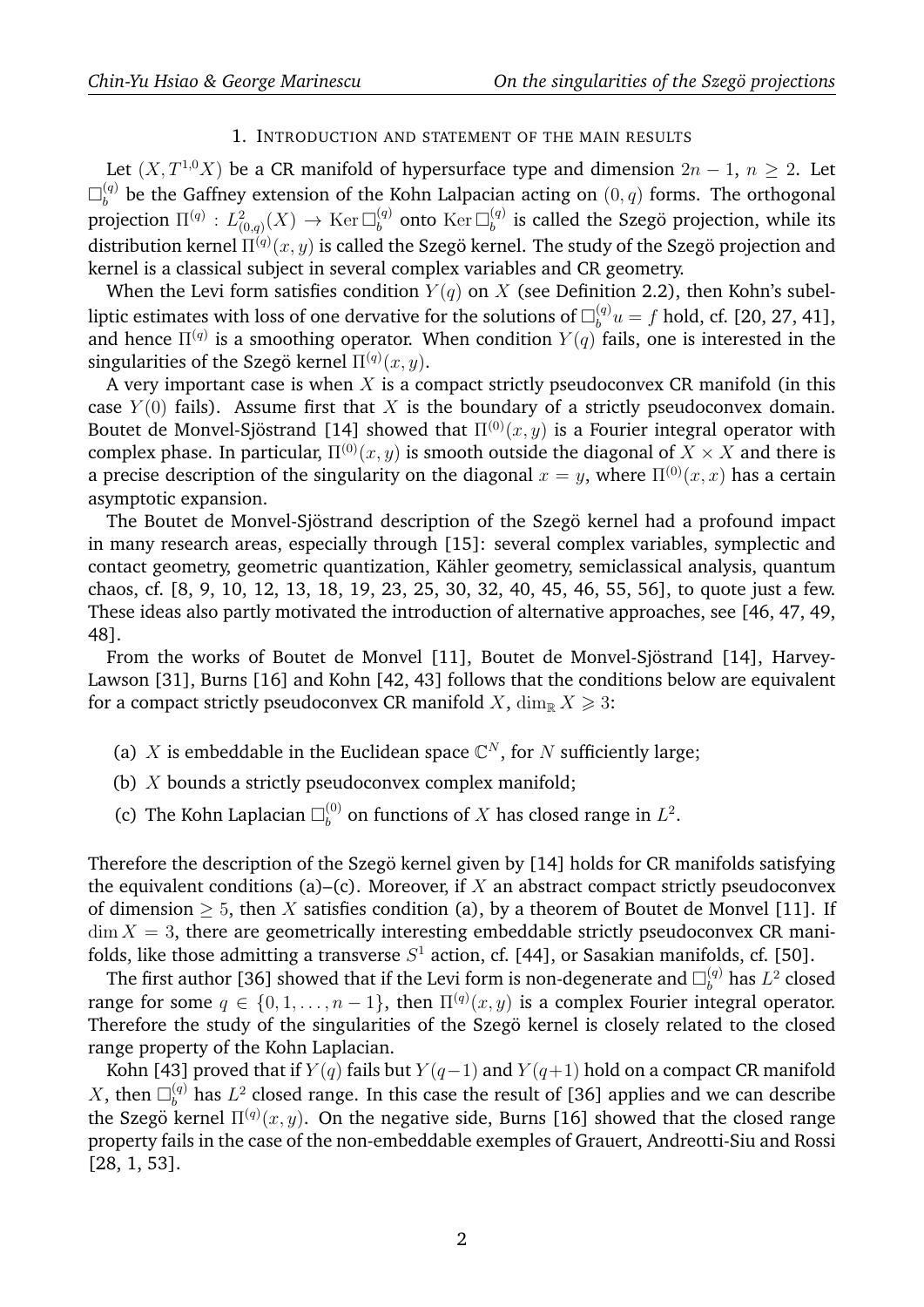Beside Kohn's criterion, it is very difficult to determine when  $\Box_b^{(q)}$  has  $L^2$  closed range. Let's see a simple example. Let  $[z]=[z_1,\ldots,z_N]$  be the homogeneous coordinates of  $\mathbb{CP}^{N-1}.$ Consider  $1 \le m \le N - 1$ . Put

(1.1) 
$$
X := \left\{ [z_1, \ldots, z_N] \in \mathbb{CP}^{N-1}; \sum_{j=1}^N \lambda_j |z_j| = 0 \right\},\
$$

where  $\lambda_j < 0$  for  $1 \le j \le m$  and  $\lambda_j > 0$  for  $m+1 \le j \le N$ . Then, X is a compact CR manifold of dimension  $2(N-1)-1$  with CR structure  $T^{1,0}X := T^{1,0} \mathbb{CP}^{N-1} \cap \mathbb{C}TX$ . It is straightforward to see that the Levi form has exactly  $m - 1$  negative eigenvalues and  $N - m - 1$  positive eigenvalues at every point of X. Thus, when  $q = m - 1$ ,  $N - m - 1 = q + 1$ ,  $Y(q)$  and  $Y(q + 1)$ fail and Kohn's criterion does not work in this case. Even in this simple example, it doesn't follow from Kohn's criterion that  $\Box_{b}^{(q)}$  has  $L^2$  closed range. We are lead to ask the following questions:

*Question* 1.1*.* Let X be compact CR manifold whose Levi form is non-degenerate of signature  $(n_-, n_+)$ . Assume  $n_+ \in \{n_- - 1, n_- + 1\}$ . When  $\square_b^{(q)}$  has  $L^2$  closed range for  $q = n_-$ ? In this case,  $Y(q)$  and  $Y(q + 1)$  fail.

This question was asked by Boutet de Monvel. We will introduce another condition, called  $W(q)$  (see Definition 6.22) which applied for CR manifolds with  $S^1$  action shows that  $\Box^{(q)}_b$  has  $L^2$  closed range in the situation of Question 1.1, see Theorem 6.23. In particular, the Kohn Laplacian on the manifold  $X$  in the examples (1.1) have closed range.

*Question* 1.2*.* Let X be a not-necessarily compact CR manifold and the Levi form can be degenerate (for example  $X$  is weakly pseudoconvex). Assume that  $\Box_{b}^{(q)}$  has  $L^2$  closed range. Does the Szegö kernel  $\Pi^{(q)}(x,y)$  admit an asymptotic expansion on the set where the Levi form is non-degenerate?

*Question* 1.3. Find a natural local analytic condition (weaker than  $L^2$  closed range condition) which implies that the Szegö kernel admits a local asymptotic expansion.

Without any regularity assumption,  $\mathrm{Ker} \, \Box^{(q)}_b$  $\delta_b^{(q)}$  could be trivial and therefore we consider the spectral projections  $\Pi^{(q)}_{<\lambda}$  $\zeta_{\leq \lambda}^{(q)} := E([0,\lambda]),$  for  $\lambda > 0$ , where E denotes the spectral measure of  $\square^{(q)}_i$  $\stackrel{(q)}{b}$ .

Question 1.4. Is  $\Pi^{(q)}_{<\lambda}$  $\frac{Q}{Q\Delta\lambda}$  a Fourier integral operator, for every  $\lambda>0$ ?

The purpose of this work is to answer Questions 1.1-1.4. Our first main results tell us that on the non-degenerate part of the Levi form,  $\Pi_{\leq \lambda}^{(q)}$  $\frac{q}{\leq \lambda}$  is a Fourier integral operator with complex phase , for every  $\lambda > 0$ , and  $\Pi_{(\lambda)}^{(q)}$  $\mathcal{L}^{(q)}_{(\lambda_1, \lambda_2]} := E((\lambda_1, \lambda_2])$  is a smoothing operator, for every  $0 < \lambda_1 < \lambda_2$ .

**Theorem 1.5.** *Let* X *be a CR manifold whose Levi form is non-degenerate of constant signature* (n−, n+) *at each point of an open set* D b X*. Then for every* λ > 0 *the restriction of the spectral*  ${\rm projector}~\Pi_{<\lambda}^{(q)}$ ≤λ *to* D *is a smoothing operator for* q /∈ {n−, n+} *and is a Fourier integral operator* with complex phase for  $q\in\{n_-,n_+\}.$  Moreover, in the latter case, the singularity of  $\Pi_{< \lambda}^{(q)}$  $\mathcal{L}_{\leq \lambda}^{(q)}$  does not depend on  $\lambda$ , in the sense that the difference  $\Pi_{\leq \lambda_1}^{(q)} - \Pi_{\leq \lambda}^{(q)}$  $\sum_{n \leq \lambda_2}^{(q)}$  is smoothing on D for any  $\lambda_1, \lambda_2 > 0$ .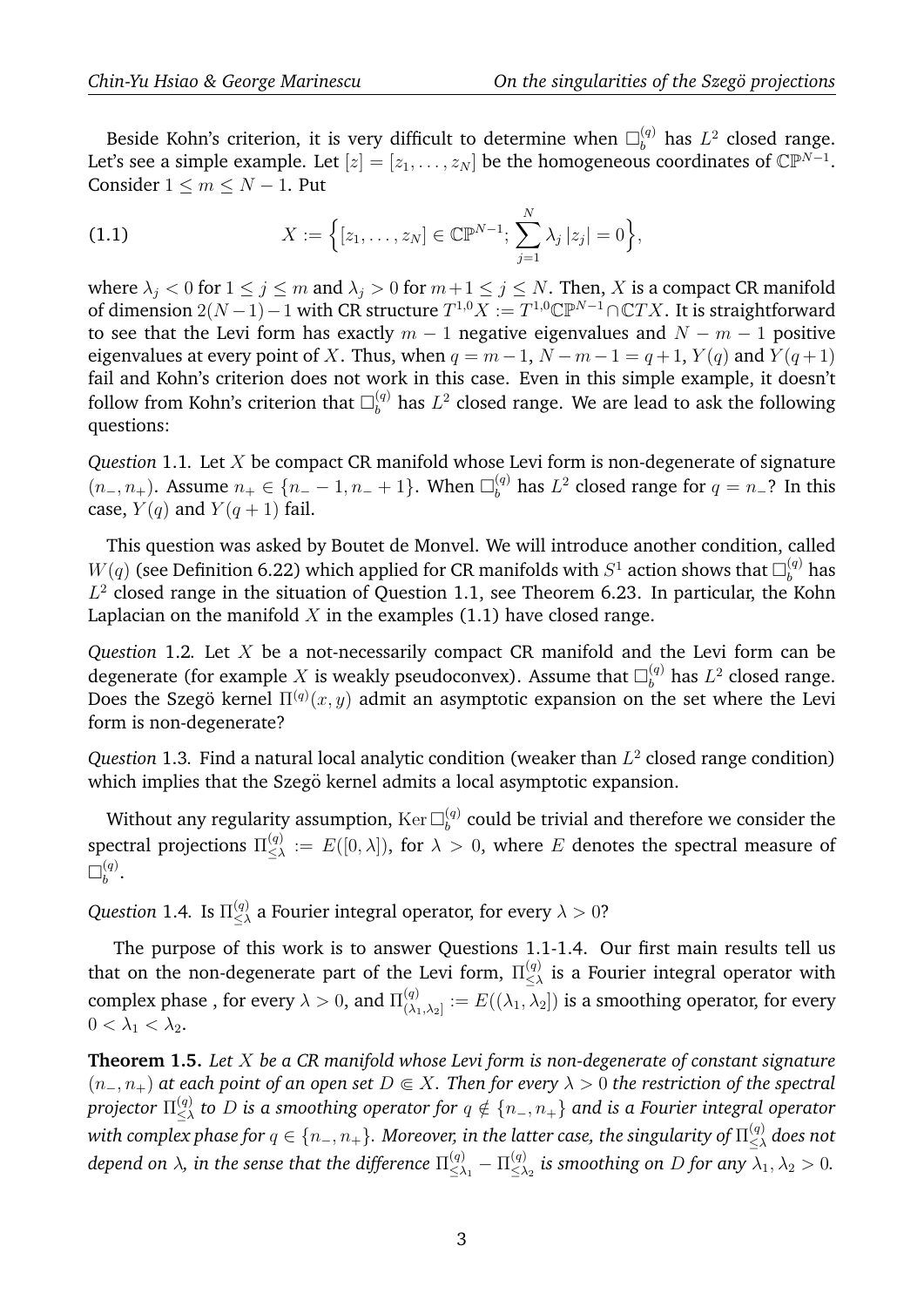The Fourier integral operators A considered here (and in this paper) have kernels of the form

(1.2) 
$$
A(x,y) = \int_0^\infty e^{i\varphi_-(x,y)t} s_-(x,y,t) dt + \int_0^\infty e^{i\varphi_+(x,y)t} s_+(x,y,t) dt + R(x,y),
$$

where the integrals are oscillatory integrals,  $\varphi_-, \varphi_+$  are complex phase functions,  $s_-, s_+$ classical symbols of type (1,0) and order  $n-1$ ,  $s_-=0$  if  $q\neq n_-, s_+=0$  if  $q\neq n_+$  and R a smooth function, see Section 2 for a precise definition.

A detailed version of Theorem 1.5 will be given in Theorems 4.1, 4.7 and 4.8. As a corollary of Theorem 1.5, we deduce:

**Corollary 1.6.** *Let* X *be a CR manifold of dimension* 2n − 1*, whose Levi form is non-degenerate of constant signature at each point of an open set*  $D \in X$ *. Let*  $0 \le q \le n - 1$  *and*  $0 < \lambda_1 < \lambda_2$ *.* Then, the projector  $\Pi^{(q)}_{(\lambda)}$ (λ1,λ2] *is a smoothing operator on* D*. In particular, if* X *is compact and the* Levi form is non-degenerate of constant signature on  $X$ , then the projector  $\Pi^{(q)}_{\rm O}$  $\frac{\Gamma\left( q\right) }{\left( \lambda_{1},\lambda_{2}\right) }$  *is a smoothing operator on* X*.*

As a consequence, we deduce that if  $X$  is compact and the Levi form is non-degenerate of constant signature on  $X$ , then the spectrum of  $\square_b^{(q)}$  $\binom{q}{b}$  in  $]0,\infty[$  consists of point eigenvalues of finite multiplicity. Burns-Epstein [17, Theorem 1.3] proved that if  $X$  is compact, strictly pseudoconvex of dimension three, then the spectrum of  $\Box^{(0)}_b$  $b_0^{(0)}$  in  $]0,\infty[$  consists of point eigenvalues of finite multiplicity. We generalize their result to any  $q \in \{0, 1, \ldots, n-1\}$  and any dimension.

**Theorem 1.7.** *We assume that* X *is compact and the Levi form is non-degenerate of constant*  $s$ ignature  $(n_-,n_+)$  on  $X.$  Fix  $q\in\{0,1,\ldots,n-1\}.$  Then, for any  $\mu>0,$   $\mathrm{Spec\,}\Box^{(q)}_b\cap\ [\mu,\infty[$  is *a discrete subset of*  $\mathbb R$ *, any*  $\nu \in \mathrm{Spec}\,\square_b^{(q)}$  *with*  $\nu > 0$  *is an eigenvalue of*  $\square_b^{(q)}$  $b^{(q)}$  and the eigenspace  $H^q_{b,\nu}(X) := \left\{ u \in \mathrm{Dom}\,\Box^{(q)}_b \right\}$  $\binom{q}{b};\ \square_b^{(q)}$  $\{u_i^{(q)}u = \nu u\}$  is finite dimensional with  $H^q_{b,\nu}(X) \subset \Omega^{0,q}(X).$ 

If  $\Box_b^{(q)}$  has closed range, then  $\Pi^{(q)}=\Pi_{\leq \lambda}^{(q)}$  for some  $\lambda>0,$  so we can deduce the asymptotic of the Szegö kernel from Theorem 1.5. We introduce now the following local and more flexible version of the closed range property.

**Definition 1.8.** Fix  $q \in \{0, 1, 2, ..., n-1\}$ . Let  $Q: L^2_{(0,q)}(X) \to L^2_{(0,q)}(X)$  be a continuous operator. We say that  $\Box_{b}^{(q)}$  has local  $L^2$  closed range on an open set  $D\subset X$  with respect to  $Q$ if for every  $D' \in D$ , there exist constants  $C_{D'} > 0$  and  $p \in \mathbb{N}$ , such that

$$
||Q(I - \Pi^{(q)})u||^2 \leq C_{D'}((\Box_b^{(q)})^p u | u), \ \forall u \in \Omega_0^{0,q}(D').
$$

When  $D = X$ , Q is the identity map and  $p = 2$ , this property is just the  $L^2$  closed range property for  $\Box^{(q)}_b$  $b^{(q)}_b$ . When  $D=X$ ,  $Q$  is the identity map,  $p=1$  and  $q=0$ , this property is the  $L^2$  closed range property for  $\overline{\partial}_b$ .

**Theorem 1.9.** *Let* X *be a CR manifold of dimension* 2n − 1*, whose Levi form is non-degenerate of constant signature*  $(n_-, n_+)$  *at each point of an open set*  $D \in X$ *. Let*  $q \in \{0, 1, \ldots, n-1\}$ and let  $Q\, \in\, L^0_{\rm cl\,}(X,T^{*0,q}X\boxtimes T^{*0,q}X)$  be a classical pseudodifferential operator on  $X$  and let  $Q^*\in L^0_{\mathrm{cl}}(X,T^{*0,q}X\boxtimes T^{*0,q}X)$  be the  $L^2$  adjoint of  $Q$  with respect to  $(\,\cdot\,|\,\cdot\,)$ . Suppose that  $\square_b^{(q)}$  $\boldsymbol{t}$ *has local*  $L^2$  *closed range on*  $D$  *with respect to*  $Q$  *and*  $Q\Pi^{(q)}\ =\ \Pi^{(q)}Q$  *on*  $L^2_{(0,q)}(X)$ *. Then,*  $Q^* \Pi^{(q)} Q$  *is smoothing on* D *if*  $q \notin \{n_-, n_+\}$  *and is a Fourier integral operator with complex phase if*  $q \in \{n_-, n_+\}$ *.*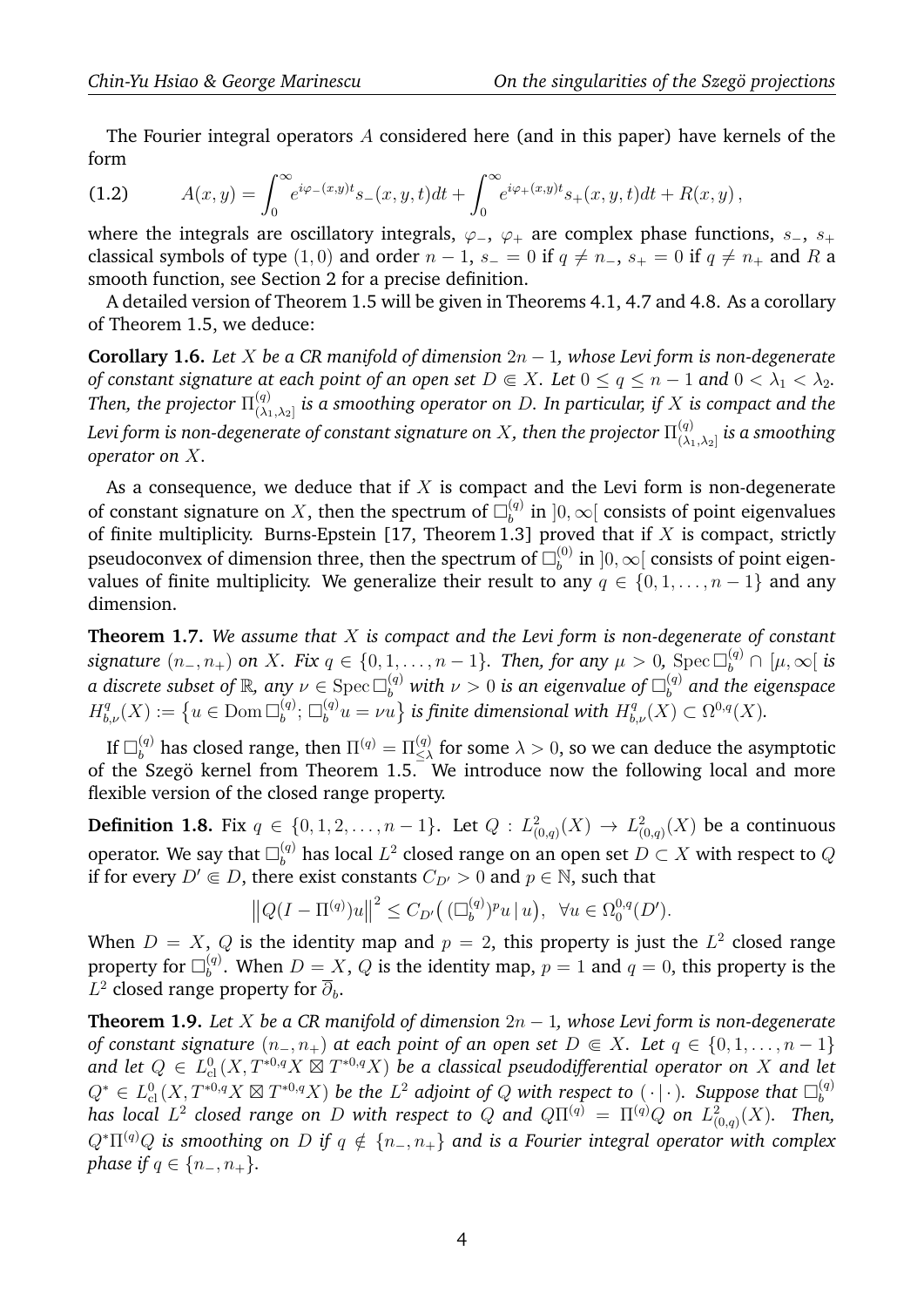This result will be proved in Section 5, see Theorem 5.1 for a detailed version of Theorem 1.9.

For  $Q \in L_{\text{cl}}^m(X)$ , let  $\sigma_Q(x,\xi) \in \mathscr{C}^{\infty}(T^*M)$  denote the principal symbol of  $Q$ . Let  $\Sigma =$  $\Sigma^- \bigcup \Sigma^+$  be the characteristic manifold of  $\square_b^{(q)}$  $b_b^{(q)}$  (see (2.13)). By using Theorem 1.9, we establish the following local embedding theorem (see Section 5 for a proof).

**Theorem 1.10.** *Let* X *be a CR manifold of dimension* 2n−1*, whose Levi form is positive at each* point of an open set  $D\Subset X$ . Let  $Q\in L^0_{\mathrm{cl}}(X)$  with  $Q\Pi^{(0)}=\Pi^{(0)}Q$  and  $\sigma_Q(x,\xi)\neq 0$  at each point of  $\Sigma^-$ . Suppose that  $\square_b^{(0)}$  $\delta_b^{(0)}$  has local  $L^2$  closed range on  $D$  with respect to  $Q$ . Then, for any point  $x_0\in D$ , there is an open neighborhood  $\hat{D}\Subset D$  of  $x_0$  such that  $\hat{D}$  can be CR embedded into  $\mathbb{C}^n.$ 

We notice that in Theorem 1.10,  $\square_{b}^{(0)}$  might not have  $L^2$  closed range, however, with the help of the operator  $Q$ , we can still understand the Szego projection and produce many global CR functions.

We will apply Theorem 1.9 to establish Szegö kernel asymptotic expansions on compact CR manifolds with transversal CR  $S^1$  actions under certain Levi curvature assumptions.

**Theorem 1.11.** *Let*  $(X, T^{1,0}X)$  *be a compact CR manifold of dimension*  $2n - 1$ *,*  $n \ge 2$ *, with* a transversal CR  $S^1$  action and let  $T \in \mathscr{C}^\infty(X,TX)$  be the real vector field induced by this  $S^1$ action. For  $m\in \mathbb{Z}$ , let  $\mathcal{B}^{0,q}_m(X)\subset L^2_{(0,q)}(X)$  be the completion of

$$
B_m^{0,q}(X) := \{ u \in \Omega^{0,q}(X); Tu = -\sqrt{-1}mu \}
$$

and let  $Q_{\leq 0}^{(q)}$  $\mathcal{L}_{\leq 0}^{(q)}\,:\,L^2_{(0,q)}(X)\,\to\,\oplus_{m\in\mathbb{Z},m\leq 0}\mathcal{B}_m^{0,q}(X)$  be the orthogonal projection. Assume that  $Z(q)$ *fails but*  $\overline{Z}(q-1)$  and  $Z(q+1)$  hold at every point of X. Suppose that the Levi form is non*degenerate of constant signature*  $(n_-, n_+)$  *on an open canonical coordinate patch*  $D \in X$ *. Then,*  $Q^{(q)}_{\leq 0} \Pi^{(q)} Q^{(q)}_{\leq 0}$  $\frac{q(q)}{\leq 0}$  is smoothing on  $D$  if  $q\neq n_-$  and  $Q_{\leq 0}^{(q)}\Pi^{(q)}Q_{\leq 0}^{(q)}$ ≤0 *is a Fourier integral operator with complex phase if*  $q = n_$ .

This result will be proved in §6, see Theorem 6.20 for the details and see Definition 6.1 and Definition 6.7 for the meanings of transversal CR  $S<sup>1</sup>$  action and condition  $Z(q)$ . As a consequence we obtain (cf. Theorem 6.23 and Corollary 6.24):

**Theorem 1.12.** *Let*  $(X, T^{1,0}X)$  *be a compact CR manifold of dimension*  $2n - 1$ *,*  $n \ge 2$ *, with a*  ${\rm transversal}$  CR  $S^1$  action. Assume  $W(q)$  holds on  $X$  for some  $q\in\{0,1,\ldots,n-1\}.$  Then  $\Box^{(q)}_b$  $\int_b^{(q)}$  has  $L^2$  closed range. In particular, for any CR submanifold in  $\mathbb{CP}^N$  of the form (1.1), the associated *Szego kernel admits a full asymptotic expansion. ¨*

We notice that if the Levi form is non-degenerate of constant signature on X then  $W(q)$ holds on  $X$  (see Definition 6.22). In particular, for a 3-dimensional compact strictly pseudoconvex CR manifold,  $W(0)$  holds on  $X.$  Hence,  $\square_{b}^{(0)}$  has  $L^2$  closed range if  $X$  admits a transversal CR  $S^1$  action. From this, we deduce the following global embeddablity of Lempert [44, Theorem 2.1] (see Section 6).

**Theorem 1.13.** Let  $(X, T^{1,0}X)$  be a compact strictly pseudoconvex CR manifold of dimension *three with a transversal CR*  $S^1$  *action. Then*  $X$  *can be CR embedded into*  $\mathbb{C}^N$ *, for some*  $N \in \mathbb{N}$ *.* 

Note that Baouendi-Rothschild-Treves [3] proved that the existence of a local transverse CR action implies local embeddability. Let us point out that transversality in Theorem 1.13 cannot be dispensed with: the non-embeddable example of Grauert, Andreotti-Siu and Rossi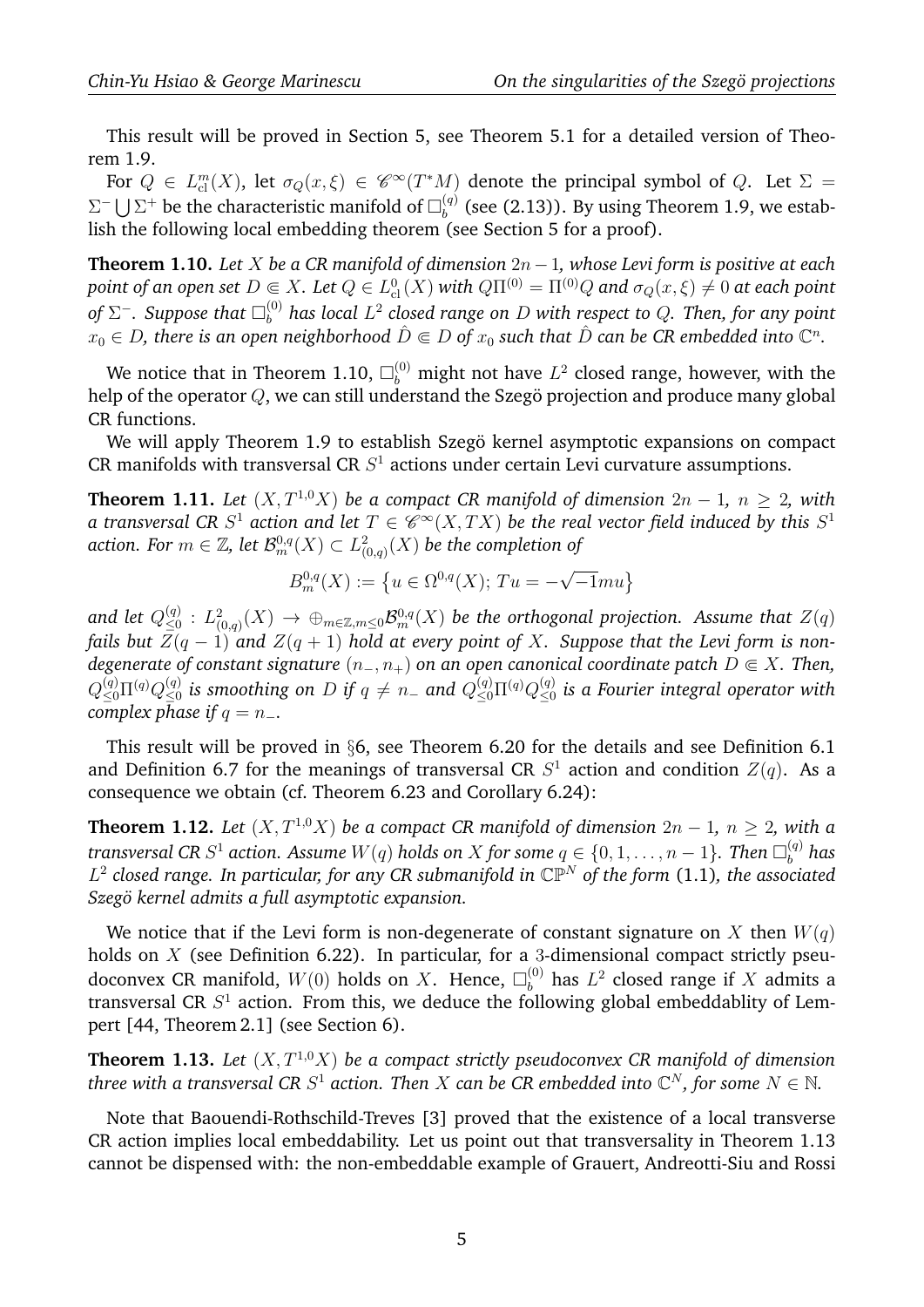[28, 1, 53] admits a nontransversal circle action; see also the example of of Barrett [4] which admits a transverse CR torus action, but no one-dimensional sub-action exists which itself is transverse.

Theorem 1.9 yields immediately the following.

**Theorem 1.14.** Suppose that  $X$  is a CR manifold such that  $\square_b^{(0)}$ b *has closed range in* L 2 *. Then the Szegö projector*  $\Pi^{(0)}$  *is a Fourier integral operator on the subset where the Levi form is positive definite.*

**Corollary 1.15.** *Let* X *be a compact pseudoconvex CR manifold satisfying one of the following conditions:*

- *(i)* X = ∂M*, where* M *is a relatively compact pseudoconvex domain in a complex manifold, such that there exists a strictly psh function in a neighborhood of* X*.*
- (*ii*) *X* admits a CR embedding into some Euclidean space  $\mathbb{C}^N$ *.*

*Then the Szegö projector*  $\Pi^{(0)}$  *is a Fourier integral operator on the subset where the Levi form is positive definite.*

Indeed, it was shown that  $\overline{\partial}_b$  has closed range in  $L^2$  under condition (i) in [43, p. 543] and under condition (ii) in [2, 52]. For boundaries of pseudoconvex domains in  $\mathbb{C}^n$  the closed range property was shown in [7, 43, 54]. Note also that any three-dimensional pseudoconvex and of finite type CR manifold X admits a CR embedding into some  $\mathbb{C}^N$  if  $\overline{\partial}_b$  has  $L^2$  closed range, cf. [21].

We can give a very concrete description of the Szegö kernel in case (i) of Corollary 1.15. Let M be a relatively compact domain with smooth boundary in a complex manifold  $M'$  and  $M = \{ \rho < 0 \}$  where  $\rho \in \mathscr{C}^{\infty}(M')$  is a defining function of M. We assume that the Levi form  $\mathcal{L}(\rho)$  is everywhere positive semi-definite on the complex tangent space to  $X = \partial M$  and is positive definite of a subset  $D \subset X$ . Fix  $D_0 \subseteq D$  and let U be a small neighbourhood of  $D_0$  in M'. As in [14], one can construct an almost-analytic extension  $\varphi = \varphi(x, y) : M' \times M' \to \mathbb{C}$  of  $\rho$  with the following properties:

 $\varphi(x,x) = \frac{1}{\sqrt{2}}$ −1  $\varrho(x)$  and  $\partial_y\varphi$ ,  $\partial_x\varphi$  vanish to infinite order on the diagonal  $x = y$ .  $\varphi(y,x) = \overline{\varphi(x,y)}.$ (1.3)

 $\text{Im}\,\varphi(x,y)\geq c\,|x-y|^2$  on  $U\times U$ , where  $c>0$  is a constant.

Then on  $D_0$ , the Szegö kernel  $\Pi^{(0)}(x, y)$  of X has the form

(1.4) 
$$
\Pi^{(0)}(x,y) = \int_0^\infty e^{i\varphi(x,y)t} s(x,y,t) dt + R(x,y) = F(x,y) \left( -i\varphi(x,y) + 0 \right)^{-n} + G(x,y) \log(-i\varphi(x,y) + 0)
$$

for some smooth functions  $F$  ,  $G$  and  $R$ . Here we denote by  $\left( -i\varphi(x,y)+0 \right)^{-n}$ ,  $\log\left( -i\varphi(x,y)+0 \right)$ the distributions limit of  $(-i\varphi(x,y)+\varepsilon)^{-n}$  and  $\log(-i\varphi(x,y)+\varepsilon)$  as  $\varepsilon \to 0+$ . See Section 7 for more details.

Our method can be extended to non-compact weakly pseudoconvex tube domains in  $\mathbb{C}^n$ with basis a strictly pseudoconvex domain in  $\mathbb{C}^{n-1}$  cf. Theorems 7.4 and 7.5.

The layout of this paper is as follows. In Section 2, we collect some notations, definitions and statements we use throughout.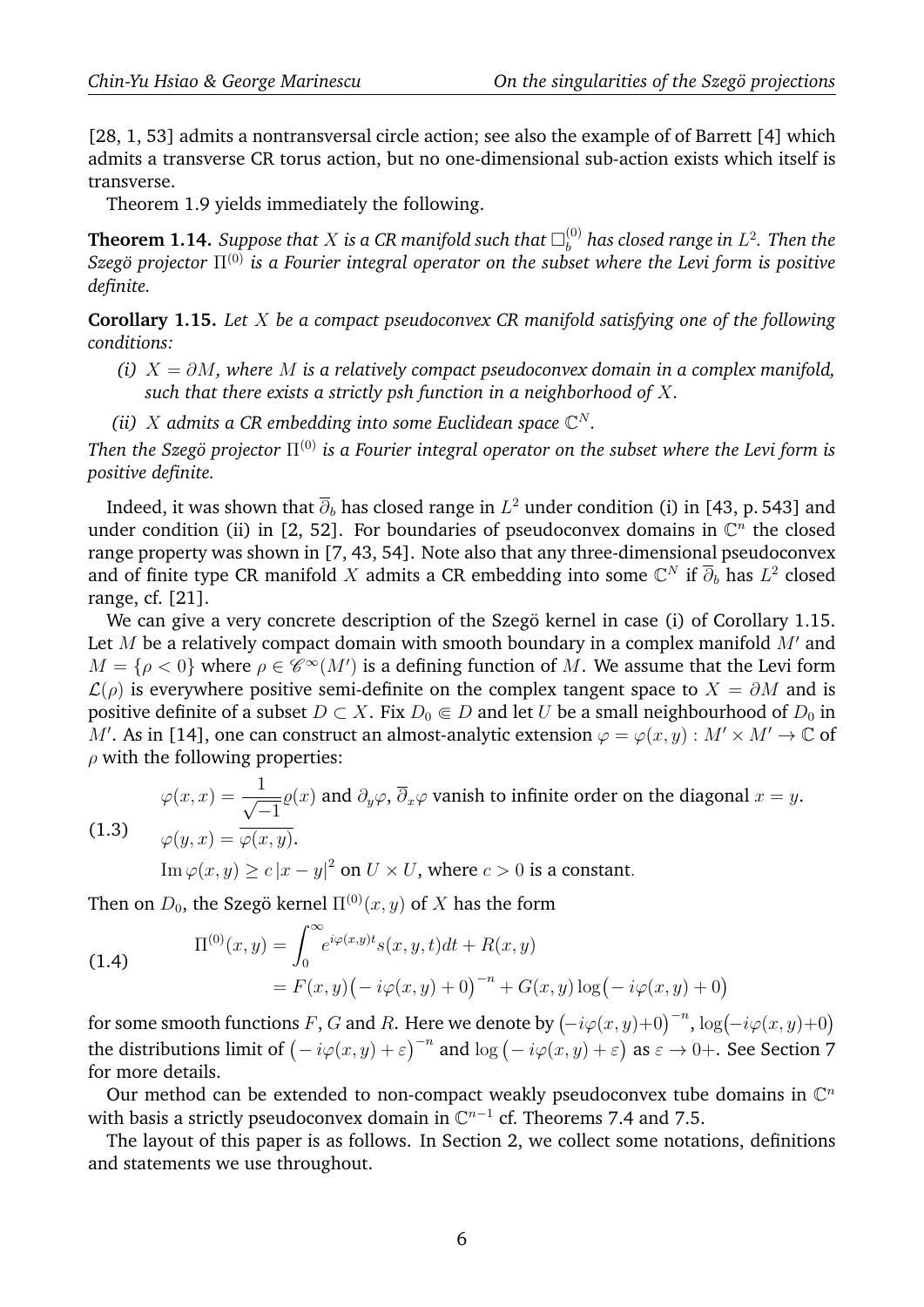In Section 3, we review some results in [36] about the existence of a microlocal Hodge decomposition of the Kohn Laplacian on an open set of a CR manifold where the Levi form is non-degenerate.

In Section 4, we first study the microlocal behahaviour of the spectral function and by using the microlocal Hodge decomposition of the Kohn Laplacian established in [36], we prove Theorem 1.5. Furthermore, by using Theorem 1.5 and some standard technique in functional analysis, we prove Theorem 1.7.

Section 5 is devoted to proving Theorem 1.9 and 1.10.

In Section 6, we study CR manifolds with transversal CR  $S<sup>1</sup>$  actions. We introduce the microlocal cut-off functions  $Q_{\leq 0}^{(q)}$  $\stackrel{(q)}{\leq}$  and  $\stackrel{(q)}{\underset{\geq}{Q}}$  $\frac{Q}{Q}$  and study the closed range property with respect to these operators. Finally we establish Theorems 1.11, 1.12 and 1.13.

In Section 7, by using Hörmander's  $L^2$  estimates, we establish the local  $L^2$  closed range property for  $\Box_b^{(0)}$  with respect to  $Q^{(0)}$  for some weakly pseudocnovex tube domains in  $\mathbb{C}^n,$ hence establish the asymptotics of the Szegö kernel (see Theorem 7.4 and Theorem 7.5).

Finally, in Section 8, we prove the technical Theorem 5.4 by using semi-classical analysis and global theory of complex Fourier integral operators of Melin-Sjöstrand [51]. Theorem 5.4 will be used in the proof of Theorem 1.9.

## 2. PRELIMINARIES

2.1. **Standard notations.** We shall use the following notations:  $\mathbb{N} = \{1, 2, ...\}$ ,  $\mathbb{N}_0 = \mathbb{N} \cup \{0\}$ , R is the set of real numbers,  $\overline{\mathbb{R}}_+ := \{x \in \mathbb{R}; x \ge 0\}$ . For a multiindex  $\alpha = (\alpha_1, \dots, \alpha_n) \in \mathbb{N}_0^n$ we denote by  $|\alpha| = \alpha_1 + \ldots + \alpha_n$  its norm and by  $l(\alpha) = n$  its length. For  $m \in \mathbb{N}$ , write  $\alpha \in \{1,\ldots,m\}^n$  if  $\alpha_j \in \{1,\ldots,m\}$ ,  $j=1,\ldots,n$ .  $\alpha$  is strictly increasing if  $\alpha_1 < \alpha_2 < \ldots < \alpha_n$ . For  $x = (x_1, \ldots, x_n)$  we write

$$
x^{\alpha} = x_1^{\alpha_1} \cdots x_n^{\alpha_n},
$$
  
\n
$$
\partial_{x_j} = \frac{\partial}{\partial x_j}, \quad \partial_x^{\alpha} = \partial_{x_1}^{\alpha_1} \cdots \partial_{x_n}^{\alpha_n} = \frac{\partial^{|\alpha|}}{\partial x^{\alpha}},
$$
  
\n
$$
D_{x_j} = \frac{1}{i} \partial_{x_j}, \quad D_x^{\alpha} = D_{x_1}^{\alpha_1} \cdots D_{x_n}^{\alpha_n}, \quad D_x = \frac{1}{i} \partial_x.
$$

Let  $z = (z_1, \ldots, z_n)$ ,  $z_j = x_{2j-1} + ix_{2j}$ ,  $j = 1, \ldots, n$ , be coordinates of  $\mathbb{C}^n$ . We write

$$
z^{\alpha} = z_1^{\alpha_1} \cdots z_n^{\alpha_n}, \quad \overline{z}^{\alpha} = \overline{z}_1^{\alpha_1} \cdots \overline{z}_n^{\alpha_n},
$$
  
\n
$$
\partial_{z_j} = \frac{\partial}{\partial z_j} = \frac{1}{2} \left( \frac{\partial}{\partial x_{2j-1}} - i \frac{\partial}{\partial x_{2j}} \right), \quad \partial_{\overline{z}_j} = \frac{\partial}{\partial \overline{z}_j} = \frac{1}{2} \left( \frac{\partial}{\partial x_{2j-1}} + i \frac{\partial}{\partial x_{2j}} \right),
$$
  
\n
$$
\partial_z^{\alpha} = \partial_{z_1}^{\alpha_1} \cdots \partial_{z_n}^{\alpha_n} = \frac{\partial^{|\alpha|}}{\partial z^{\alpha}}, \quad \partial_{\overline{z}}^{\alpha} = \partial_{\overline{z}_1}^{\alpha_1} \cdots \partial_{\overline{z}_n}^{\alpha_n} = \frac{\partial^{|\alpha|}}{\partial \overline{z}^{\alpha}}.
$$

For  $j, s \in \mathbb{Z}$ , set  $\delta_{i,s} = 1$  if  $j = s$ ,  $\delta_{i,s} = 0$  if  $j \neq s$ .

Let  $M$  be a  $\mathscr{C}^\infty$  paracompact manifold. We let  $TM$  and  $T^*M$  denote the tangent bundle of M and the cotangent bundle of M respectively. The complexified tangent bundle of M and the complexified cotangent bundle of M will be denoted by  $\mathbb{C}TM$  and  $\mathbb{C}T^*M$  respectively. Write  $\langle \cdot , \cdot \rangle$  to denote the pointwise duality between  $TM$  and  $T^*M$ . We extend  $\langle \cdot , \cdot \rangle$  bilinearly to  $\mathbb C TM \times \mathbb C T^*M$ . Let  $G$  be a  $\mathscr C^\infty$  vector bundle over  $M.$  The fiber of  $G$  at  $x \in M$  will be denoted by  $G_x$ . Let  $E$  be another vector bundle over  $M$ . We write  $G \boxtimes E$  to denote the vector bundle over  $M \times M$  with fiber over  $(x, y) \in M \times M$  consisting of the linear maps from  $G_x$  to  $E_y$ . Let  $Y \subset M$  be an open set. From now on, the spaces of distribution sections of G over Y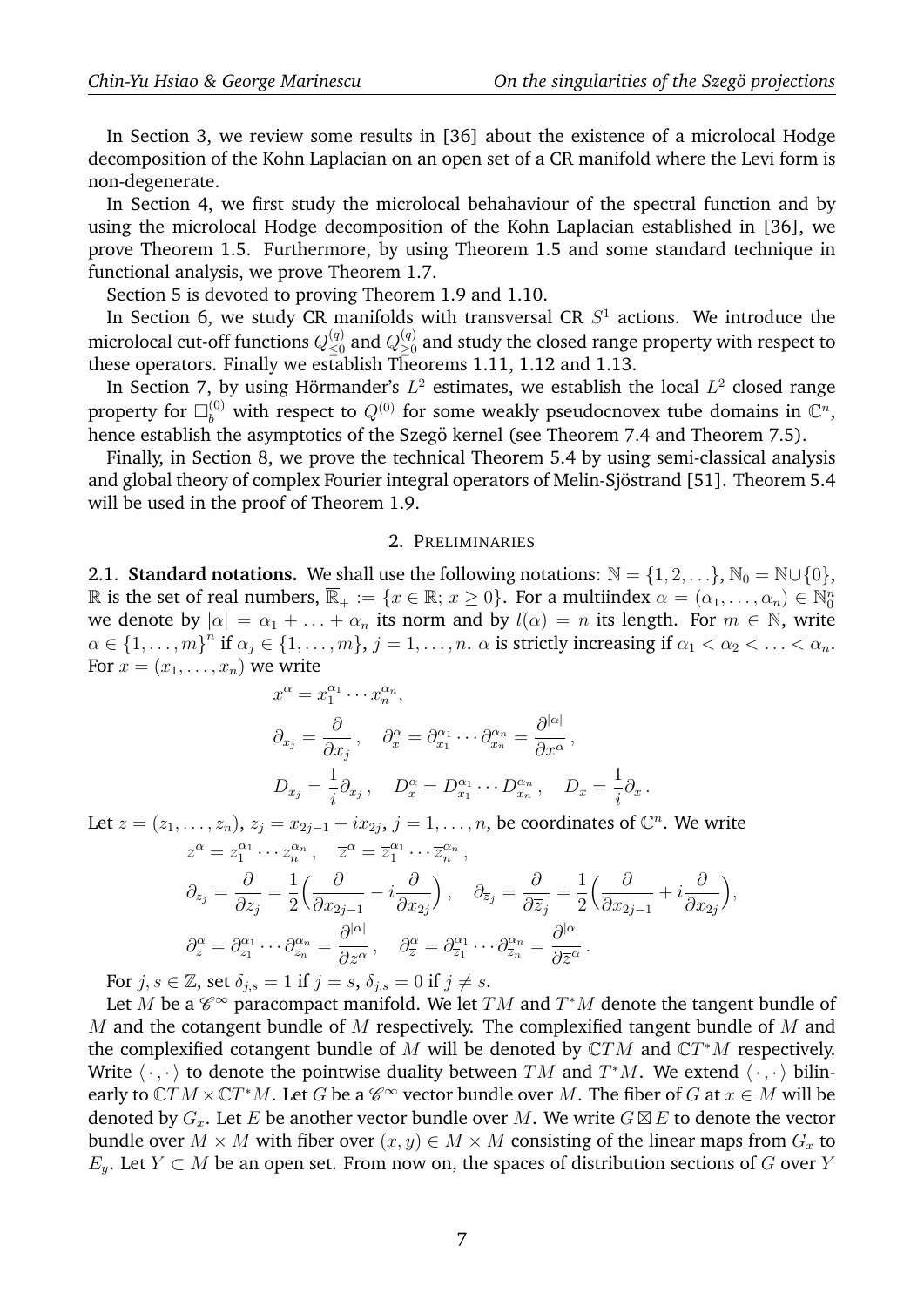and smooth sections of G over Y will be denoted by  $\mathscr{D}'(Y,G)$  and  $\mathscr{C}^{\infty}(Y,G)$  respectively. Let  $\mathscr{E}'(Y,G)$  be the subspace of  $\mathscr{D}'(Y,G)$  whose elements have compact support in Y. For  $m \in \mathbb{R}$ , let  $H^m(Y, G)$  denote the Sobolev space of order m of sections of G over Y. Put

$$
H_{\text{loc}}^m(Y, G) = \left\{ u \in \mathcal{D}'(Y, G); \, \varphi u \in H^m(Y, G), \, \forall \varphi \in \mathscr{C}_0^{\infty}(Y) \right\},
$$

$$
H_{\text{comp}}^m(Y, G) = H_{\text{loc}}^m(Y, G) \cap \mathscr{E}'(Y, G).
$$

Let  $G$  and  $E$  be  $\mathscr{C}^\infty$  vector bundles over a paracompact  $\mathscr{C}^\infty$  manifold  $M$  equipped with a smooth density of integration. If  $A: \mathscr{C}_0^\infty(M,G) \to \mathscr{D}'(M,E)$  is continuous, we write  $K_A(x,y)$ or  $A(x, y)$  to denote the distribution kernel of A. The following two statements are equivalent

- (a) A is continuous:  $\mathscr{E}'(M, G) \to \mathscr{C}^{\infty}(M, E)$ ,
- (b)  $K_A \in \mathscr{C}^\infty(M \times M, G_y \boxtimes E_x)$ .

If A satisfies (a) or (b), we say that A is smoothing. Let  $A, B: \mathscr{C}_0^{\infty}(M, G) \to \mathscr{D}'(M, E)$  be continuous operators. We write  $A \equiv B$  (on M) if  $A - B$  is a smoothing operator.

We say that A is properly supported if the restrictions of the two projections  $(x, y) \mapsto x$ ,  $(x, y) \mapsto y$  to Supp  $K_A$  are proper.

Let  $H(x, y) \in \mathscr{D}'(M \times M, G_y \boxtimes E_x)$ . We write H to denote the unique continuous operator  $\mathscr{C}_0^{\infty}(M,G) \to \mathscr{D}'(M,E)$  with distribution kernel  $H(x,y)$ . In this work, we identify H with  $H(x, y)$ .

2.2. **Set up and Terminology.** Let  $(X, T^{1,0}X)$  be an orientable not necessarily compact, paracompact CR manifold of dimension  $2n-1$ ,  $n \geq 2$ , where  $T^{1,0}X$  is a CR structure of X. Recall that  $T^{1,0}X$  is a complex  $n-1$  dimensional subbundle of  $\mathbb{C}TX$ , satisfying  $T^{1,0}X\cap T^{0,1}X=\{0\},$ where  $T^{0,1}X=\overline{T^{1,0}X},$  and  $[\mathcal{V},\mathcal{V}]\subset \mathcal{V},$  where  $\mathcal{V}=\mathscr{C}^\infty(X,T^{1,0}X).$ 

Fix a smooth Hermitian metric  $\langle \cdot | \cdot \rangle$  on  $\mathbb{C}TX$  so that  $\langle u | v \rangle$  is real if u, v are real tangent vectors and  $T^{1,0}X$  is orthogonal to  $T^{0,1}X:=\overline{T^{1,0}X}.$  Then locally there is a real vector field T of length one which is pointwise orthogonal to  $T^{1,0}X \oplus T^{0,1}X$ . T is unique up to the choice of sign. For  $v \in \mathbb{C}TX$ , we write  $|v|^2 := \langle v | v \rangle$ . We denote by  $T^{*1,0}X$  and  $T^{*0,1}X$  the dual bundles of  $T^{1,0}X$  and  $T^{0,1}X$ , respectively. Define the vector bundle of  $(0,q)$  forms by  $T^{*0,q}X := \Lambda^qT^{*0,1}X$ . The Hermitian metric  $\langle\cdot\mid\cdot\rangle$  on  $\mathbb CTX$  induces, by duality, a Hermitian metric on  $\mathbb{C}T^{*}X$  and also on the bundles of  $(0, q)$  forms  $T^{*0,q}X$ ,  $q = 0, 1, \ldots, n - 1$ . We shall also denote all these induced metrics by  $\langle \cdot | \cdot \rangle$ . For  $u \in T^{*0,q}X$ , we write  $|u|^2 := \langle u | u \rangle$ . Let  $D \subset X$  be an open set. Let  $\Omega^{0,q}(D)$  denote the space of smooth sections of  $T^{*0,q}X$  over  $D$  and let  $\Omega_0^{0,q}$  $\ ^{0,q}_{0}(D)$  be the subspace of  $\Omega^{0,q}(D)$  whose elements have compact support in  $D.$ 

Locally there exists an orthonormal frame  $\omega_1, \ldots, \omega_{n-1}$  of the bundle  $T^{*1,0}X$ . The real  $(2n-2)$  form  $\omega = i^{n-1}\omega_1\wedge\overline{\omega}_1\wedge\cdots\wedge\omega_{n-1}\wedge\overline{\omega}_{n-1}$  is independent of the choice of the orthonormal frame. Thus  $\omega$  is globally defined. Locally there exists a real 1-form  $\omega_0$  of length one which is orthogonal to  $T^{*1,0}X\oplus T^{*0,1}X.$  The form  $\omega_0$  is unique up to the choice of sign. Since  $X$ is orientable, there is a nowhere vanishing  $(2n - 1)$  form  $\Theta$  on X. Thus,  $\omega_0$  can be specified uniquely by requiring that  $\omega \wedge \omega_0 = f\Theta$ , where f is a positive function. Therefore  $\omega_0$ , so chosen, is globally defined. We call  $\omega_0$  the uniquely determined global real 1-form. We take a vector field  $T$  so that

$$
|T|=1, \quad \langle T,\,\omega_0\,\rangle=-1\,.
$$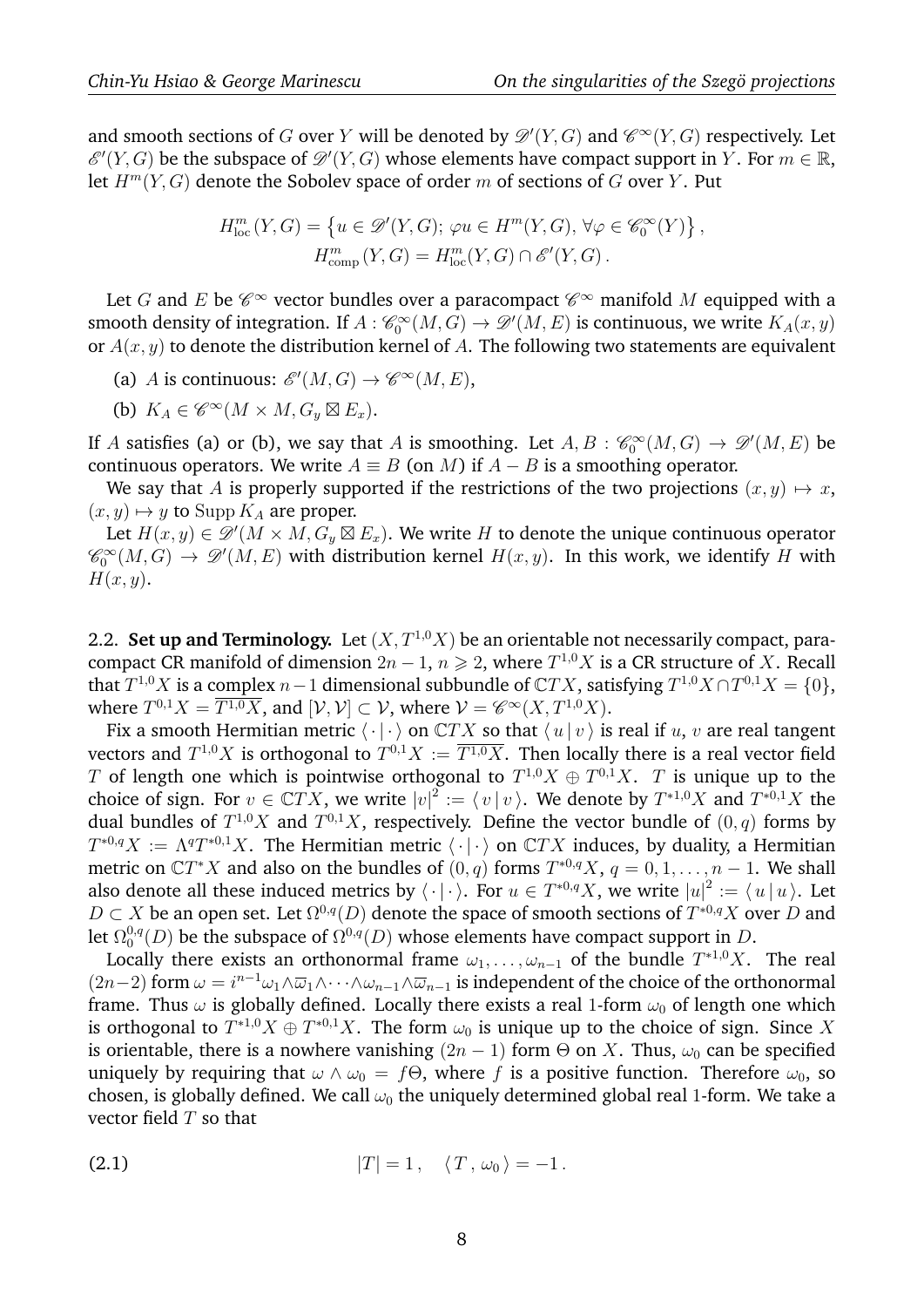Therefore  $T$  is uniquely determined. We call  $T$  the uniquely determined global real vector field. We have the pointwise orthogonal decompositions:

$$
(2.2) \quad \mathbb{C}T^*X = T^{*1,0}X \oplus T^{*0,1}X \oplus {\lambda\omega_0}; \ \lambda \in \mathbb{C} \}, \ \mathbb{C}TX = T^{1,0}X \oplus T^{0,1}X \oplus {\lambda T}; \ \lambda \in \mathbb{C} \}.
$$

**Definition 2.1.** For  $p \in X$ , the Levi form  $\mathcal{L}_p$  is the Hermitian quadratic form on  $T^{1,0}_pX$  defined as follows. For any Z,  $W \in T_p^{1,0}X$ , pick  $\mathcal{Z}, \mathcal{W} \in \mathscr{C}^\infty(X,T^{1,0}X)$  such that  $\mathcal{Z}(p) = Z$ ,  $\mathcal{W}(p) =$ W. Set

(2.3) 
$$
\mathcal{L}_p(Z,\overline{W})=\frac{1}{2i}\langle \big[\mathcal{Z},\overline{W}\big](p),\omega_0(p)\rangle,
$$

where  $[\mathcal{Z}$  ,  $\overline{\mathcal{W}}]=\mathcal{Z}$   $\overline{\mathcal{W}}-\overline{\mathcal{W}}$   $\mathcal{Z}$  denotes the commutator of  $\mathcal Z$  and  $\overline{\mathcal{W}}.$  Note that  $\mathcal L_p$  does not depend of the choices of  $Z$  and  $W$ .

Locally there exists an orthonormal basis  $\{\mathcal{Z}_1,\ldots,\mathcal{Z}_{n-1}\}$  of  $T^{1,0}X$  with respect to the Hermitian metric  $\langle\,\cdot\,|\,\cdot\,\rangle$  such that  $\cal L_p$  is diagonal in this basis,  $\cal L_p(Z_j,\overline{Z_l})=\delta_{j,l}\lambda_j(p).$  The entries  $\lambda_1(p), \ldots, \lambda_{n-1}(p)$  are called the eigenvalues of the Levi form at  $p \in X$  with respect to  $\langle \cdot | \cdot \rangle$ .

**Definition 2.2.** Given  $q \in \{0, \ldots, n-1\}$ , the Levi form is said to satisfy condition  $Y(q)$  at  $p \in X$ , if  $\mathcal{L}_p$  has at least either min  $(q+1, n-q)$  pairs of eigenvalues with opposite signs or  $\max(q+1, n-q)$  eigenvalues of the same sign. Notice that the sign of the eigenvalues does not depend on the choice of the metric  $\langle \cdot | \cdot \rangle$ .

Let

$$
\overline{\partial}_b : \Omega^{0,q}(X) \to \Omega^{0,q+1}(X)
$$

be the tangential Cauchy-Riemann operator. We will work with two volume forms on  $X$ :

- A given smooth positive  $(2n 1)$ -form  $m(x)$  on X.
- The volume form  $v(x)$  induced by the Hermitian metric  $\langle \cdot | \cdot \rangle$ .

The natural global  $L^2$  inner product  $(\cdot | \cdot)$  on  $\Omega_0^{0,q}$  $\mathcal{C}^{0,q}_0(X)$  induced by  $m(x)$  and  $\langle\,\cdot\,|\,\cdot\,\rangle$  is given by

(2.5) 
$$
(u|v) := \int_X \langle u(x)|v(x)\rangle m(x), \quad u, v \in \Omega_0^{0,q}(X).
$$

We denote by  $L^2_{(0,q)}(X)$  the completion of  $\Omega^{0,q}_0$  $_{0}^{0,q}(X)$  with respect to  $(\,\cdot\,|\,\cdot\,) .$  We write  $L^{2}(X) :=$  $L^2_{(0,0)}(X)$ . We extend  $(\cdot | \cdot)$  to  $L^2_{(0,q)}(X)$  in the standard way. For  $f \in L^2_{(0,q)}(X)$ , we denote  $\|f\|^2:=(|f||f|)$ . We extend  $\overline{\partial}_b$  to  $L^2_{(0,r)}(X), r=0,1,\ldots,n-1$ , by

(2.6) 
$$
\overline{\partial}_b : \text{Dom }\overline{\partial}_b \subset L^2_{(0,r)}(X) \to L^2_{(0,r+1)}(X),
$$

where  $\mathrm{Dom}\,\overline{\partial}_b:=\{u\,\in\,L^2_{(0,r)}(X);\,\overline{\partial}_b u\,\in\,L^2_{(0,r+1)}(X)\},$  where for any  $u\,\in\,L^2_{(0,r)}(X),\,\overline{\partial}_b u$  is defined in the sense of distributions. We also write

(2.7) 
$$
\overline{\partial}_b^* : \text{Dom } \overline{\partial}_b^* \subset L^2_{(0,r+1)}(X) \to L^2_{(0,r)}(X)
$$

to denote the Hilbert space adjoint of  $\overline\partial_b$  in the  $L^2$  space with respect to  $(\,\cdot\,|\,\cdot\,)$ . Let  $\Box_b^{(q)}$  denote the (Gaffney extension) of the Kohn Laplacian given by

$$
\text{(2.8)} \quad \text{Dom } \overline{\square}_{b}^{(q)} = \left\{ s \in L_{(0,q)}^2(X); s \in \text{Dom } \overline{\partial}_b \cap \text{Dom } \overline{\partial}_b^*, \overline{\partial}_b s \in \text{Dom } \overline{\partial}_b^*, \overline{\partial}_b^* s \in \text{Dom } \overline{\partial}_b \right\},\
$$
\n
$$
\overline{\square}_{b}^{(q)} s = \overline{\partial}_b \overline{\partial}_b^* s + \overline{\partial}_b^* \overline{\partial}_b s \text{ for } s \in \text{Dom } \overline{\square}_{b}^{(q)}.
$$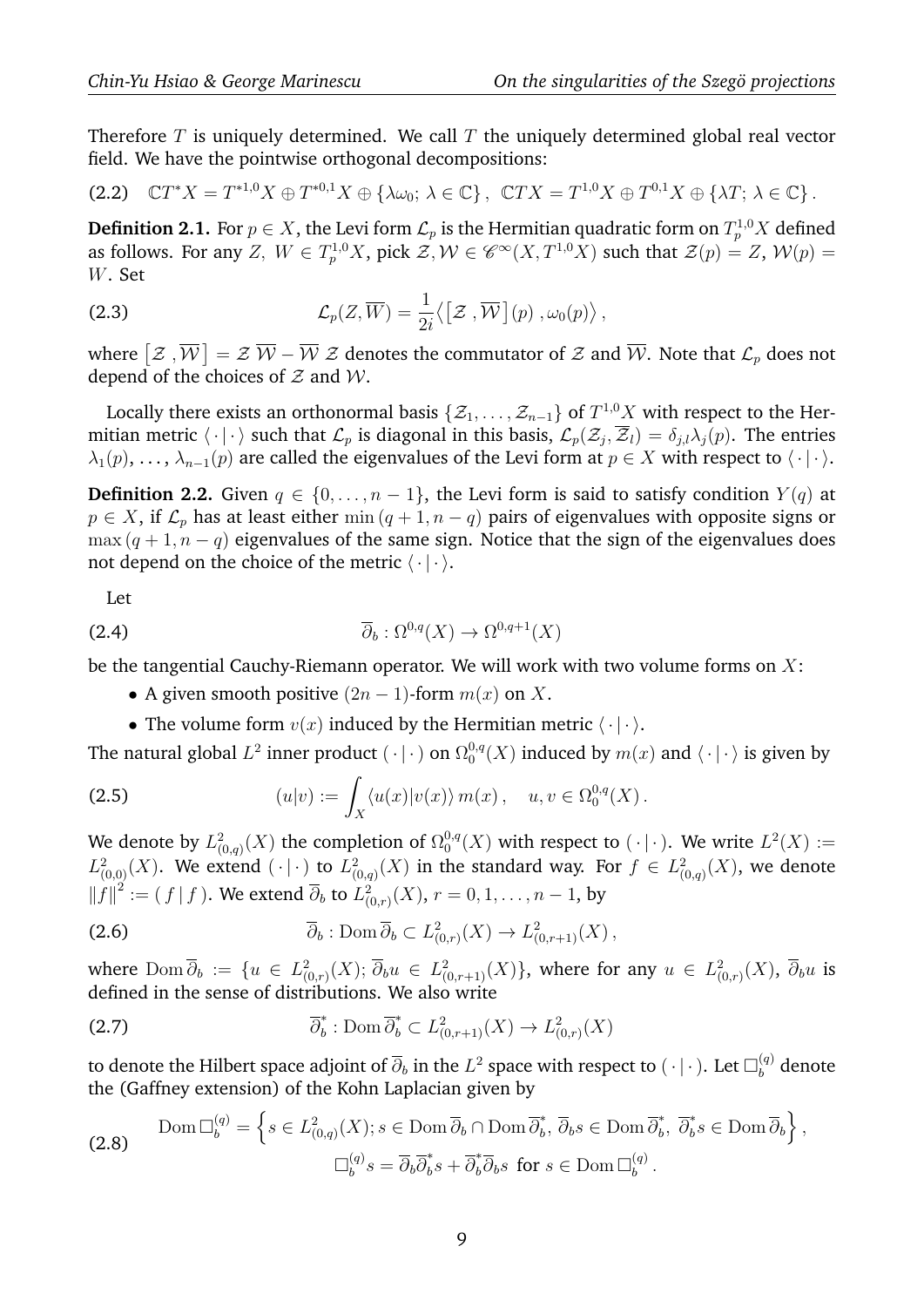By a result of Gaffney, for every  $q=0,1,\ldots,n-1,$   $\Box^{(q)}_b$  $\binom{q}{b}$  is a positive self-adjoint operator (see [48, Proposition 3.1.2]). That is,  $\square_b^{(q)}$  $\mathbf{b}_{b}^{(q)}$  is self-adjoint and the spectrum of  $\Box_{b}^{(q)}$  $b_i^{(q)}$  is contained in  $\overline{\mathbb{R}}_+, \, q=0,1,\ldots,n-1.$  We shall write  $\mathrm{Spec\,}\Box^{(q)}_b$  $\mathbf{b}_b^{(q)}$  to denote the spectrum of  $\Box_b^{(q)}$  $b^{(q)}$ . For a Borel set  $B \subset \mathbb{R}$  we denote by  $E(B)$  the spectral projection of  $\square_b^{(q)}$  $b^{(q)}_b$  corresponding to the set  $B$ , where E is the spectral measure of  $\square_b^{(q)}$  $b_b^{(q)}$  (see Davies [22,  $\S 2$ ] for the precise meanings of spectral projection and spectral measure). For  $\lambda_1 > \lambda > 0$ , we set

(2.9) 
$$
H_{b,\leq \lambda}^q(X) := \text{Ran}\, E\big((-\infty,\lambda]\big) \subset L_{(0,q)}^2(X), H_{b,\geq \lambda}^q(X) := \text{Ran}\, E\big((\lambda,\infty)\big) \subset L_{(0,q)}^2(X), H_{b,(\lambda,\lambda_1]}^q(X) := \text{Ran}\, E\big((\lambda,\lambda_1]\big) \subset L_{(0,q)}^2(X).
$$

For  $\lambda = 0$ , we denote

(2.10) 
$$
H_b^q(X) := H_{b, \leq 0}^q(X) = \text{Ker } \Box_b^{(q)}.
$$

For  $\lambda_1 > \lambda > 0$ , let

(2.11)  
\n
$$
\Pi_{\leq \lambda}^{(q)} : L^2_{(0,q)}(X) \to H^q_{b,\leq \lambda}(X),
$$
\n
$$
\Pi_{> \lambda}^{(q)} : L^2_{(0,q)}(X) \to H^q_{b,\geq \lambda}(X),
$$
\n
$$
\Pi_{(\lambda, \lambda_1]}^{(q)} : L^2_{(0,q)}(X) \to H^q_{b,(\lambda, \lambda_1]}(X)
$$

be the orthogonal projections with respect to the product  $( \cdot | \cdot )$  defined in (2.5) and let

$$
(2.12) \t \Pi_{\leq \lambda}^{(q)}(x,y), \ \Pi_{>\lambda}^{(q)}(x,y), \ \Pi_{(\lambda,\lambda_1]}^{(q)}(x,y) \in \mathscr{D}'(X \times X, T_y^{*0,q} X \boxtimes T_x^{*0,q} X),
$$

denote the distribution kernels of  $\Pi_{\leq \lambda}^{(q)}$  $\sum_{\leq \lambda}^{(q)}$ ,  $\Pi_{>\lambda}^{(q)}$  and  $\Pi_{(\lambda)}^{(q)}$  $\chi^{(q)}_{(\lambda,\lambda_1]}$ , respectively. For  $\lambda = 0$ , we denote  $\Pi^{(q)} := \Pi^{(q)}_{\leq 0},\, \Pi^{(q)}(x,y) := \Pi^{(q)}_{\leq 0}(x,y).$ 

We recall now some notions of microlocal analysis. The characteristic manifold of  $\square_b^{(q)}$  $b^{(q)}$  is given by  $\Sigma = \Sigma^+ \cup \Sigma^-$ , where

$$
(2.13) \t\Sigma^+ = \{(x, \lambda \omega_0(x)) \in T^*X; \lambda > 0\}, \ \Sigma^- = \{(x, \lambda \omega_0(x)) \in T^*X; \lambda < 0\},
$$

where  $\omega_0 \in \mathscr{C}^\infty(X,T^*X)$  is the uniquely determined global 1-form (see the discussion before  $(2.1)$ .

Let  $\Gamma$  be a conic open set of  $\mathbb{R}^M$ ,  $M \in \mathbb{N}$ , and let  $E$  be a smooth vector bundle over  $\Gamma$ . Let  $m \in \mathbb{R}$ ,  $0 \le \rho, \delta \le 1$ . Let  $S^m_{\rho,\delta}(\Gamma, E)$  denote the Hörmander symbol space on  $\Gamma$  with values in E of order m type  $(\rho, \delta)$  and let  $S^m_{\text{cl}}(\Gamma, E)$  denote the space of classical symbols on  $\Gamma$  with values in  $E$  of order  $m$ , see Grigis-Sjöstrand [29, Definition 1.1 and p. 35] and Definition 2.3 below.

Let  $D$  be an open set of  $X.$  Let  $L^m_{\frac{1}{2},\frac{1}{2}}(D,T^{*0,q}X\boxtimes T^{*0,q}X)$  and  $L^m_{\text{cl}}(D,T^{*0,q}D\boxtimes T^{*0,q}D)$  denote the space of pseudodifferential operators on D of order m type  $(\frac{1}{2})$  $\frac{1}{2}, \frac{1}{2}$  $(\frac{1}{2})$  from sections of  $T^{*0,q}X$ to sections of  $T^{*0,q}X$  and the space of classical pseudodifferential operators on  $D$  of order  $m$ from sections of  $T^{*0,q}X$  to sections of  $T^{*0,q}X$  respectively. The classical result of Calderon and Vaillancourt tells us that for any  $A\in L^m_{\frac{1}{2},\frac{1}{2}}(D,T^{*0,q}X\boxtimes T^{*0,q}X),$ 

(2.14) 
$$
A: H^s_{\text{comp}}(D, T^{*0,q}X) \to H^{s-m}_{\text{loc}}(D, T^{*0,q}X) \text{ is continuous, for every } s \in \mathbb{R}.
$$

We refer to Hörmander [35] for a proof.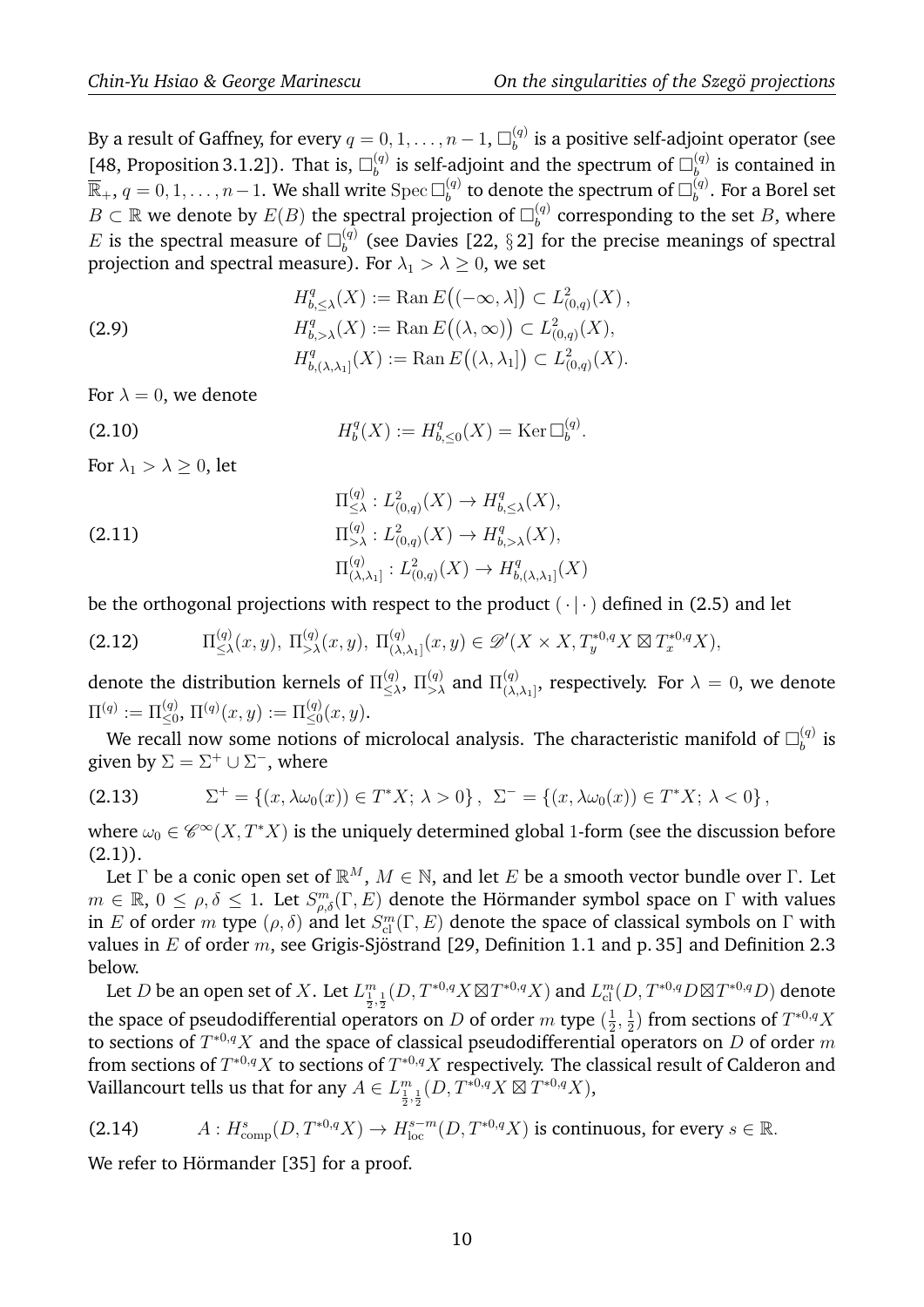**Definition 2.3.** For  $m \in \mathbb{R}$ ,  $S^{m}_{1,0}(D \times D \times \mathbb{R}_+, T^{*0,q}_y X \boxtimes T^{*0,q}_x X)$  is the space of all  $a(x, y, t) \in$  $\mathscr{C}^{\infty}\big(D\times D\times \mathbb{R}_+, T^{*0,q}_yX\boxtimes T^{*0,q}_xX\big)$  such that for all compact  $K\Subset D\times D$  and all  $\alpha,\beta\in \mathbb{N}_0^{2n-1},$  $\gamma \in \mathbb{N}_0$ , there is a constant  $C_{\alpha,\beta,\gamma} > 0$  such that

$$
\left|\partial_x^{\alpha}\partial_y^{\beta}\partial_t^{\gamma}a(x,y,t)\right|\leq C_{\alpha,\beta,\gamma}(1+|t|)^{m-|\gamma|},\ \ \forall (x,y,t)\in K\times\mathbb{R}_+,\ \ t\geq 1.
$$

Put

$$
S^{-\infty}(D \times D \times \mathbb{R}_+, T_y^{*0,q} X \boxtimes T_x^{*0,q} X) := \bigcap_{m \in \mathbb{R}} S_{1,0}^m(D \times D \times \mathbb{R}_+, T_y^{*0,q} X \boxtimes T_x^{*0,q} X).
$$

Let  $a_j \in S^{m_j}_{1,0}$  $_{1,0}^{m_j}\bigl(D\times D\times \mathbb{R}_+, T_y^{*0,q}X\boxtimes T_x^{*0,q}X\bigr),$   $j=0,1,2,\ldots$  with  $m_j\to -\infty,$   $j\to\infty.$  Then there exists  $a \in S^{m_0}_{1,0} \big( D \times D \times \mathbb{R}_+, T^{*0,q}_y X \boxtimes T^{*0,q}_x X \big)$  unique modulo  $S^{-\infty}$ , such that  $a - \sum_{j=0}^{k-1} a_j \in$  $S^{m_k}_{1,0}\bigl(D\times D\times \mathbb{R}_+, T^{*0,q}_yX\boxtimes T^{*0,q}_xX\bigr) \text{ for } k=0,1,2,\ldots.$ 

If  $a$  and  $a_j$  have the properties above, we write  $a\sim\sum_{j=0}^\infty a_j$  in  $S^{m_0}_{1,0}\bigl(D\times D\times\mathbb{R}_+,T^{*0,q}_yX\bigr)\boxtimes$  $T^{*0,q}_xX).$  We write

(2.15) 
$$
s(x, y, t) \in S_{\text{cl}}^{n-1}(D \times D \times \mathbb{R}_+, T_y^{*0,q} X \boxtimes T_x^{*0,q} X)
$$

if  $s(x, y, t) \in S^{n-1}_{1,0} (D \times D \times \mathbb{R}_+, T^{*0,q}_y X \boxtimes T^{*0,q}_x X)$  and

(2.16) 
$$
s(x, y, t) \sim \sum_{j=0}^{\infty} s^j(x, y)t^{n-1-j} \quad \text{in } S_{1,0}^{n-1}(D \times D \times \mathbb{R}_+, T_y^{*0,q} X \boxtimes T_x^{*0,q} X),
$$

$$
s^j(x, y) \in \mathscr{C}^{\infty}(D \times D, T_y^{*0,q} X \boxtimes T_x^{*0,q} X), \ \ j \in \mathbb{N}_0.
$$

**Definition 2.4.** Let  $Q \in L^0_{\text{cl}}(X,T^{*0,q}X \boxtimes T^{*0,q}X)$  be a classical pseudodifferential operator on X. Let  $D \in X$  be an open local coordinate patch of X with local coordinates  $x =$  $(x_1, \ldots, x_{2n-1})$  and let  $\eta = (\eta_1, \ldots, \eta_{2n-1})$  be the dual variables of x. We write

$$
Q \equiv 0 \text{ at } \Sigma^- \cap T^*D,
$$

if for every  $D' \in D$ ,

$$
Q(x,y) \equiv \int e^{i\langle x-y,\eta \rangle} q(x,\eta) d\eta \text{ on } D',
$$

where  $q(x, \eta) \in S^0_{\text{cl}}(T^*D', T^{*0,q}X \boxtimes T^{*0,q}X)$  and there exist  $M > 0$  and a conic open neighbourhood  $\Lambda_-$  of  $\Sigma^-$  such that for every  $(x, \eta) \in T^*D' \cap \Lambda_-$  with  $|\eta| \ge M$ , we have  $q(x, \eta) = 0$ . We define similarly  $Q \equiv 0$  at  $\Sigma^+ \cap T^*D$ .

#### 3. MICROLOCAL HODGE DECOMPOSITION THEOREMS FOR  $\square^{(q)}_b$ b

In this section we review some results in [36] about the existence of a microlocal Hodge decomposition of the Kohn Laplacian on an open set of a CR manifold where the Levi form is non-degenerate.

Theorems 3.1, Theorem 3.2 and Theorem 3.4 are proved in chapter 6, chapter 7 and chapter 8 of part I in [36]. In [36] the existence of the microlocal Hodge decomposition is stated for compact CR manifolds, but the construction and arguments used are essentially local.

**Theorem 3.1.** *We assume that the Levi form is non-degenerate of constant signature* (n−, n+) *at each point of an open set*  $D \in X$ *. Let*  $q \neq n_-, n_+$ *. Then, there is a properly supported operator*  $A\in L^{-1}_{\frac{1}{2},\frac{1}{2}}(D,T^{*0,q}D\boxtimes T^{*0,q}D)$  such that  $\Box_{b}^{(q)}A\equiv I$  on  $D.$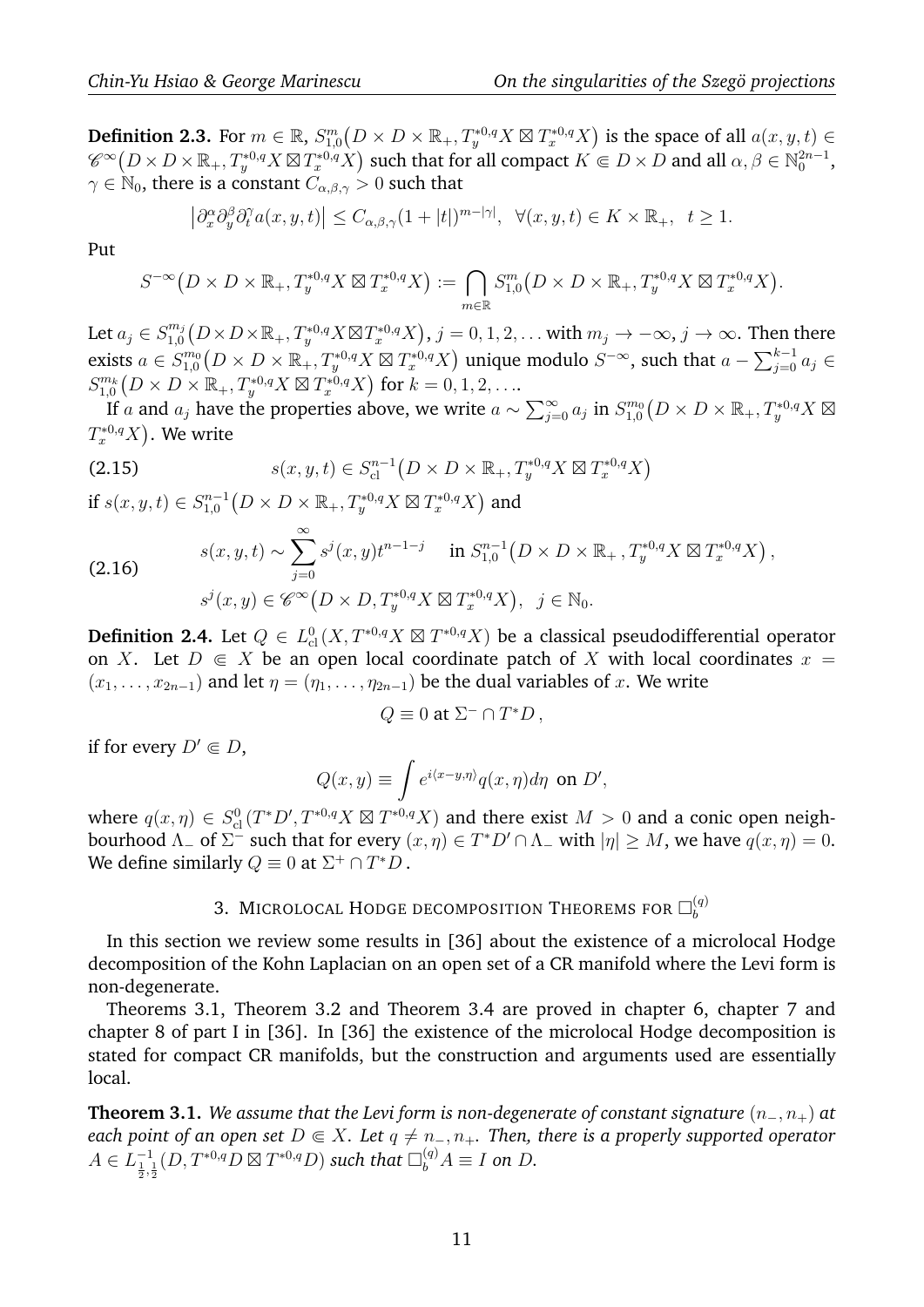Let  $p_0(x,\xi) \in \mathscr{C}^{\infty}(T^*X)$  be the principal symbol of  $\square_b^{(q)}$  $b^{(q)}$ . Note that  $p_0(x,\xi)$  is a polynomial of degree 2 in  $\xi$ . Recall that the characteristic manifold of  $\square_b^{(q)}$  $\delta_b^{(q)}$  is given by  $\Sigma = \Sigma^+ \cup \Sigma^-,$ where  $\Sigma^+$  and  $\Sigma^-$  are given by (2.13).

**Theorem 3.2.** *We assume that the Levi form is non-degenerate of constant signature* (n<sub>−</sub>, n<sub>+</sub>)  $a$ *t each point of an open set*  $D \Subset X$ *. Let*  $q = n_-$  *or*  $n_+$ *. Then there exist properly supported*  $\textit{continuous operators } A \in L^{-1}_{\frac{1}{2}, \frac{1}{2}}(D, T^{*0,q}D \boxtimes T^{*0,q}D)$  ,  $S_-, S_+ \in L^0_{\frac{1}{2}, \frac{1}{2}}(D, T^{*0,q}D \boxtimes T^{*0,q}D)$ , such *that*

 $\Box_b^{(q)}A + S_- + S_+ = I$  on D,  $\square_b^{(q)} S_-\equiv 0 \ \ on \ D, \ \ \square_b^{(q)} S_+\equiv 0 \ \ on \ D,$  $A \equiv A^*$  *on* D,  $S_A \equiv 0$  *on* D,  $S_+A \equiv 0$  *on* D,  $S_-\equiv S^*_- \equiv S^2_-$  on D,  $S_+ \equiv S_+^* \equiv S_+^2$  on D,  $S-S_+ \equiv S_+S_-\equiv 0$  *on* D, (3.1)

 $\omega$  *where A\*, S*\*\_ and S<sup>\*</sup>+ are the formal adjoints of A, S<sup>−</sup> and S<sub>+</sub> with respect to  $(\,\cdot\,|\,\cdot\,)$  respectively *and* S−(x, y) *satisfies*

$$
S_{-}(x,y) \equiv \int_0^\infty e^{i\varphi_{-}(x,y)t} s_{-}(x,y,t) dt \text{ on } D
$$

 $with$  a symbol  $s_-(x,y,t)\in S^{n-1}_\mathrm{cl}\bigl(D\times D\times \mathbb{R}_+, T^{*0,q}_yX\boxtimes T^{*0,q}_xX\bigr)$  as in (2.15), (2.16) and phase *function*  $\varphi$  *such that*  $\varphi = \varphi$  *satisfies* 

(3.2)  
\n
$$
\varphi \in \mathscr{C}^{\infty}(D \times D), \ \mathrm{Im} \ \varphi(x, y) \ge 0,
$$
\n
$$
\varphi(x, x) = 0, \ \varphi(x, y) \ne 0 \ \text{if} \ x \ne y,
$$
\n
$$
d_x \varphi(x, y)|_{x=y} = -\omega_0(x), \ d_y \varphi(x, y)|_{x=y} = \omega_0(x),
$$
\n
$$
\varphi(x, y) = -\overline{\varphi}(y, x).
$$

 $M$ oreover, there is a function  $f \in \mathscr{C}^{\infty}(D \times D)$  such that

$$
(3.3) \t\t\t p_0(x, \varphi'_x(x, y)) - f(x, y)\varphi(x, y)
$$

*vanishes to infinite order at*  $x = y$ *. Similarly,* 

$$
S_+(x,y) \equiv \int_0^\infty e^{i\varphi_+(x,y)t} s_+(x,y,t) dt \text{ on } D
$$

 $\textit{with}\;\, s_+(x,y,t)\;\in\; S^{n-1}_\text{cl}\bigl(D\times D\times \mathbb{R}_+, T^{*0,q}_yX\boxtimes T^{*0,q}_xX\bigr)\;\,\textit{as in}\;\, \text{(2.15)},\;\text{(2.16)}\;\,\textit{and}\;\, -\overline{\varphi}_+(x,y)$ *satisfies* (3.2) and (3.3). Moreover, if  $q \neq n_+$ , then  $s_+(x, y, t)$  vanishes to infinite order at  $x = y$ . *If*  $q \neq n_$ *, then*  $s_-(x, y, t)$  *vanishes to infinite order at*  $x = y$ *.* 

The operators S+, S<sup>−</sup> are called *approximate Szego kernels ¨* .

*Remark* 3.3. With the notations and assumptions used in Theorem 3.2, assume that  $q = n_-\neq$  $n_+$ . Since  $s_+(x, y, t)$  vanishes to infinite order at  $x = y$ , we have  $S_+ \equiv 0$  on D. Similarly, if  $q = n_+ \neq n_-.$  then  $S_- \equiv 0$  on D.

The following result describes the phase function in local coordinates.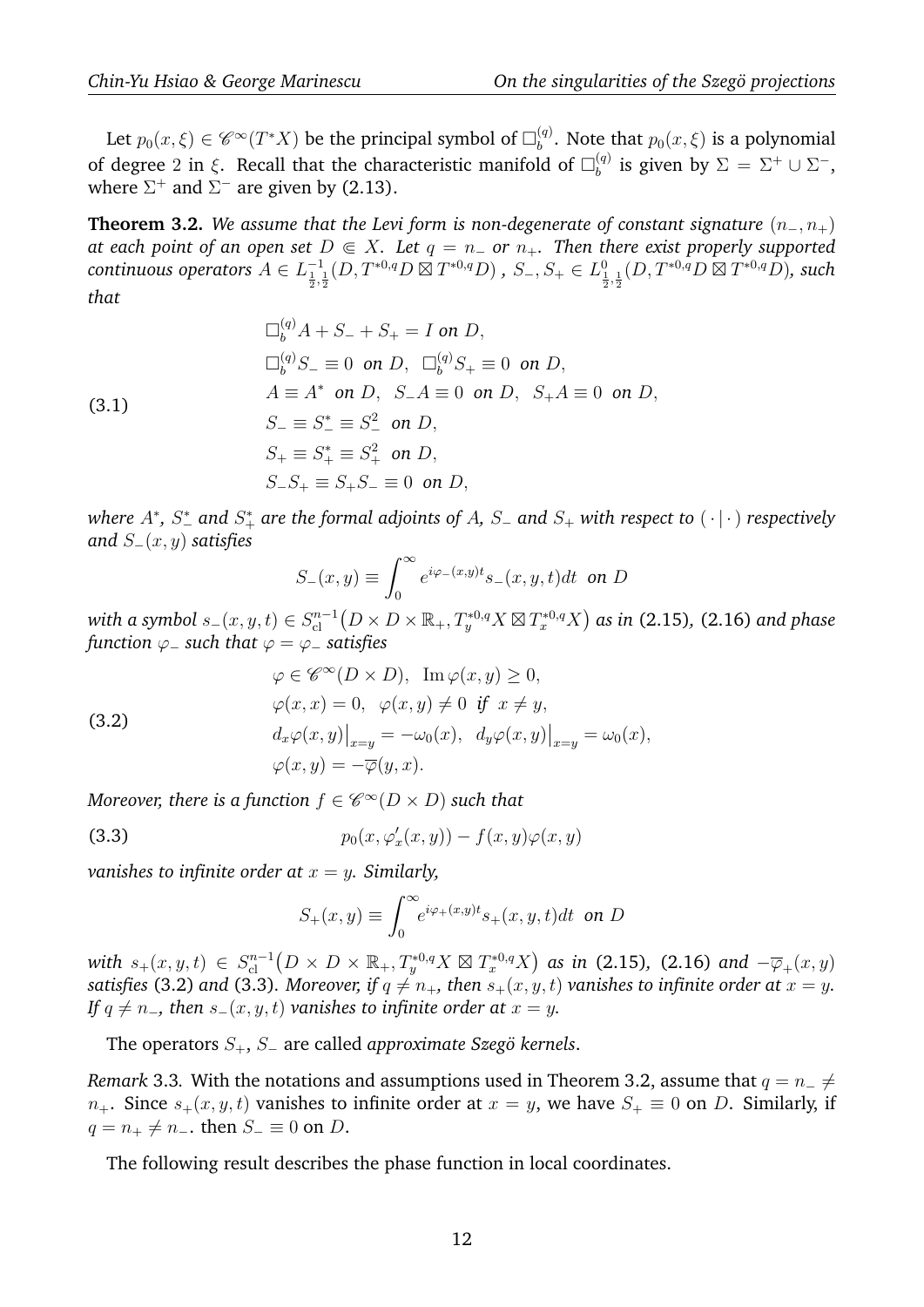**Theorem 3.4.** *We assume that the Levi form is non-degenerate of constant signature* (n−, n+) *at*  $e$ ach point of an open set  $D \Subset X$ . For a given point  $x_0 \in D$ , let  $\{W_j\}_{j=1}^{n-1}$  be an orthonormal frame of  $T^{1,0}X$  in a neighbourhood of  $x_0$  such that the Levi form is diagonal at  $x_0$ , i.e.  ${\cal L}_{x_0}(W_j,\overline{W}_s)=$  $\delta_{j,s}\mu_j$ ,  $j,s = 1,\ldots,n-1$ . We take local coordinates  $x = (x_1,\ldots,x_{2n-1}),\ z_j = x_{2j-1} + ix_{2j},$  $j = 1, \ldots, n - 1$ , defined on some neighbourhood of  $x_0$  such that  $\omega_0(x_0) = dx_{2n-1}$ ,  $x(x_0) = 0$ , *and for some*  $c_j \in \mathbb{C}$ ,  $j = 1, \ldots, n - 1$ ,

$$
W_j = \frac{\partial}{\partial z_j} - i\mu_j \overline{z}_j \frac{\partial}{\partial x_{2n-1}} - c_j x_{2n-1} \frac{\partial}{\partial x_{2n-1}} + O(|x|^2), \ j = 1, \ldots, n-1.
$$

 $Set\ y = (y_1, \ldots, y_{2n-1}),\ w_j = y_{2j-1} + iy_{2j},\ j = 1, \ldots, n-1.$  Then, for  $\varphi_-$  in Theorem 3.2, we *have*

(3.4) 
$$
\operatorname{Im} \varphi_{-}(x, y) \geq c \sum_{j=1}^{2n-2} |x_j - y_j|^2, \quad c > 0,
$$

*in some neighbourhood of* (0, 0) *and*

$$
\varphi_{-}(x,y) = -x_{2n-1} + y_{2n-1} + i \sum_{j=1}^{n-1} |\mu_j| |z_j - w_j|^2
$$

(3.5)

+
$$
\sum_{j=1}^{n-1} \left( i\mu_j(\overline{z}_j w_j - z_j \overline{w}_j) + c_j(-z_j x_{2n-1} + w_j y_{2n-1}) + \overline{c}_j(-\overline{z}_j x_{2n-1} + \overline{w}_j y_{2n-1}) \right) + (x_{2n-1} - y_{2n-1}) f(x, y) + O(|(x, y)|^3),
$$

*where f is smooth and satisfies*  $f(0, 0) = 0$ ,  $f(x, y) = \overline{f}(y, x)$ *.* 

The following formula for the leading term  $s_-^0$  on the diagonal follows from [36,  $\S 8$ ], its calculation being local in nature. For a given point  $x_0 \in D,$  let  $\{W_j\}_{j=1}^{n-1}$  be an orthonormal frame of  $(T^{1,0}X,\langle\,\cdot\,|\,\cdot\,\rangle)$  near  $x_0$ , for which the Levi form is diagonal at  $x_0.$  Put

(3.6) 
$$
\mathcal{L}_{x_0}(W_j, \overline{W}_{\ell}) = \mu_j(x_0)\delta_{j\ell}, \quad j, \ell = 1, \ldots, n-1.
$$

We will denote by

(3.7) 
$$
\det \mathcal{L}_{x_0} = \prod_{j=1}^{n-1} \mu_j(x_0).
$$

Let  $\{T_j\}_{j=1}^{n-1}$  denote the basis of  $T^{*0,1}X$ , dual to  $\{\overline{W}_j\}_{j=1}^{n-1}$ . We assume that  $\mu_j(x_0) < 0$  if  $1 \le j \le n$ <sub>−</sub> and  $\mu_i(x_0) > 0$  if  $n - +1 \le j \le n - 1$ . Put

(3.8) 
$$
\mathcal{N}(x_0, n_-) := \{ cT_1(x_0) \wedge \cdots \wedge T_{n_-}(x_0); c \in \mathbb{C} \},
$$

$$
\mathcal{N}(x_0, n_+) := \{ cT_{n_-+1}(x_0) \wedge \cdots \wedge T_{n-1}(x_0); c \in \mathbb{C} \}
$$

and let

(3.9) 
$$
\tau_{x_0,n_-}: T_{x_0}^{*0,q} X \to \mathcal{N}(x_0,n_-), \quad \tau_{x_0,n_+}: T_{x_0}^{*0,q} X \to \mathcal{N}(x_0,n_+),
$$

be the orthogonal projections onto  $\mathcal{N}(x_0, n_-)$  and  $\mathcal{N}(x_0, n_+)$  with respect to  $\langle \cdot | \cdot \rangle$  respectively. We recall that  $m(x)$  is the given smooth 2n−1 form on X and  $v(x)$  is the volume form induced by  $\langle \cdot | \cdot \rangle$ , see the discussion after (2.4).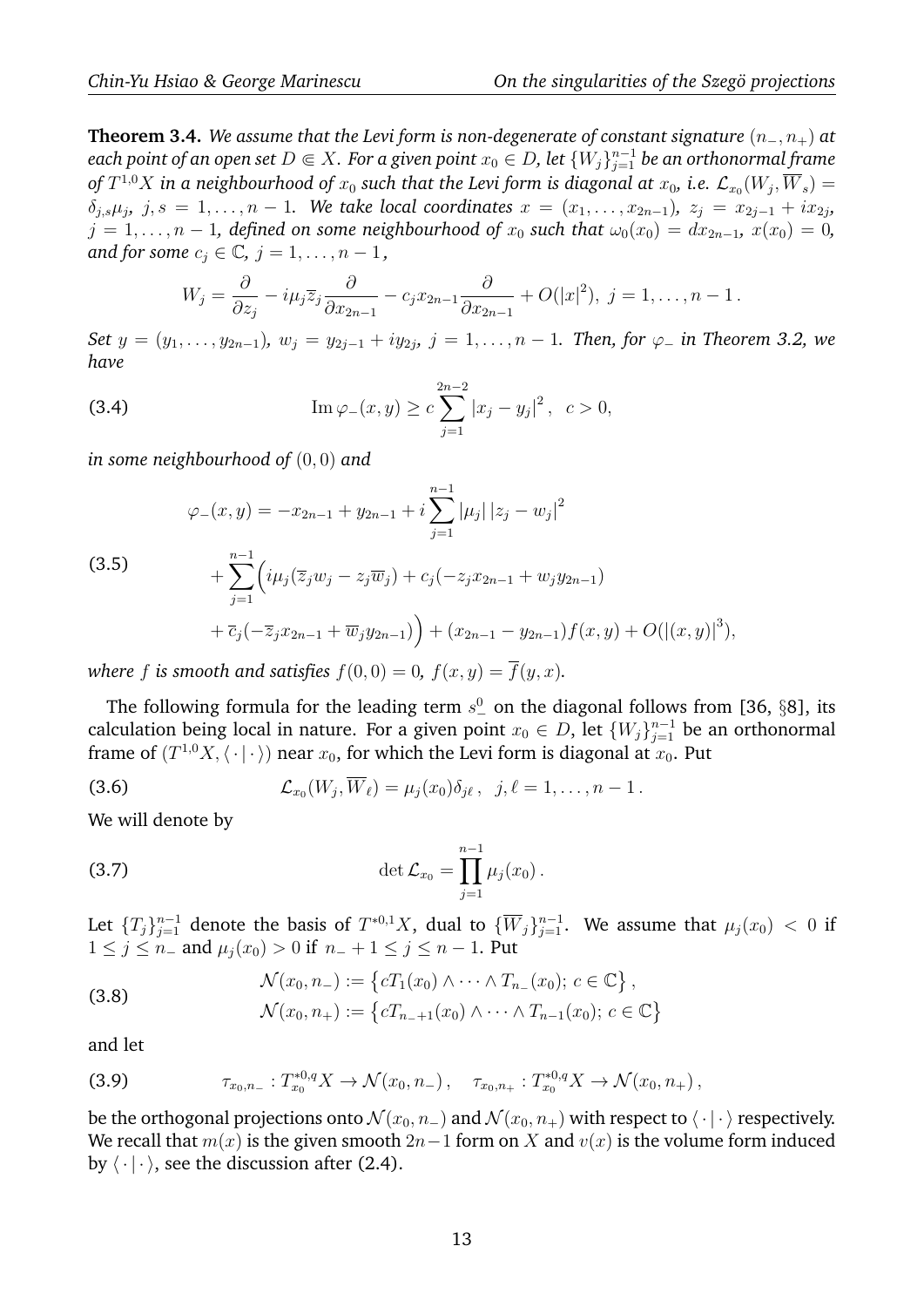**Theorem 3.5.** *We assume that the Levi form is non-degenerate of constant signature* (n−, n+) *at*  $\mathit{each}$  point of an open set  $D \Subset X$ . If  $q = n_-$ , then for the leading term  $s_-^0(x,y)$  of the expansion (2.16) *of* s−(x, y, t)*, we have*

(3.10) 
$$
s_{-}^{0}(x_{0}, x_{0}) = \frac{1}{2} \pi^{-n} |\det \mathcal{L}_{x_{0}}| \frac{v(x_{0})}{m(x_{0})} \tau_{x_{0}, n_{-}}, x_{0} \in D.
$$

*Similarly, if*  $q = n_+$ *, then for the leading term*  $s_+^0(x,y)$  *of the expansion (2.16) of*  $s_+(x,y,t)$ *, we have*

(3.11) 
$$
s_{+}^{0}(x_{0}, x_{0}) = \frac{1}{2} \pi^{-n} |\det \mathcal{L}_{x_{0}}| \frac{v(x_{0})}{m(x_{0})} \tau_{x_{0}, n_{+}}, \ x_{0} \in D.
$$

4. MICROLOCAL SPECTRAL THEORY FOR  $\square_b^{(q)}$ b

In this section, we will apply the microlocal Hodge decomposition theorems for  $\Box_{b}^{(q)}$  $b^{(q)}$  from Section 3 in order to study the singularities for the kernel  $\Pi_{\leq}^{(q)}$  $\zeta^{(q)}_{\leq \lambda}(x,y)$  on the non-degenerate part of the Levi form. The section ends with the proof of Theorem 1.7.

For any  $\lambda > 0$ , it is clearly that there is a continuous operator

$$
N_{\lambda}^{(q)}: L^2_{(0,q)}(X) \to \text{Dom }\Box_b^{(q)}
$$

such that

(4.1) 
$$
\Box_b^{(q)} N_{\lambda}^{(q)} + \Pi_{\leq \lambda}^{(q)} = I \text{ on } L^2_{(0,q)}(X),
$$

$$
N_{\lambda}^{(q)} \Box_b^{(q)} + \Pi_{\leq \lambda}^{(q)} = I \text{ on } \text{Dom } \Box_b^{(q)}.
$$

Let us formulate a detailed version of of Theorem 1.5.

**Theorem 4.1.** *With the notations and assumptions used above, assume that the Levi form is nondegenerate of constant signature*  $(n_-, n_+)$  *at each point of an open set*  $D \in X$ *. If*  $q \notin \{n_-, n_+\}$ *,* then there is a  $A\in L^{-1}_{\frac{1}{2},\frac{1}{2}}(D,T^{*0,q}X\boxtimes T^{*0,q}X)$ , such that for any  $\lambda>0,$  we have

$$
\Pi_{\leq \lambda}^{(q)} \equiv 0 \quad \text{and} \quad N_{\lambda}^{(q)} \equiv A \quad \text{on } D.
$$

*If*  $q \in \{n_-, n_+\}$ *, then for any*  $\lambda > 0$ *, we have* 

$$
\Pi_{\leq \lambda}^{(q)} \equiv S_- + S_+ \quad \text{and} \quad N_{\lambda}^{(q)} \equiv G \quad \text{on } D,
$$

 $where\ G\in L^{-1}_{\frac{1}{2},\frac{1}{2}}(D,T^{*0,q}X\boxtimes T^{*0,q}X),\ S_-,S_+\in L^0_{\frac{1}{2},\frac{1}{2}}(D,T^{*0,q}X\boxtimes T^{*0,q}X)$  are independent of  $\lambda$ *and the kernels of* S<sup>−</sup> *and* S<sup>+</sup> *satisfy*

$$
S_{\pm}(x,y) \equiv \int_0^\infty e^{i\varphi_{\pm}(x,y)t} s_{\pm}(x,y,t)dt \text{ on } D
$$

with symbols  $s_{\pm}(x,y,t)\in S^{n-1}_{\rm cl}\bigl(D\times D\times \mathbb{R}_+, T^{*0,q}_yX\boxtimes T^{*0,q}_xX\bigr)$  as in (2.15), (2.16),  $s_-=0$  if  $q \neq n_-, s_+ = 0$  if  $q \neq n_+,$  where  $s_-^0(x,x)$  and  $s_+^{\tilde{0}}(x,x)$  are given by (4.2), and phase functions  $\varphi$ <sup>±</sup> *such that*  $\varphi = \varphi$ <sup>−</sup> *and*  $\varphi = -\overline{\varphi}$ <sup>+</sup> *satisfy* (3.2), (3.3) (*see Theorem 4.2 and Theorem 4.4, for more properties of the phases*  $\varphi_+$ *).* 

Since  $s_-(x, y, t) = 0$  if  $q \neq n_-, S_- \equiv 0$  on D if  $q \neq n_-.$  Similarly,  $S_+ \equiv 0$  on D if  $q \neq n_+$ . The following result describes the phase function in local coordinates.

**Theorem 4.2.** *The function* ϕ<sup>−</sup> *from Theorem 4.1 fulfills the estimates* (3.4) *and* (3.4) *in local coordinates near a point of* D*, chosen as in Theorem 3.4.*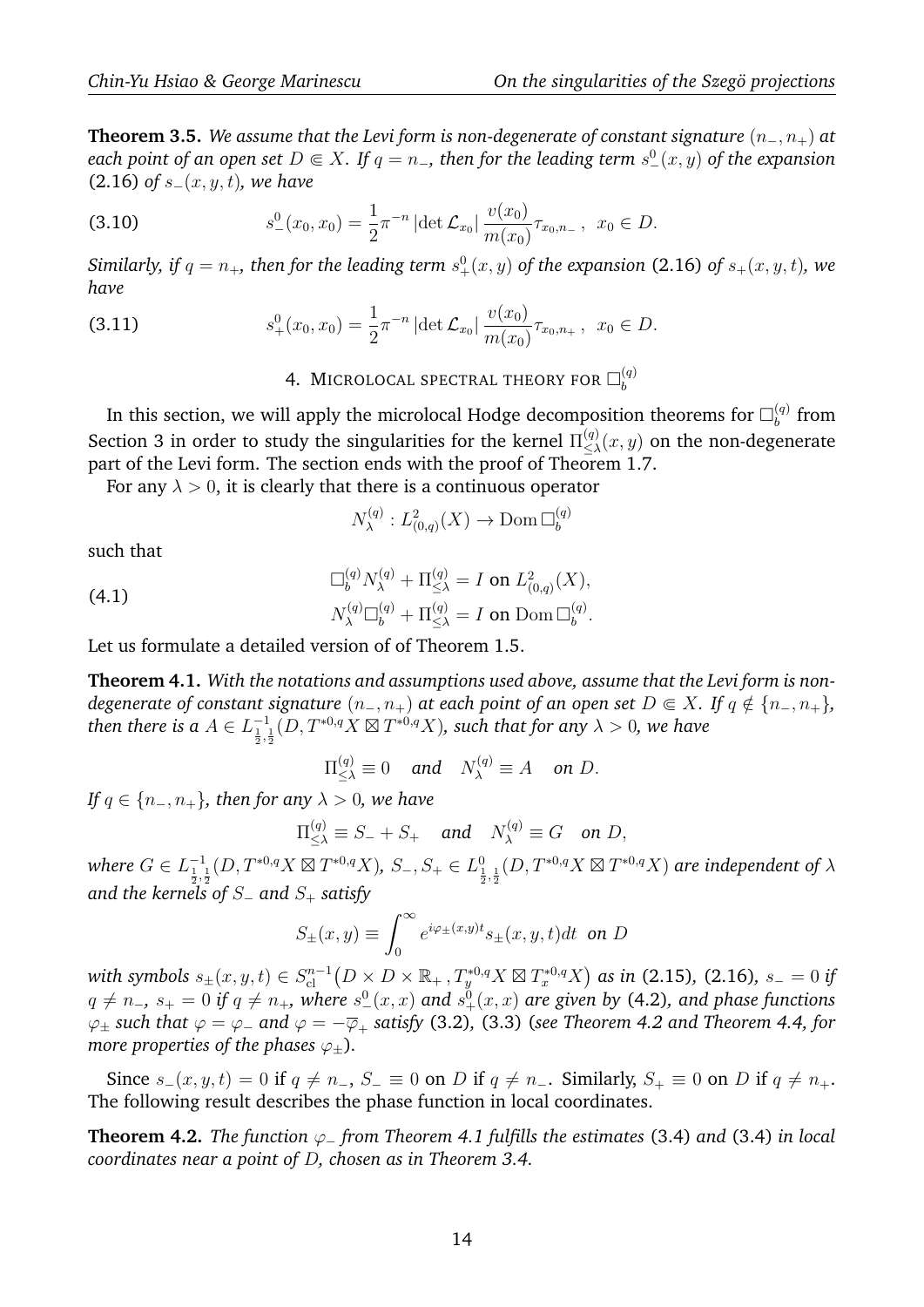**Definition 4.3.** With the assumptions and notations used in Theorem 4.1, let  $\varphi_1, \varphi_2 \in {\mathscr C}^{\infty}(D\times$ D). We assume that  $\varphi_1$  and  $\varphi_2$  satisfy (3.2) and (3.4). We say that  $\varphi_1$  and  $\varphi_2$  are equivalent on D if for any  $b_1(x,y,t) \in S^{n-1}_{cl}(D \times D \times \mathbb{R}_+, T^{*0,q}_y X \boxtimes T^{*0,q}_x X)$  we can find  $b_2(x,y,t) \in$  $S^{n-1}_{\rm cl}\bigl(D\times D\times \mathbb{R}_+, T^{*0,q}_yX\boxtimes T^{*0,q}_xX\bigr)$  such that

$$
\int_0^\infty e^{i\varphi_1(x,y)t} b_1(x,y,t) dt \equiv e^{i\varphi_2(x,y)t} b_2(x,y,t) dt
$$
 on D

and vise versa.

We characterize now the phase  $\varphi$  (see Section 8).

**Theorem 4.4.** With the assumptions and notations used in Theorem 4.1, let  $\varphi_1 \in \mathscr{C}^{\infty}(D \times D)$ . *We assume that*  $\varphi_1$  *satisfies* (3.2) *and* (3.4)*. The functions*  $\varphi_1$  *and*  $\varphi_$ − *are equivalent on* D in the sense of Definition 4.3 if and only if there is a function  $h\,\in\, \mathscr{C}^\infty(D\times D)$  such that  $\varphi_1(x, y) - h(x, y) \varphi_-(x, y)$  *vanishes to infinite order at*  $x = y$ .

The proof of Theorem 4.4 is essentially the same as the proof of Theorem 5.4 and therefore will be omitted.

We give the formulas of the leading terms of the asymptotic expansions of the symbols  $s_{+}(x, y)$  from Theorem 4.1.

**Theorem 4.5.** *With the assumptions and notations used in Theorem 4.1, and the notations* (3.6), (3.8), (3.9), we have for a given point  $x_0 \in D$ ,

(4.2) 
$$
s_{+}^{0}(x_{0}, x_{0}) = \frac{1}{2}\pi^{-n} |\det \mathcal{L}_{x_{0}}| \frac{v(x_{0})}{m(x_{0})} \tau_{x_{0}, n_{-}}, \text{ for } q = n_{-},
$$

$$
s_{+}^{0}(x_{0}, x_{0}) = \frac{1}{2}\pi^{-n} |\det \mathcal{L}_{x_{0}}| \frac{v(x_{0})}{m(x_{0})} \tau_{x_{0}, n_{+}}, \text{ for } q = n_{+}.
$$

Recall that  $\Pi_{\leq \lambda}^{(q)}$  $\zeta_{\leq \lambda}^{(q)}$  is given by (2.11). Let  $\lambda \geq 0$ . From the spectral theory for self-adjoint operators (see Davies [22]), it is well-known that

$$
\Pi_{\leq \lambda}^{(q)} : L^2_{(0,q)}(X) \to \text{Dom } \square_b^{(q)}, \quad \Pi_{\leq \lambda}^{(q)} \square_b^{(q)} = \square_b^{(q)} \Pi_{\leq \lambda}^{(q)} \text{ on } \text{Dom } \square_b^{(q)}
$$

and  $\Pi_{\leq \lambda}^{(q)} \square_b^{(q)}$  $b_b^{(q)}$  : Dom  $\square_b^{(q)} \to L^2_{(0,q)}(X)$  is continuous. Since  $\text{Dom }\square_b^{(q)}$  $b^{(q)}$  is dense in  $L^2_{(0,q)}(X)$ , we can extend  $\Pi^{(q)}_{\leq \lambda} \Box^{(q)}_b$  $\mathcal{L}^{(q)}_b$  continuously to  $L^2_{(0,q)}(X)$  in the standard way. Similarly, for every  $m\in\mathbb{N},$ we can extend  $\Pi^{(q)}_{<\lambda}$  $\leq_\lambda^{(q)}\left(\Box_b^{(q)}\right)$  $\mathcal{L}_{b}^{(q)})^{m}$  continuously to  $L_{(0,q)}^{2}(X)$  and we have

(4.3) 
$$
(\Box_b^{(q)})^m \Pi_{\leq \lambda}^{(q)} = \Pi_{\leq \lambda}^{(q)} (\Box_b^{(q)})^m \text{ on } L^2_{(0,q)}(X),
$$

$$
(\Box_b^{(q)})^m \Pi_{\leq \lambda}^{(q)} = \Pi_{\leq \lambda}^{(q)} (\Box_b^{(q)})^m : L^2_{(0,q)}(X) \to \text{Dom } \Box_b^{(q)} \text{ is continuous.}
$$

Now, we fix  $\lambda > 0$ . It is clearly that there is a continuous operator

$$
N_{\lambda}^{(q)}: L^2_{(0,q)}(X) \to \text{Dom } \square_b^{(q)}
$$

such that

(4.4) 
$$
\Box_b^{(q)} N_{\lambda}^{(q)} + \Pi_{\leq \lambda}^{(q)} = I \text{ on } L^2_{(0,q)}(X),
$$

$$
N_{\lambda}^{(q)} \Box_b^{(q)} + \Pi_{\leq \lambda}^{(q)} = I \text{ on } \text{Dom } \Box_b^{(q)}.
$$

Until further notice, we assume that the Levi form is non-degenerate of constant signature  $(n_-, n_+)$  at each point of an open set  $D \in X$  and we work on D. We need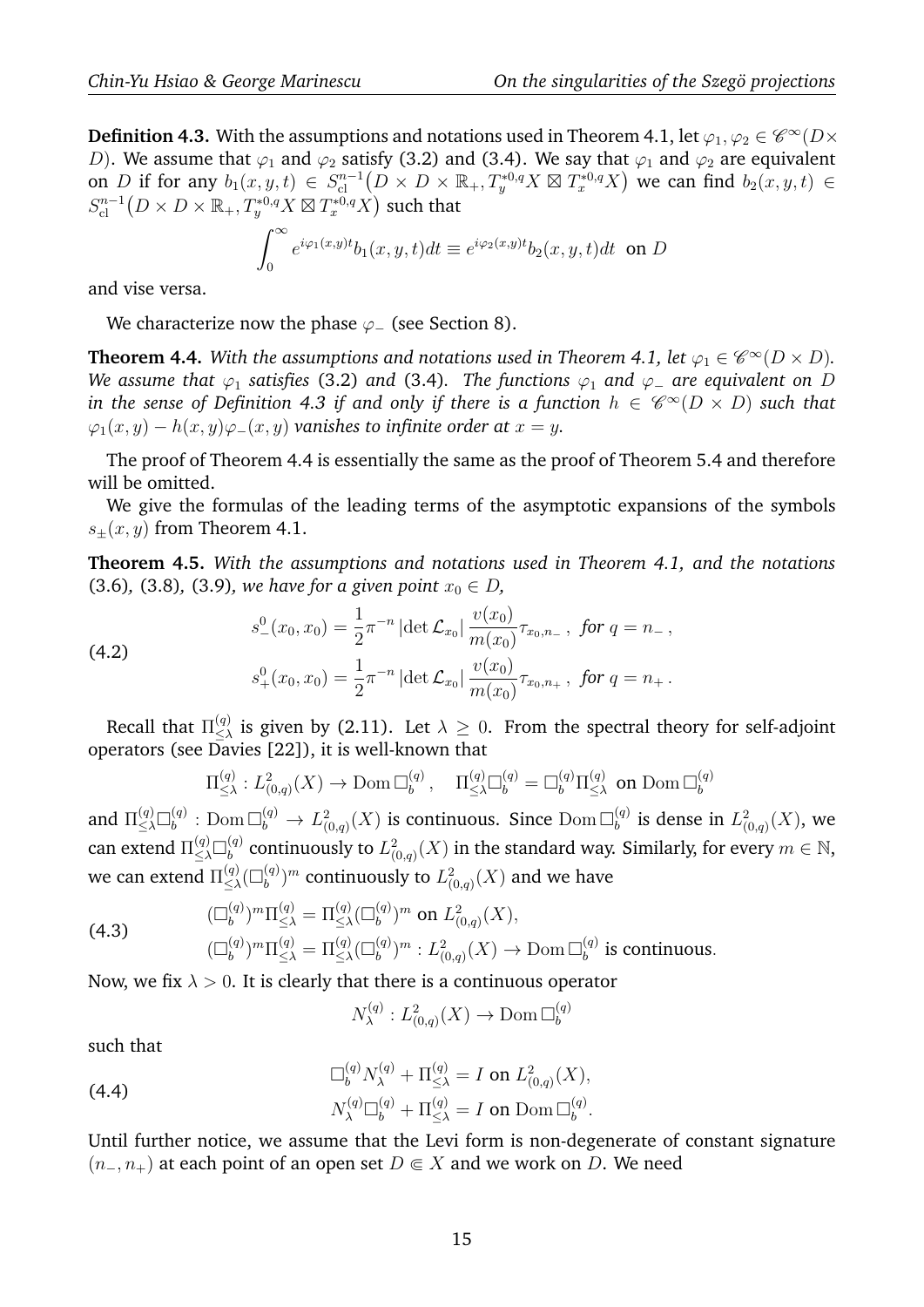**Theorem 4.6.** With the assumptions and notations used above, let  $q = n_0$  or  $n_+$ . We have

$$
\Box_b^{(q)} \Pi_{\leq \lambda}^{(q)} \equiv 0 \text{ on } D.
$$

*Proof.* In view of (3.1), we see that

(4.5) 
$$
A^* \Box_b^{(q)} + S_-^* + S_+^* = I \text{ on } D.
$$

Note that  $A^*$ ,  $S^*_{-}$ ,  $S^*_{+}$ ,  $A$ ,  $S_{-}$  and  $S_{+}$  are properly supported. We recall that

$$
A^*, A: H^s_{\text{comp}}(D, T^{*0,q}X) \to H^{s+1}_{\text{comp}}(D, T^{*0,q}X), \ \ \forall s \in \mathbb{Z},
$$
  

$$
A^*, A: H^s_{\text{loc}}(D, T^{*0,q}X) \to H^{s+1}_{\text{loc}}(D, T^{*0,q}X), \ \ \forall s \in \mathbb{Z},
$$

(4.6)

$$
S_{-}^{*}, S_{-}, S_{+}^{*}, S_{+} : H_{\text{comp}}^{s}(D, T^{*0,q}X) \to H_{\text{comp}}^{s}(D, T^{*0,q}X), \ \ \forall s \in \mathbb{Z},
$$
  

$$
S_{-}^{*}, S_{-}, S_{+}^{*}, S_{+} : H_{\text{loc}}^{s}(D, T^{*0,q}X) \to H_{\text{loc}}^{s}(D, T^{*0,q}X), \ \ \forall s \in \mathbb{Z}.
$$

From (4.5), we have

(4.7) 
$$
A^*(\Box_b^{(q)})^2 \Pi_{\leq \lambda}^{(q)} + (S_-^* + S_+^*) \Box_b^{(q)} \Pi_{\leq \lambda}^{(q)} = \Box_b^{(q)} \Pi_{\leq \lambda}^{(q)}.
$$

Since  $(S^*_{-} + S^*_{+})\Box_b^{(q)} \equiv 0$  on D, we have

$$
(4.8) \qquad (S_{-}^{*} + S_{+}^{*}) \Box_{b}^{(q)} \Pi_{\leq \lambda}^{(q)} : H^{0}_{\text{comp}}(D, T^{*0,q}X) \to H^{s}_{\text{loc}}(D, T^{*0,q}X), \ \forall s \in \mathbb{N}_{0}.
$$

From (4.3) and (4.6), we see that

(4.9) 
$$
A^*(\Box_b^{(q)})^2\Pi_{\leq \lambda}^{(q)} : H^0_{\text{comp}}(D, T^{*0,q}X) \to H^1_{\text{loc}}(D, T^{*0,q}X).
$$

From  $(4.9)$ ,  $(4.8)$  and  $(4.7)$ , we conclude that

(4.10) 
$$
\Box_b^{(q)} \Pi_{\leq \lambda}^{(q)} : H^0_{\text{comp}}(D, T^{*0,q}X) \to H^1_{\text{loc}}(D, T^{*0,q}X).
$$

Similarly, we can repeat the procedure above and deduce that

(4.11) 
$$
(\Box_b^{(q)})^2 \Pi_{\leq \lambda}^{(q)} : H^0_{\text{comp}}(D, T^{*0,q}X) \to H^1_{\text{loc}}(D, T^{*0,q}X).
$$

From (4.11) and (4.6), we get

(4.12) 
$$
A^*(\Box_b^{(q)})^2\Pi_{\leq \lambda}^{(q)} : H^0_{\text{comp}}(D, T^{*0,q}X) \to H^2_{\text{loc}}(D, T^{*0,q}X).
$$

Combining  $(4.12)$ ,  $(4.8)$  with  $(4.7)$ , we obtain

(4.13) 
$$
\Box_b^{(q)} \Pi_{\leq \lambda}^{(q)} : H^0_{\text{comp}}(D, T^{*0,q}X) \to H^2_{\text{loc}}(D, T^{*0,q}X).
$$

Continuing in this way, we deduce that

$$
(4.14) \qquad \Box_b^{(q)} \Pi_{\leq \lambda}^{(q)} : H^0_{\text{comp}}(D, T^{*0,q}X) \to H^s_{\text{loc}}(D, T^{*0,q}X), \ \ \forall s \in \mathbb{N}_0.
$$
\n
$$
\text{Since } \Box_b^{(q)} \Pi_{\leq \lambda}^{(q)} = \Pi_{\leq \lambda}^{(q)} \Box_b^{(q)},
$$
\n
$$
(4.15) \qquad \Pi_{\leq \lambda}^{(q)} \Box_b^{(q)} : H^0_{\text{comp}}(D, T^{*0,q}X) \to H^s_{\text{loc}}(D, T^{*0,q}X), \ \ \forall s \in \mathbb{N}_0.
$$
\n
$$
\text{By taking adjoint in (4.15), we conclude that}
$$

(4.16) 
$$
\Box_b^{(q)} \Pi_{\leq \lambda}^{(q)} : H^{-s}_{\text{comp}}(D, T^{*0,q}X) \to H^0_{\text{loc}}(D, T^{*0,q}X), \ \forall s \in \mathbb{N}_0.
$$

Similarly, we can repeat the procedure above and deduce that for every  $m \in \mathbb{N}$ ,

(4.17) 
$$
\begin{aligned} (\Box_b^{(q)})^m \Pi_{\leq \lambda}^{(q)} : H_{\text{comp}}^{-s} (D, T^{*0,q} X) \to H_{\text{loc}}^0 (D, T^{*0,q} X), \ \ \forall s \in \mathbb{N}_0, \\ (\Box_b^{(q)})^m \Pi_{\leq \lambda}^{(q)} : H_{\text{comp}}^0 (D, T^{*0,q} X) \to H_{\text{loc}}^s (D, T^{*0,q} X), \ \ \forall s \in \mathbb{N}_0. \end{aligned}
$$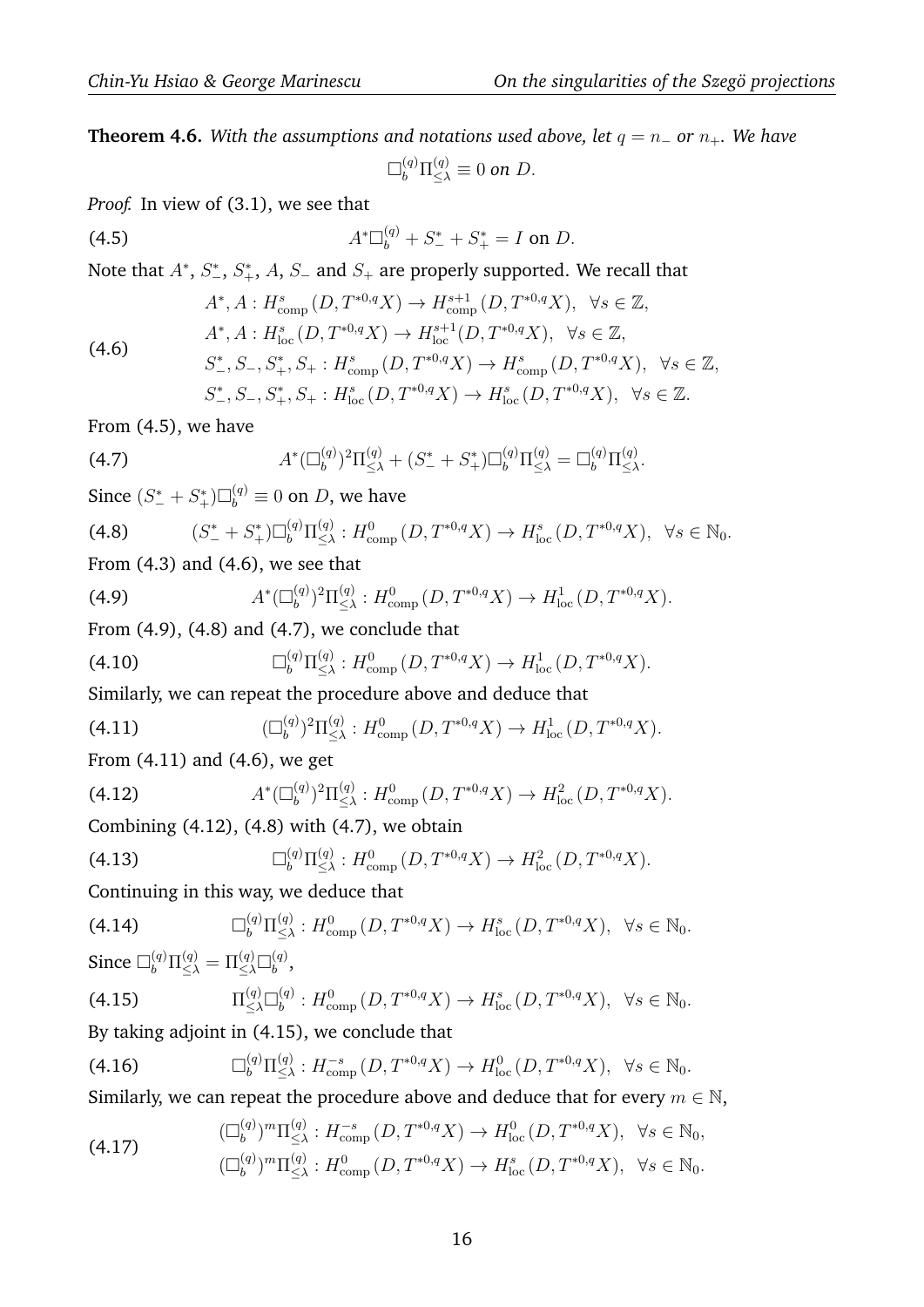Now, from (4.4), we have

(4.18) 
$$
(S_{-}^{*} + S_{+}^{*})\Box_{b}^{(q)}N_{\lambda}^{(q)} + (S_{-}^{*} + S_{+}^{*})\Pi_{\leq \lambda}^{(q)} = S_{-}^{*} + S_{+}^{*}.
$$

Since  $(S^*_{-} + S^*_{+})\Box_b^{(q)} \equiv 0$  on D, from (4.18), it is easy to see that

$$
(4.19) \qquad (S_{-}^{*} + S_{+}^{*}) - (S_{-}^{*} + S_{+}^{*})\Pi_{\leq \lambda}^{(q)} : H_{\text{comp}}^{0}(D, T^{*0,q}X) \to H_{\text{loc}}^{s}(D, T^{*0,q}X), \ \ \forall s \in \mathbb{N}_{0}.
$$

From (4.5), we have

(4.20) 
$$
A^* \Box_b^{(q)} \Pi_{\leq \lambda}^{(q)} + (S_-^* + S_+^*) \Pi_{\leq \lambda}^{(q)} = \Pi_{\leq \lambda}^{(q)}.
$$

From (4.6), (4.17), (4.20) and (4.19), it is not difficult to see that

(4.21) 
$$
(S_{-}^{*} + S_{+}^{*}) - \Pi_{\leq \lambda}^{(q)} : H_{\text{comp}}^{0}(D, T^{*0,q}X) \to H_{\text{loc}}^{s}(D, T^{*0,q}X), \ \forall s \in \mathbb{N}_{0}
$$
and hence

and hence

$$
(4.22) \qquad (S_- + S_+) - \Pi_{\leq \lambda}^{(q)} : H_{\text{comp}}^{-s}(D, T^{*0,q}X) \to H_{\text{loc}}^0(D, T^{*0,q}X), \ \ \forall s \in \mathbb{N}_0.
$$

Combining (4.22) with (4.6), we deduce that for any  $s\in\mathbb N_0$  we can extend  $\Pi_{\leq,0}^{(q)}$  $\zeta_{\leq \lambda}^{(q)}$  to the space  $H^{-s}_{\text{comp}}(D, T^{*0,q}X)$ , and we have

(4.23) 
$$
\Pi_{\leq \lambda}^{(q)} : H_{\text{comp}}^{-s}(D, T^{*0,q}X) \to H_{\text{loc}}^{-s}(D, T^{*0,q}X), \ \forall s \in \mathbb{N}_0.
$$

From (4.23) and note that  $(S_{-}^*+S_{+}^*)\Box_{b}^{(q)}\equiv 0$  on  $D,$  we have

$$
(4.24) \qquad (S^*_{-} + S^*_{+}) \Box_b^{(q)} \Pi_{\leq \lambda}^{(q)} : H^{-s}_{\text{comp}}(D, T^{*0,q}X) \to H^s_{\text{loc}}(D, T^{*0,q}X), \ \ \forall s \in \mathbb{N}_0.
$$

From (4.24), (4.17), (4.7) and (4.6), we obtain

(4.25) 
$$
\Box_b^{(q)} \Pi_{\leq \lambda}^{(q)} : H_{\text{comp}}^{-s} (D, T^{*0,q} X) \to H_{\text{loc}}^1 (D, T^{*0,q} X), \ \forall s \in \mathbb{N}_0.
$$

Similarly, we can repeat the procedure above and deduce that

$$
(4.26) \qquad (\Box_b^{(q)})^2 \Pi_{\leq \lambda}^{(q)} : H^{-s}_{\text{comp}}(D, T^{*0,q}X) \to H^1_{\text{loc}}(D, T^{*0,q}X), \ \ \forall s \in \mathbb{N}_0.
$$

From (4.26) and (4.6), we get

$$
(4.27) \t A^*(\Box_b^{(q)})^2 \Pi_{\leq \lambda}^{(q)} : H_{\text{comp}}^{-s}(D, T^{*0,q}X) \to H_{\text{loc}}^2(D, T^{*0,q}X), \ \ \forall s \in \mathbb{N}_0.
$$

Combining (4.27), (4.24) with (4.7), we obtain

$$
\Box_b^{(q)} \Pi_{\leq \lambda}^{(q)} : H_{\text{comp}}^{-s} (D, T^{*0,q} X) \to H_{\text{loc}}^2 (D, T^{*0,q} X), \ \ \forall s \in \mathbb{N}_0.
$$

Continuing in this way, we deduce that

$$
\Box_b^{(q)} \Pi_{\leq \lambda}^{(q)} : H_{\text{comp}}^{-s} (D, T^{*0,q} X) \to H_{\text{loc}}^{\ell} (D, T^{*0,q} X), \ \ \forall s, \ell \in \mathbb{N}_0.
$$

Hence,  $\Box_b^{(q)} \Pi_{\leq \lambda}^{(q)} \equiv 0$  on D. The theorem follows.

Now, we can prove one of the main results of this work.

**Theorem 4.7.** *We assume that the Levi form is non-degenerate of constant signature* (n<sub>−</sub>, n<sub>+</sub>) *at each point of an open set*  $D \in X$ *. Let*  $q = n_{-}$  *or*  $n_{+}$ *. Then, for any*  $\lambda > 0$ *, we have* 

(4.28) 
$$
\Pi_{\leq \lambda}^{(q)} \equiv S_- + S_+ \quad \text{and} \quad N_{\lambda}^{(q)} \equiv A \quad \text{on } D,
$$

where  $N_{\lambda}^{(q)}$ λ *is given by* (4.4)*,* S−*,* S<sup>+</sup> *and* A *are as in Theorem 3.2.*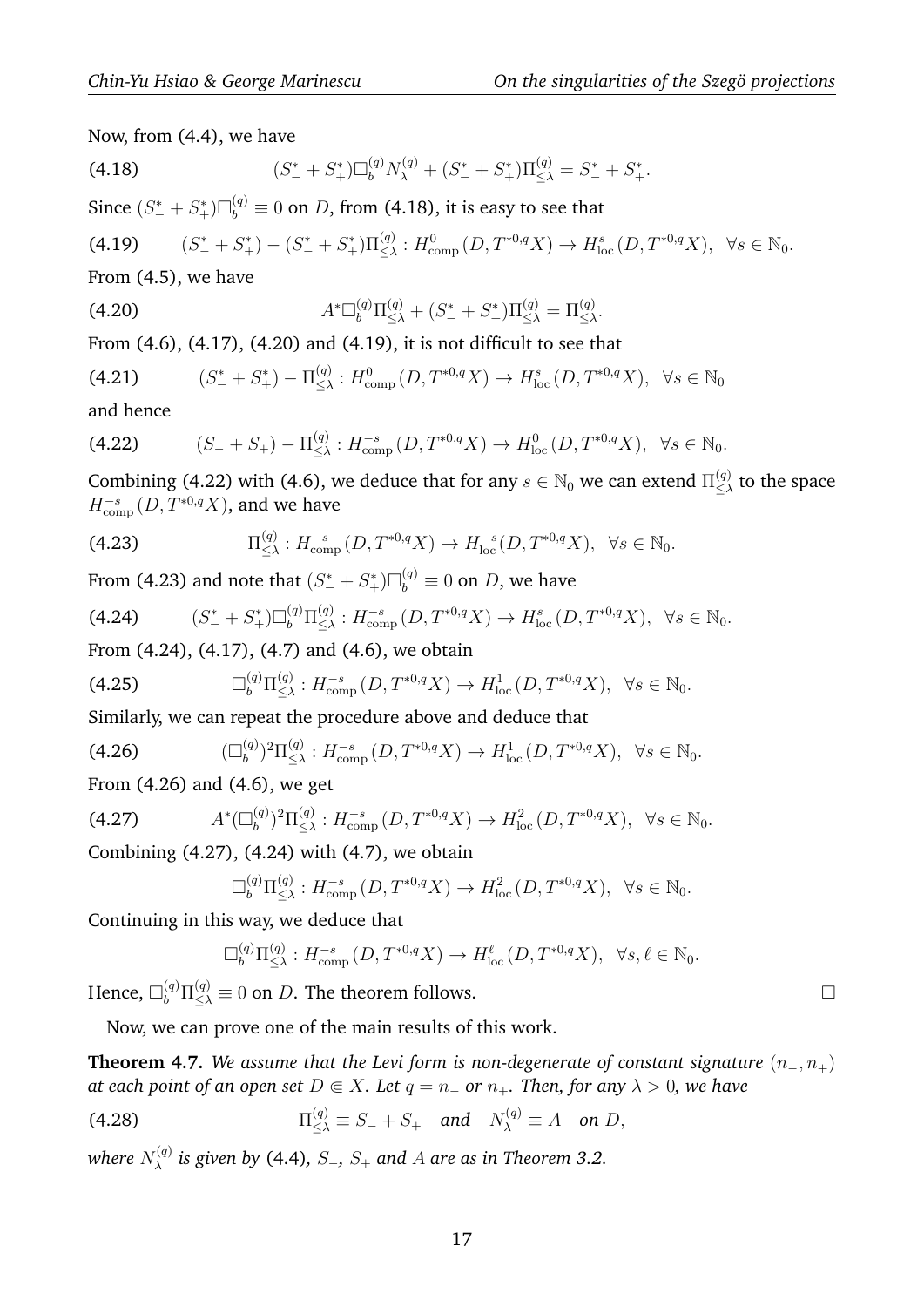*Proof.* Fix  $\lambda > 0$ . From (4.5), we have

$$
A^*\Box_b^{(q)}\Pi_{\leq \lambda}^{(q)} + (S^*_- + S^*_+)\Pi_{\leq \lambda}^{(q)} = \Pi_{\leq \lambda}^{(q)}
$$
 on *D*.

In view of Theorem 4.6, we see that

(4.29) 
$$
(S_{-}^{*} + S_{+}^{*})\Pi_{\leq \lambda}^{(q)} = \Pi_{\leq \lambda}^{(q)} - F_{1} \text{ on } D,
$$

where

(4.30) 
$$
F_1 = A^* \Box_b^{(q)} \Pi_{\leq \lambda}^{(q)}, F_1 \equiv 0 \text{ on } D.
$$

On the other hand, from (4.4), we have

$$
N_{\lambda}^{(q)} \Box_{b}^{(q)}(S_{-} + S_{+}) + \Pi_{\leq \lambda}^{(q)}(S_{-} + S_{+}) = S_{-} + S_{+}.
$$

Since  $\square_b^{(q)}$  $b^{(q)}(S_- + S_+) \equiv 0$  on D, we conclude that

(4.31) 
$$
S_{-} + S_{+} = \Pi_{\leq \lambda}^{(q)} (S_{-} + S_{+}) + N_{\lambda}^{(q)} F,
$$

$$
S_{-}^{*} + S_{+}^{*} = (S_{-}^{*} + S_{+}^{*}) \Pi_{\leq \lambda}^{(q)} + F^{*} N_{\lambda}^{(q)},
$$

where  $F \equiv 0$  on D and  $F^*$  is the adjoint of F. Note that F and  $F^*$  are properly supported on D. From (4.29) and (4.31), we deduce that

(4.32) 
$$
S_{-} + S_{+} + F_{1}^{*} = \Pi_{\leq \lambda}^{(q)} + N_{\lambda}^{(q)} F,
$$

$$
S_{-}^{*} + S_{+}^{*} + F_{1} = \Pi_{\leq \lambda}^{(q)} + F^{*} N_{\lambda}^{(q)},
$$

where  $F_1^*$  is the adjoint of  $F_1$ . From (4.32), we have

(4.33) 
$$
\left(S_{-}^{*} + S_{+}^{*} + F_{1} - \Pi_{\leq \lambda}^{(q)}\right)\left(S_{-} + S_{+} + F_{1}^{*} - \Pi_{\leq \lambda}^{(q)}\right) = F^{*}(N_{\lambda}^{(q)})^{2} F
$$
 on  $H_{\text{comp}}^{0}(D, T^{*0,q}X)$ . Since

Since

$$
F^*(N^{(q)}_{\lambda})^2 F : \mathscr{E}'(D, T^{*0,q}X) \to \Omega^{0,q}_0(X) \subset L^2_{(0,q)}(X) \to \Omega^{0,q}(X),
$$

we have  $F^*(N_{\lambda}^{(q)})$  $(\mathcal{A})^{\{q\}}F \equiv 0$  on D. From this observation and (4.33), we obtain

(4.34) 
$$
\left(S_{-}^{*} + S_{+}^{*} + F_{1} - \Pi_{\leq \lambda}^{(q)}\right)\left(S_{-} + S_{+} + F_{1}^{*} - \Pi_{\leq \lambda}^{(q)}\right) \equiv 0 \text{ on } D.
$$

Now,

(4.35) 
$$
\begin{aligned}\n&\left(S_{-}^{*}+S_{+}^{*}+F_{1}-\Pi_{\leq\lambda}^{(q)}\right)\left(S_{-}+S_{+}+F_{1}^{*}-\Pi_{\leq\lambda}^{(q)}\right) \\
&=(S_{-}^{*}+S_{+}^{*})(S_{-}+S_{+})+(S_{-}^{*}+S_{+}^{*})F_{1}^{*}-(S_{-}^{*}+S_{+}^{*})\Pi_{\leq\lambda}^{(q)}+F_{1}(S_{-}+S_{+}) \\
&+F_{1}F_{1}^{*}-F_{1}\Pi_{\leq\lambda}^{(q)}-\Pi_{\leq\lambda}^{(q)}(S_{-}+S_{+})-\Pi_{\leq\lambda}^{(q)}F_{1}^{*}+\Pi_{\leq\lambda}^{(q)}.\n\end{aligned}
$$

Since  $F_1 \equiv 0$  on D and  $S_-, S_+$  are properly supported on D, it is clearly that  $F_1(S_-, + S_+)$  and  $(S_{-}^{*} + S_{+}^{*})F_{1}^{*}$  are well-defined and

(4.36) 
$$
F_1(S_- + S_+) \equiv 0, \quad (S_-^* + S_+^*)F_1^* \equiv 0 \quad \text{on } D.
$$

From (4.30) and Theorem 4.6, we see that

(4.37) 
$$
F_1 \Pi_{\leq \lambda}^{(q)} = A^* \Box_b^{(q)} (\Pi_{\leq \lambda}^{(q)})^2 = A^* \Box_b^{(q)} \Pi_{\leq \lambda}^{(q)} \equiv 0 \text{ on } D
$$

and hence

$$
\Pi_{\leq \lambda}^{(q)} F_1^* \equiv 0 \text{ on } D.
$$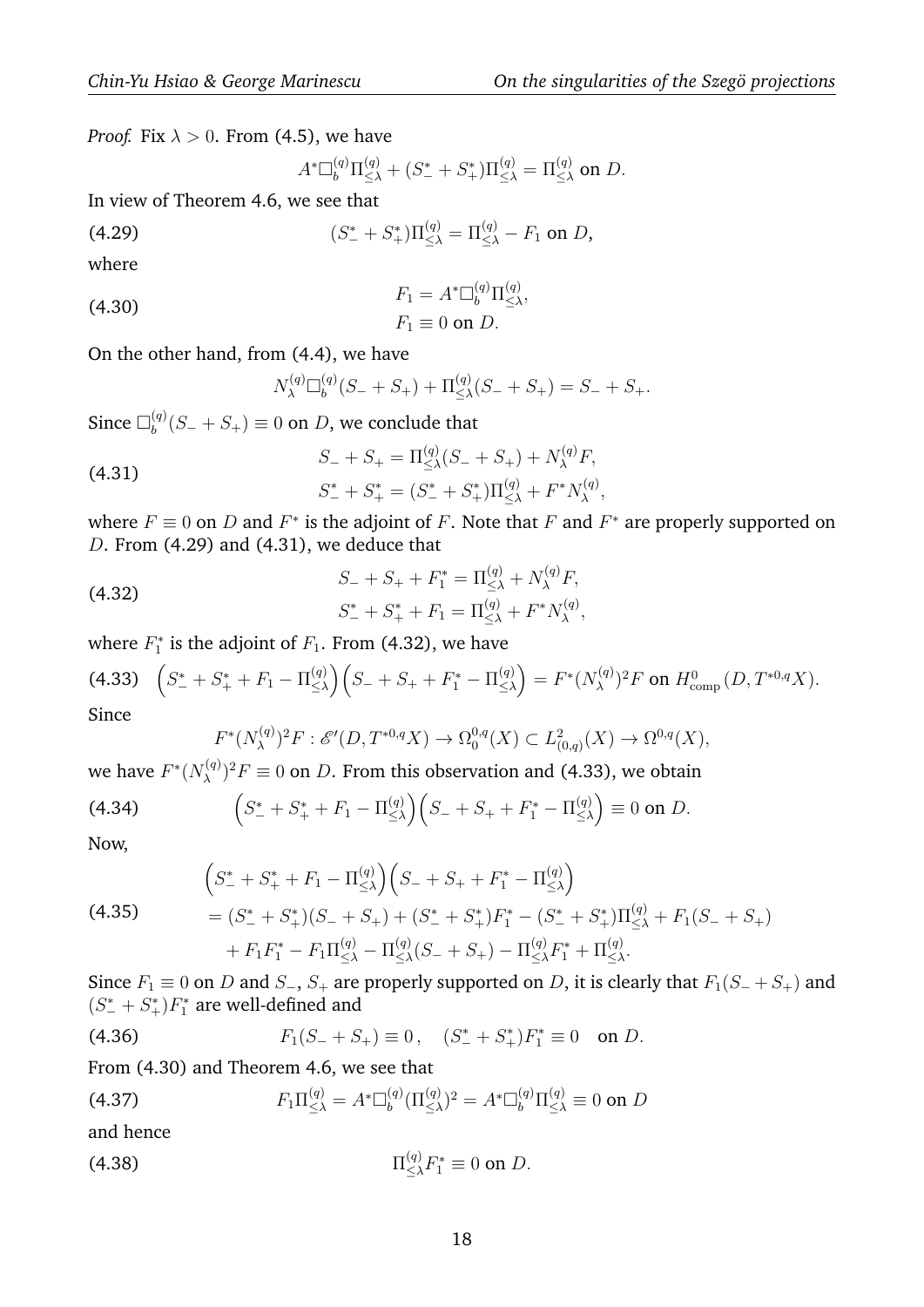From (4.30), we see that  $F_1F_1^*=A^*(\Box_b^{(q)})$  $\sum_{b}^{(q)})^2 \Pi_{\leq \lambda}^{(q)} A$ . Since A is properly supported,  $F_1 F_1^*$  is well-defined as a continuous operator

$$
F_1 F_1^* : \Omega_0^{0,q}(D) \to \mathscr{D}'(D, T^{*0,q}X).
$$

Moreover, from the proof of Theorem 4.6, we see that  $(\Box_{b}^{(q)})$  $\int_b^{(q)}$ )<sup>2</sup> $\Pi_{\leq \lambda}^{(q)} \equiv 0$  on D. Thus,

(4.39) 
$$
F_1 F_1^* = A^* (\Box_b^{(q)})^2 \Pi_{\leq \lambda}^{(q)} A \equiv 0 \text{ on } D.
$$

From (4.29), (4.35), (4.36), (4.37), (4.38) and (4.39), it is straightforward to see that

(4.40)  
\n
$$
\left(S_{-}^{*} + S_{+}^{*} + F_{1} - \Pi_{\leq \lambda}^{(q)}\right)\left(S_{-} + S_{+} + F_{1}^{*} - \Pi_{\leq \lambda}^{(q)}\right)
$$
\n
$$
\equiv (S_{-}^{*} + S_{+}^{*})(S_{-} + S_{+}) - \Pi_{\leq \lambda}^{(q)} \text{ on } D.
$$

From (4.40) and (4.34), we conclude that

(4.41) 
$$
(S_{-}^{*} + S_{+}^{*})(S_{-} + S_{+}) \equiv \Pi_{\leq \lambda}^{(q)} \text{ on } D.
$$

From (3.1), it is not difficult to see that  $(S_{-}^{*} + S_{+}^{*})(S_{-} + S_{+}) \equiv S_{-} + S_{+}$  on D. Combining this observation with (4.41), we get

$$
(4.42) \t\t S_{-} + S_{+} \equiv \Pi_{\leq \lambda}^{(q)} \text{ on } D.
$$

The first formula in (4.28) follows. We now prove the second formula in (4.28). We first claim that

(4.43) 
$$
(S_{-}^{*} + S_{+}^{*})N_{\lambda}^{(q)}(S_{-} + S_{+}) \equiv 0 \text{ on } D.
$$

From (4.32), (4.30) and notice that  $N^{(q)}_\lambda \Pi^{(q)}_{\leq \lambda} = \Pi^{(q)}_{\leq \lambda} N^{(q)}_\lambda = 0,$  we have

$$
N_{\lambda}^{(q)}(S_- + S_+) = (N_{\lambda}^{(q)})^2 F
$$

and hence

(4.44) 
$$
(N_{\lambda}^{(q)})^2(S_-+S_+)=(N_{\lambda}^{(q)})^3F.
$$

From (4.32), (4.30) and (4.44), we have

(4.45)  
\n
$$
(S_{-}^{*} + S_{+}^{*})N_{\lambda}^{(q)}(S_{-} + S_{+}) = (\Pi_{\leq \lambda}^{(q)} + F^{*}N_{\lambda}^{(q)} - F_{1})N_{\lambda}^{(q)}(S_{-} + S_{+})
$$
\n
$$
= F^{*}(N_{\lambda}^{(q)})^{2}(S_{-} + S_{+})
$$
\n
$$
= F^{*}(N_{\lambda}^{(q)})^{3}F \equiv 0 \text{ on } D.
$$

The claim (4.43) follows. On  $D$ , we have

(4.46) 
$$
N_{\lambda}^{(q)} = (A^* \Box_b^{(q)} + S_-^* + S_+^*) N_{\lambda}^{(q)} = A^* (I - \Pi_{\leq \lambda}^{(q)}) + (S_-^* + S_+^*) N_{\lambda}^{(q)}
$$
and

and

(4.47) 
$$
N_{\lambda}^{(q)} = N_{\lambda}^{(q)}(\Box_{b}^{(q)}A + S_{-} + S_{+}) = (I - \Pi_{\leq \lambda}^{(q)})A + N_{\lambda}^{(q)}(S_{-} + S_{+}).
$$

From (4.46) and (4.47), we have

(4.48)  
\n
$$
N_{\lambda}^{(q)} = (I - \Pi_{\leq \lambda}^{(q)})A + N_{\lambda}^{(q)}(S_{-} + S_{+})
$$
\n
$$
= A - \Pi_{\leq \lambda}^{(q)}A + \left(A^{*}(I - \Pi_{\leq \lambda}^{(q)}) + (S_{-}^{*} + S_{+}^{*})N_{\lambda}^{(q)}\right)\left(S_{-} + S_{+}\right)
$$
\n
$$
= A - \Pi_{\leq \lambda}^{(q)}A + A^{*}(I - \Pi_{\leq \lambda}^{(q)})(S_{-} + S_{+}) + (S_{-}^{*} + S_{+}^{*})N_{\lambda}^{(q)}(S_{-} + S_{+}).
$$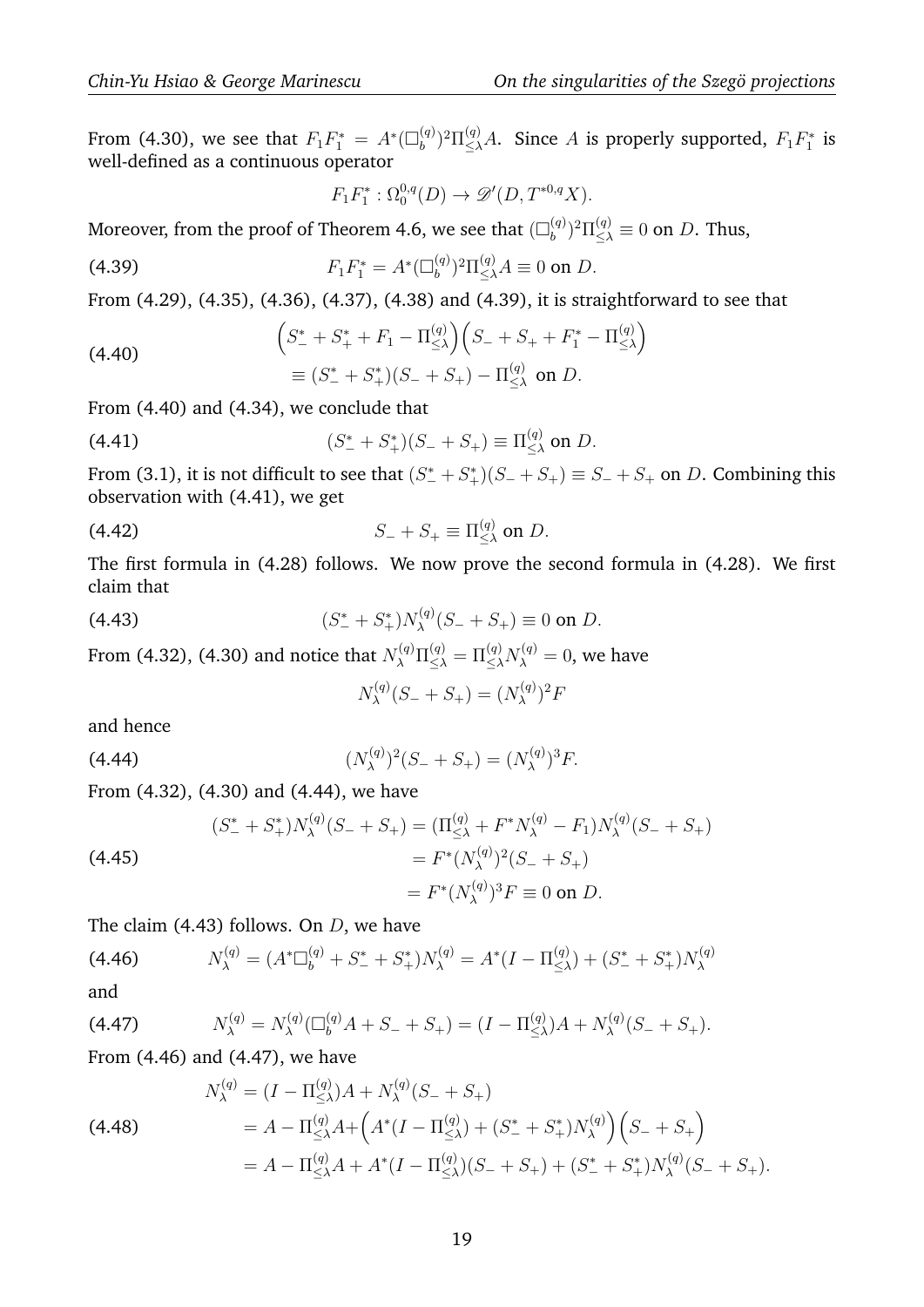From (4.43), (4.42) and noting that  $(S_+ + S_+)A \equiv 0$  on D,  $A^*(S_- + S_+) \equiv 0$  on D, we conclude that

$$
-\Pi_{\leq \lambda}^{(q)} A + A^* (I - \Pi_{\leq \lambda}^{(q)})(S_- + S_+) + (S_-^* + S_+^*) N_{\lambda}^{(q)}(S_- + S_+) \equiv 0 \text{ on } D.
$$

From this and (4.48), we get the second formula in (4.28). The theorem follows.  $\Box$ 

By using Theorem 3.1, we can repeat the proof of Theorem 4.7 and conclude the following.

**Theorem 4.8.** *We assume that the Levi form is non-degenerate of constant signature* (n<sub>−</sub>, n<sub>+</sub>) *at each point of an open set*  $D \in X$ *. Assume that*  $q \notin \{n_-, n_+\}$ *. Then, for any*  $\lambda > 0$ *, we have* 

(4.49) 
$$
\Pi_{\leq \lambda}^{(q)} \equiv 0 \quad \text{and} \quad N_{\lambda}^{(q)} \equiv A \quad \text{on } D,
$$

where  $N_{\lambda}^{(q)}$ λ *is given by* (4.4)*, and* A *is as in Theorem 3.1.*

From Theorem 4.7 and Theorem 4.8, Theorem 4.1 follows.

**Definition 4.9.** Let H be a Hilbert space and Q be a closed densely defined operator Q : Dom  $Q \subset H \to \text{Ran } Q \subset H$ , with closed range. By the partial inverse of Q, we mean the bounded operator  $M : H \to H$  such that  $Q \circ M = \pi_2$ ,  $M \circ Q = \pi_1$  on Dom Q, where  $\pi_1$ ,  $\pi_2$ are the orthogonal projections in  $H$  such that  $\text{Ran}\, \pi_1 = (\text{Ker}\, Q)^\perp$ ,  $\text{Ran}\, \pi_2 = \text{Ran}\, Q$ . In other words, for  $u \in H$ , let  $\pi_2 u = Qv$ ,  $v \in (\text{Ker }Q)^{\perp} \cap \text{Dom }Q$ . Then,  $Mu = v$ .

From Theorem 4.7 and Theorem 4.8, we deduce:

**Corollary 4.10.** Let  $q \in \{0, 1, \ldots, n-1\}$ . Assume that  $\square_b^{(q)}$  $\delta_b^{(q)}$  has  $L^2$  closed range and let  $N^{(q)}$  :  $L^2_{(0,q)}(X) \to \text{Dom }\Box_b^{(q)}$  $\mathcal{E}_b^{(q)}$  be the partial inverse of  $\Box_b^{(q)}$  $\delta_b^{(q)}$ . We assume that the Levi form is non*degenerate of constant signature*  $(n_-, n_+)$  *at each point of an open set*  $D \in X$ *. If*  $q \notin \{n_-, n_+\}$ *, then*

$$
\Pi^{(q)} \equiv 0 \quad \text{and} \quad N^{(q)} \equiv A \quad \text{on } D,
$$

*where A is as in Theorem 3.1. If*  $q \in \{n_-, n_+\}$ *, then* 

 $\Pi^{(q)} \equiv S_- + S_+$  and  $N^{(q)} \equiv A$  on D,

*where* S−*,* S<sup>+</sup> *and* A *are as in Theorem 3.2.*

By using Corollary 1.6 and some standard argument in functional analysis, we can establish the spectral theory of  $\Box_{b}^{(q)}$  when the Levi form is non-degenerate of constant signature on  $X.$ 

*Proof of Theorem 1.7*. Let  $0<\mu<\mu_1<\infty.$  We claim that  ${\rm Spec\,}\Box^{(q)}_b\cap[\mu,\mu_1]$  is a discrete subset of  $\R.$  We assume that  $\mathrm{Spec}\,\Box^{(q)}_b\cap[\mu,\mu_1]$  is not a discrete subset of  $\R.$  Then, we can find  $f_j\in E([\mu,\mu_1]),\,j=1,2,{\dots}$ , with  $(\,f_j\,|\,f_\ell\,)=\delta_{j,\ell},$  for all  $j,\ell=1,2,{\dots}$ . Take  $0<\lambda_1<\mu<\mu_1<\ell$  $\lambda_2 < \infty$ . Then, we have

(4.50) 
$$
f_j = \Pi_{(\lambda_1, \lambda_2]}^{(q)} f_j, \ \ j = 1, 2, \ldots
$$

In view of Corollary 1.6, we know that  $\Pi_{(\lambda)}^{(q)}$  $\binom{(q)}{(\lambda_1,\lambda_2)}$  is a smoothing operator on  $X$  and hence  $\Pi^{(q)}_{\{\lambda, \}}$  $\binom{(q)}{(\lambda_1,\lambda_2]}$  is a compact operator on  $L^2_{(0,q)}(X).$  By Rellich's theorem, we can find a subsequence  $\{f_{s_k}\}_{k=1}^{\infty}$  of  $\{f_j\}_{j=1}^{\infty}$ , where  $1 < s_1 < s_2 < \cdots$ , such that  $f_{s_k} \to f$  in  $L^2_{(0,q)}(X)$  as  $k \to \infty$ , for some  $f \in L^2_{(0,q)}(X)$ . But  $(f_{s_k} | f_{s_\ell}) = 0$  if  $k \neq \ell$ , we get a contradiction. We conclude that  $\mathrm{Spec}\,\square_{b}^{(q)}\cap[\mu,\mu_1]$  is a discrete subset of  $\mathbb R,$  for any  $0<\mu<\mu_1<\infty.$  Thus, for any  $\mu>0,$  $\operatorname{Spec} \Box^{(q)}_b \cap [\mu, \infty)$  is a discrete subset of  $\mathbb{R}.$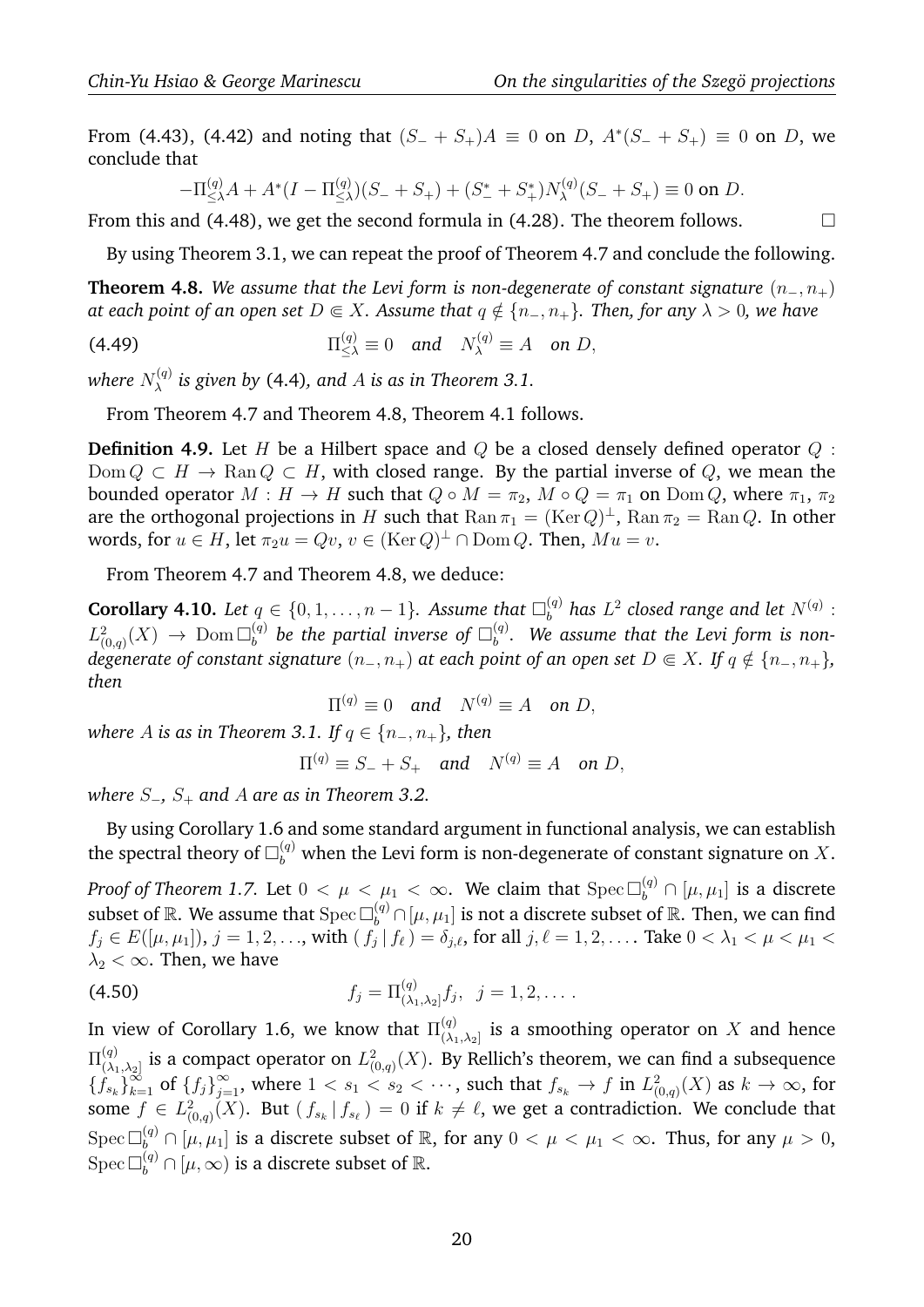Let  $\nu\in{\rm Spec\,}\Box_b^{(q)}$  with  $\nu>0.$  Since  ${\rm Spec\,}\Box_b^{(q)}\cap[\mu,\mu_1]$  is discrete, where  $0<\mu<\nu<\mu_1,$  we have

$$
\Box_b^{(q)} - \nu : \text{Dom } \Box_b^{(q)} \subset L^2_{(0,q)}(X) \to L^2_{(0,q)}(X)
$$

has  $L^2$  closed range. Hence, if  $\Box_b^{(q)}-\nu$  is injective, then  $\mathrm{Range}\,(\Box_b^{(q)}-\nu)\,=\,L^2_{(0,q)}(X)$  and  $\Box_b^{(q)}-\nu$  has a bounded inverse  $(\Box_b^{(q)}-\nu)^{-1}:L^2_{(0,q)}(X)\to L^2_{(0,q)}(X).$  Thus,  $\nu$  is a resolvent if  $\Box_b^{(q)}-\nu$  is injective. We conclude that  $\Box_b^{(q)}-\nu$  is not injective, that is,  $\nu$  is an eigenvalue of  $\square^{(q)}_i$  $\lambda_b^{(q)}.$  Take  $0 < \lambda_1 < \nu < \lambda_2 < \infty.$  We have

$$
H_{b,\nu}^{(q)}(X) = \Pi_{(\lambda_1,\lambda_2]}^{(q)} H_{b,\nu}^{(q)}(X) = \left\{ \Pi_{(\lambda_1,\lambda_2]}^{(q)} f; f \in H_{b,\nu}^q(X) \right\}.
$$

Since  $\Pi_{(\lambda)}^{(q)}$  $\mu_{(\lambda_1, \lambda_2]}^{(q)}$  is a smoothing operator on  $X$ , we conclude that  $H_{b,\nu}^{(q)}(X) \subset \Omega^{0,q}(X)$ . Moreover, from Rellich's theorem, we see that  $\dim H_{b,\nu}^{(q)}(X)<\infty.$  The theorem follows.  $\hfill \Box$ 

## 5. SZEGÖ KERNEL ASYMPTOTIC EXPANSIONS

In this section, we will apply Theorem 3.1 and Theorem 3.2 to establish Szegö kernel asymptotic expansions on the non-degenerate part of the Levi form under certain local conditions.

In view of Theorem 1.5, we see that if  $\square_b^{(q)}$  has  $L^2$  closed range, then  $\Pi^{(q)}$  admits a full asymptotic expansion on the non-degenerate part of the Levi form. But in general, it is difficult to see that if  $\square_b^{(q)}$  has  $L^2$  closed range. We then impose the condition of local  $L^2$ closed range, cf. Definition 1.8. It is clearly that if  $\Box_b^{(q)}$  has  $L^2$  closed range then  $\Box_b^{(q)}$  has local  $L^2$  closed range on every open set D with respect to the identity map I.

We now prove the following precise version of Theorem 1.9.

**Theorem 5.1.** *With the notations and assumptions used above, assume that the Levi form is non-degenerate of constant signature*  $(n_-, n_+)$  *at each point of an open set*  $D \in X$ *. Let*  $q \in$ {0, 1, . . . , n − 1} *and let*

$$
Q \in L^0_{\text{cl}}(X, T^{*0,q}X \boxtimes T^{*0,q}X)
$$

*be a classical pseudodifferential operator on*  $X$  *and let*  $Q^* \in L^0_{\rm cl}\left(X, T^{*0,q}X\boxtimes T^{*0,q}X\right)$  *be the*  $L^2$ adjoint of  $Q$  with respect to  $(\,\cdot\,|\,\cdot\,)$ . Suppose that  $\Box^{(q)}_b$  $\mathcal{L}_b^{(q)}$  has local  $L^2$  closed range on  $D$  with respect to  $Q$  and  $Q\Pi^{(q)}=\Pi^{(q)}Q$  on  $L^2_{(0,q)}(X)$ . Then,

(5.1) 
$$
Q^* \Pi^{(q)} Q \equiv 0 \text{ on } D \text{ if } q \notin \{n_-, n_+\}
$$

*and if*  $q \in \{n_-, n_+\}$ *, then* 

(5.2) 
$$
(Q^*\Pi^{(q)}Q)(x,y) \equiv \int_0^\infty e^{i\varphi_-(x,y)t} a_-(x,y,t)dt + \int_0^\infty e^{i\varphi_+(x,y)t} a_+(x,y,t)dt \text{ on } D,
$$

where  $\varphi_\pm(x,y)\in \mathscr C^\infty(D\times D)$  are as in Theorem 4.1 and  $a_-(x,y,t),a_+(x,y,t)\in S^{n-1}_\mathrm{cl}\big(D\times D\times D\big)$  $\mathbb{R}_+, T^{*0,q}_yX\boxtimes T^{*0,q}_xX\big)$  satisfy

(5.3) 
$$
a_{-}(x, y, t) = 0 \text{ if } q \neq n_{-} \text{ or } Q \equiv 0 \text{ at } \Sigma^{-} \cap T^{*}D,
$$

$$
a_{+}(x, y, t) = 0 \text{ if } q \neq n_{+} \text{ or } Q \equiv 0 \text{ at } \Sigma^{+} \cap T^{*}D.
$$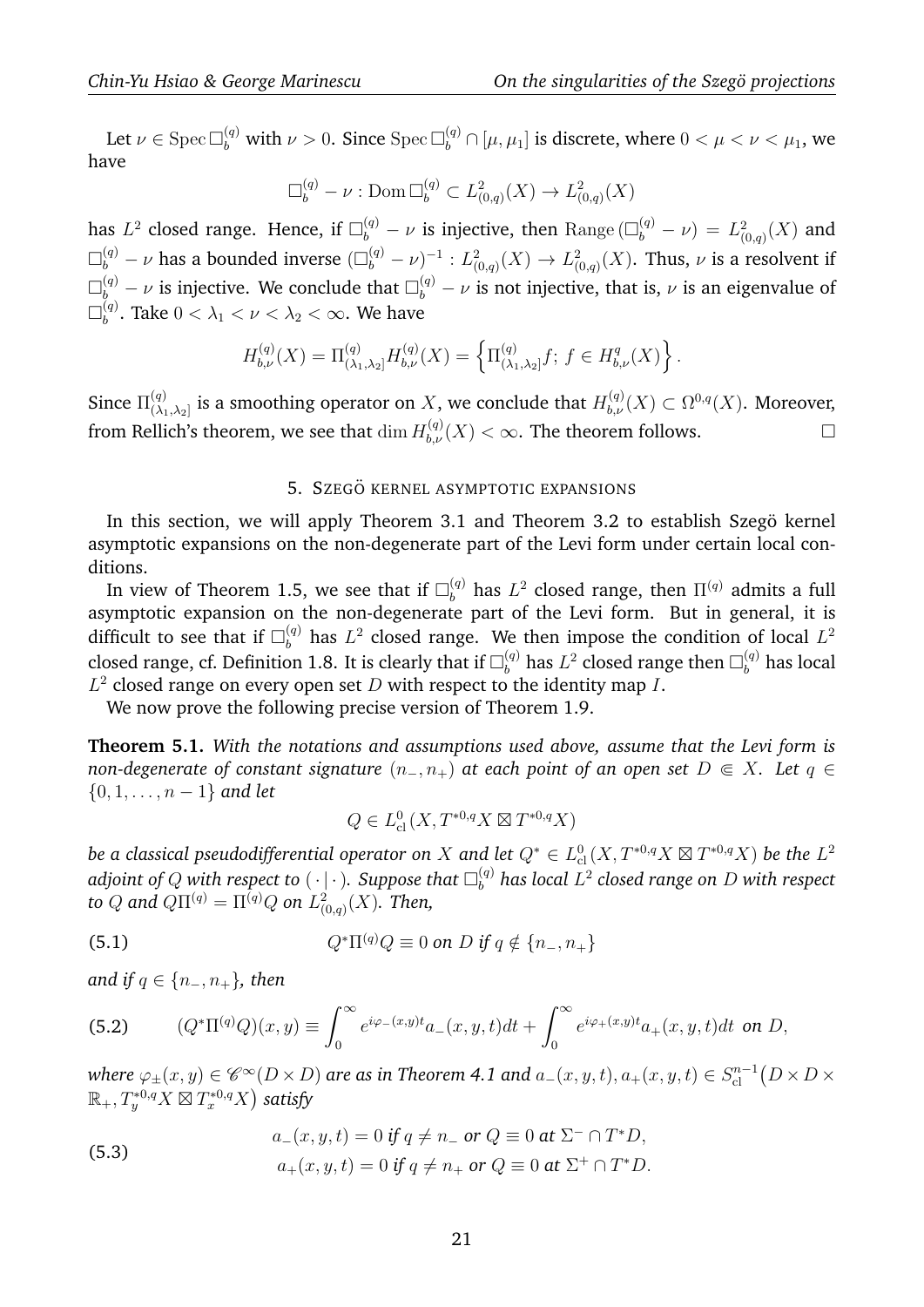*(See Definition 2.4 for the meaning of*  $Q \equiv 0$  at  $\Sigma$ <sup>-</sup>  $\bigcap T^*D$ *.) Moreover, assume that*  $q = n_-,$  $t$ hen the leading term  $a_-^0(x,y)$  of the expansion (2.16) of  $a_-(x,y,t)$  satisfies

(5.4) 
$$
a_{-}^{0}(x,x) = \frac{1}{2}\pi^{-n}\frac{v(x)}{m(x)}\left|\det \mathcal{L}_{x}\right|\tau_{x,n_{-}}q^{*}(x,-\omega_{0}(x))q(x,-\omega_{0}(x))\tau_{x,n_{-}}, \quad \forall x \in D,
$$

*where* det  $\mathcal{L}_x$  *is the determinant of the Levi form defined in* (3.7)*,*  $v(x)$  *is the volume form on* X induced by  $\langle \cdot | \cdot \rangle$ ,  $q(x, \eta) \in \mathscr{C}^{\infty}(T^*D)$  is the principal symbol of Q,  $q^*(x, \eta)$  is the adjoint of  $q(x, \eta): T_x^{*0,q}X \to T_x^{*0,q}X$  with respect to  $\langle\,\cdot\,|\,\cdot\,\rangle$  and  $\tau_{x,n_-}$  is as in (3.9).

**Theorem 5.2.** *Let*  $q \in \{0, 1, \ldots, n-1\}$ *. We assume that the Levi form is non-degenerate of*  $\emph{constant signature }$   $(n_-,n_+)$  at each point of an open set  $D\Subset X.$  Let  $Q\in L^0_{\rm cl}(X,T^{*0,q}X\boxtimes T^{*0,q}X)$  $b$ e a classical pseudodifferential operator on  $X$  and let  $Q^*\in L^0_{\rm cl\,}(X,T^{*0,q}\bar X\boxtimes T^{*0,q}X)$  be the  $L^2$ adjoint of  $Q$  with respect to  $(\,\cdot\,|\,\cdot\,)$ . Suppose that  $\Box^{(q)}_b$  $\mathcal{L}_b^{(q)}$  has local  $L^2$  closed range on  $D$  with respect to  $Q$  and  $Q\Pi^{(q)}=\Pi^{(q)}Q$  on  $L^2_{(0,q)}(X)$ . Then,

(5.5) 
$$
Q^* \Pi^{(q)} Q \equiv 0 \text{ on } D \text{ if } q \notin \{n_-, n_+\}
$$

*and*

(5.6) 
$$
Q^* \Pi^{(q)} Q \equiv (S^*_- + S^*_+) Q^* Q (S^- + S_+) \text{ on } D \text{ if } q \in \{n_-, n_+\},
$$

*where* S<sub>−</sub> *and* S<sub>+</sub> *are as in Theorem 3.2.* 

*Proof.* We first assume that  $q \in \{n_-, n_+\}$ . Put  $S = S_- + S_+$ , where  $S_-$  and  $S_+$  are as in Theorem 3.2 and let  $S^*$  be the adjoint of S. From (3.1), we have

(5.7) 
$$
\Pi^{(q)} = (A^* \Box_b^{(q)} + S^*) \Pi^{(q)} = S^* \Pi^{(q)}
$$

and hence

(5.8) 
$$
\Pi^{(q)} = \Pi^{(q)} S \text{ on } D.
$$

Fix  $D' \Subset D$ . Let  $u \in \Omega_0^{0,q}$  $_{0}^{0,q}(D^{\prime}).$  Since  $\Box_{b}^{(q)}$  has local  $L^{2}$  closed range on  $D$  with respect to  $Q$ , we have for every  $s \in \mathbb{Z}$ ,

(5.9) 
$$
||Q(I - \Pi^{(q)})Su|| \leq C_{D',s}\sqrt{||(\Box_b^{(q)})^p Su||_s ||u||_{-s}}, \quad \forall u \in \Omega_0^{0,q}(D'),
$$

where  $C_{D',s} > 0$ ,  $p \in \mathbb{N}$  are constants independent of  $u$  and  $\left\| \cdot \right\|_s$  denotes the usual Sobolev norm of order s on D'. Since  $(\Box_b^{(q)})$  $\binom{(q)}{b}$  $pS \equiv 0$  on D, for every  $s \in \mathbb{N}_0$ , there is a constant  $C_s > 0$ such that

(5.10) 
$$
\left\| (\Box_b^{(q)})^p Su \right\|_s \leq C_s \left\| u \right\|_{-s}, \quad \forall u \in \Omega_0^{0,q}(D').
$$

From (5.10) and (5.9), we can extend  $Q(I - \Pi^{(q)})S = QS - Q\Pi^{(q)}$ (here we used (5.8)) to  $H^{-s}_\text{comp.} (D, T^{*0,q}X), \,\forall s \in \mathbb{N}_0$  and we have

(5.11) 
$$
QS - Q\Pi^{(q)} : H_{\text{comp}}^{-s}(D, T^{*0,q}X) \to L_{(0,q)}^2(X) \text{ is continuous, } \forall s \in \mathbb{N}_0.
$$

By taking adjoint in (5.11), we get

(5.12) 
$$
S^*Q^* - \Pi^{(q)}Q^* : L^2_{(0,q)}(X) \to H^s_{\text{loc}}(D, T^{*0,q}X) \text{ is continuous, } \forall s \in \mathbb{N}_0.
$$

From (5.11) and (5.12), we conclude that for any  $s \in \mathbb{N}_0$  the map

$$
(S^*Q^* - \Pi^{(q)}Q^*)(QS - Q\Pi^{(q)}) : H^{-s}_{\text{comp}}(D, T^{*0,q}X) \to H^s_{\text{loc}}(D, T^{*0,q}X).
$$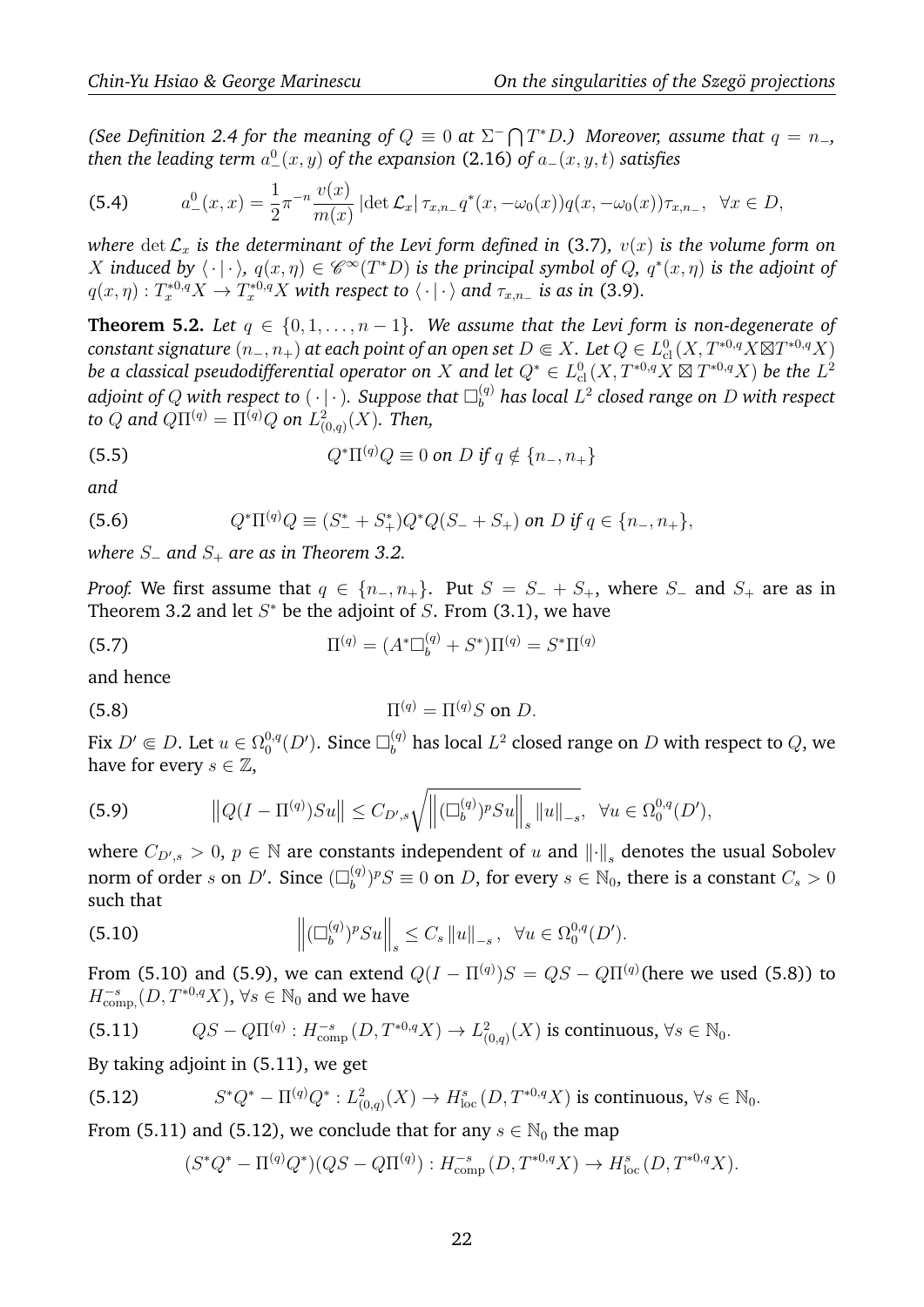is continuous. Hence,

(5.13) 
$$
(S^*Q^* - \Pi^{(q)}Q^*)(QS - Q\Pi^{(q)}) \equiv 0 \text{ on } D.
$$

Now,

(5.14)  
\n
$$
(S^*Q^* - \Pi^{(q)}Q^*)(QS - Q\Pi^{(q)})
$$
\n
$$
= S^*Q^*QS - S^*Q^*Q\Pi^{(q)} - \Pi^{(q)}Q^*QS + \Pi^{(q)}Q^*Q\Pi^{(q)}
$$
\n
$$
= S^*Q^*QS - S^*\Pi^{(q)}Q^*Q - Q^*Q\Pi^{(q)}S + Q^*Q\Pi^{(q)}
$$
\n
$$
= S^*Q^*QS - \Pi^{(q)}Q^*Q\Pi^{(q)}.
$$

Here we used  $Q\Pi^{(q)}\,=\,\Pi^{(q)}Q,\ Q^*\Pi^{(q)}\,=\,\Pi^{(q)}Q^*,$  (5.7) and (5.8). From (5.14) and (5.13), (5.6) follows. By using Theorem 3.1, we can repeat the procedure above and obtain (5.5). We omit the details.

In the rest of this section, we will study the kernel  $(S_{-}^{*} + S_{+}^{*})Q^{*}Q(S_{-} + S_{+})(x, y)$ . We will use the notations and assumptions used in Theorem 5.2 and until further notice we assume that  $q = n_-\text{.}$  Let  $\varphi_-(x, y) \in \mathscr{C}^\infty(D \times D)$ ,  $\varphi_+(x, y) \in \mathscr{C}^\infty(D \times D)$  be as in Theorem 3.2. We need the following result, which is essentially well-known and follows from the stationary phase formula of Melin-Sjöstrand [51] (see also [36, p. 76-77] for more details).

**Lemma 5.3.** *There is a complex valued phase function*  $\varphi \in \mathscr{C}^{\infty}(D \times D)$  *with*  $\varphi(x, x) = 0$ *,*  $\partial_x\varphi(x,y)|_{x=y} = -\omega_0(x)$ ,  $\partial_y\varphi(x,y)|_{x=y} = \omega_0(x)$  and  $\varphi(x,y)$  satisfies (3.4) such that for any  $p$ roperly supported operators  $B,C: \mathscr{D}'(D,T^{*0,q}X) \to \mathscr{D}'(D,T^{*0,q}X)$ ,

$$
B = \int_0^\infty e^{i\varphi_-(x,y)t} b(x,y,t) dt, \quad C = \int_0^\infty e^{i\varphi_-(x,y)t} c(x,y,t) dt,
$$

with  $b(x, y, t), c(x, y, t) \in S_{\text{cl}}^{n-1}(D \times D \times \mathbb{R}_+, T^{*0,q}X \boxtimes T^{*0,q}X)$ , we have

 $B \circ C \equiv e^{i\varphi(x,y)t} d(x,y,t) dt$  on  $D$ ,

 $where\ d(x,y,t)\,\in\, S^{n-1}_{\rm cl}(D\times D\times \mathbb{R}_+,T^{*0,q}X\boxtimes T^{*0,q}X)$  and the leading term  $d_0(x,y)$  of the *expansion* (2.16) *of*  $\tilde{d}(x, y, t)$  *satisfies* 

(5.15) 
$$
d_0(x,x) = 2\pi^n \frac{m(x)}{v(x)} |\det \mathcal{L}_x|^{-1} b_0(x,x) c_0(x,x), \quad \forall x \in D,
$$

*where*  $b_0(x, y)$ ,  $c_0(x, y)$  *denote the leading terms of the expansions* (2.16) *of*  $b(x, y, t)$ ,  $c(x, y, t)$ *respectively.*

We postpone the proof of the following Theorem for Section 8.

**Theorem 5.4.** With the notations and assumptions used above, there is a  $g(x, y) \in \mathscr{C}^{\infty}(D \times D)$ *with*  $g(x, x) = 1$  *such that* 

(5.16)  $\varphi(x, y) - q(x, y) \varphi(x, y)$  *vanishes to infinite order at*  $x = y$ .

From Lemma 5.3 and Theorem 5.4, we deduce

**Corollary 5.5.** *In the conditions of Lemma 5.3 we have*

$$
B \circ C \equiv e^{i\varphi_-(x,y)t} e(x,y,t) dt \text{ on } D,
$$

 $\textit{where}\,\, e(x,y,t)\,\in\, S^{n-1}_{\textup{cl}}(D\times D\times\mathbb{R}_+, T^{*0,q}X\boxtimes T^{*0,q}X)$  and the leading term  $e_0(x,y)$  of the *expansion* (2.16) *of*  $e(x, y, t)$  *satisfies* (5.15)*.*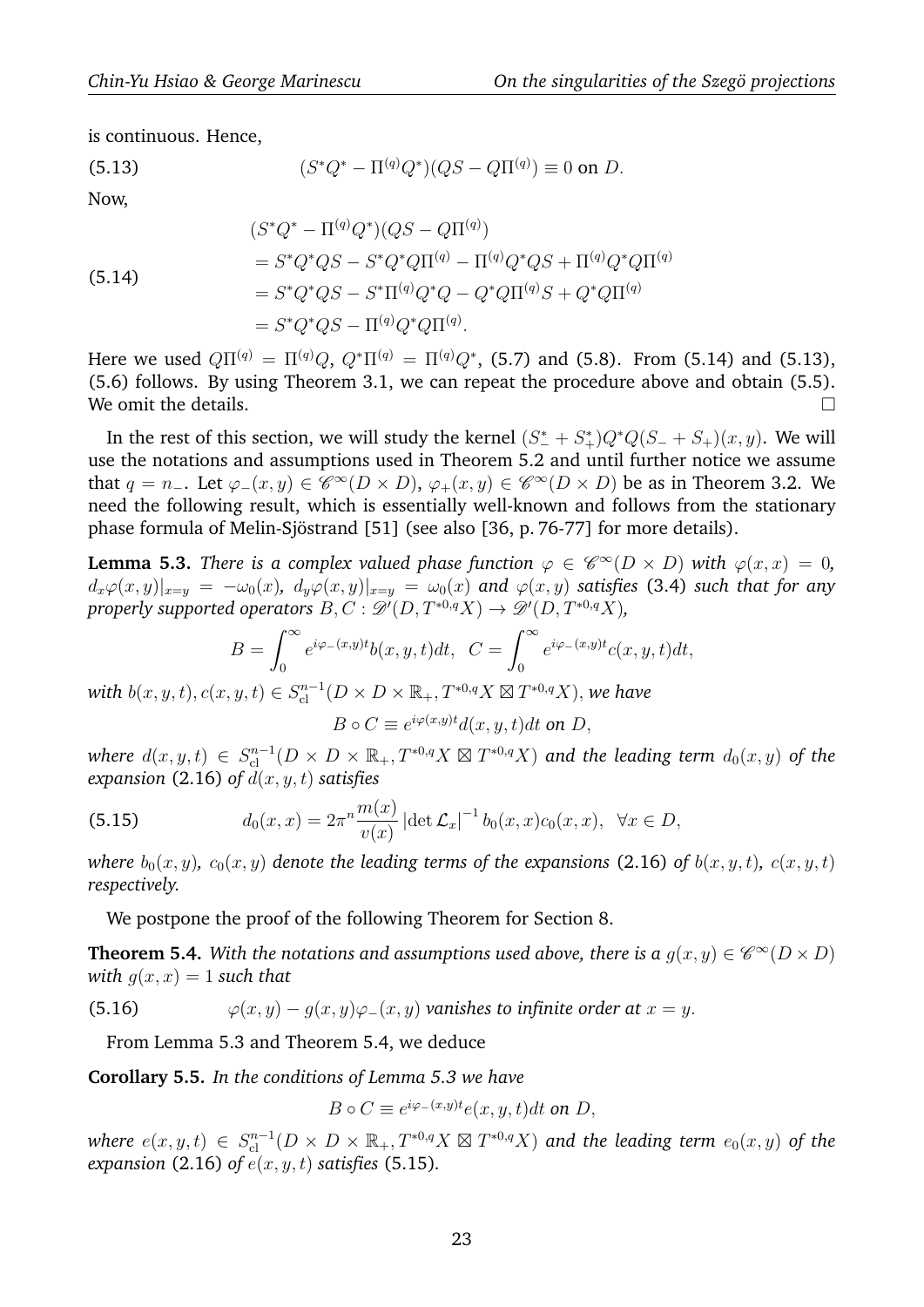Similarly, we can repeat the proof of Corollary 5.5 and conclude that

**Theorem 5.6.** With the notations and assumptions used in Theorem 5.2, let  $q = n_+$ . For any  $p$ roperly supported operators  $\mathcal{B}, \mathcal{C}: \mathscr{D}'(D, T^{*0,q}X) \to \mathscr{D}'(D, T^{*0,q}X),$ 

$$
\mathcal{B} = \int_0^\infty e^{i\varphi_+(x,y)t} b(x,y,t) dt, \ \ \mathcal{C} = \int_0^\infty e^{i\varphi_+(x,y)t} c(x,y,t) dt,
$$

with  $b(x, y, t), c(x, y, t) \in S_{\text{cl}}^{n-1}(D \times D \times \mathbb{R}_+, T^{*0,q}X \boxtimes T^{*0,q}X)$ , we have

$$
\mathcal{B} \circ \mathcal{C} \equiv e^{i\varphi_+(x,y)t} f(x,y,t) dt \text{ on } D,
$$

 $\textit{where}\:\: f(x,y,t)\: \in\: S_\text{cl}^{n-1}(D\times D\times \mathbb{R}_+, T^{*0,q}X\boxtimes T^{*0,q}X) \textit{ and the leading term } f_0(x,y) \textit{ of the }$ *expansion* (2.16) *of*  $f(x, y, t)$  *satisfies* (5.15)*.* 

We also need the following.

**Lemma 5.7.** *With the notations and assumptions used in Theorem 5.2, let*  $q = n_+ = n_-$ *. For* any properly supported operators  $\mathcal{B}, C: \mathscr{D}'(D, T^{*0,q}X) \to \mathscr{D}'(D, T^{*0,q}X)$ ,

$$
\mathcal{B} = \int_0^\infty e^{i\varphi_+(x,y)t} b(x,y,t) dt, \ \ C = \int_0^\infty e^{i\varphi_-(x,y)t} c(x,y,t) dt,
$$

where  $b(x, y, t), c(x, y, t) \in S_{\text{cl}}^{n-1}(D \times D \times \mathbb{R}_+, T^{*0,q}X \boxtimes T^{*0,q}X)$ , we have

$$
\mathcal{B} \circ C \equiv 0 \quad \text{and} \quad C \circ \mathcal{B} \equiv 0 \quad \text{on } D.
$$

*Proof.* We first notice that  $B \circ C$  is smoothing away  $x = y$ . We also write  $w = (w_1, \ldots, w_{2n-1})$ to denote local coordinates on D. We have

(5.17)  
\n
$$
\mathcal{B} \circ C(x, y) = \int_{\sigma > 0, t > 0} e^{i\varphi_+(x, w)\sigma + i\varphi_-(w, y)t} b(x, w, \sigma) c(w, y, t) d\sigma m(w) dt
$$
\n
$$
= \int_{s > 0, t > 0} e^{it(\varphi_+(x, w)s + \varphi_-(w, y))} tb(x, w, st) c(w, y, t) ds m(w) dt.
$$

Take  $\chi \in \mathscr{C}_0^{\infty}(\mathbb{R}, [0, 1])$  with  $\chi = 1$  on  $[-\frac{1}{2}]$  $\frac{1}{2}, \frac{1}{2}$  $\frac{1}{2}$ ,  $\chi = 0$  on  $] - \infty, -1] \bigcup [1, \infty[$ . From (5.17), we have

(5.18)  
\n
$$
B \circ C(x, y) = I_{\varepsilon} + II_{\varepsilon},
$$
\n
$$
I_{\varepsilon} = \int_{s > 0, t > 0} e^{it(\varphi + (x, w)s + \varphi - (w, y))} \chi \left( \frac{|x - w|^2}{\varepsilon} \right) tb(x, w, st) c(w, y, t) ds m(w) dt,
$$
\n
$$
II_{\varepsilon} = \int_{s > 0, t > 0} e^{it(\varphi + (x, w)s + \varphi - (w, y))} \left( 1 - \chi \left( \frac{|x - w|^2}{\varepsilon} \right) \right)
$$
\n
$$
\times tb(x, w, st) c(w, y, t) ds m(w) dt,
$$

where  $\varepsilon > 0$  is a small constant. Since  $\varphi_{+}(x, w) = 0$  if and only if  $x = w$ , we can integrate by parts with respect to s and conclude that  $II_\varepsilon$  is smoothing. Since  $\mathcal{B} \circ C$  is smoothing away  $x =$ y, we may assume that  $|x - y| < \varepsilon$ . Since  $d_w(\varphi_+(x, w)s + \varphi_-(w, y))|_{x=y=w} = -\omega_0(x)(s+1) \neq 0$ , if  $\varepsilon > 0$  is small, we can integrate by parts with respect to w and conclude that  $I_{\varepsilon} \equiv 0$  on D. We get  $\mathcal{B} \circ C \equiv 0$  on D. Similarly, we can repeat the procedure above and conclude that  $C \circ \mathcal{B} \equiv 0$  on D. The lemma follows.

Recalling Definition 2.4 we see that Theorem 5.5, Theorem 5.6 and Lemma 5.7 yield: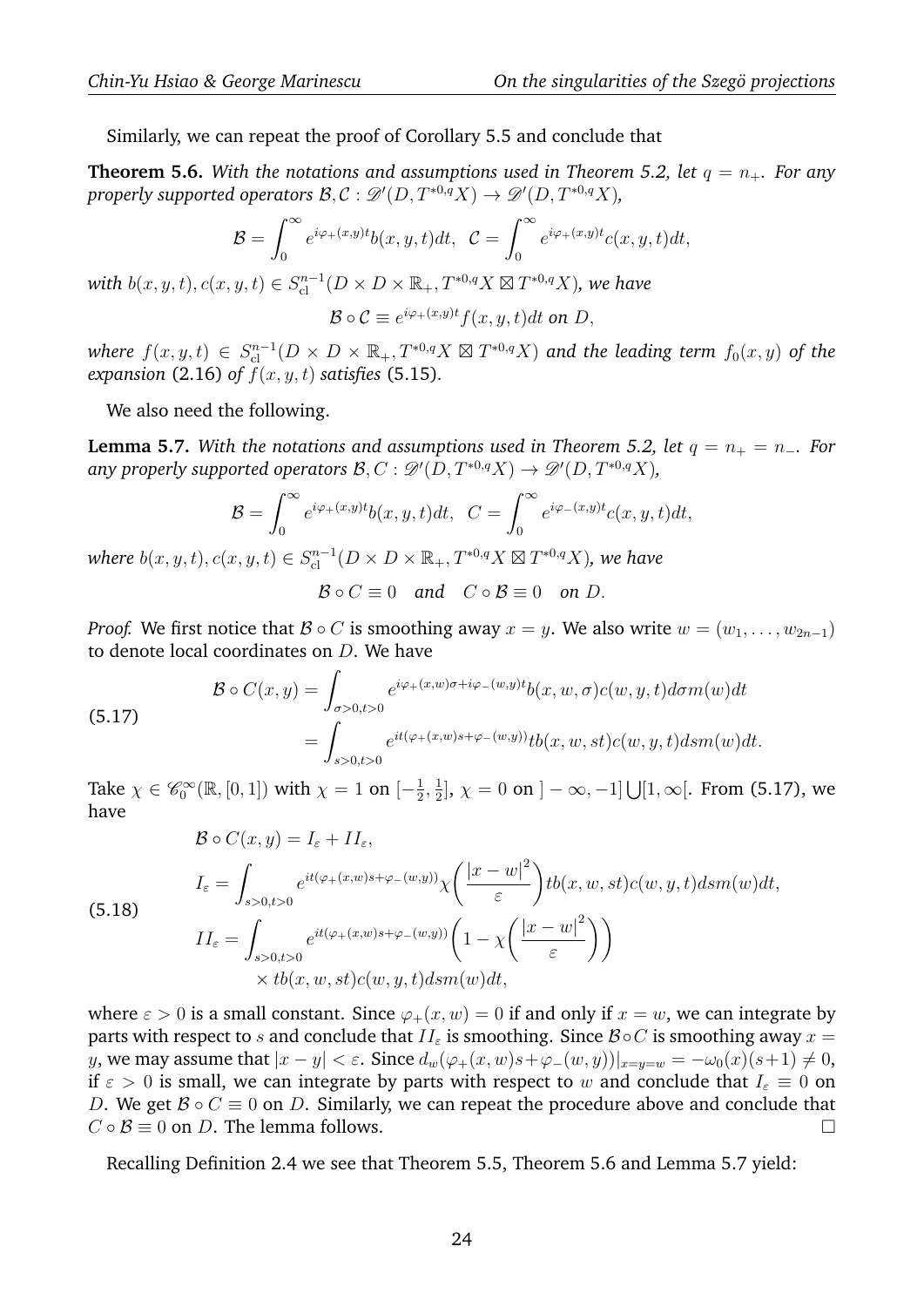**Theorem 5.8.** With the notations and assumptions used in Theorem 5.2, let  $q \in \{n_-, n_+\}$ . *Then,*

(5.19) 
$$
\begin{aligned} (S_{-}^{*} + S_{+}^{*})Q^{*}Q(S_{-} + S_{+})(x, y) \\ &\equiv \int_{0}^{\infty} e^{i\varphi_{-}(x, y)t} a_{-}(x, y, t) dt + \int_{0}^{\infty} e^{i\varphi_{+}(x, y)t} a_{+}(x, y, t) dt \text{ on } D, \end{aligned}
$$

where  $\varphi_\pm(x,y)\in \mathscr C^\infty(D\times D)$  are as in Theorem 4.1,  $a_\pm(x,y,t)\in S^{n-1}_\mathrm{cl}\big(D\times D\times \mathbb{R}_+, T^{*0,q}_yX\boxtimes$  $T^{*0,q}_xX,$ 

(5.20) 
$$
a_{-}(x, y, t) = 0 \text{ if } q \neq n_{-} \text{ or } Q \equiv 0 \text{ at } \Sigma^{-} \cap T^{*}D,
$$

$$
a_{+}(x, y, t) = 0 \text{ if } q \neq n_{+} \text{ or } Q \equiv 0 \text{ at } \Sigma^{+} \cap T^{*}D.
$$

 $M$ oreover, assume that  $q=n_{-},$  then, for the leading term  $a_{-}^{0}(x,y)$  of the expansion (2.16) of a−(x, y, t) *satisfies*

$$
(5.21) \t a_{-}^{0}(x,x) = \frac{1}{2}\pi^{-n}\frac{v(x)}{m(x)}\left|\det \mathcal{L}_{x}\right|\tau_{x,n_{-}}q^{*}(x,-\omega_{0}(x))q(x,-\omega_{0}(x))\tau_{x,n_{-}}, \quad \forall x \in D,
$$

*where* det  $\mathcal{L}_x$  *is the determinant of the Levi form defined in* (3.7)*,*  $v(x)$  *is the volume form on* X induced by  $\langle \cdot | \cdot \rangle$ ,  $q(x, \eta) \in \mathscr{C}^{\infty}(T^*D)$  is the principal symbol of Q,  $q^*(x, \eta)$  is the adjoint of  $q(x, \eta): T_x^{*0,q}X \to T_x^{*0,q}X$  with respect to  $\langle \cdot | \cdot \rangle$  and  $\tau_{x,n_-}$  is as in (3.9).

*Proof of Theorem 1.9.* From Theorem 5.2 and Theorem 5.8, we get Theorem 5.1 and Theorem 1.9.

*Proof of Theorem 1.10. Fix*  $p \in D$ *, let*  $\{W_j\}_{j=1}^{n-1}$  *be an orthonormal frame of*  $T^{1,0}X$  *in a neigh*bourhood of p such that the Levi form is diagonal at p. We take local coordinates  $x =$  $(x_1, \ldots, x_{2n-1}), z_j = x_{2j-1} + ix_{2j}, j = 1, \ldots, n-1$ , defined on some neighbourhood of p such that  $\omega_0(x_0) = dx_{2n-1}$ ,  $x(p) = 0$ , and for some  $c_j \in \mathbb{C}$ ,  $j = 1, ..., n-1$ ,

$$
W_j = \frac{\partial}{\partial z_j} - i\mu_j \overline{z}_j \frac{\partial}{\partial x_{2n-1}} - c_j x_{2n-1} \frac{\partial}{\partial x_{2n-1}} + O(|x|^2), \ j = 1, \ldots, n-1.
$$

For  $x = (x_1, x_2, \ldots, x_{2n-1})$ , we write  $x' = (x_1, x_2, \ldots, x_{2n-2})$ . Take  $\chi \in \mathscr{C}_0^{\infty}(\mathcal{C} - \varepsilon_0, \varepsilon_0)$ ,  $\chi = 1$ near 0,  $\chi(t) = \chi(-t)$ , where  $\varepsilon_0 > 0$  is a small constant. Take  $\varepsilon_0 > 0$  small enough so that  $D' \times ] - \varepsilon_0, \varepsilon_0 [\subseteq D]$ , where  $D'$  is an open neighbourhood of  $0 \in \mathbb{R}^{2n-2}$ . For each  $k > 0$ , we consider the operator

$$
E_k: u \in \mathscr{C}_0^{\infty}(D') \to (Q^*\Pi^{(0)}Q)(e^{-iky_{2n-1}}\chi(y_{2n-1})u(y')) \in \mathscr{C}^{\infty}(X).
$$

From the stationary phase formula of Melin-Sjöstrand [51], we can check that  $E_k$  is smoothing and the kernel of  $E_k$  satisfies

(5.22) 
$$
E_k(x, y') \equiv e^{ik\Phi(x, y')}g(x, y', k) \mod O(k^{-\infty}),
$$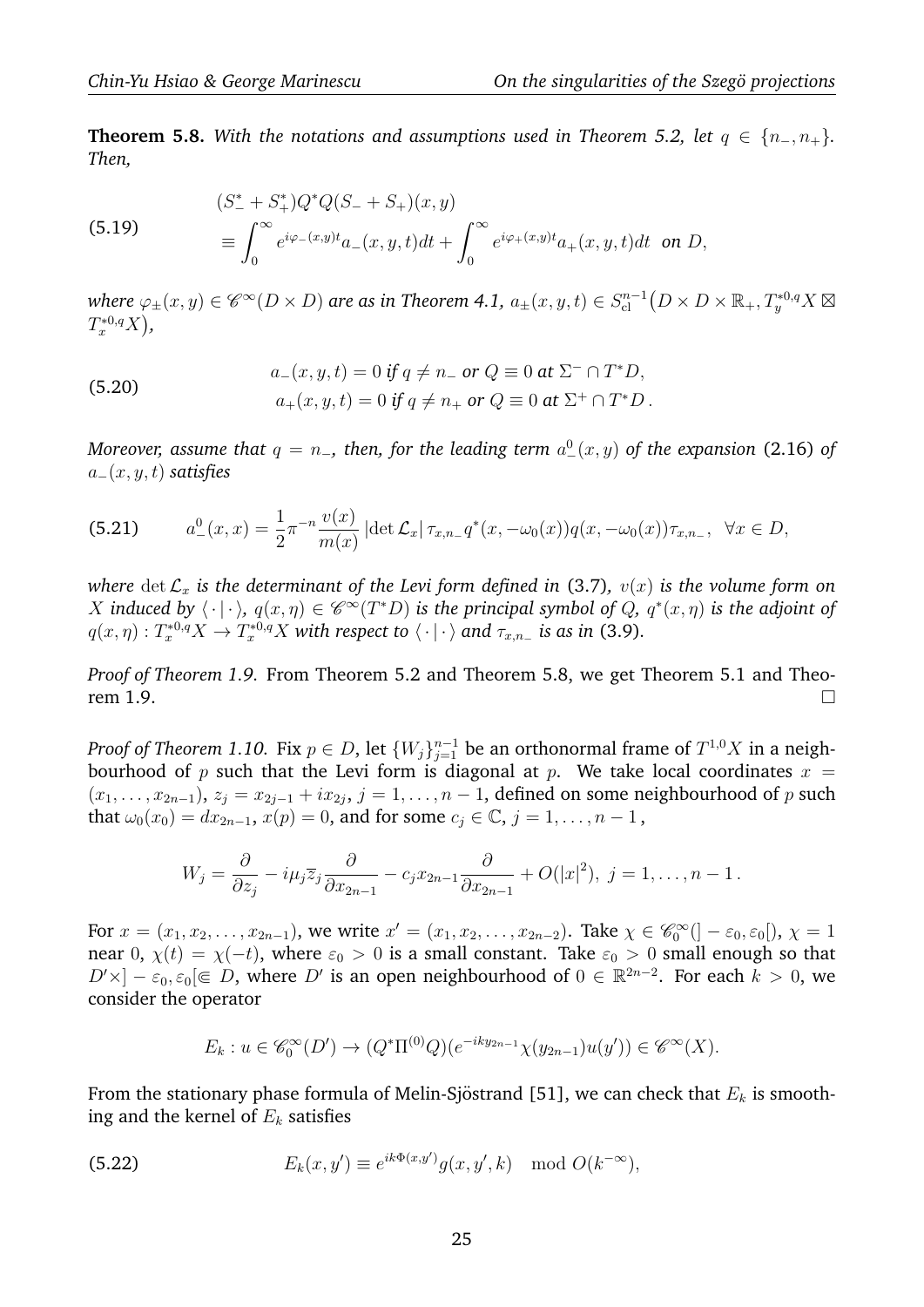where  $g(x, y', k) \in \mathscr{C}^{\infty}$ ,  $g(x, y', k) \sim \sum_{k=1}^{\infty}$  $j=0$  $g_j(x, y')k^{n-1-j}$  in  $S_{\text{loc}}^{n-1}(1)$ ,  $g_j(x, y') \in \mathscr{C}^{\infty}$ ,  $j =$  $(0, 1, 2, \ldots, g_0(x, x') \neq 0, \Phi \in \mathscr{C}^{\infty}$ ,  $\text{Im } \Phi \geq 0, \Phi(x, x') = 0$  and  $\Phi(x, y') = -x_{2n-1} + i \sum_{n=1}^{n-1}$  $j=1$  $\mu_j\left|z_j-w_j\right|^2$  $+\sum_{n=1}^{n-1}$  $j=1$  $\left(i\mu_j(\overline{z}_jw_j-z_j\overline{w}_j)-c_jz_jx_{2n-1}-\overline{c}_j\overline{z}_jx_{2n-1}\right)$ +  $x_{2n-1}f(x, y') + O(|(x, y')|^3),$  $f \in \mathscr{C}^{\infty}$ ,  $f(0,0) = 0$ ,  $w_j = y_{2j-1} + iy_{2j}$ ,  $j = 1, ..., n-1$ . (5.23)

(See Section 8 for the details and the precise meanings of  $A \equiv B \mod O(k^{-\infty})$  and  $S^{n-1}_{loc}(1)$ .) Put

(5.24) 
$$
u_k(x) := E_k(\chi(ky_1)\chi(ky_2)\cdots\chi(ky_{2n-2})k^{2n-2}).
$$

Then  $u_k(x)$  is a global smooth CR function on X. From (5.22) and (5.23), we can check that

$$
\lim_{k \to \infty} k^{-n} \frac{\partial u_k}{\partial x_{2n-1}}(0) = \lim_{k \to \infty} k^{-n} \int e^{ik\Phi(0, y')} (-ik) g(0, y', k) \chi(ky_1) \cdots \chi(ky_{2n-2}) k^{2n-2} dy'
$$
\n(5.25)\n
$$
= (-i) g_0(0, 0) \int \chi(y_1) \cdots \chi(y_{2n-2}) dy',
$$
\n
$$
\lim_{k \to \infty} k^{-n} \frac{\partial u_k}{\partial x_t}(0) = 0, \quad t = 1, 2, \dots, 2n - 2.
$$

For any  $s \in \{1, 2, ..., n-1\}$ , put

(5.26) 
$$
u_k^s(x) := E_k(k(y_{2s-1} + iy_{2s})\chi(ky_1)\chi(ky_2)\cdots\chi(ky_{2n-2})k^{2n-2}).
$$

Then  $u_k^s(x)$  is a global smooth CR function on  $X, s = 1, 2, ..., n - 1$ . From (5.22), (5.23) and notice that  $\overline{\partial}_b u^s_k=0,\,s=1,2,\ldots,n-1,$  we can check that

$$
\lim_{k \to \infty} k^{-n+1} \frac{\partial u_k^s}{\partial z_s}(0)
$$
\n
$$
= \lim_{k \to \infty} k^{-n+1} \int e^{ik\Phi(0, y')} 2k^2 \mu_s |y_{2s-1} + iy_{2s}|^2 g(0, y', k) \chi(ky_1) \cdots \chi(ky_{2n-2}) k^{2n-2} dy'
$$
\n
$$
= 2\mu_s g_0(0, 0) \int |y_{2s-1} + iy_{2s}|^2 \chi(y_1) \cdots \chi(y_{2n-2}) dy',
$$
\n
$$
\lim_{k \to \infty} k^{-n+1} \frac{\partial u_k^s}{\partial \overline{z}_t}(0) = 0, \quad t = 1, 2, \dots, n-1,
$$

and for  $t \neq s, t \in \{1, 2, ..., n - 1\}$ , we have  $(5.28)$ 

$$
\lim_{k \to \infty} k^{-n+1} \frac{\partial u_k^s}{\partial z_t}(0)
$$
\n
$$
= \lim_{k \to \infty} k^{-n+1} \int e^{ik\Phi(0,y')} 2k^2 \mu_t(y_{2t-1} - iy_{2t})(y_{2s-1} + iy_{2s}) g(0, y', k) \chi(ky_1) \cdots \chi(ky_{2n-2}) k^{2n-2} dy'
$$
\n
$$
= 2\mu_t g_0(0, 0) \int (y_{2t-1} - iy_{2t})(y_{2s-1} + iy_{2s}) \chi(y_1) \cdots \chi(y_{2n-2}) dy' = 0.
$$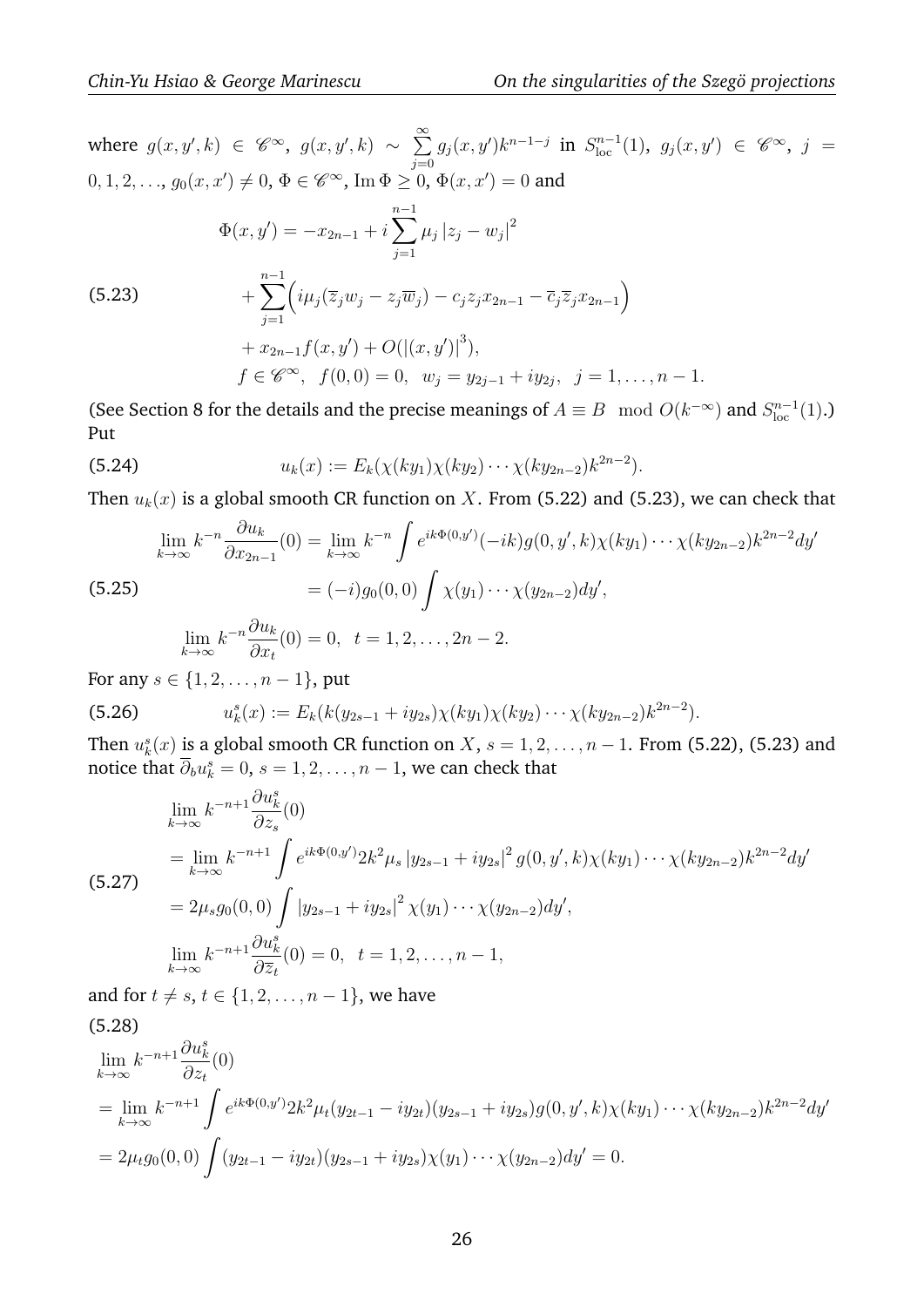From (5.25), (5.27) and (5.28), it is not difficult to check that for  $k$  large, the differential of the CR map

$$
x \in X \to (u_k(x), u_k^1(x), \dots, u_k^{n-1}(x)) \in \mathbb{C}^n
$$

is injective at p. Thus, near p, the map  $x \in X \to (u_k(x), u_k^1(x), \ldots, u_k^{n-1}(x)) \in \mathbb{C}^n$  is a CR embedding. Theorem 1.10 follows.

# 6. Szegö projections on CR manifolds with transversal CR  $S^1$  actions

In this section, we will apply Theorem 1.9 to establish Szegö kernel asymptotic expansions on compact CR manifolds with transversal CR  $S^1$  actions under certain Levi curvature assumptions. As an application, we will show that if  $X$  is a 3-dimensional compact strictly pseudoconvex CR manifold with a transversal CR  $S^1$  action, then  $X$  can be CR embedded into  $\mathbb{C}^N$ , for some  $N \in \mathbb{N}$ . We introduce some notations first.

Let  $(X, T^{1,0}X)$  be a CR manifold. Let assume that X admits a  $S^1$  action  $S^1 \times X \to X$ ,  $(e^{i\theta}, x) \mapsto e^{i\theta}x$ . Let  $T \in \mathscr{C}^{\infty}(X, TX)$  be the real vector field given by

(6.1) 
$$
Tu = \frac{\partial}{\partial \theta} u(e^{i\theta} x)\Big|_{\theta=0}, \ \ u \in \mathscr{C}^{\infty}(X).
$$

We call  $T$  the global vector field induced by the  $S^1$  action or the infinitesimal generator of the action.

**Definition 6.1.** We say that the  $S^1$  action  $e^{i\theta}$  is CR if

$$
[T, \mathscr{C}^\infty(X, T^{1,0}X)] \subset \mathscr{C}^\infty(X, T^{1,0}X)
$$

and is transversal if for every point  $x \in X$ ,

$$
T(x) \oplus T_x^{1,0} X \oplus T_x^{0,1} X = \mathbb{C} T_x X.
$$

Until further notice, we assume that  $(X, T^{1,0}X)$  is a CR manifold with a transversal CR  $S^1$ action and we let  $T$  be the global vector field induced by the  $S^1$  action.

Fix  $\theta_0 \in [0, 2\pi]$ . Let  $de^{i\theta_0} : \mathbb{C}T_xX \to \mathbb{C}T_{e^{i\theta_0}x}X$  denote the differential of the map  $e^{i\theta_0} : X \to$ X.

**Definition 6.2.** Let  $U \subset X$  be an open set and let  $V \in \mathscr{C}^{\infty}(U, \mathbb{C}TX)$  be a vector field on U. We say that V is T-rigid if  $de^{i\theta_0}V(x) = V(x)$ ,  $\forall x \in e^{i\theta_0}U \cap U$ , for every  $\theta_0 \in [0, 2\pi]$  with  $e^{i\theta_0}U\cap U\neq\emptyset.$ 

We also need

**Definition 6.3.** Let  $\langle \cdot | \cdot \rangle$  be a Hermitian metric on  $\mathbb{C}TX$ . We say that  $\langle \cdot | \cdot \rangle$  is T-rigid if for T-rigid vector fields V and W on U, where  $U \subset X$  is any open set, we have

$$
\langle V(x) | W(x) \rangle = \langle de^{i\theta_0} V(e^{i\theta_0} x) | de^{i\theta_0} W(e^{i\theta_0} x) \rangle, \quad \forall x \in U, \theta_0 \in [0, 2\pi[.
$$

The following result was established in [38, Theorem 9.2].

**Theorem 6.4.** *There is a T-rigid Hermitian metric*  $\langle \cdot | \cdot \rangle$  *on*  $\mathbb{C}TX$  *such that*  $T^{1,0}X \perp T^{0,1}X$ *,*  $T \perp (T^{1,0} X \oplus T^{0,1} X), \ \langle \, T \, | \, T \, \rangle = 1$  and  $\langle \, u \, | v \, \rangle$  is real if  $u, v$  are real tangent vectors.

Until further notice, we fix a T-rigid Hermitian metric  $\langle \cdot | \cdot \rangle$  on  $\mathbb{C}TX$  such that  $T^{1,0}X \perp$  $T^{0,1}X,$   $T\perp(T^{1,0}X\oplus T^{0,1}X),$   $\langle T\,|\,T\,\rangle=1$  and  $\langle\,u\,|v\,\rangle$  is real if  $u,v$  are real tangent vectors and we take  $m(x)$  to be the volume form induced by the given T-rigid Hermitian metric  $\langle \cdot | \cdot \rangle$ . We will use the same notations as before. We need the following result due to Baouendi-Rothschild-Treves [3, Section1]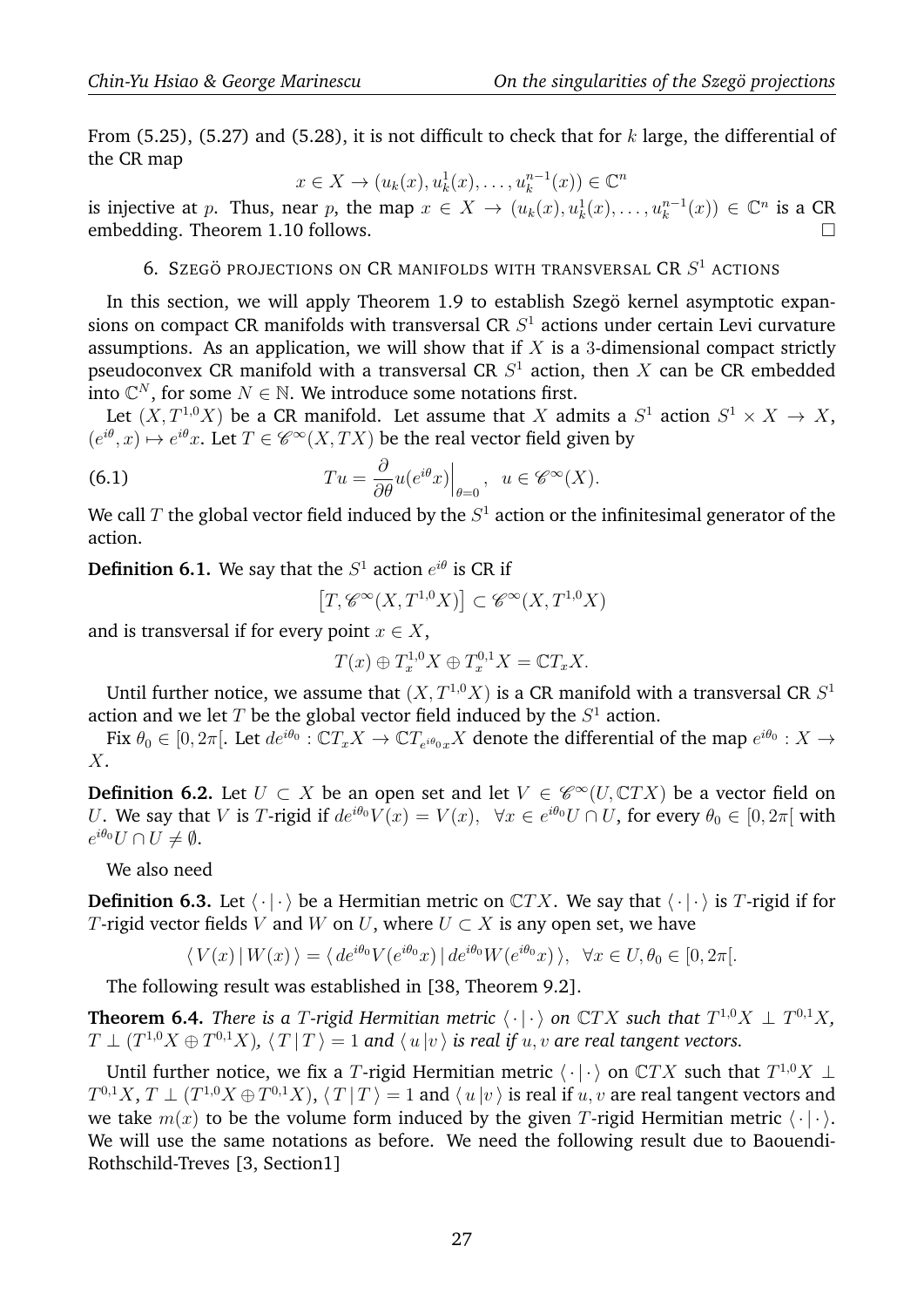**Theorem 6.5.** For every point  $x_0 \in X$ , there exists local coordinates  $x = (x_1, \ldots, x_{2n-1}) =$  $(z,\theta)=(z_1,\ldots,z_{n-1},\theta)$ ,  $z_j=x_{2j-1}+ix_{2j}$ ,  $j=1,\ldots,n-1$ ,  $\theta=x_{2n-1}$ , defined in some small *neighbourhood* U of  $x_0$  *such that* 

(6.2) 
$$
T = \frac{\partial}{\partial \theta}, \ Z_j = \frac{\partial}{\partial z_j} + i \frac{\partial \phi}{\partial z_j}(z) \frac{\partial}{\partial \theta}, \ j = 1, ..., n-1,
$$

 $\mathsf{where} \ Z_j(x), \ j=1,\ldots,n-1,$  form a basis of  $T^{1,0}_xX$ , for each  $x\in U$ , and  $\phi(z)\in \mathscr{C}^\infty(U,\mathbb{R})$  is *independent of* θ*.*

Let  $x = (x_1, \ldots, x_{2n-1}) = (z, \theta) = (z_1, \ldots, z_{n-1}, \theta), z_j = x_{2j-1} + ix_{2j}, j = 1, \ldots, n-1$  $\theta = x_{2n-1}$ , be canonical coordinates of X defined in some open set  $D \in X$ . It is clearly that

$$
\left\{d\overline{z}_{j_1}\wedge\cdots\wedge d\overline{z}_{j_q};\ 1\leq j_1
$$

is a basis for  $T^{*0,q}_xX$ , for every  $x\in D$ . Let  $u\in \Omega^{0,q}(X)$ . On  $D$ , we write

$$
u = \sum_{1 \leq j_1 < j_2 < \cdots < j_q \leq n-1} u_{j_1, \ldots, j_q} d\overline{z}_{j_1} \wedge \cdots \wedge d\overline{z}_{j_q}, \ u_{j_1, \ldots, j_q} \in \mathscr{C}^{\infty}(D).
$$

On D, we define

(6.3) 
$$
Tu := \sum_{1 \leq j_1 < j_2 < \cdots < j_q \leq n-1} (Tu_{j_1, \ldots, j_q}) d\overline{z}_{j_1} \wedge \cdots \wedge d\overline{z}_{j_q}.
$$

Let  $y = (y_1, \ldots, y_{2n-1}) = (w, \gamma)$ ,  $w_j = y_{2j-1} + iy_{2j}$ ,  $j = 1, \ldots, n-1$ ,  $\gamma = y_{2n-1}$ , be another canonical coordinates on D. Then,

(6.4) 
$$
T = \frac{\partial}{\partial \gamma}, \ \ \widetilde{Z}_j = \frac{\partial}{\partial w_j} + i \frac{\partial \phi}{\partial w_j}(w) \frac{\partial}{\partial \gamma}, \ \ j = 1, \dots, n-1,
$$

where  $\widetilde{Z}_j(y)$ ,  $j = 1, \ldots, n - 1$ , form a basis of  $T_y^{1,0}X$ , for each  $y \in D$ , and  $\widetilde{\phi}(w) \in \mathscr{C}^{\infty}(D, \mathbb{R})$ independent of  $\gamma$ . From (6.4) and (6.2), it is not difficult to see that on D, we have

(6.5) 
$$
w = (w_1, ..., w_{n-1}) = (H_1(z), ..., H_{n-1}(z)) = H(z), H_j(z) \in \mathscr{C}^{\infty}, \forall j,
$$

$$
\gamma = \theta + G(z), G(z) \in \mathscr{C}^{\infty},
$$

where for each  $j = 1, \ldots, n - 1$ ,  $H_i(z)$  is holomorphic. From (6.5), we can check that

(6.6) 
$$
d\overline{w}_j = \sum_{l=1}^{n-1} \frac{\overline{\partial H_j}}{\partial z_l} d\overline{z}_l, \ \ j=1,\ldots,n-1.
$$

From (6.6), it is straightforward to check that the definition (6.3) is independent of the choice of canonical coordinates. We omit the details (see also [37, Section 5]). Thus,  $Tu$  is well-defined as an element in  $\Omega^{0,q}(X).$ 

For  $m \in \mathbb{Z}$ , put

(6.7) 
$$
B_m^{0,q}(X) := \{u \in \Omega^{0,q}(X); Tu = -imu\}
$$

and let  $\mathcal{B}^{0,q}_m(X)\subset L^2_{(0,q)}(X)$  be the completion of  $B^{0,q}_m(X)$  with respect to  $(\,\cdot\,|\,\cdot\,)$ . It is easy to see that for any  $m, m' \in \mathbb{Z}$ ,  $m \neq m'$ ,

(6.8) 
$$
(u|v) = 0, \quad \forall u \in \mathcal{B}_{m}^{0,q}(X), v \in \mathcal{B}_{m'}^{0,q}(X).
$$

We have actually an orthogonal decomposition of Hilbert spaces

$$
L^2_{(0,q)}(X) = \bigoplus_{m \in \mathbb{Z}} \mathcal{B}^{0,q}_m(X) .
$$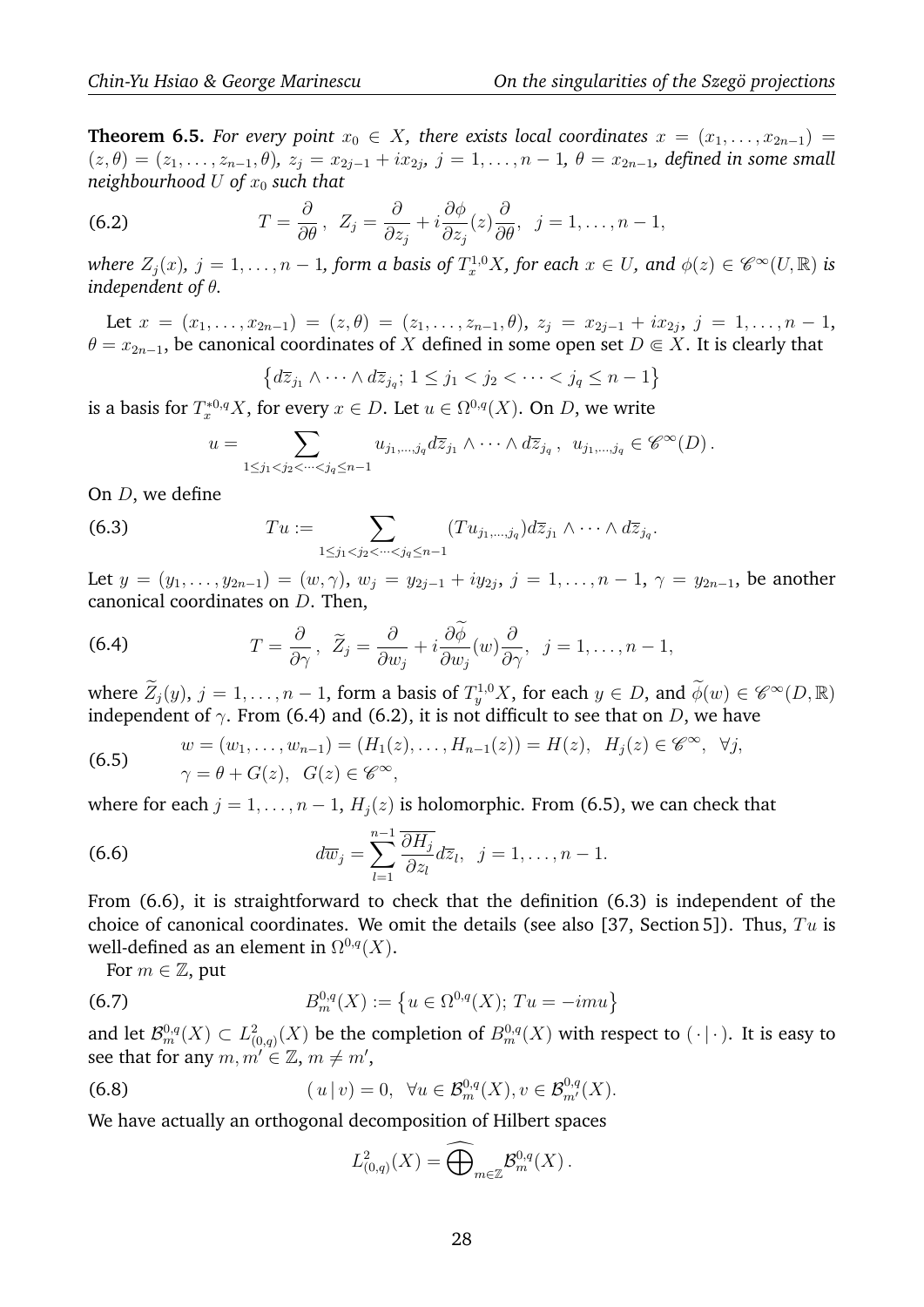For  $m \in \mathbb{Z}$ , let

(6.9) 
$$
Q_m^{(q)}: L^2_{(0,q)}(X) \to \mathcal{B}_m^{0,q}(X)
$$

be the orthogonal projection with respect to  $(\cdot | \cdot)$ . Moreover, it is not difficult to see that for every  $m \in \mathbb{Z}$ , we have

(6.10)  
\n
$$
Q_m^{(q)} : \Omega^{0,q}(X) \to B_m^{0,q}(X),
$$
\n
$$
TQ_m^{(q)} = -imQ_m^{(q)}u, \quad \forall u \in L^2_{(0,q)}(X),
$$
\n
$$
||TQ_m^{(q)}u|| = |m| ||Q_m^{(q)}u||, \quad \forall u \in L^2_{(0,q)}(X).
$$

Since the Hermitian metric  $\langle \cdot | \cdot \rangle$  is T-rigid, it is straightforward to see that (see [37, Section 5])

(6.11) 
$$
\Box_b^{(q)} Q_m^{(q)} = Q_m^{(q)} \Box_b^{(q)} \text{ on } \Omega_0^{0,q}(X), \forall m \in \mathbb{Z},
$$

$$
\overline{\partial}_b Q_m^{(q)} = Q_m^{(q+1)} \overline{\partial}_b \text{ on } \Omega_0^{0,q}(X), \forall m \in \mathbb{Z}, q = 0, 1, ..., n - 2,
$$

$$
\overline{\partial}_b^* Q_m^{(q)} = Q_m^{(q-1)} \overline{\partial}_b^* \text{ on } \Omega_0^{0,q}(X), \forall m \in \mathbb{Z}, q = 1, ..., n - 1.
$$

Now, we assume that  $X$  is compact. By using elementary Fourier analysis, it is straightforward to see that for every  $u \in \Omega^{0,q}(X)$ ,

(6.12) 
$$
\lim_{N \to \infty} \sum_{m=-N}^{N} Q_m^{(q)} u = u \text{ in the } \mathscr{C}^{\infty} \text{ topology},
$$

$$
\sum_{m=-N}^{N} ||Q_m^{(q)} u||^2 \le ||u||^2, \quad \forall N \in \mathbb{N}_0.
$$

Thus, for every  $u \in L^2_{(0,q)}(X)$ ,

(6.13) 
$$
\lim_{N \to \infty} \sum_{m=-N}^{N} Q_m^{(q)} u = u \text{ in } L^2_{(0,q)}(X, L^k),
$$

$$
\sum_{m=-N}^{N} ||Q_m^{(q)} u||^2 \le ||u||^2, \quad \forall N \in \mathbb{N}_0.
$$

For  $m \in \mathbb{Z}$ , put

(6.14) 
$$
Q_{\leq m}^{(q)} : L^2_{(0,q)}(X) \to L^2_{(0,q)}(X), \quad u \longmapsto \lim_{N \to \infty} \sum_{j=0}^N Q_{m-j}^{(q)} u,
$$

and

(6.15) 
$$
Q_{\geq m}^{(q)} : L^2_{(0,q)}(X) \to L^2_{(0,q)}(X), \quad u \longmapsto \lim_{N \to \infty} \sum_{j=0}^N Q_{m+j}^{(q)} u.
$$

In view of  $(6.12)$  and  $(6.13)$ , we see that  $(6.14)$  and  $(6.15)$  are well-defined.

The following is straightforward and we omit the proof.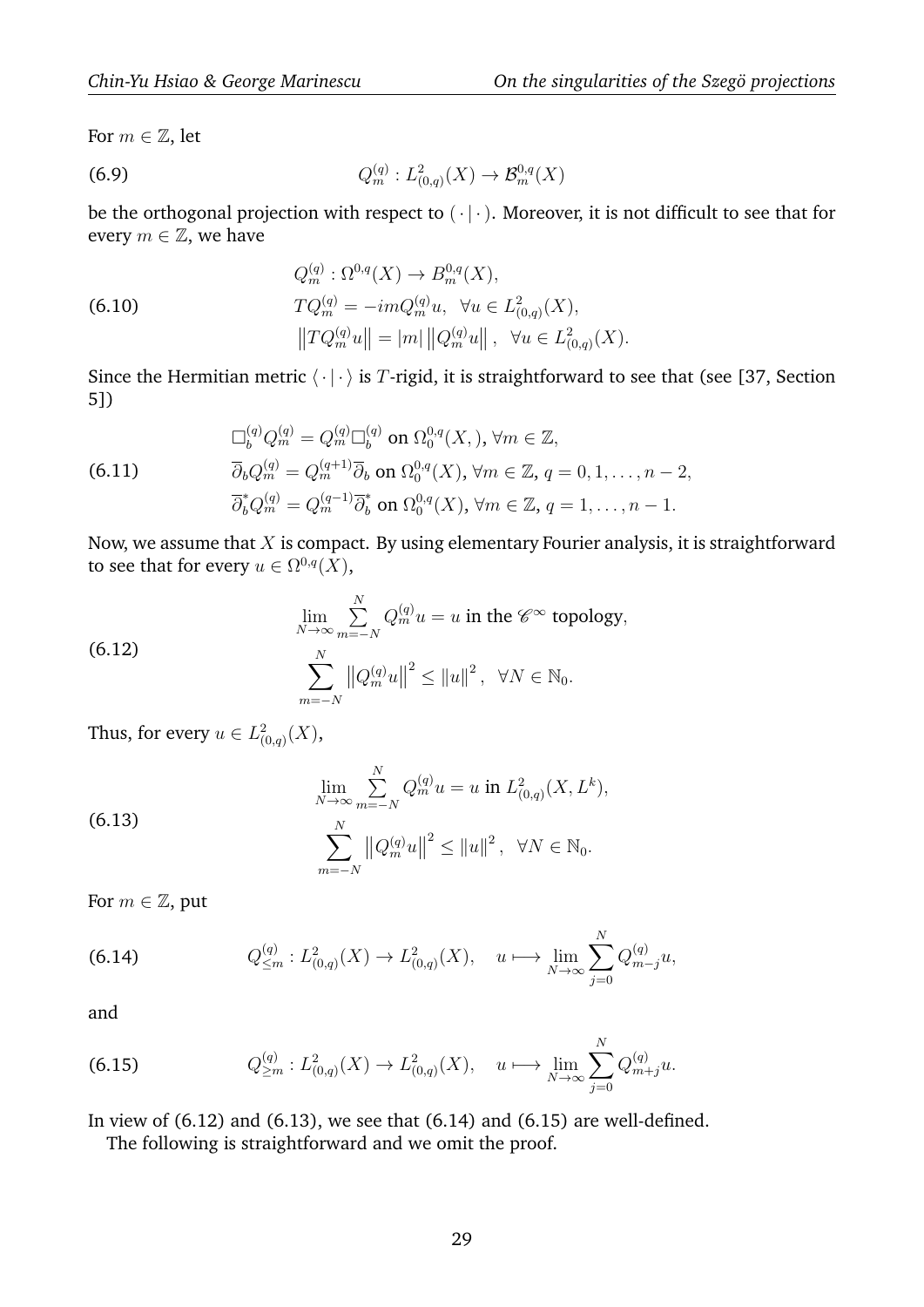**Theorem 6.6.** *Let*  $m \in \mathbb{Z}$ *, we have* 

$$
Q_{\geq m}^{(q)}, Q_{\leq m}^{(q)} : \Omega^{0,q}(X) \to \Omega^{0,q}(X),
$$
  
\n
$$
i(TQ_{\geq m}^{(q)}u|u) \geq m ||u||, \forall u \in \Omega^{0,q}(X),
$$
  
\n
$$
i(TQ_{\leq m}^{(q)}u|u) \leq m ||u||, \forall u \in \Omega^{0,q}(X),
$$
  
\n
$$
Q_{\geq m}^{(q)}, Q_{\leq m}^{(q)} : \text{Dom }\overline{\partial}_b \to \text{Dom }\overline{\partial}_b,
$$
  
\n
$$
Q_{\geq m}^{(q)}\overline{\partial}_b = \overline{\partial}_b Q_{\geq m}^{(q)} \text{ on } \text{Dom }\overline{\partial}_b,
$$
  
\n
$$
Q_{\leq m}^{(q)}\overline{\partial}_b = \overline{\partial}_b Q_{\leq m}^{(q)} \text{ on } \text{Dom }\overline{\partial}_b,
$$
  
\n
$$
Q_{\geq m}^{(q)}, Q_{\leq m}^{(q)} : \text{Dom }\overline{\partial}_b^* \to \text{Dom }\overline{\partial}_b^*,
$$
  
\n
$$
Q_{\geq m}^{(q)}, Q_{\leq m}^{(q)} : \text{Dom }\overline{\partial}_b^* \to \text{Dom }\overline{\partial}_b^*,
$$
  
\n
$$
Q_{\leq m}^{(q)}\overline{\partial}_b^* = \overline{\partial}_b^* Q_{\leq m}^{(q)} \text{ on } \text{Dom }\overline{\partial}_b^*,
$$
  
\n
$$
Q_{\geq m}^{(q)}, Q_{\leq m}^{(q)} : \text{Dom }\mathbb{L}_{b}^{(q)} \to \text{Dom }\mathbb{L}_{b}^{(q)},
$$
  
\n
$$
Q_{\geq m}^{(q)} \square_{b}^{(q)} = \square_{b}^{(q)} Q_{\geq m}^{(q)} \text{ on } \text{Dom }\mathbb{L}_{b}^{(q)},
$$
  
\n
$$
Q_{\leq m}^{(q)} \square_{b}^{(q)} = \square_{b}^{(q)} Q_{\leq m}^{(q)} \text{ on } \text{Dom }\mathbb{L}_{b}^{(q)},
$$
  
\n
$$
Q_{\
$$

To continue, put for  $m \in \mathbb{Z}$ ,

(6.17) 
$$
\mathcal{B}_{\geq m}^{0,q}(X) := \left\{ Q_{\geq m}^{(q)} u; u \in L_{(0,q)}^2(X) \right\}, \n\mathcal{B}_{\leq m}^{0,q}(X) := \left\{ Q_{\leq m}^{(q)} u; u \in L_{(0,q)}^2(X) \right\}.
$$

Note that  $(Q_{\leq m}^{(q)})^2=Q_{\leq m}^{(q)},\, (Q_{\geq m}^{(q)})^2=Q_{\geq m}^{(q)}.$  From this observation and (6.16), we see that

$$
\text{Dom }\Box_b^{(q)} \cap \mathcal{B}_{\leq m}^{0,q} = \left\{ Q_{\leq m}^{(q)} u; u \in \text{Dom }\Box_b^{(q)} \right\},\
$$
  

$$
\text{Dom }\Box_b^{(q)} \cap \mathcal{B}_{\geq m}^{0,q} = \left\{ Q_{\geq m}^{(q)} u; u \in \text{Dom }\Box_b^{(q)} \right\},\
$$

and

(6.18) 
$$
\Box_b^{(q)} : \text{Dom } \Box_b^{(q)} \cap \mathcal{B}_{\geq m}^{0,q}(X) \to \mathcal{B}_{\geq m}^{0,q}(X), \n\Box_b^{(q)} : \text{Dom } \Box_b^{(q)} \cap \mathcal{B}_{\leq m}^{0,q}(X) \to \mathcal{B}_{\leq m}^{0,q}(X).
$$

Thus, it is quite interesting to study the behaviour of  $\square_b^{(q)}$  $\mathcal{B}^{(q)}_b$  in the spaces  $\mathcal{B}^{0,q}_{\geq m}$  and  $\mathcal{B}^{0,q}_{\leq m}.$  We recall now the condition  $Z(q)$  of Hörmander.

**Definition 6.7.** Given  $q \in \{0, \ldots, n-1\}$ , the Levi form is said to satisfy condition  $Z(q)$  at  $p \in X$ , if  $\mathcal{L}_p$  has at least  $n - q$  positive eigenvalues or at least  $q + 1$  negative eigenvalues.

Usually, the condition  $Z(q)$  is introduced for a smooth domain D with boundary  $X = \partial D$  in a complex manifold M. Then condition  $Z(q)$  implies subelliptic estimates for the  $\overline{\partial}$ -Neumann problem on  $D$ , cf. [20, 27]. If one wants to to obtain subelliptic estimates on  $X$ , one cannot distinguish whether  $X$  is the boundary of  $D$  or  $X$  is the boundary of the complement of  $D$ .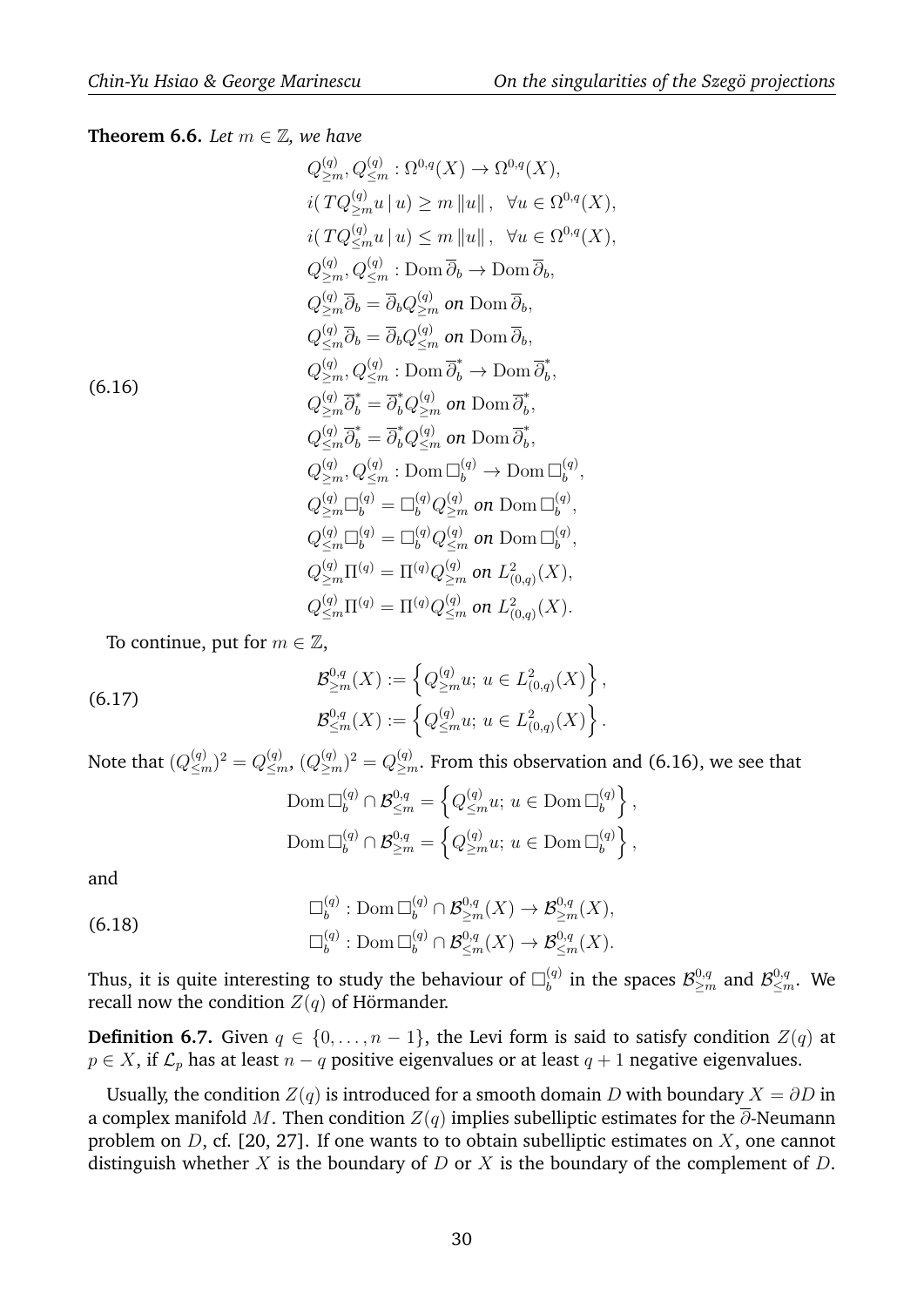Thus, one assumes that condition  $Z(q)$  holds on both D and its complement  $M \setminus D$ . Note that condition  $Z(q)$  on  $M \setminus D$  is equivalent to condition  $Z(n - q - 1)$  on D. However, we show in the next theorem, that condition  $Z(q)$  (resp.  $Z(n - q - 1)$ ) yields subelliptic estimates on a  $CR$  manifold with  $S^1$  action, by projecting the forms with  $Q_{\leq 0}^{(q)}$  $_{\leq0}^{\left( q\right) },$  (resp.  $Q_{\geq0}^{\left( q\right) }$  $\geq 0$ ).

**Theorem 6.8.** With the notations and assumptions above, assume that  $Z(q)$  holds at every point *of* X. Then, for every  $s \in \mathbb{N}_0$ , there is a constant  $C_s > 0$  such that

(6.19) 
$$
\left\|Q_{\leq 0}^{(q)}u\right\|_{s+1} \leq C_s \left(\left\|\Box_b^{(q)}Q_{\leq 0}^{(q)}u\right\|_{s} + \left\|Q_{\leq 0}^{(q)}u\right\|_{s}\right), \ \forall u \in \Omega^{0,q}(X),
$$

where  $\left\| \cdot \right\|_s$  denotes the usual Sobolev norm of order  $s$  on  $X.$ 

*Similarly, if*  $Z(n-1-q)$  *holds at every point of* X, then for every  $s \in \mathbb{N}_0$ , there is a constant  $C_s > 0$  *such that* 

(6.20) 
$$
\left\|Q_{\geq 0}^{(q)}u\right\|_{s+1} \leq C_s \left(\left\|\Box_b^{(q)}Q_{\geq 0}^{(q)}u\right\|_{s} + \left\|Q_{\geq 0}^{(q)}u\right\|_{s}\right), \ \forall u \in \Omega^{0,q}(X).
$$

*Proof.* If we go through Kohn's  $L^2$  estimates (see [20, Theorem 8.4.2], [27, Proposition 5.4.10], [41]), we see that:

(I) If  $Z(q)$  holds at every point of X, then, for every  $s \in \mathbb{N}_0$ , there is a constant  $C_s > 0$  such that for all  $u \in \Omega^{0,q}(X)$  with  $i(Tu | u) \leq 0$ , we have

$$
||u||_{s+1} \leq C_s (||\Box_b^{(q)} u||_s + ||u||).
$$

(II) If  $Z(n-1-q)$  holds at every point of X, then, for every  $s \in \mathbb{N}_0$ , there is a constant  $\widetilde{C}_s > 0$ such that for all  $u \in \Omega^{0,q}(X)$  with  $i(Tu | u) \geq 0$ , we have

$$
||u||_{s+1} \leq \widetilde{C}_s \Big( \left\| \Box_b^{(q)} u \right\|_s + ||u|| \Big).
$$

We notice that

 $i(TQ_{\leq 0}^{(q)}u \mid Q_{\leq 0}^{(q)}u) \leq 0, \ \ i(TQ_{\geq 0}^{(q)}u \mid Q_{\geq 0}^{(q)}u) \geq 0, \ \ \forall u \in \Omega^{0,q}(X).$ 

From this observation and (I) and (II), the theorem follows.  $\Box$ 

For every  $s\in\mathbb{Z}$ , let  $H^s_-(X,T^{*0,q}X)$  and  $H^s_+(X,T^{*0,q}X)$  denote the completions of  $\mathcal{B}^{0,q}_{\leq 0}$  $\mathbb{Z}_\leq^{0,q}(X)\cap$  $\Omega^{0,q}(X)$  and  $\mathcal{B}^{0,q}_{\geq 0}$  $\sum_{i\geq 0}^{0,q}(X)\cap \Omega^{0,q}(X)$  with respect to  $\left\|\cdot\right\|_s$  respectively. Let  $\mathscr{D}'_-(X,T^{*0,q}X)$  and  $\mathscr{D}'_+(X,T^{*0,q}X)$  denote the dual spaces of  $\mathcal{B}^{0,q}_{\leq 0}$  $\mathcal{B}_{\leq 0}^{0,q}(X)\cap \Omega^{0,q}(X)$  and  $\mathcal{B}_{\geq 0}^{0,q}$  $\sum\limits_{\geq 0}^{0,q}(X)\cap \Omega^{0,q}(X)$  respectively.

From Theorem 6.8, we can repeat the method of Kohn (see [20, Chapter 8], [27], [41]) and deduce the following.

**Theorem 6.9.** With the notations and assumptions above, assume that  $Z(q)$  holds at every point of X. Then  $\square_b^{(q)}$  $\mathcal{B}^{(q)}_b : {\rm Dom\,}\Box^{(q)}_b \cap \mathcal{B}^{0,q}_{\leq 0}(X) \to \mathcal{B}^{0,q}_{\leq 0}(X)$  has closed range. Let

$$
N^{(q)}_{-}: \mathcal{B}^{0,q}_{\leq 0}(X) \to \text{Dom\,} \Box^{(q)}_b \cap \mathcal{B}^{0,q}_{\leq 0}(X)
$$

*be the associated partial inverse and let*

$$
\Pi_{-}^{(q)}:\mathcal{B}_{\leq 0}^{0,q}(X)\to \operatorname{Ker} \Box_{b}^{(q)}
$$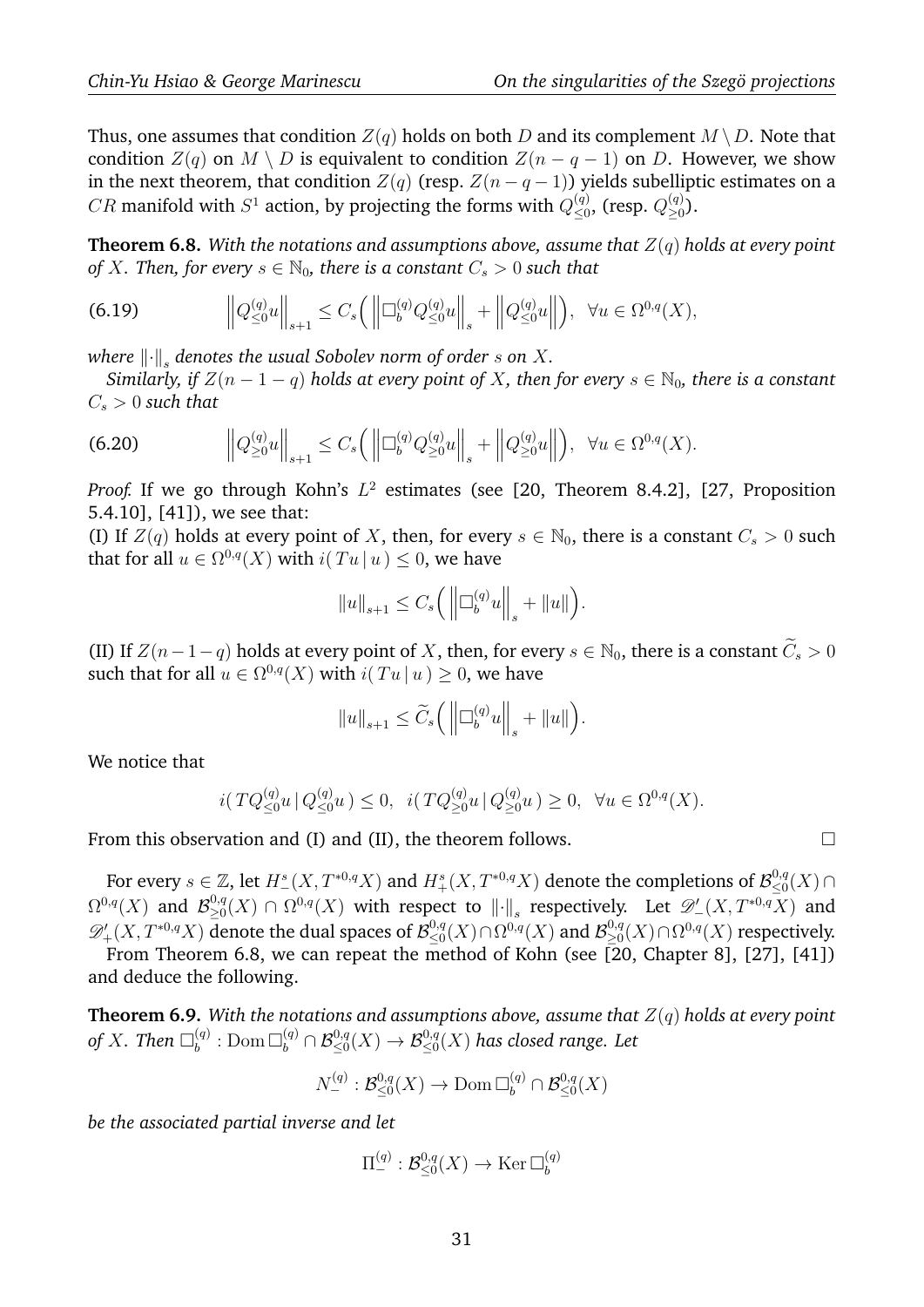*be the orthogonal projection. Then, we have*

$$
\Box_b^{(q)} N^{(q)}_- + \Pi_-^{(q)} = I \text{ on } \mathcal{B}_{\leq 0}^{0,q}(X),
$$
  
\n
$$
N^{(q)}_- \Box_b^{(q)} + \Pi_-^{(q)} = I \text{ on } \mathcal{B}_{\leq 0}^{0,q}(X) \cap \text{Dom } \Box_b^{(q)},
$$
  
\n
$$
N^{(q)}_- : H^s_-(X, T^{*0,q}X) \to H^{s+1}_-(X, T^{*0,q}X), \forall s \in \mathbb{Z},
$$
  
\n
$$
\Pi_-^{(q)} : H^s_-(X, T^{*0,q}X) \to H^{s+N}_-(X, T^{*0,q}X), \forall s \in \mathbb{Z} \text{ and } N \in \mathbb{N}.
$$

Moreover,  $N_{-}^{(q)}$  and  $\Pi_{-}^{(q)}$  can be continuously extended to  $\mathcal{D}'_{-}(X,T^{*0,q}X)$  and we have

(6.22)  
\n
$$
\Pi_{-}^{(q)} : \mathscr{D}'_{-}(X, T^{*0,q}X) \to \mathcal{B}_{\leq 0}^{0,q}(X) \bigcap \Omega^{0,q}(X),
$$
\n
$$
N_{-}^{(q)} : \mathscr{D}'_{-}(X, T^{*0,q}X) \to \mathscr{D}'_{-}(X, T^{*0,q}X),
$$
\n
$$
\Box_{b}^{(q)} N_{-}^{(q)} + \Pi_{-}^{(q)} = I \text{ on } \mathscr{D}'_{-}(X, T^{*0,q}X),
$$
\n
$$
N_{-}^{(q)} \Box_{b}^{(q)} + \Pi_{-}^{(q)} = I \text{ on } \mathscr{D}'_{-}(X, T^{*0,q}X).
$$

**Theorem 6.10.** With the notations and assumptions above, assume that  $Z(n-1-q)$  holds at *every point of* X*. Then,*

$$
\Box_b^{(q)} : \text{Dom } \Box_b^{(q)} \cap \mathcal{B}_{\geq 0}^{0,q}(X) \to \mathcal{B}_{\geq 0}^{0,q}(X)
$$

*has closed range. Let*

$$
N^{(q)}_+ : \mathcal{B}_{\geq 0}^{0,q}(X) \to \text{Dom } \square_b^{(q)} \cap \mathcal{B}_{\geq 0}^{0,q}(X)
$$

*be the associated partial inverse and let*

$$
\Pi_+^{(q)} : \mathcal{B}_{\geq 0}^{0,q}(X) \to \text{Ker } \Box_b^{(q)}
$$

*be the orthogonal projection. Then, we have*

 $\Box_b^{(q)} N^{(q)}_+ + \Pi_+^{(q)} = I$  on  ${\cal B}^{0,q}_{\geq 0}$ 

(6.23)

$$
N_{+}^{(q)}\square_{b}^{(q)} + \Pi_{+}^{(q)} = I \text{ on } \mathcal{B}_{\geq 0}^{0,q}(X) \cap \text{Dom } \square_{b}^{(q)},
$$
  
\n
$$
N_{+}^{(q)}: H_{+}^{s}(X, T^{*0,q}X) \to H_{+}^{s+1}(X, T^{*0,q}X), \forall s \in \mathbb{Z},
$$
  
\n
$$
\Pi_{+}^{(q)}: H_{+}^{s}(X, T^{*0,q}X) \to H_{+}^{s+N}(X, T^{*0,q}X), \forall s \in \mathbb{Z} \text{ and } N \in \mathbb{N}.
$$

 $\sum_{i=0}^{0,q} (X),$ 

Moreover,  $N_+^{(q)}$  and  $\Pi_+^{(q)}$  can be continuously extended to  $\mathcal{D}_+'(X,T^{*0,q}X)$  and we have

(6.24)  
\n
$$
\Pi_{+}^{(q)} : \mathscr{D}_{+}'(X, T^{*0,q}X) \to \mathcal{B}_{\geq 0}^{0,q}(X) \bigcap \Omega^{0,q}(X),
$$
\n
$$
N_{+}^{(q)} : \mathscr{D}_{+}'(X, T^{*0,q}X) \to \mathscr{D}_{+}'(X, T^{*0,q}X),
$$
\n
$$
\Box_{b}^{(q)} N_{+}^{(q)} + \Pi_{+}^{(q)} = I \text{ on } \mathscr{D}_{+}'(X, T^{*0,q}X),
$$
\n
$$
N_{+}^{(q)} \Box_{b}^{(q)} + \Pi_{+}^{(q)} = I \text{ on } \mathscr{D}_{+}'(X, T^{*0,q}X).
$$

Our next goal is to prove that if  $Z(q)$  fails but  $Z(q - 1)$  and  $Z(q + 1)$  hold at every point of  $X$ , then,

$$
\Box_b^{(q)} : \text{Dom } \Box_b^{(q)} \cap \mathcal{B}_{\leq 0}^{0,q}(X) \to \mathcal{B}_{\leq 0}^{0,q}(X)
$$

has closed range. Until further notice, we assume that  $Z(q)$  fails but  $Z(q-1)$  and  $Z(q+1)$ hold at every point of  $X.$  Let  $N_{-}^{(q-1)}$  and  $N_{-}^{(q+1)}$  be as in Theorem 6.9. We first need the following.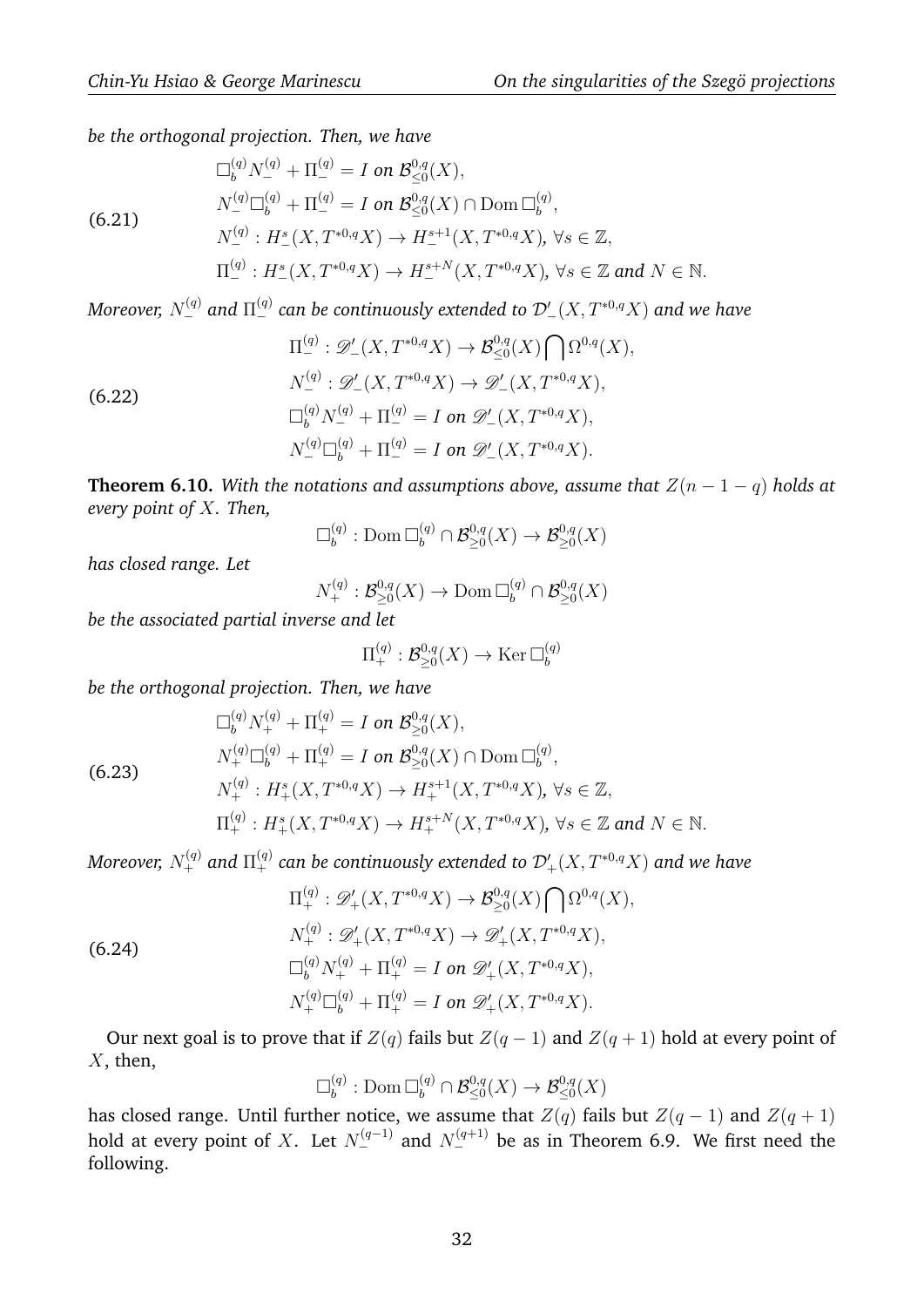**Lemma 6.11.** Let  $u \in \mathcal{B}^{0,q}_{\leq 0}(X)$ . We have

(6.25) 
$$
\overline{\partial}_b^* \overline{\partial}_b N_-^{(q+1)} \overline{\partial}_b u = 0
$$

*and*

(6.26) 
$$
\overline{\partial}_b \overline{\partial}_b^* N_-^{(q-1)} \overline{\partial}_b^* u = 0.
$$

*Proof.* Let  $u \in \mathcal{B}^{0,q}_{\leq 0}(X)$ . Take  $u_j \in \mathcal{B}^{0,q}_{\leq 0}(X) \cap \Omega^{0,q}(X),$   $j=1,2,\ldots,$  so that  $u_j \to u$  in  $L^2_{(0,q)}(X)$  as  $j \to \infty$ . Then,  $\overline{\partial}_b^* \overline{\partial}_b N_{-}^{(q+1)} \overline{\partial}_b u_j \to \overline{\partial}_b^* \overline{\partial}_b N_{-}^{(q+1)} \overline{\partial}_b u$  in  $\mathscr{D}'_-(X, T^{*0,q}X)$  as  $j \to \infty$ . Fix  $j = 1, 2, \ldots$ . From (6.21), we have

$$
\overline{\partial}_b^* \overline{\partial}_b N_-^{(q+1)} \overline{\partial}_b u_j = N_-^{(q+1)} \Box_b^{(q+1)} \overline{\partial}_b^* \overline{\partial}_b N_-^{(q+1)} \overline{\partial}_b u_j
$$
  
\n
$$
= N_-^{(q+1)} \overline{\partial}_b^* \overline{\partial}_b \Box_b^{(q+1)} N_-^{(q+1)} \overline{\partial}_b u_j
$$
  
\n
$$
= N_-^{(q+1)} \overline{\partial}_b^* \overline{\partial}_b (I - \Pi_-^{(q+1)}) \overline{\partial}_b u_j
$$
  
\n
$$
= N_-^{(q+1)} \overline{\partial}_b^* \overline{\partial}_b^2 u_j = 0.
$$

Hence  $\overline{\partial}^*_b\overline{\partial}_bN^{(q+1)}_-\overline{\partial}_b u=0$ . (6.25) follows. The proof of (6.26) is essentially the same. □ **Lemma 6.12.** *The following operators are continuous:*

(6.27) 
$$
\overline{\partial}_b N^{(q-1)}_-\overline{\partial}_b^* : \mathcal{B}^{0,q}_{\leq 0}(X) \to \mathcal{B}^{0,q}_{\leq 0}(X),
$$

$$
\overline{\partial}_b^* N^{(q+1)}_-\overline{\partial}_b : \mathcal{B}^{0,q}_{\leq 0}(X) \to \mathcal{B}^{0,q}_{\leq 0}(X).
$$

*Moreover, for every*  $u \in \mathcal{B}^{0,q}_{\leq 0}(X)$ ,

(6.28) 
$$
u - \left(\overline{\partial}_b N^{(q-1)}_- \overline{\partial}_b^* + \overline{\partial}_b^* N^{(q+1)}_- \overline{\partial}_b\right) u \in \ker \Box_b^{(q)} \cap \mathcal{B}_{\leq 0}^{0,q}(X).
$$

*Proof.* Let  $u \in \mathcal{B}^{(0,q)}_{\leq 0} \cap \Omega^{0,q}(X)$ . We have

$$
\begin{split}\n&\left\|\overline{\partial}_{b}^{*} N_{-}^{(q+1)} \overline{\partial}_{b} u\right\|^{2} \\
&= (\overline{\partial}_{b}^{*} N_{-}^{(q+1)} \overline{\partial}_{b} u \left| \overline{\partial}_{b}^{*} N_{-}^{(q+1)} \overline{\partial}_{b} u\right) = (\overline{\partial}_{b} \overline{\partial}_{b}^{*} N_{-}^{(q+1)} \overline{\partial}_{b} u \left| N_{-}^{(q+1)} \overline{\partial}_{b} u\right) \\
&= (\sum_{b}^{(q+1)} N_{-}^{(q+1)} \overline{\partial}_{b} u \left| N_{-}^{(q+1)} \overline{\partial}_{b} u\right) \text{ (here we used (6.25))} \\
&= (\overline{\partial}_{b} u \left| N_{-}^{(q+1)} \overline{\partial}_{b} u\right) = (u \left| \overline{\partial}_{b}^{*} N_{-}^{(q+1)} \overline{\partial}_{b} u\right) \\
&\leq \|u\| \left\|\overline{\partial}_{b}^{*} N_{-}^{(q+1)} \overline{\partial}_{b} u\right\|.\n\end{split}
$$

Hence,  $\Big\|$  $\overline{\partial}_b^* N_{-}^{(q+1)} \overline{\partial}_b u \leq ||u||$ ,  $\forall u \in \mathcal{B}_{\leq 0}^{0,q}(X) \cap \Omega^{0,q}(X)$ . Thus,  $\overline{\partial}_b^* N_{-}^{(q+1)} \overline{\partial}_b$  can be continuously extended to  $\overline\partial_b^*N^{(q+1)}_-\overline\partial_b:\mathcal{B}^{0,q}_{\leq 0}$  $\mathcal{B}^{0,q}_{\leq 0}(X) \to \mathcal{B}^{0,q}_{\leq 0}(X).$ 

Similarly, we can repeat the procedure above and conclude that

$$
\overline{\partial}_b N^{(q-1)}_-\overline{\partial}^*_b: \mathcal{B}^{0,q}_{\leq 0}(X)\rightarrow \mathcal{B}^{0,q}_{\leq 0}(X) \text{ is continuous.}
$$

(6.27) follows.

Let 
$$
u \in \mathcal{B}^{0,q}_{\leq 0}(X) \cap \Omega^{0,q}(X)
$$
 and set  $v = u - (\overline{\partial}_b N^{(q-1)}_- \overline{\partial}_b^* + \overline{\partial}_b^* N^{(q+1)}_- \overline{\partial}_b)u$ . We have  
\n
$$
\overline{\partial}_b v = \overline{\partial}_b u - \overline{\partial}_b \overline{\partial}_b^* N^{(q+1)}_- \overline{\partial}_b u
$$
\n
$$
= \overline{\partial}_b u - \overline{\partial}_b^* u^{(q+1)}_- \overline{\partial}_b u
$$
\n(here we used (6.25))\n
$$
= \overline{\partial}_b u - \overline{\partial}_b u = 0.
$$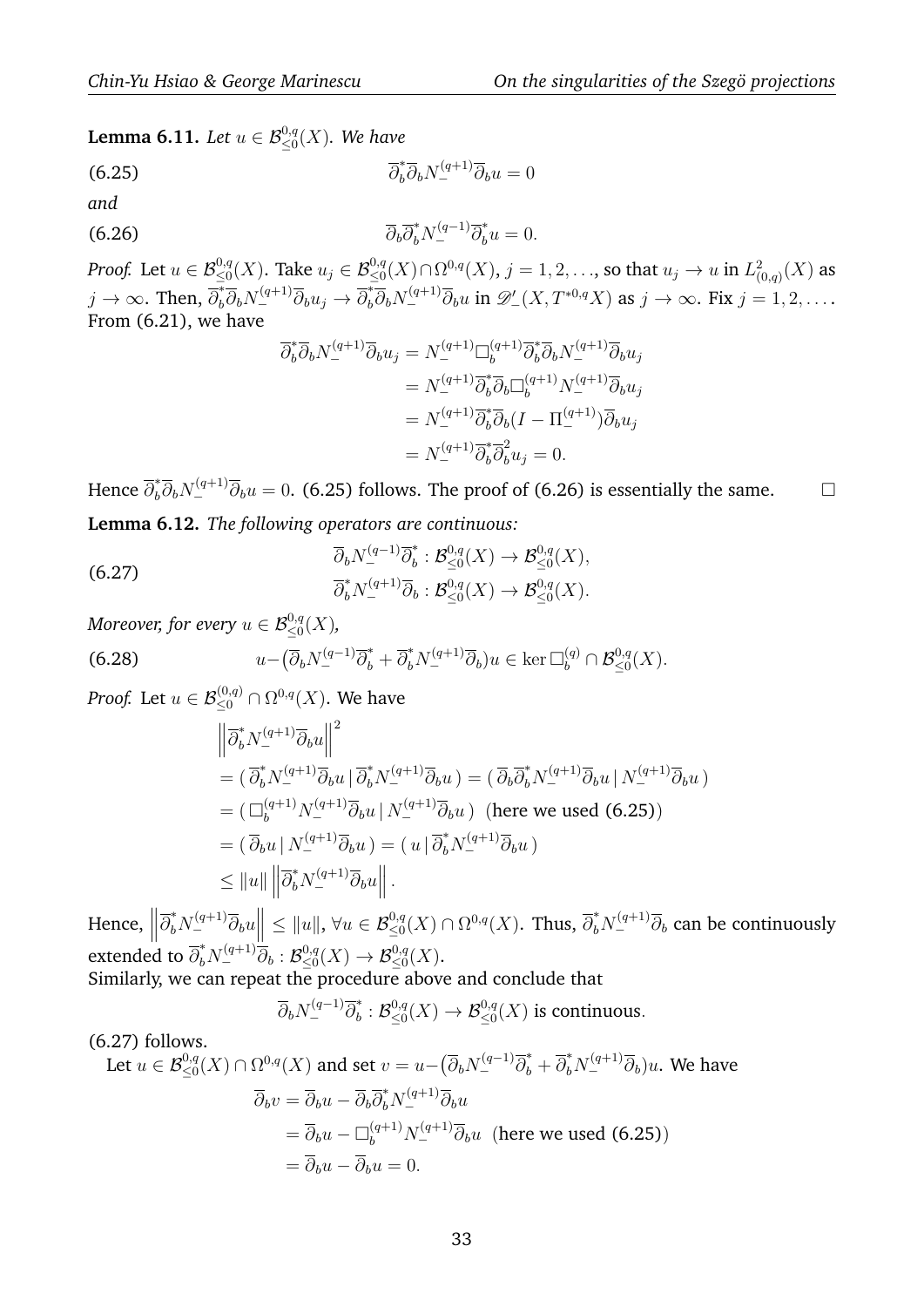Similarly, we have  $\overline{\partial}^*_b$  $\int_b^{\tilde{}} v = 0$ . Thus,

$$
u - \left(\overline{\partial}_b N_{-}^{(q-1)} \overline{\partial}_b^* + \overline{\partial}_b^* N_{-}^{(q+1)} \overline{\partial}_b\right) u \in \text{Ker} \square_b^{(q)},
$$

for every  $u\in \mathcal{B}^{0,q}_{\leq 0}(X)\cap \Omega^{0,q}(X).$  Since

$$
I - \overline{\partial}_b N_{-}^{(q-1)} \overline{\partial}_b^* - \overline{\partial}_b^* N_{-}^{(q+1)} \overline{\partial}_b : \mathcal{B}_{\leq 0}^{0,q}(X) \to \mathcal{B}_{\leq 0}^{0,q}(X)
$$

is continuous,  $(6.28)$  follows.

Let  $\overline{\partial}^{*,f}_b$  $\delta_b^{*,j} : \Omega^{0,q+1}(X) \to \Omega^{0,q}(X)$  be the formal adjonit of  $\overline\partial_b$  with respect to  $(\,\cdot\,|\,\cdot\,)$ . That is,  $\left(\left.\overline{\partial}_{b}f\,\right|g\left.\right)\right)=\left(\left.f\,\right|\overline{\partial}_{b}^{*,f}\right)$  $\delta_b^{*,f}g$  ), for all  $f\in \Omega^{0,q}(X),\,g\in \Omega^{0,q+1}(X).$  We need

Lemma 6.13. Let  $u\in L^2_{(0,q)}(X)$ . If  $\overline{\partial}_b^{*,f}u\in L^2_{(0,q-1)}(X)$ , then  $u\in {\rm Dom\,}\overline{\partial}_b^*$  and  $\overline{\partial}_b^*u=\overline{\partial}_b^{*,f}u$ .

*Proof.* Let  $g \in \mathrm{Dom}\,\overline{\partial}_b \subset L^2_{(0,q-1)}(X).$  From Friedrichs' lemma [20, Corollary D.2], we can find  $g_j\,\in\,\Omega^{0,q-1}(X),\ j=1,2,\ldots,$  such that  $g_j\,\to\,g$  in  $L^2_{(0,q-1)}(X)$  as  $j\,\to\,\infty$  and  $\overline\partial_b g_j\,\to\,\overline\partial_b g$  in  $L^2_{(0,q)}(X)$  as  $j\to\infty.$  We have

$$
(u | \overline{\partial}_b g) = \lim_{j \to \infty} (u | \overline{\partial}_b g_j) = \lim_{j \to \infty} (\overline{\partial}_b^{*,f} u | g_j) = (\overline{\partial}_b^{*,f} u | g).
$$

Thus,  $u \in \text{Dom} \, \overline{\partial}^*_b$  and  $\overline{\partial}^*_b u = \overline{\partial}^{*,f}_b u$ . The lemma follows.  $\hfill \Box$ 

**Lemma 6.14.** *We have*

(6.29) 
$$
\overline{\partial}_b^*(N^{(q+1)}_-)^2 \overline{\partial}_b : \mathcal{B}^{0,q}_{\leq 0}(X) \to \text{Dom } \Box_b^{(q)} \cap \mathcal{B}^{0,q}_{\leq 0}(X)
$$

*and*

(6.30) 
$$
\overline{\partial}_b(N^{(q-1)}_-)^2 \overline{\partial}_b^* : \mathcal{B}^{0,q}_{\leq 0}(X) \to \text{Dom } \Box_b^{(q)} \cap \mathcal{B}^{0,q}_{\leq 0}(X).
$$

*Proof.* In view of (6.21), we see that

$$
\overline{\partial}_b^*(N^{(q+1)}_-)^2 \overline{\partial}_b : \mathcal{B}^{0,q}_{\leq 0}(X) \to \mathcal{B}^{0,q}_{\leq 0}(X) \text{ is continuous.}
$$

Let  $u\in \mathcal{B}^{0,q}_{\leq 0}(X)\cap \Omega^{0,q}(X).$  We have

$$
\begin{split} \left\| \overline{\partial}_b \overline{\partial}_b^* (N_-^{(q+1)})^2 \overline{\partial}_b u \right\|^2 &= (\overline{\partial}_b \overline{\partial}_b^* (N_-^{(q+1)})^2 \overline{\partial}_b u \, |\, \overline{\partial}_b \overline{\partial}_b^* (N_-^{(q+1)})^2 \overline{\partial}_b u \, ) \\ &= (\overline{\partial}_b^* \overline{\partial}_b \overline{\partial}_b^* (N_-^{(q+1)})^2 \overline{\partial}_b u \, |\, \overline{\partial}_b^* (N_-^{(q+1)})^2 \overline{\partial}_b u \, ) \\ &= (\overline{\partial}_b^* \Box_b^{(q+1)} (N_-^{(q+1)})^2 \overline{\partial}_b u \, |\, \overline{\partial}_b^* (N_-^{(q+1)})^2 \overline{\partial}_b u \, ) \\ &= (\overline{\partial}_b^* N_-^{(q+1)} \overline{\partial}_b u \, |\, \overline{\partial}_b^* (N_-^{(q+1)})^2 \overline{\partial}_b u \, ) \\ &\leq \left\| \overline{\partial}_b^* N_-^{(q+1)} \overline{\partial}_b u \right\| \left\| \overline{\partial}_b^* (N_-^{(q+1)})^2 \overline{\partial}_b u \right\| . \end{split}
$$

From (6.27) and (6.31), we see that there is a constant  $C > 0$  such that  $\begin{array}{c} \hline \end{array}$  $\overline{\partial}_b \overline{\partial}_b^*$  $\mathbb{E}_{b}^{*}(N_{-}^{(q+1)})^{2}\overline{\partial}_{b}u\| \leq C\|u\|, \ \ \forall u \in \mathcal{B}^{0,q}_{\leq 0}(X) \cap \Omega^{0,q}(X).$ 

Thus,  $\overline{\partial}_b \overline{\partial}_b^*$  $\partial_b^*(N_{-}^{(q+1)})^2 \overline{\partial}_b$  can be extended continuously to  $\mathcal{B}_{\leq 0}^{0,q}$  $\int_{\leq 0}^{\infty} (X)$  and we have  $\overline{\partial} _{b}\overline{\partial}_{b}^{\ast }$  $\partial_b^*(N^{(q+1)}_-)^2 \overline{\partial}_b : \mathcal{B}^{0,q}_{\leq 0}$  $\mathcal{L}^{0,q}_{\leq 0}(X) \to \mathcal{B}^{0,q+1}_{\leq 0}(X)$  is continuous.

Hence,

(6.32) 
$$
\overline{\partial}_b^*(N^{(q+1)}_-)^2 \overline{\partial}_b : \mathcal{B}^{0,q}_{\leq 0}(X) \to \text{Dom } \overline{\partial}_b \cap \mathcal{B}^{0,q}_{\leq 0}(X).
$$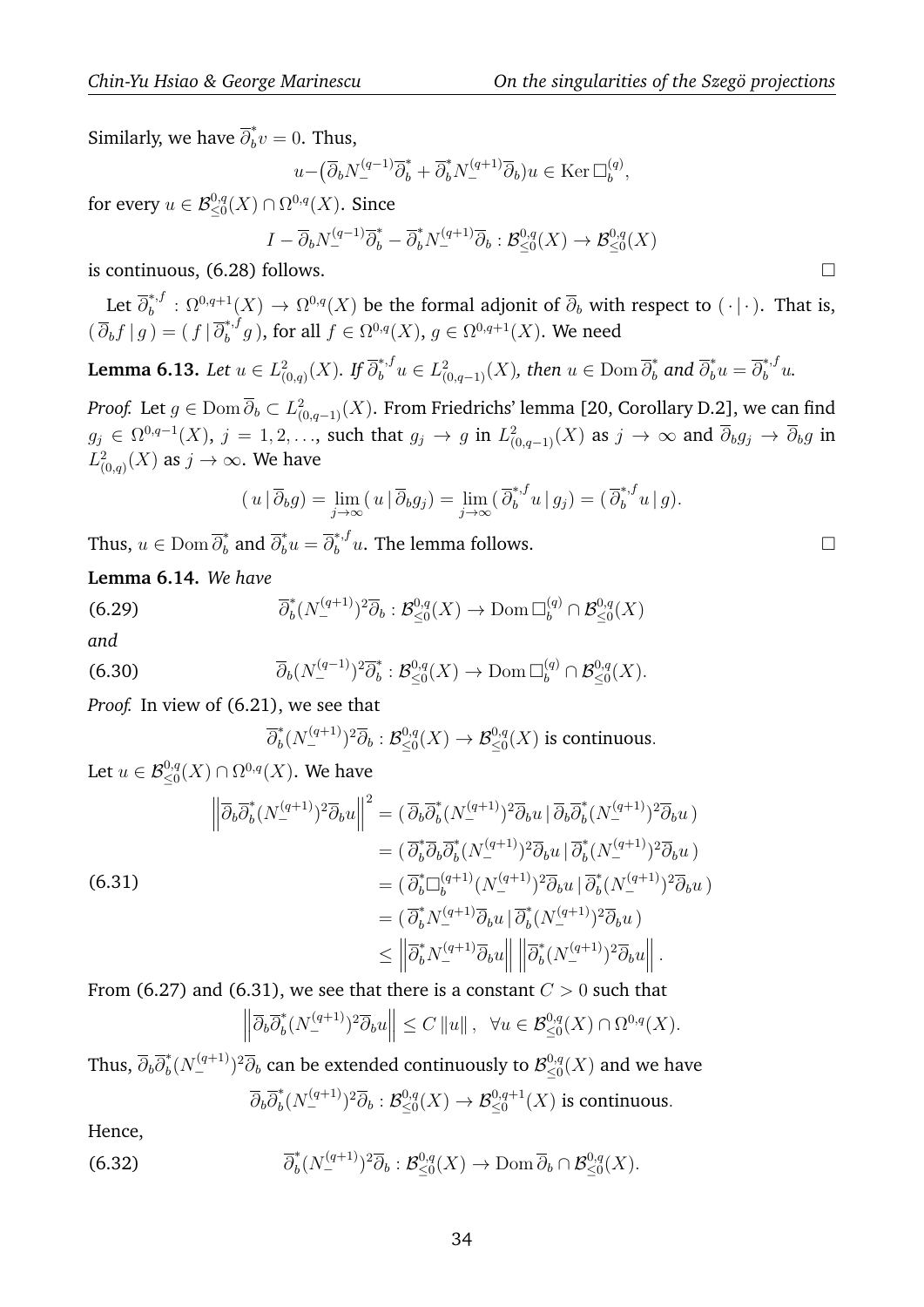Let  $u\in \mathcal{B}^{0,q}_{\leq 0}(X)\cap \Omega^{0,q}(X).$  We have

(6.33)  
\n
$$
\overline{\partial}_b^{*,f} \overline{\partial}_b \overline{\partial}_b^*(N_-^{(q+1)})^2 \overline{\partial}_b u = \overline{\partial}_b^* \overline{\partial}_b \overline{\partial}_b^*(N_-^{(q+1)})^2 \overline{\partial}_b u
$$
\n
$$
= \overline{\partial}_b^* \Box_b^{(q+1)} (N_-^{(q+1)})^2 \overline{\partial}_b u
$$
\n
$$
= \overline{\partial}_b^* N_-^{(q+1)} \overline{\partial}_b u.
$$

From (6.27) and (6.33), we see that there is a constant  $C_1 > 0$  such that

$$
\left\|\overline{\partial}_b^{*,f}\overline{\partial}_b\overline{\partial}_b^*(N^{(q+1)}_-)^2\overline{\partial}_b u\right\| \le C_1 \|u\|, \ \forall u \in \mathcal{B}^{0,q}_{\leq 0}(X) \cap \Omega^{0,q}(X).
$$

Thus,  $\overline{\partial}^{*,f}_b \overline{\partial}_b \overline{\partial}^{*}_b$  $\bar{b}^{*}(N^{(q+1)}_{-})^2\overline{\partial}_{b}$  can be extended continuously to  $\mathcal{B}^{0,q}_{\leq 0}$  $\mathcal{E}^{0,q}_{\leq 0}(X)$  and we have

(6.34) 
$$
\overline{\partial}_b^{*,f} \overline{\partial}_b \overline{\partial}_b^*(N^{(q+1)}_-)^2 \overline{\partial}_b : \mathcal{B}^{0,q}_{\leq 0}(X) \to \mathcal{B}^{0,q}_{\leq 0}(X) \text{ is continuous.}
$$

From (6.34) and Lemma 6.13, we conclude that

(6.35) 
$$
\overline{\partial}_b \overline{\partial}_b^* (N_-^{(q+1)})^2 \overline{\partial}_b : \mathcal{B}_{\leq 0}^{0,q}(X) \to \text{Dom } \overline{\partial}_b^* \cap \mathcal{B}_{\leq 0}^{0,q+1}(X).
$$

Moreover, it is easy to see that for  $u\in \mathcal{B}^{0,q}_{\leq 0}(X),\, \overline{\partial}^*_b$  $\bar{\partial}_b^*(N_{-}^{(q+1)})^2 \overline{\partial}_b u \in \operatorname{Dom} \overline{\partial}_b^*$  and

$$
(\overline{\partial}_b^*)^2 (N_-^{(q+1)})^2 \overline{\partial}_b u = 0.
$$

From this observation, (6.35) and (6.32), (6.29) follows.

The proof of  $(6.30)$  is essentially the same.

**Theorem 6.15.** *With the notations above, assume that*  $Z(q)$  *fails but*  $Z(q - 1)$  *and*  $Z(q + 1)$ *hold at every point of* X*. Then,*

$$
\Box_b^{(q)} : \text{Dom } \Box_b^{(q)} \cap \mathcal{B}_{\leq 0}^{0,q}(X) \to \mathcal{B}_{\leq 0}^{0,q}(X)
$$

*has closed range.*

*Proof.* Let  $\Box_{b}^{(q)} u_j = v_j, \ u_j \in {\rm Dom\,}\Box_{b}^{(q)} \cap {\mathcal B}^{0,q}_{\leq 0}(X), \ v_j \in {\mathcal B}^{0,q}_{\leq 0}(X), \ j=1,2,\ldots,$  with  $v_j \to v \in {\mathcal B}^{0,q}_{\leq 0}(X)$  $\mathcal{B}^{0,q}_{\leq 0}$  $\zeta_{\leq 0}^{0,q}(X)$  as  $j\to\infty.$  We are going to prove that there is a  $g\in{\rm Dom\,}\Box^{(q)}_b\cap {\cal B}^{0,q}_{\leq 0}(X)$  such that  $\square^{(q)}_i$  $b^{(q)}_b g = v$ . Let  $N_{-}^{(q-1)}$  and  $N_{-}^{(q+1)}$  be as in Theorem 6.9. Put

$$
g_j = (\overline{\partial}_b^* N_-^{(q+1)} \overline{\partial}_b + \overline{\partial}_b N_-^{(q-1)} \overline{\partial}_b^*) u_j, \ \ j = 1, 2, \dots
$$

In view of (6.27), we see that  $g_j \in \mathcal{B}^{0,q}_{\leq 0}(X).$  Moreover, from (6.28), we have

$$
u_j - \left(\overline{\partial}_b^* N_-^{(q+1)} \overline{\partial}_b + \overline{\partial}_b N_-^{(q-1)} \overline{\partial}_b^* \right) u_j \in \text{Ker}\,\Box_b^{(q)} \subset \text{Dom}\,\Box_b^{(q)}, \ \ j = 1, 2, \dots.
$$

Hence,

(6.36) 
$$
g_j \in \text{Dom } \Box_b^{(q)} \cap \mathcal{B}_{\leq 0}^{0,q}(X), \ \ j = 1, 2, \dots, \n\Box_b^{(q)} g_j = \Box_b^{(q)} u_j = v_j, \ \ j = 1, 2, \dots.
$$

We claim that for each  $j$ ,

(6.37) 
$$
g_j = (\overline{\partial}_b^* N_-^{(q+1)} \overline{\partial}_b + \overline{\partial}_b N_-^{(q-1)} \overline{\partial}_b^*) u_j
$$

$$
= (\overline{\partial}_b^* (N_-^{(q+1)})^2 \overline{\partial}_b + \overline{\partial}_b (N_-^{(q-1)})^2 \overline{\partial}_b^*) \Box_b^{(q)} u_j
$$

$$
= (\overline{\partial}_b^* (N_-^{(q+1)})^2 \overline{\partial}_b + \overline{\partial}_b (N_-^{(q-1)})^2 \overline{\partial}_b^*) v_j.
$$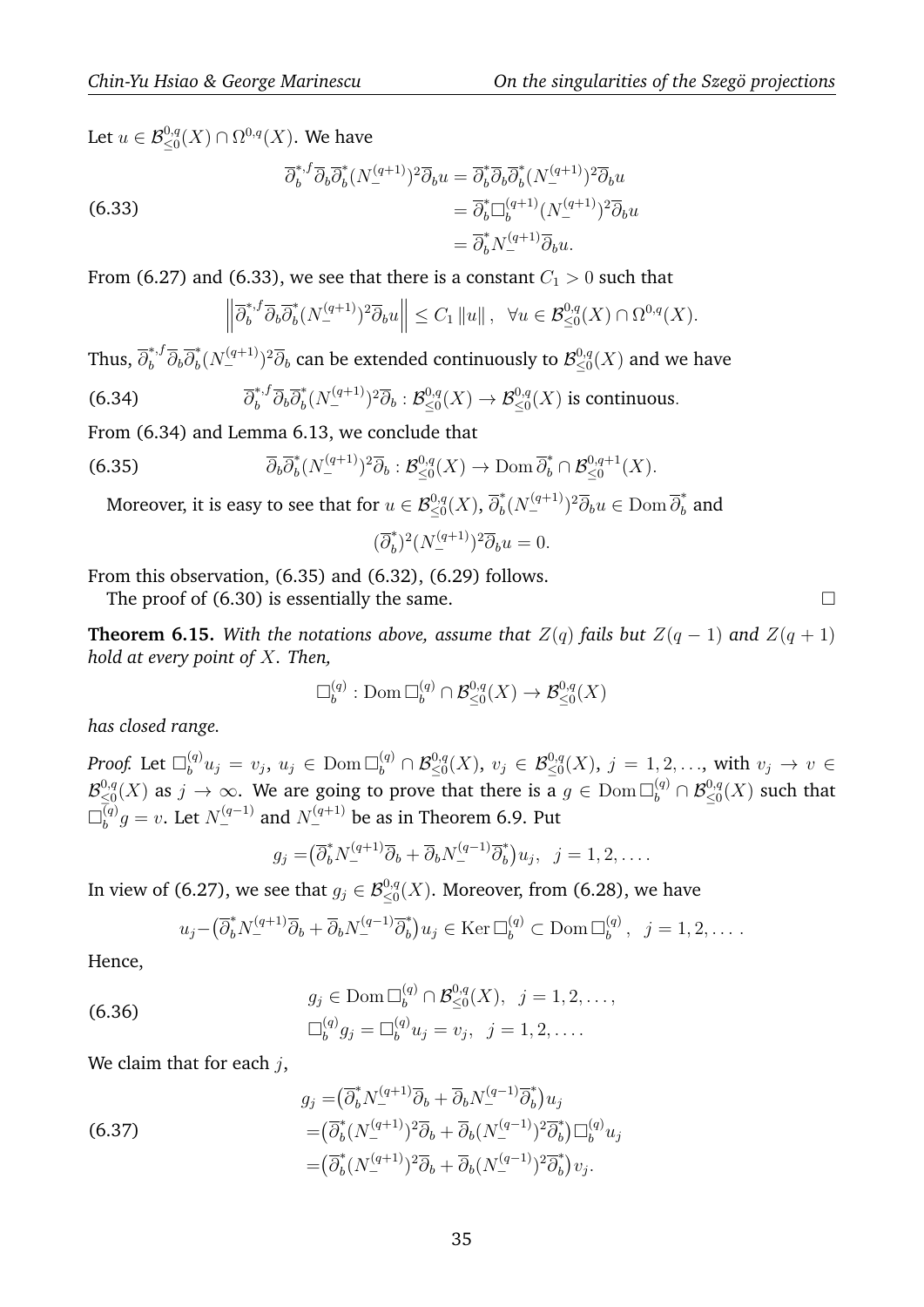$\left(\overline{\partial}_{b}^{*}\right)$ 

Fix  $j=1,2,\ldots$  Let  $f_s\in {\mathcal B}^{0,q}_{\leq 0}(X)\cap \Omega^{0,q}(X),\,s=1,2,\ldots,$  with  $f_s\to u_j$  in  ${\mathcal B}^{0,q}_{\leq 0}$  $S^{0,q}_{\leq 0}(X)$  as  $s\to\infty$ . We have

> $\binom{a}{b}\Box^{(q)}_b$  $_{b}^{\left( q\right) }f_{s}$

(6.38) 
$$
\begin{aligned} (\overline{\partial}_b^*(N_{-}^{(q+1)})^2 \overline{\partial}_b + \overline{\partial}_b (N_{-}^{(q-1)})^2 \overline{\partial}_b^*) \Box_b^{(q)} f_s \\ \rightarrow & (\overline{\partial}_b^*(N_{-}^{(q+1)})^2 \overline{\partial}_b + \overline{\partial}_b (N_{-}^{(q-1)})^2 \overline{\partial}_b^*) \Box_b^{(q)} u_j \text{ in } \mathscr{D}'_-(X, T^{*0,q}X) \text{ as } s \to \infty. \end{aligned}
$$

We can check that

(6.39)

$$
\begin{split}\n&= \overline{\partial}_b^* (N_-^{(q+1)})^2 \Box_b^{(q+1)} \overline{\partial}_b f_s + \overline{\partial}_b (N_-^{(q-1)})^2 \Box_b^{(q-1)} \overline{\partial}_b^* f_s \\
&= \overline{\partial}_b^* N_-^{(q+1)} (I - \Pi_-^{(q+1)}) \overline{\partial}_b f_s + \overline{\partial}_b N_-^{(q-1)} (I - \Pi_-^{(q-1)}) \overline{\partial}_b^* f_s \\
&= \overline{\partial}_b^* N_-^{(q+1)} \overline{\partial}_b f_s + \overline{\partial}_b N_-^{(q-1)} \overline{\partial}_b^* f_s \\
&\rightarrow (\overline{\partial}_b^* N_-^{(q+1)} \overline{\partial}_b + \overline{\partial}_b N_-^{(q-1)} \overline{\partial}_b^*) u_j = g_j \text{ in } \mathscr{D}_- (X, T^{*0,q} X) \text{ as } s \to \infty.\n\end{split}
$$

From (6.38) and (6.39), (6.37) follows. Since  $v_j \to v \in \mathcal{B}^{0,q}_{\leq 0}(X)$  and

 $\frac{1}{b}(N_{-}^{(q+1)})^2\overline{\partial}_b + \overline{\partial}_b(N_{-}^{(q-1)})^2\overline{\partial}_b^*$ 

$$
\overline{\partial}_b^*(N^{(q+1)}_-)^2\overline{\partial}_b + \overline{\partial}_b(N^{(q-1)}_-)^2\overline{\partial}_b^*: \mathcal{B}^{0,q}_{\leq 0}(X) \to \mathcal{B}^{0,q}_{\leq 0}(X) \text{ is continuous}
$$

(see (6.21)), we conclude that

$$
g_j \to g := (\overline{\partial}_b^*(N^{(q+1)}_-)^2 \overline{\partial}_b + \overline{\partial}_b(N^{(q-1)}_-)^2 \overline{\partial}_b^*) v \in \mathcal{B}_{\leq 0}^{0,q}(X)
$$

and  $\Box_b^{(q)}$  $\mathcal{B}^{(q)}_b g = v$  in  $\mathscr{D}'_-(X,T^{*0,q}X)$ . In view of Lemma 6.14, we see that  $g \in \mathrm{Dom}\,\Box^{(q)}_b \cap \mathcal{B}^{0,q}_{\leq 0}(X).$ The theorem follows.  $\Box$ 

We can repeat the proof of Theorem 6.15 and deduce the following.

**Theorem 6.16.** With the notations above, assume that  $Z(n-1-q)$  fails but  $Z(n-2-q)$  and Z(n − q) *hold at every point of* X*. Then,*

$$
\Box_b^{(q)} : \text{Dom } \Box_b^{(q)} \cap \mathcal{B}_{\geq 0}^{0,q}(X) \to \mathcal{B}_{\geq 0}^{0,q}(X)
$$

*has closed range.*

Now, we can prove:

**Theorem 6.17.** *With the notations above, assume that* Z(q) *fails but* Z(q − 1) *and* Z(q + 1) *hold at every point of X. Then,*  $\Box_b^{(q)}$  $\theta_b^{(q)}$  has local  $L^2$  closed range on  $X$  with respect to  $Q_{\leq 0}^{(q)}$ ≤0 *in the sense of Definition 1.8.*

*Proof.* From Theorem 6.15, we see that there is a constant  $C > 0$  such that

(6.40) 
$$
\left\| (I - \Pi_-^{(q)})u \right\| \leq C \left\| \Box_b^{(q)}u \right\|, \quad \forall u \in \mathcal{B}_{\leq 0}^{0,q} \cap \text{Dom } \Box_b^{(q)}.
$$

Let  $f \in \Omega^{0,q}(X)$ . Then,  $Q_{\leq 0}^{(q)}$  $\zeta^{(q)}_{\leq 0}f\in \mathcal{B}^{0,q}_{\leq 0}\cap \Omega^{0,q}(X).$  We claim that

(6.41) 
$$
Q_{\leq 0}^{(q)} \Pi^{(q)} f = \Pi_{-}^{(q)} Q_{\leq 0}^{(q)} f.
$$

Note that  $Q^{(q)}_{\leq 0} \Pi^{(q)} f = \Pi^{(q)} Q^{(q)}_{\leq 0}$  $\leq 0^{(q)}$ f. Thus,

$$
\left(Q_{\leq 0}^{(q)}\Pi^{(q)}f \mid Q_{\leq 0}^{(q)}(I - \Pi^{(q)})f\right) = \left(\Pi^{(q)}Q_{\leq 0}^{(q)}f \mid (I - \Pi^{(q)})Q_{\leq 0}^{(q)}f\right) = 0.
$$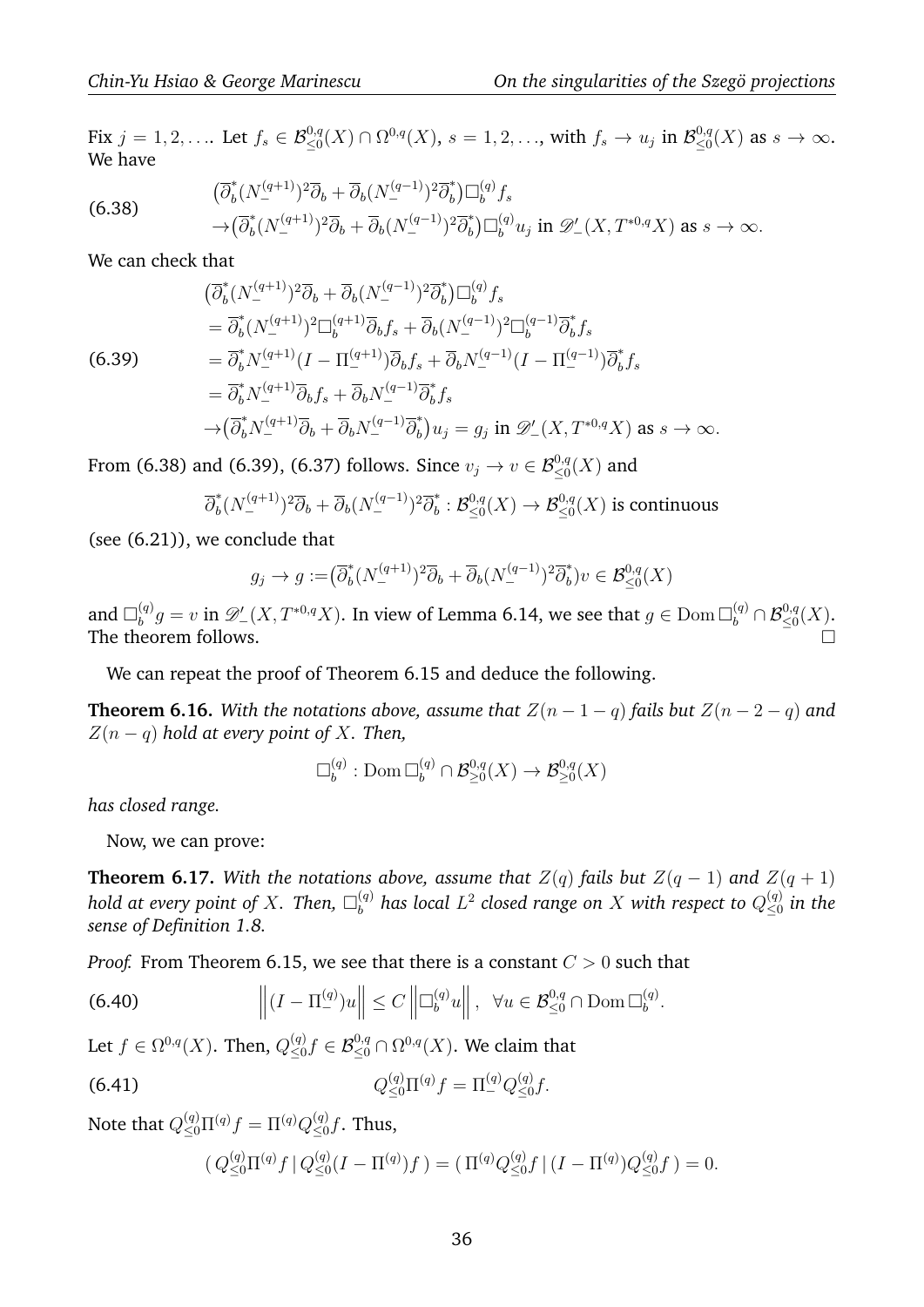We have the orthogonal decompositions

(6.42) 
$$
Q_{\leq 0}^{(q)}f = Q_{\leq 0}^{(q)}\Pi^{(q)}f + Q_{\leq 0}^{(q)}(I - \Pi^{(q)})f,
$$

$$
Q_{\leq 0}^{(q)}f = \Pi_{-}^{(q)}Q_{\leq 0}^{(q)}f + (I - \Pi_{-}^{(q)})Q_{\leq 0}^{(q)}f.
$$

Hence,

(6.43) 
$$
Q_{\leq 0}^{(q)} \Pi^{(q)} f - \Pi_{-}^{(q)} Q_{\leq 0}^{(q)} f = (I - \Pi_{-}^{(q)}) Q_{\leq 0}^{(q)} f - Q_{\leq 0}^{(q)} (I - \Pi^{(q)}) f.
$$

From (6.43), we have

(6.44) 
$$
\begin{aligned} \left(Q_{\leq 0}^{(q)} \Pi^{(q)} f - \Pi_{-}^{(q)} Q_{\leq 0}^{(q)} f \mid Q_{\leq 0}^{(q)} \Pi^{(q)} f - \Pi_{-}^{(q)} Q_{\leq 0}^{(q)} f\right) \\ &= \left(Q_{\leq 0}^{(q)} \Pi^{(q)} f - \Pi_{-}^{(q)} Q_{\leq 0}^{(q)} f \mid (I - \Pi_{-}^{(q)}) Q_{\leq 0}^{(q)} f - Q_{\leq 0}^{(q)} (I - \Pi^{(q)}) f\right) \\ &= 0 \end{aligned}
$$

since  $Q^{(q)}_{\leq 0} \Pi^{(q)} f - \Pi^{(q)}_{-} Q^{(q)}_{\leq 0}$  $_{\leq 0}^{(q)}f\in\mathrm{Ker}\,\Box_{b}^{(q)}\cap\mathcal{B}_{\leq 0}^{0,q}.$  Hence,

$$
Q_{\leq 0}^{(q)} \Pi^{(q)} f = \Pi_{-}^{(q)} Q_{\leq 0}^{(q)} f.
$$

The claim (6.41) follows. Note that  $Q_{\leq 0}^{(q)}$  $\zeta^{(q)}_0$  :  ${\rm Dom\,}\Box^{(q)}_b\cap L^2_{(0,q)}(X)\rightarrow{\rm Dom\,}\Box^{(q)}_b\cap {\mathcal B}^{0,q}_{\leq 0}(X)$  and  $Q_{\leq 0}^{(q)}$  $\zeta^{(q)}_{\leq 0}:\Omega^{0,q}(X)\to {\mathcal B}^{0,q}_{\leq 0}(X)\cap \Omega^{0,q}(X)$  . From this observation, (6.41) and (6.40), we obtain

$$
\left\| Q_{\leq 0}^{(q)} (I - \Pi^{(q)}) u \right\| = \left\| (I - \Pi_{-}^{(q)}) Q_{\leq 0}^{(q)} u \right\| \leq C \left\| \Box_{b}^{(q)} Q_{\leq 0}^{(q)} u \right\| = C \left\| Q_{\leq 0}^{(q)} \Box_{b}^{(q)} u \right\|
$$
  

$$
\leq C \left\| \Box_{b}^{(q)} u \right\|, \quad \forall u \in \Omega^{0,q}(X),
$$

where  $C > 0$  is a constant. The theorem follows.

Similarly, we can repeat the proof of Theorem 6.17 and deduce

**Theorem 6.18.** With the notations above, assume that  $Z(n-1-q)$  fails but  $Z(n-2-q)$  and  $Z(n-q)$  hold at every point of  $X.$  Then,  $\square_b^{(q)}$  $\theta_b^{(q)}$  has local  $L^2$  closed range on  $X$  with respect to  $Q_{\geq 0}^{(q)}$ ≥0 *in the sense of Definition 1.8.*

Let  $D \subset X$  be a canonical coordinate patch and let  $x = (x_1, \ldots, x_{2n-1})$  be canonical coordinates on  $D$  as in Theorem 6.5. We identify  $D$  with  $W\times ]-\pi, \pi[ \subset \mathbb{R}^{2n-1},$  where  $W$  is some open set in  $\mathbb{R}^{2n-2}$ . Until further notice, we work with canonical coordinates  $x = (x_1, \ldots, x_{2n-1})$ . Let  $\eta = (\eta_1, \dots, \eta_{2n-1})$  be the dual coordinates of x. Let  $\alpha(x_{2n-1}) \in \mathscr{C}^{\infty}(\mathbb{R}, [0,1])$  with  $\alpha = 1$ on  $[\frac{1}{2}]$  $\frac{1}{2}, \infty$  [,  $\alpha = 0$  on ]  $-\infty, \frac{1}{4}$  $\frac{1}{4}$ ]. We recall Definition 2.4. We need

**Lemma 6.19.** *With the notations above,*

$$
Q_{\leq 0}^{(q)}, Q_{\geq 0}^{(q)} \in L^0_{\text{cl}}(X, T^{*0,q}X \boxtimes T^{*0,q}X),
$$

(6.45)

$$
Q^{(q)}_{\leq 0}(x,y) \equiv \frac{1}{(2\pi)^{2n-1}} \int e^{i\langle x-y,\eta \rangle} \alpha(\eta_{2n-1}) d\eta_{2n-1} \text{ at } \Sigma^- \cap T^*D,
$$
  

$$
Q^{(q)}_{\leq 0}(x,y) \equiv 0 \text{ at } \Sigma^+ \cap T^*D
$$

*and*

(6.46) 
$$
Q_{\geq 0}^{(q)}(x,y) \equiv \frac{1}{(2\pi)^{2n-1}} \int e^{i\langle x-y,\eta \rangle} \alpha(-\eta_{2n-1}) d\eta_{2n-1} \text{ at } \Sigma^+ \cap T^*D,
$$

$$
Q_{\geq 0}^{(q)}(x,y) \equiv 0 \text{ at } \Sigma^- \cap T^*D.
$$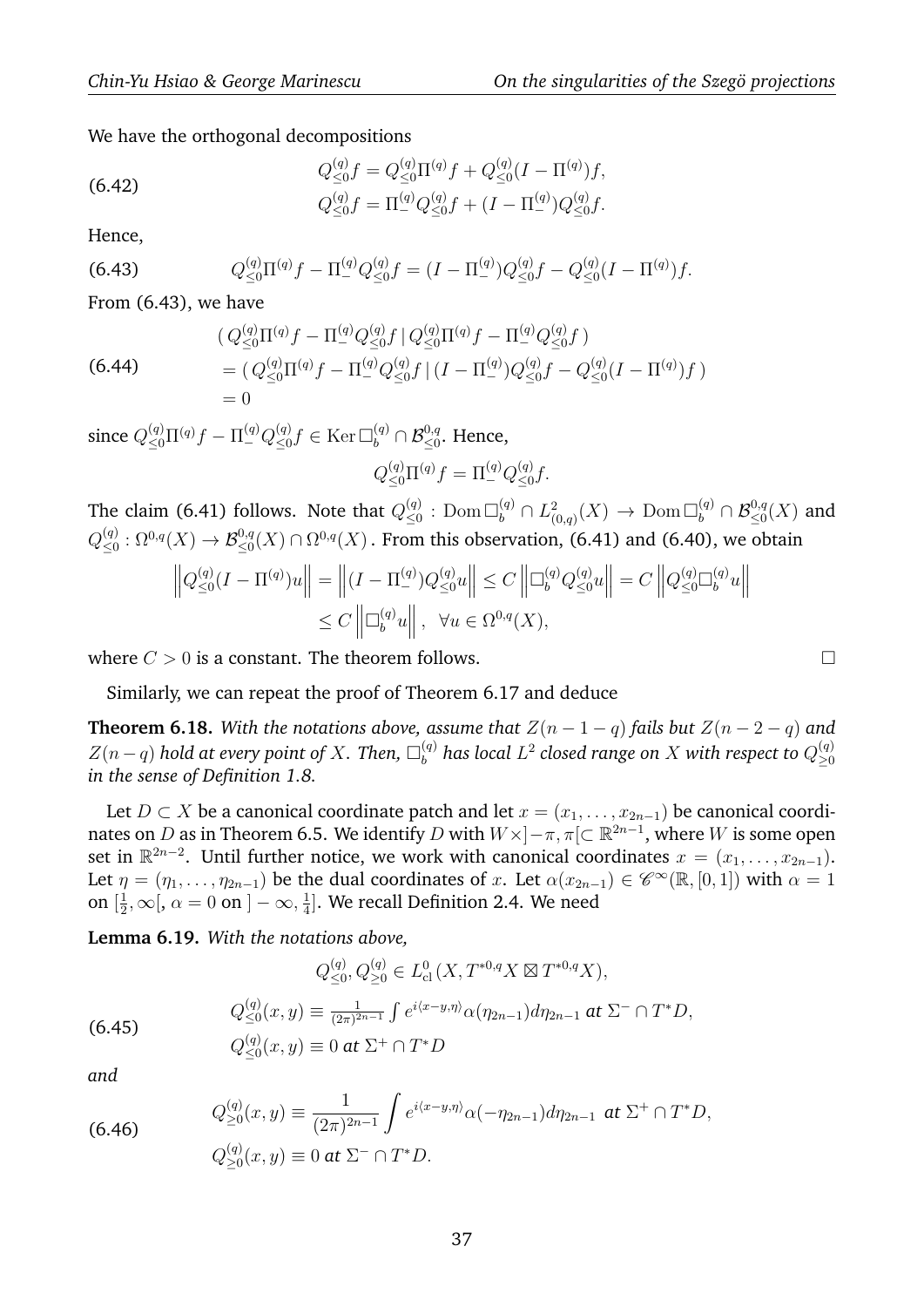*Proof.* It is easy to see that on D,

(6.47) 
$$
Q_{\leq 0}^{(q)}u(y) = \frac{1}{2\pi} \sum_{m \in \mathbb{Z}, m \geq 0} e^{imy_{2n-1}} \int_{-\pi}^{\pi} e^{-imt} u(y', t) dt, \ \forall u \in \Omega_0^{0,q}(D),
$$

where  $y' = (y_1, \ldots, y_{2n-2})$ . Fix  $D' \in D$  and let  $\chi(y_{2n-1}) \in \mathscr{C}_0^{\infty}(\mathcal{I} - \pi, \pi[)$  such that  $\chi(y_{2n-1}) = 1$ for every  $(y', y_{2n-1}) \in D'$ . Let  $\beta(x_{2n-1}) \in \mathscr{C}^{\infty}(\mathbb{R}, [0, 1])$  with  $\beta = 1$  on  $[-\frac{1}{4}]$  $\frac{1}{4}, \infty$   $\beta = 0$  on  $]-\infty,-\frac{1}{2}$  $\frac{1}{2}$ ]. Let  $R: \Omega_0^{0,q}(D') \to \Omega^{0,q}(D')$  be the continuous operator given by

(6.48) 
$$
u \mapsto \frac{1}{(2\pi)^2} \sum_{m \in \mathbb{Z}} \int_{|t| \le \pi} e^{i \langle x_{2n-1} - y_{2n-1}, \eta_{2n-1} \rangle} \beta(\eta_{2n-1})(1 - \chi(y_{2n-1}))
$$

$$
e^{imy_{2n-1}} e^{-imt} u(x', t) dt d\eta_{2n-1} dy_{2n-1},
$$

where  $x' = (x_1, \ldots, x_{2n-2})$ . Moreover, we can integrate by parts with respect to  $\eta_{2n-1}$  and conclude that

(6.49) 
$$
R \equiv 0 \text{ at } \Sigma^- \cap T^*D', \quad R \equiv 0 \text{ at } \Sigma^+ \cap T^*D'.
$$

Now, we claim that

(6.50) 
$$
Q_{\leq 0}^{(q)}(x,y) = R(x,y) + \frac{1}{(2\pi)^{2n-1}} \int e^{i\langle x-y,\eta \rangle} \beta(\eta_{2n-1}) d\eta_{2n-1} \text{ on } D'.
$$

Let  $u \in \Omega_0^{0,q}$  $^{0,q}_{0}(D^{\prime}).$  From Fourier inversion formula, it is straightforward to see that

(6.51)  
\n
$$
\frac{1}{(2\pi)^{2n-1}} \int e^{i\langle x-y,\eta \rangle} \beta(\eta_{2n-1}) u(y) d\eta_{2n-1}
$$
\n
$$
= \frac{1}{(2\pi)^2} \sum_{m \in \mathbb{Z}} \int_{|t| \le \pi} e^{i\langle x_{2n-1} - y_{2n-1}, \eta_{2n-1} \rangle} \beta(\eta_{2n-1})
$$
\n
$$
\times \chi(y_{2n-1}) e^{imy_{2n-1}} e^{-imt} u(x',t) dt d\eta_{2n-1} dy_{2n-1}.
$$

From (6.48) and (6.51), we have

(6.52)  
\n
$$
\frac{1}{(2\pi)^{2n-1}} \int e^{i\langle x-y,\eta \rangle} \beta(\eta_{2n-1}) u(y) d\eta_{2n-1} + R u(x)
$$
\n
$$
= \frac{1}{(2\pi)^2} \sum_{m \in \mathbb{Z}} \int_{|t| \le \pi} e^{i\langle x_{2n-1} - y_{2n-1}, \eta_{2n-1} \rangle} \beta(\eta_{2n-1})
$$
\n
$$
\times e^{imy_{2n-1}} e^{-imt} u(x', t) dt d\eta_{2n-1} dy_{2n-1}.
$$

From Fourier inversion formula and notice that for every  $m \in \mathbb{Z}$ ,

$$
\int e^{imy_{2n-1}}e^{-iy_{2n-1}\eta_{2n-1}}dy_{2n-1}=2\pi\delta_m(\eta_{2n-1}),
$$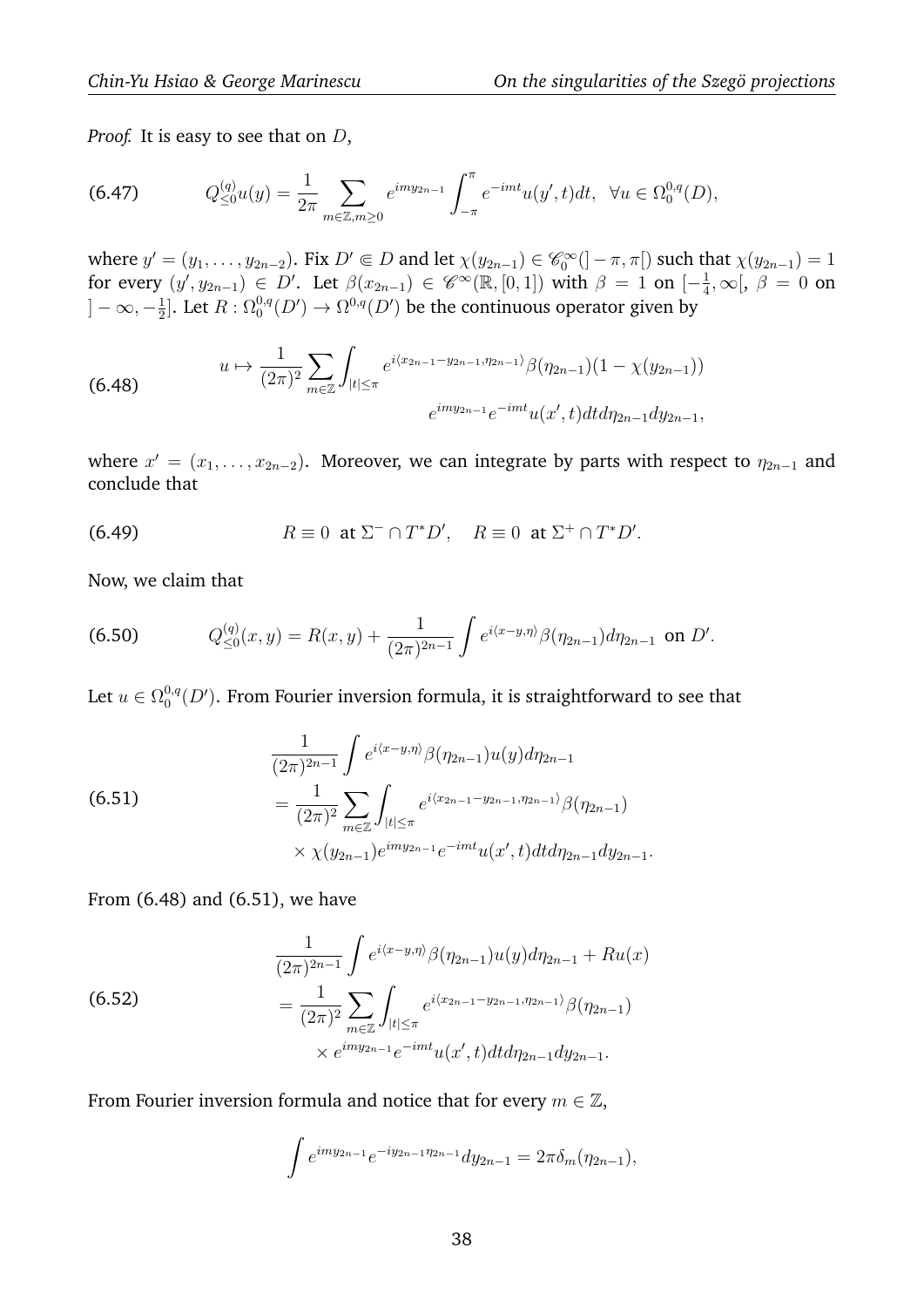where the integral above is defined as an oscillatory integral and  $\delta_m$  is the Dirac measure at  $m$ (see Chapter 7.2 in Hörmander [34]), (6.52) becomes

(6.53)  
\n
$$
\frac{1}{(2\pi)^{2n-1}} \int e^{i\langle x-y,\eta \rangle} \beta(\eta_{2n-1}) u(y) d\eta_{2n-1} + R u(x)
$$
\n
$$
= \frac{1}{2\pi} \sum_{m \in \mathbb{Z}} \beta(m) e^{ix_{2n-1}m} \int_{|t| \le \pi} e^{-imt} u(x',t) dt
$$
\n
$$
= \frac{1}{2\pi} \sum_{m \in \mathbb{Z}, m \ge 0} e^{ix_{2n-1}m} \int_{|t| \le \pi} e^{-imt} u(x',t) dt
$$
\n
$$
= Q_{\le 0}^{(q)} u(x).
$$

Here we used (6.47). The claim (6.50) follows. From (6.50) and (6.49), we conclude that

$$
Q_{\leq 0}^{(q)}(x,y) - \frac{1}{(2\pi)^{2n-1}} \int e^{i\langle x-y,\eta \rangle} \beta(\eta_{2n-1}) d\eta_{2n-1} \equiv 0 \text{ at } \Sigma^- \cap T^* D',
$$
  

$$
Q_{\leq 0}^{(q)}(x,y) \equiv 0 \text{ at } \Sigma^+ \cap T^* D'.
$$

Moreover, it is straightforward to see that

$$
\frac{1}{(2\pi)^{2n-1}}\int e^{i\langle x-y,\eta\rangle}\big(\alpha(\eta_{2n-1})-\beta(\eta_{2n-1})\big)d\eta_{2n-1}\equiv 0 \text{ at } \Sigma^-\cap T^*D.
$$

From this observation, (6.45) follows. The proof of (6.46) is essentially the same as the proof of  $(6.45)$ .

From Theorem 6.17, Theorem 6.18, Lemma 6.19 and Theorem 5.1, we get the following two results.

**Theorem 6.20.** *Let*  $(X, T^{1,0}X)$  *be a compact CR manifold of dimension*  $2n - 1$ *, n* > 2*, with* a transversal CR  $S^1$  action and let  $T\, \in\, {\mathscr C}^{\infty}(X,TX)$  be the real vector field induced by this  $S^1$  action. We fix a T-rigid Hermitian metric  $\langle \cdot | \cdot \rangle$  on  $\mathbb{C}TX$  such that  $T^{1,0}X \perp T^{0,1}X$ ,  $T \perp T^{0,1}X$  $(T^{1,0}X \oplus T^{0,1}X), \; \langle T \, | \, T \, \rangle \, = \, 1$  and  $\langle \, u \, | v \, \rangle$  is real if  $u, v$  are real tangent vectors and we take  $m(x)$  to be the volume form induced by the given T-rigid Hermitian metric  $\langle \cdot | \cdot \rangle$ . Assume that  $Z(q)$  *fails but*  $Z(q - 1)$  *and*  $Z(q + 1)$  *hold at every point of* X*. Suppose that the Levi form is non-degenerate of constant signature*  $(n_-, n_+)$  *on an open canonical coordinate patch*  $D \in X$ *.* Let  $Q_{\leq 0}^{(q)}$  $\mathcal{L}_{\leq 0}^{(q)}: L^2_{(0,q)}(X) \to L^2_{(0,q)}(X)$  be as in (6.14). Then,

(6.54) 
$$
Q_{\leq 0}^{(q)} \Pi^{(q)} Q_{\leq 0}^{(q)} \equiv 0 \text{ on } D \text{ if } q \neq n_-
$$

*and*

(6.55) 
$$
Q_{\leq 0}^{(q)} \Pi^{(q)} Q_{\leq 0}^{(q)}(x,y) \equiv \int_0^\infty e^{i\varphi_-(x,y)t} a(x,y,t) dt \text{ on } D \text{ if } q = n_-,
$$

where  $\varphi_-\in \mathscr{C}^\infty(D\times D)$  is as in Theorem 4.1 and  $a(x,y,t)\in S^{n-1}_\mathrm{cl}\big(D\times D\times \mathbb{R}_+, T^{*0,q}_y X\boxtimes T^{*0,q}_x X\big)$ *where with notations as in* (3.7), (3.9), the leading term  $a_0(x, y)$  of the expansion (2.16) of a(x, y, t) *satisfies*

$$
a_0(x,x) = \frac{1}{2}\pi^{-n} |\det \mathcal{L}_x| \tau_{x,n_-}, \quad \forall x \in D.
$$

Similarly, we obtain the following.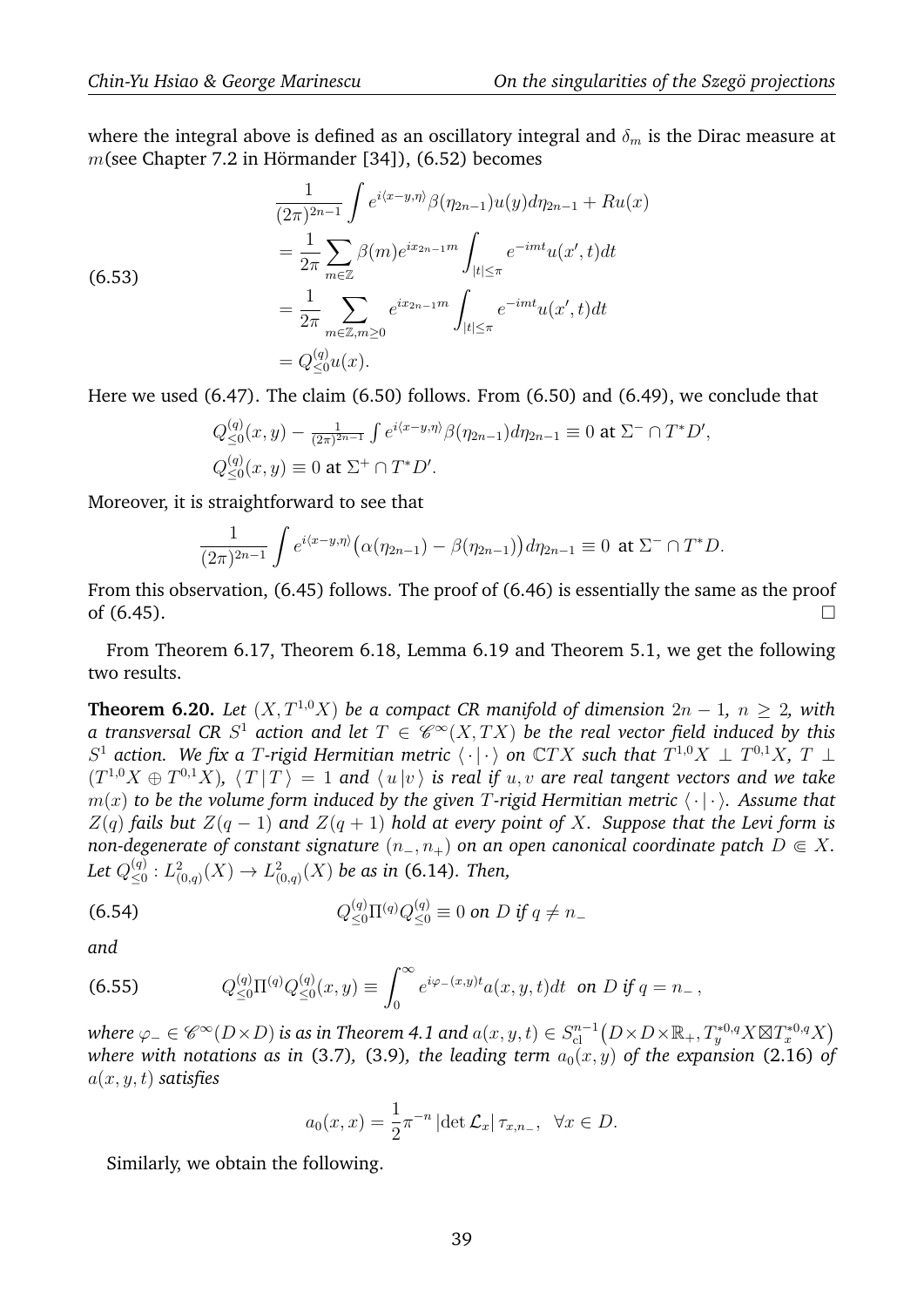**Theorem 6.21.** *Under the hypotheses of Theorem 6.20 assume that*  $Z(n-1-q)$  *fails but* Z(n−2−q) *and* Z(n−q) *hold at every point of* X*. Suppose that the Levi form is non-degenerate of constant signature*  $(n_-, n_+)$  *on an open canonical coordinate patch*  $D \in X$ *. Let* 

$$
Q_{\geq 0}^{(q)}: L^2_{(0,q)}(X) \to L^2_{(0,q)}(X)
$$

*be as in* (6.15)*. Then,*

(6.56) 
$$
Q_{\geq 0}^{(q)} \Pi^{(q)} Q_{\geq 0}^{(q)} \equiv 0 \text{ on } D \text{ if } q \neq n_+
$$

*and*

(6.57) 
$$
Q_{\geq 0}^{(q)} \Pi^{(q)} Q_{\geq 0}^{(q)}(x, y) \equiv \int_0^\infty e^{i\varphi_+(x, y)t} b(x, y, t) dt \text{ on } D \text{ if } q = n_+,
$$

where  $\varphi_+\in \mathscr{C}^\infty(D\times D)$  is as in Theorem 4.1 and  $b(x,y,t)\in S^{n-1}_\mathrm{cl}\big(D\times D\times \mathbb{R}_+, T^{*0,q}_y X\boxtimes T^{*0,q}_x X\big),$ *where with notations as in* (3.7), (3.9), the leading term  $b_0(x, y)$  of the expansion (2.16) of  $b_0(x, y, t)$  *satisfies* 

$$
b_0(x,x) = \frac{1}{2}\pi^{-n} |\det \mathcal{L}_x| \, \tau_{x,n_+}, \ \ \forall x \in D.
$$

Kohn proved that if X is any compact CR manifold and  $Y(q)$  fails but  $Y(q-1)$  and  $Y(q+1)$ hold on  $X$  then  $\Box_{b}^{(q)}$  has  $L^2$  closed range (see [20]). By using Theorem 6.9, Theorem 6.10, Theorem 6.15 and Theorem 6.16, we can improve Kohn's result if  $X$  admits a transversal CR  $S^1$  action.

**Definition 6.22.** Given  $q \in \{0, \ldots, n-1\}$ , the Levi form is said to satisfy condition  $W(q)$  at  $p \in X$ , if one of the following condition holds: (I)  $Y(q)$  holds at p. (II)  $Z(q)$ ,  $Z(n-2-q)$ and  $Z(n - q)$  hold at p. (III)  $Z(q - 1)$ ,  $Z(q + 1)$  and  $Z(n - 1 - q)$  hold at p. (IV)  $Y(q - 1)$  and  $Y(q + 1)$  hold.

It is straightforward to see that if the Levi form is non-degenerate of constant signature on X then for every  $q \in \{0, 1, \ldots, n-1\}$ ,  $W(q)$  holds at every point of X. It is clear that if  $Y(q-1)$  and  $Y(q+1)$  holds at  $p \in X$  or  $Y(q)$  holds at p then  $W(q)$  holds at p. But it can happen that  $W(q)$  holds at p but  $Y(q)$  fails at p and  $Y(q-1)$  or  $Y(q+1)$  fail at p. For example, if the Levi form is non-degenerate of constant signature  $(n_-, n_+)$  at p and  $n_+ = n_- + 1$ , then for  $q = n_{-}$ ,  $Z(q-1)$ ,  $Z(q+1)$  and  $Z(n-1-q)$  hold at p. Thus,  $W(q)$  holds at p but  $Y(q)$  and  $Y(q + 1)$  fail at p.

**Theorem 6.23.** *Let*  $(X, T^{1,0}X)$  *be a compact CR manifold of dimension*  $2n - 1$ *,*  $n > 2$ *, with* a transversal CR  $S^1$  action and let  $T \,\in\, {\mathscr C}^{\infty}(X,TX)$  be the real vector field induced by this  $S^1$  action. We fix a T-rigid Hermitian metric  $\langle\,\cdot\,|\,\cdot\,\rangle$  on  $\mathbb CTX$  *such that*  $T^{1,0}X\perp T^{0,1}X$ ,  $T\perp T^{0,1}X$  $(T^{1,0}X \oplus T^{0,1}X)$ ,  $\langle T \, | \, T \, \rangle = 1$  and  $\langle \, u \, | v \, \rangle$  is real if  $u, v$  are real tangent vectors and we take  $m(x)$ *to be the volume form induced by the given T-rigid Hermitian metric*  $\langle \cdot | \cdot \rangle$ *. Assume that*  $W(q)$ holds at every point of  $X.$  Then,  $\Box^{(q)}_b$  $\mathcal{L}^{(q)}_b: {\rm Dom\,}\Box^{(q)}_b\rightarrow L^2_{(0,q)}(X)$  has  $L^2$  closed range. In particular, if the Levi form is non-degenerate of constant signature on  $X$ , then  $\square_{b}^{(q)}$  $b^{(q)}_b: \text{Dom }\Box_b^{(q)} \to L^2_{(0,q)}(X)$ *has* L 2 *closed range.*

*Proof.* Since  $W(q)$  holds at every point of X, from Theorem 6.9, Theorem 6.10, Theorem 6.15 and Theorem 6.16, we see that the operators

$$
\square_b^{(q)}: \operatorname{Dom}\square_b^{(q)}\cap \mathcal{B}_{\leq 0}^{0,q} \to \mathcal{B}_{\leq 0}^{0,q}\,, \quad \square_b^{(q)}: \operatorname{Dom}\square_b^{(q)}\cap \mathcal{B}_{\geq 0}^{0,q} \to \mathcal{B}_{\geq 0}^{0,q}
$$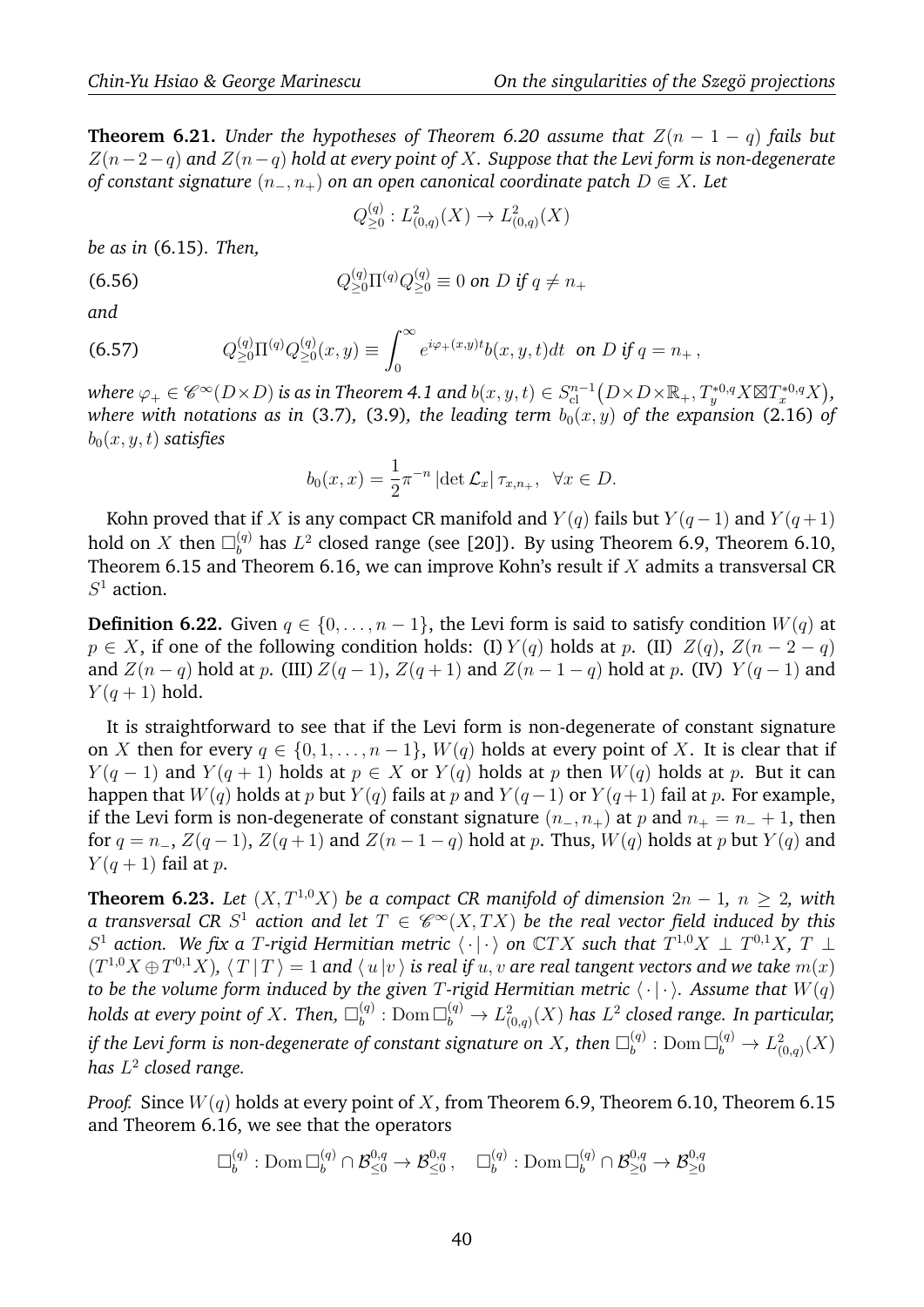have closed range. It is not difficult to see that this implies that  $\square_b^{(q)}$  $b^{(q)} : \text{Dom }\Box_b^{(q)} \to L^2_{(0,q)}(X)$ has  $L^2$  closed range. We leave the details to the reader.

**Corollary 6.24.** Under the same notations and assumptions used in Theorem 6.23, let  $N^{(q)}$  :  $L^2_{(0,q)}(X) \to \text{Dom }\Box_b^{(q)}$  $\mathcal{E}_b^{(q)}$  be the partial inverse of  $\Box_b^{(q)}$  $\delta_b^{(q)}$ . We assume that the Levi form is non*degenerate of constant signature*  $(n_-, n_+)$  *at each point of an open set*  $D \in X$ *. If*  $q \notin \{n_-, n_+\}$ *, then*

$$
\Pi^{(q)} \equiv 0 \quad \text{and} \quad N^{(q)} \equiv A \quad \text{on } D,
$$

where  $A\in L^{-1}_{\frac{1}{2},\frac{1}{2}}(D,T^{*0,q}X\boxtimes T^{*0,q}X)$  is as in Theorem 4.1. If  $q\in\{n_-,n_+\}$ , then

$$
\Pi^{(q)} \equiv S_- + S_+ \quad \text{and} \quad N^{(q)} \equiv G \quad \text{on } D,
$$

 $where~S_-,S_+ \in L^0_{\frac{1}{2},\frac{1}{2}}(D,T^{*0,q}X \boxtimes T^{*0,q}X)$  and  $G \in L^{-1}_{\frac{1}{2},\frac{1}{2}}(D,T^{*0,q}X \boxtimes T^{*0,q}X)$  are as in Theo*rem 4.1.*

*In particular, for any CR submanifold in*  $\mathbb{CP}^N$  *of the form* (1.1), the associated Szegö kernel *admits a full asymptotic expansion.*

From Corollary 6.24 and Theorem 6.23, we establish global embeddablity for three dimensional compact strictly pseudoconvex CR manifolds with transversal CR  $S^1$  actions

**Theorem 6.25.** *Let*  $(X, T^{1,0}X)$  *be a compact strictly pseudoconvex CR manifold of dimension three with a transversal CR*  $S^1$  *action. Then*  $X$  *can be CR embedded into*  $\mathbb{C}^N$ *, for some*  $N \in \mathbb{N}$ *.* 

*Proof.* Let  $T \in \mathscr{C}^\infty(X,TX)$  be the real vector field induced by the given transversal CR  $S^1$ action on  $X$  and we fix a  $T$ -rigid Hermitian metric  $\langle\,\cdot\,|\,\cdot\,\rangle$  on  $\mathbb CTX$  such that  $T^{1,0}X\perp T^{0,1}X,$  $T\perp(T^{1,0}X\oplus T^{0,1}X),\,\langle\,T\,|\,T\,\rangle=1$  and  $\langle\,u\,|v\,\rangle$  is real if  $u,v$  are real tangent vectors and we take  $m(x)$  to be the volume form induced by the given T-rigid Hermitian metric  $\langle \cdot | \cdot \rangle$ . We will use the same notations as before. From Theorem 6.23, we know that  $\square_b^{(0)}$  $b^{(0)}$ : Dom  $\square_b^{(q)} \to$  $L^2(X)$  has closed range. Let  $N^{(0)}: L^2(X) \to \text{Dom }\Box_b^{(q)}$  $\mathbf{b}_b^{(q)}$  be the partial inverse of  $\Box_b^{(q)}$  $b^{(q)}$ . From Corollary 6.24, we have

(6.58) 
$$
\Box_b^{(0)} N^{(0)} + \Pi^{(0)} = I \text{ on } L^2(X),
$$

$$
N^{(0)} \Box_b^{(0)} + \Pi^{(0)} = I \text{ on } \text{Dom } \Box_b^{(0)},
$$

$$
N^{(0)} \in L_{\frac{1}{2},\frac{1}{2}}^{-1}(X), \ \Pi^{(0)} \in L_{\frac{1}{2},\frac{1}{2}}^0(X).
$$

 $(0)$ 

From Kohn's result [43], in order to prove that X can be CR embedded into  $\mathbb{C}^N$ , for some  $N \in \mathbb{N}$ , we only need to prove that  $\overline{\partial}_b : \text{Dom }\overline{\partial}_b \subset L^2(X) \to L^2_{(0,1)}(X)$  has closed range. Let  $\overline{\partial}_b u_j = v_j,\, u_j\in {\rm Dom\,} \overline{\partial}_b,\, v_j\in L^2_{(0,1)}(X),\, j=1,2,\ldots,$  with  $v_j\to v\in L^2_{(0,1)}(X)$  as  $j\to\infty.$  We are going to prove that there is a  $g \in \text{Dom }\overline{\partial}_b$  such that  $\overline{\partial}_b g = v$ . We claim that for every  $j = 1, 2, \ldots,$ 

(6.59) 
$$
N^{(0)}\overline{\partial}_b^{*,f}v_j \in L^2_{(0,1)}(X) \text{ and } (I - \Pi^{(0)})u_j = N^{(0)}\overline{\partial}_b^{*,f}v_j,
$$

where  $\overline{\partial}^{*,f}_{b}$  $b_b^{*,f}$  is the formal adjoint of  $\overline{\partial}_b$  (acting on distributions). Since  $N^{(0)}\in L^{-1}_{\frac{1}{2},\frac{1}{2}}(X),$  it is clearly that  $N^{(0)}\overline{\partial}^{*,f}_{b}$  $b^{*,f}v_j\in L^2(X)$ ,  $\forall j$ . Fix  $j\in\mathbb{N}$ . Let  $f_s\in\mathscr{C}^\infty(X)$ ,  $s\in\mathbb{N}$ , with  $f_s\to u_j$  in  $\mathscr{D}'(X)$ as  $s \to \infty$ . From (6.58), we have

$$
(6.60) \qquad N^{(0)}\overline{\partial}_{b}^{*,f}\overline{\partial}_{b}f_{s}=N^{(0)}\Box_{b}^{(0)}f_{s}=(I-\Pi^{(0)})f_{s}\to (I-\Pi^{(0)})u_{j} \text{ in } \mathscr{D}'(X) \text{ as } j\to\infty.
$$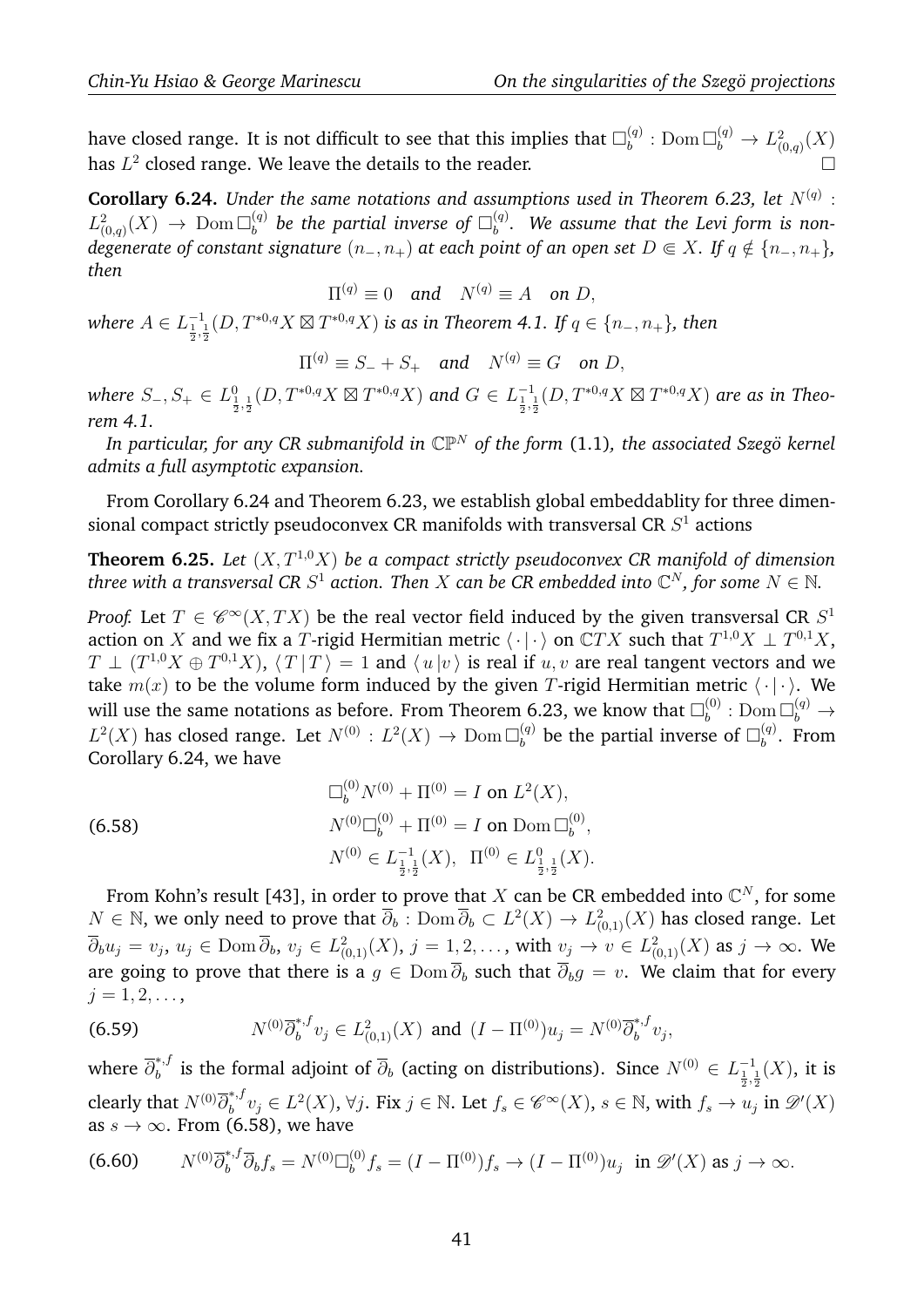Note that  $N^{(0)}\overline{\partial}_b^{*,f}\overline{\partial}_bf_s\to N^{(0)}\overline{\partial}_b^{*,f}\overline{\partial}_b u_j=N^{(0)}\overline{\partial}_b^{*,f}$  $\int_b^{*,j} v_j$  in  $\mathscr{D}'(X)$  as  $j\to\infty.$  From this observation and (6.60), the claim (6.59) follows. Since  $N^{(0)} \in L^{-1}_{\frac{1}{2},\frac{1}{2}}(X)$ ,

(6.61) 
$$
N^{(0)}\overline{\partial}_b^{*,f}: L^2_{(0,1)}(X) \to L^2(X)
$$
 is continuous.

From (6.59) and (6.61), we conclude that

$$
(I - \Pi^{(0)})u_j = N^{(0)}\overline{\partial}_b^{*,f}v_j \to N^{(0)}\overline{\partial}_b^{*,f}v =: u \text{ in } L^2(X).
$$

Thus,  $\overline{\partial}_b u = v$  in the sense of distribution. Since  $v \in L^2_{(0,1)}(X)$ ,  $u \in \text{Dom } \overline{\partial}_b$ . We have proved that  $\overline{\partial}_b$  : Dom  $\overline{\partial}_b \subset L^2(X) \to L^2_{(0,1)}(X)$  has closed range. The theorem follows. □

*Example* 6.26 (Grauert tube)*.* Let M be a compact complex manifold endowed with a Hermitian metric  $\Theta$  and associated Riemannian metric  $g^{TM}.$  We consider a Hermitian holomorphic line bundle  $(L, h^L)$  on M. The Grauert tube associated to  $(L, h^L)$  is the disc bundle  $G = \{u \in L^*, |u|_{h^{L^*}} < 1\}$ , with defining function  $\varrho: L^* \to \mathbb{R}, \varrho = |u|_{h^{L^*}}^2 - 1$ . The boundary  $X = \partial G = \{u \in L^*, |u|_{h^{L^*}} = 1\}$  is the unit circle bundle in  $L^*$ .

Let  $\nabla^L$  be the Chern connection on  $(L, h^L)$  and let  $R^L = (\nabla^L)^2$  be the Chern curvature. The Levi form of  $\varrho$  restricted to the complex tangent plane of X coincides with the pull-back of  $\omega = \sqrt{-1}R^L$  through the canonical projection  $\rho: X \to M$ . Therefore, the signature of the  $\omega = \sqrt{-1} \pi$  anough the canonical projection  $\rho : A \to M$ . Therefore, the Levi form of  $\varrho$  coincides with the signature of the curvature form  $\sqrt{-1}R^L$ .

Note that  $\rho: X \to M$  is a  $S^1$ -principal bundle and there exists a canonical  $S^1$  action on X. The connection  $\nabla^L$  on  $L$  induces a connection on this  $S^1$ -principal bundle. Let  $T^H X \subset TX$ be the corresponding horizontal bundle. Let us introduce the Riemannian metric  $g^{TX}$  =  $\rho^*(g^{TM})$  $\oplus$   $d\vartheta^2$  on  $TX = T^H X{\oplus} TS^1$ . We will denote by  $\overline{\partial}_b^*$  $\hat{b}_b$  the formal adjoint of  $\partial_b$  with respect to this metric and form the Kohn-Laplacian  $\Box_b$ . The operators  $\overline{\partial}_b$ ,  $\overline{\partial}_b^*$  and  $\Box_b^{(q)}$  $b^{(q)}$  commute with the action of  $S^1$  on X.

Consider the space  $\mathscr{C}^{\infty}(X)_p$  of smooth functions f on Y which transform under the action  $(y, \vartheta) \mapsto e^{i\vartheta} y$  of  $S^1$  according to the law

$$
(6.62) \t f(e^{i\vartheta}y) = e^{ip\vartheta}f(y).
$$

Then  $\mathscr{C}^{\infty}(X)_p = B^{0,0}_{-p}$  $\sup_{-p}^{0,0}(X)$ , where  $B^{0,q}_{m}(X)$  were defined in (6.7). Let us endow  $\Omega^{\bullet,\bullet}(M,L^p)$ with the  $L^2$  inner product induced by  $\Theta$  and  $h^L.$  There exists a natural isometry

$$
B_{-p}^{0,0}(X) = \mathscr{C}^{\infty}(X)_p \cong \Omega^{0,0}(M, L^p).
$$

More generally, consider the space of sections  $\Omega^{0,k}(X)_p$  which transform under the action of  $S^1$  according to (6.62). Then  $\Omega^{0,k}(X)_p = B^{0,k}_{-p}$  $\int_{-p}^{0,\kappa}(X)$  is naturally isometric to the space  $\Omega^{0,k}(X,L^p).$  In this way we obtain an interpretation of the spaces  $B^{0,q}_{-p}$  $\mathcal{B}_{-p}^{0,q}(X)$  ,  $\mathcal{B}_{-p}^{0,q}$  $L^{0,q}_{-p}(X)$  and of the projectors  $Q_{\leq 0},$   $Q_{\geq 0}$  in terms of the sections of  $L^p.$  For more details on the relation of the Szegö projection and the Bergman kernel of  $L^p$  one can consult [47,  $\S1.5$ ], [49,  $\S3.2$ ].

## 7. SZEGÖ KERNEL ASYMPTOTIC EXPANSION ON WEAKLY PSEUDOCONVEX CR MANIFOLDS

By using Theorem 1.9, we establish Szegö kernel asymptotic expansions on some weakly pseudoconvex CR manifolds. Let  $G$  be a relatively compact, weakly pseudoconvex domain, with smooth boundary X, in a complex manifold  $G'$  of dimension n. Then X is a compact weakly pseudoconvex CR manifold of dimension  $2n-1$  with CR structure  $T^{1,0}X:=T^{1,0}G'\cap$ CTX.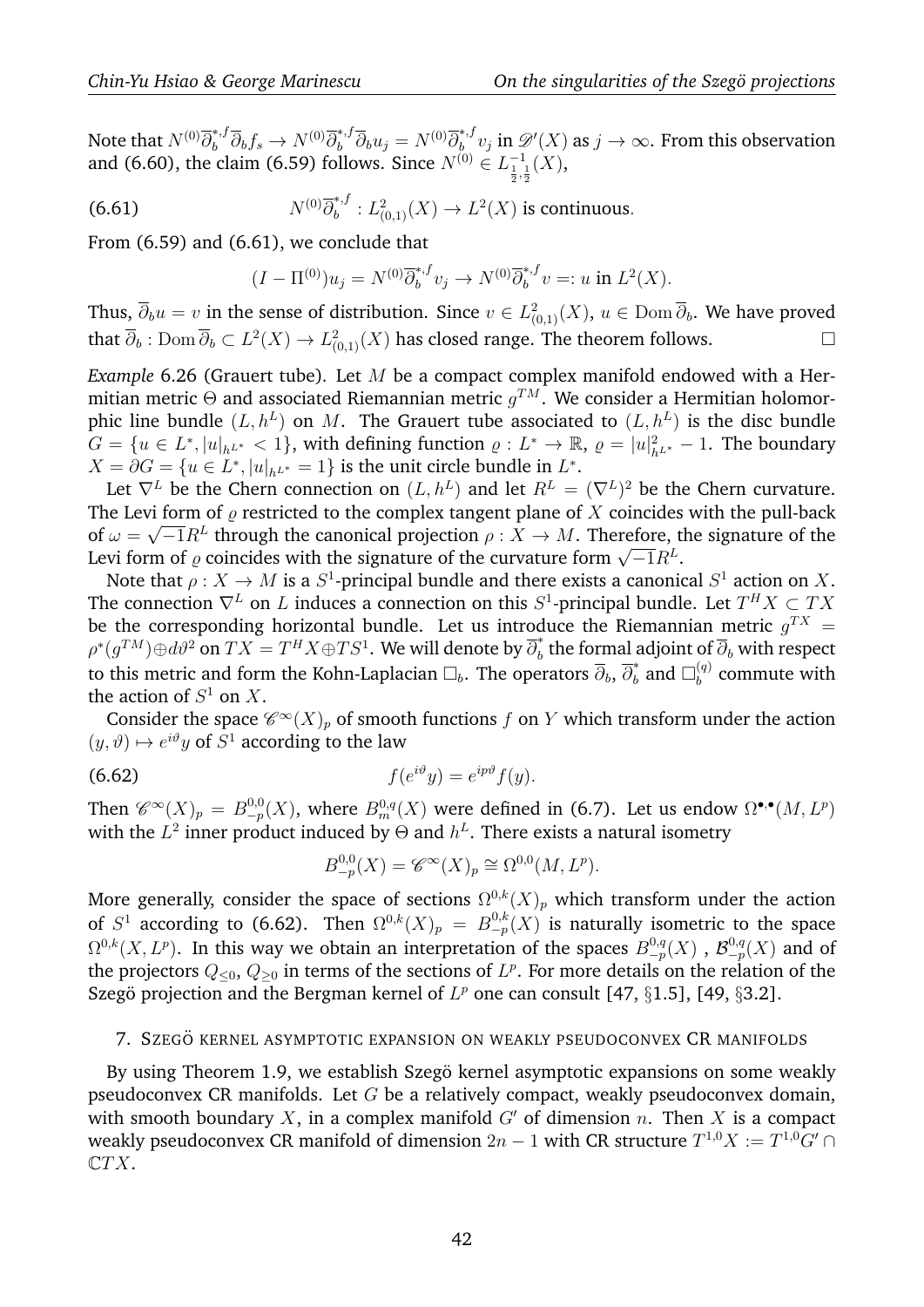**Theorem 7.1.** Let G be a relatively compact domain in a complex manifold G' of dimension n*, such that* G *has smooth boundary* X = ∂G*, which is everywhere weakly pseudoconvex and strictly pseudoconvex on an open subset*  $D \subset X$ *. Fix*  $D_0 \subseteq D$ *. Assume that there exist a smooth* strictly plurisubharmonic function defined in a neighborhood of  $X.$  Let  $\phi \in \mathscr{C}^{\infty}(G')$  be a defining *function of* G, let  $\langle \cdot | \cdot \rangle$  *be a Hermitian metric on* G' *and let*  $v(x)$  *be the induced volume form* on  $X$ *. Let*  $m(x)$  *be a volume form on*  $X$  *and consider the corresponding space*  $L^2(X)$ *<i>. Then, the* kernel of the Szegö projector  $\Pi^{(0)}: L^2(X) \rightarrow \ker \overline{\partial}_b$  has the form

(7.1) 
$$
\Pi^{(0)}(x,y) \equiv \int_0^\infty e^{i\varphi(x,y)t} s(x,y,t) dt \text{ on } D_0,
$$

where  $\varphi(x,y)\in \mathscr{C}^{\infty}(U\times U)$  is an almost analytic extension of  $\phi$  as in (1.3) to some neighbour $b$ ood  $U$   $b$ e of  $D_0$  in  $G'$ , and  $s(x,y,t)\in S^{n-1}_{\rm cl}\big(D\times D\times\mathbb{R}_+\big).$  Moreover the leading term  $s_0(x,y)$ *of the expansion* (2.16) *of*  $s_0(x, y, t)$  *satisfies* 

$$
s_0(x,x) = \frac{1}{2}\pi^{-n}\frac{v(x)}{m(x)}\left|\det \mathcal{L}_x\right|, \ \ \forall x \in D_0,
$$

where  $\mathcal{L}_x$  is the restriction of  $\mathcal{L}_x(\phi)$  to the tangent space  $T^{(1,0)}X$ ,  $|\text{det }\mathcal{L}_x|=|\mu_1(x)|\ldots |\mu_{n-1}(x)|$ , *with*  $\mu_1(x), \ldots, \mu_{n-1}(x)$  *the eigenvalues of*  $\mathcal{L}_x$  *with respect to*  $\langle \cdot | \cdot \rangle$ *.* 

*Proof.* By a theorem of Kohn [43, p. 543] we know that if G meets the conditions in statement above, then Kohn's Laplacian  $\Box_b^{(0)}$  has  $L^2$  closed range. For boundaries of pseudoconvex domains in  $\mathbb{C}^n$  the closed range property was shown in [7, 54]. By Theorem 1.14 we deduce that  $\Pi^{(0)}$  is a complex Fourier integral operator on  $D_0$  and  $\Pi^{(0)}(x, y)$  has the form (7.1) with a phase function as in (3.2).

Fix  $p \in D_0$  and take local coordinates  $x = (x_1, x_2, \ldots, x_{2n-1})$  of X defined in a small neighbourhood of  $p$  in  $D_0$  such that  $x(p) \,=\, 0$  and  $\omega_0(p) \,=\, dx_{2n-1}.$  It is easy to see that  $\partial \varphi$  $\frac{\partial \varphi}{\partial y_{2n-1}}(0,0) = 1 = \frac{\partial \varphi}{\partial y_{2n-1}}(0,0)$ , where  $\varphi_-$  is as in Theorem 4.1. From the Malgrange preparation theorem [34, Theorem 7.57], we conclude that in some small neighbourhood of  $(p, p)$  in  $D_0 \times D_0$ , we can find  $f(x, y), f_1(x, y) \in \mathscr{C}^\infty$  such that

$$
\varphi_{-}(x, y) = f(x, y)(y_{2n-1} + h(x, y')),
$$
  

$$
\varphi(x, y) = f_1(x, y)(y_{2n-1} + h_1(x, y'))
$$

in some small neighbourhood of  $(p, p)$  in  $D_0 \times D_0$ , where  $y' = (y_1, \ldots, y_{2n-2}), h, h_1 \in \mathscr{C}^{\infty}$ . It is not difficult to see that  $y_{2n-1}+h(x,y'),$   $y_{2n-1}+h_1(x,y')$  satisfy (3.4), (3.5) and  $\overline{\partial}_b(y_{2n-1}+$  $h(x,y'))$ ,  $\overline{\partial}_b(y_{2n-1}+h_1(x,y'))$  vanish to infinite order on  $x=y$ . From this observation, it is straightforward to check that  $h(x, y') - h_1(x, y')$  vanishes to infinite order on  $x = y$ . We conclude that  $\varphi$  and  $\varphi$  are equivalent. The theorem follows.  $□$ 

**Theorem 7.2.** Let M be a projective manifold and let  $L \rightarrow M$  be an ample line bundle. Let  $h^L$ *be a smooth Hermitian metric on L such that*  $\sqrt{-1}R^L$  *is semipositive. Consider the Grauert tube*<br>be a smooth Hermitian metric on L such that  $\sqrt{-1}R^L$  is semipositive. Consider the Grauert tube  $G = \{v \in L^* : |v|_{h^{L^*}} < 1\},\, X = \partial G$  and  $\rho : X \to M$  the projection. Then the Szegö projector  $\Pi^{(0)}:L^2_{(0,0)}(X)\to \ker\overline\partial_b$  is a Fourier integral operator with complex phase on the set  $\rho^{-1}(M(0)),$ where  $M(0) \subset M$  is the set where  $\sqrt{-1}R^L$  is positive.

*Proof.* Since  $L$  is ample, there exists a Hermitian metric  $h_0^L$  on  $L$  with positive curvature. The Levi form of the function  $\varrho_0: L^* \to \mathbb{R}, \varrho = |u|^2$  $\frac{2}{h_0^{L^*}}$  is positive definite on the complex tangent space of any level set  $\varrho_0=c>0.$  It is easy to see that given any compact set  $K\subset L^*\setminus 0$  we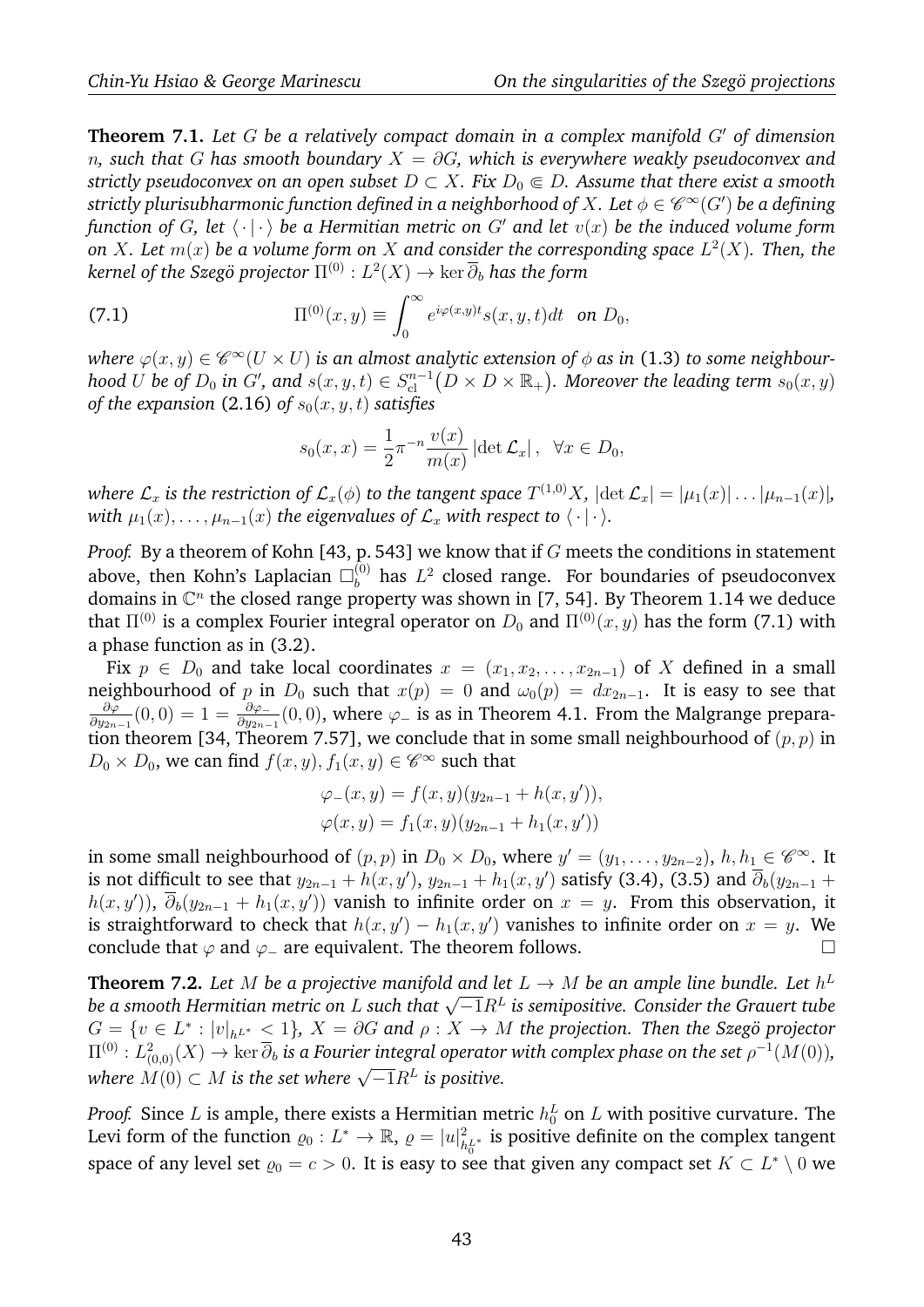can modify  $\rho$  to construct a strictly plurisubharmonic on K. Therefore the Grauert tube G fulfills the hypothesis of Theorem 7.1.

An important application of the asymptotics of the Szegö kernel of the Grauert is the asymptotics of the Bergman kernel of the tensor powers of the bundle L. This was first achieved by Catlin [18] and Zelditch [56] for a positively curved metric  $h^L$ . We exemplify here such an application of Theorem 7.2.

Consider a Hermitian metric  $\Theta$  on M and introduce the  $L^2$  inner product on  $\mathscr{C}^{\infty}(M, L^p)$ induced by the volume element  $\Theta^n/n!$  and the metric  $h^{L^p}$  and denote by  $L^2(M, L^p)$  the corresponding  $L^2$  space. Let  $P_p: L^2(M, L^p) \to H^0(M, L^p)$  be the orthogonal projection, called Bergman projection. Its kernel  $P_p(\cdot, \cdot)$  is called the Bergman kernel. The restriction to the diagonal of  $P_p(\cdot, \cdot)$  is denoted  $P_p(\cdot)$  and is called the Bergman kernel function (or density). We refer the reader to the book [48] and to the survey [46] for a comprehensive study of the Bergman kernel and its applications.

**Corollary 7.3.** Let M be a projective manifold of dimension n and let  $L \rightarrow M$  be an ample line **Coronary 7.5.** Let *M* be a projective manyola of dimension *n* and let  $L \rightarrow M$  be an ample tine<br>bundle. Let h<sup>L</sup> be a smooth Hermitian metric on L such that  $\sqrt{-1}R^L$  is semipositive. Then the *Bergman kernel function*  $P_p(\cdot)$  *has the asymptotic expansion* 

(7.2) 
$$
P_p(x) \sim \sum_{j=0}^{\infty} p^{n-j} b_j^{(0)}(x) \text{ locally uniformly on } M(0),
$$

where  $b_j^{(0)} \in \mathscr{C}^\infty(M(0)),\, j=0,1,2,\ldots.$ 

*Proof.* The Bergman kernel  $P_p$  and the Szegö kernel  $\Pi^{(0)}$  are linked by the formula

(7.3) 
$$
P_p(x) = \frac{1}{2\pi} \int_{S^1} \Pi^{(0)}(e^{i\vartheta}y, y) e^{-ip\vartheta} d\vartheta,
$$

where  $x \in M$  and  $y \in X$  satisfy  $\rho(y) = x$ , that is,  $P_p(x)$  represent the Fourier coefficients of the distribution  $\Pi^{(0)}(y,y).$  Since  $\Pi^{(0)}$  is a Fourier integral operator on  $\rho^{-1}(M(0))$  by Theorem 7.2, we deduce the asymptotics (7.2) exactly as in [18, 56] by applying the stationary phase method.  $\Box$ 

Corollary 7.3 was obtained by different methods by Berman [5] in the case of a projective manifold M and in [39, Theorem 1.10] for a general Hermitian manifold M.

Now, we consider non-compact cases. By using Theorem 1.9, we will establish Szegö kernel asymptotic expansions on some non-compact CR manifolds. Let  $\Gamma$  be a strictly pseudoconvex domain in  $\mathbb{C}^{n-1}$ ,  $n \geq 2$ . Consider  $X := \Gamma \times \mathbb{R}$ . Let  $(z, t)$  be the coordinates of X, where  $z = (z_1, \ldots, z_{n-1})$  denote the coordinates of  $\mathbb{C}^{n-1}$  and t is the coordinate of R. We write  $z_j = x_{2j-1} + ix_{2j}, j = 1, ..., n-1$ . We also write  $(z, t) = x = (x_1, ..., x_{2n-1})$  and let  $\eta =$  $(\eta_1,\ldots,\eta_{2n-1})$  be the dual variables of x. Let  $\mu(z) \in \mathscr{C}^{\infty}(\Gamma,\mathbb{R})$ . We define  $T^{1,0}X$  to be the space spanned by

$$
\left\{\frac{\partial}{\partial z_j} + i \frac{\partial \mu}{\partial z_j} \frac{\partial}{\partial t}, \ j = 1, \ldots, n-1\right\}.
$$

Then  $(X, T^{1,0}X)$  is a non-compact CR manifold of dimension  $2n - 1$ . We take a Hermitian metric  $\langle \cdot | \cdot \rangle$  on the complexified tangent bundle  $\mathbb{C}TX$  such that

$$
\left\{\frac{\partial}{\partial z_j} + i \frac{\partial \mu}{\partial z_j} \frac{\partial}{\partial t}, \frac{\partial}{\partial \overline{z}_j} - i \frac{\partial \mu}{\partial \overline{z}_j} \frac{\partial}{\partial t}, T := \frac{\partial}{\partial t}; j = 1, \ldots, n-1\right\}
$$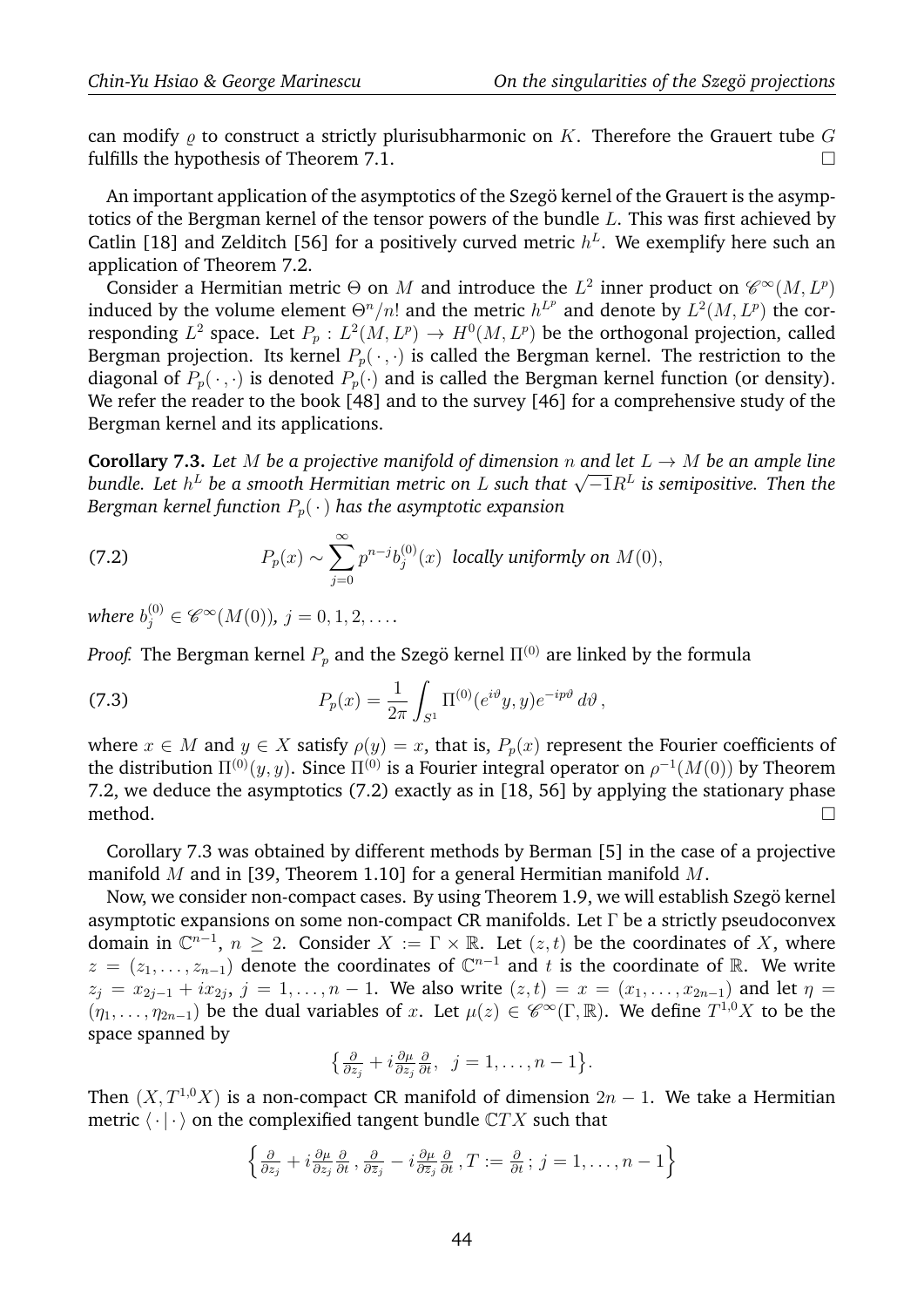is an orthonormal basis. The dual basis of the complexified cotangent bundle  $\mathbb{C}T^*X$  is

$$
\left\{dz_j,\,d\overline{z}_j,\,-\omega_0:=dt+\sum_{j=1}^{n-1}(-i\frac{\partial\mu}{\partial z_j}dz_j+i\frac{\partial\mu}{\partial\overline{z}_j}d\overline{z}_j);j=1,\ldots,n-1\right\}.
$$

The Levi form  $\mathcal{L}_p$  of X at  $p \in X$  is given by

$$
\mathcal{L}_p = \sum_{j,\ell=1}^{n-1} \frac{\partial^2 \mu}{\partial z_j \partial \overline{z}_\ell}(p) dz_j \wedge d\overline{z}_\ell.
$$

Now, we assume that

(7.4) 
$$
\left(\frac{\partial^2 \mu}{\partial z_j \partial \overline{z}_\ell}(z)\right)_{j,\ell=1}^{n-1} \geq 0, \ \forall z \in \Gamma,
$$

and take

(7.5) 
$$
m(x) := e^{-2|z|^2} dx_1 dx_2 \dots dx_{2n-1}
$$

to be the volume form on  $X$ . Thus,  $X$  is a weakly pseudoconvex CR manifold.

Take  $\tau \in \mathscr{C}^{\infty}(\mathbb{R}, [0, 1])$  with  $\tau = 0$  on  $]-\infty, \frac{1}{4}$  $\frac{1}{4}], \tau = 1$  on  $[\frac{1}{2}]$  $\frac{1}{2}, \infty$ [. We also write  $\theta$  to denote the t variable. Let  $Q^{(0)}$  :  $\mathscr{C}_0^{\infty}(X) \to \mathscr{C}^{\infty}(X)$  be the operator given by

(7.6) 
$$
Q^{(0)}u(z,t) := \frac{1}{2\pi} \int e^{i\langle t-\theta,\eta \rangle} u(z,\theta) \tau(\eta) d\eta d\theta \in \mathscr{C}^{\infty}(X), \ \ u(z,t) \in \mathscr{C}_0^{\infty}(X).
$$

We can extend  $Q^{(0)}$  to  $L^2(X)$  such that

(7.7)  
\n
$$
Q^{(0)} : L^2(X) \to L^2(X)
$$
 is continuous,  
\n $||Q^{(0)}u|| \le ||u||, \quad \forall u \in L^2(X),$   
\n $Q^{(0)} \in L^0_{\text{cl}}(X),$   
\n $Q^{(0)} \equiv 0 \text{ at } \Sigma^+ \cap T^*D, \forall D \in X.$ 

See Section 7.1 and Section 7.3. In Section 7.2, we will prove that  $\square_b^{(0)}$  has local  $L^2$  closed range property on X with respect to  $Q^{(0)}$  under certain assumptions. More precisely, we have the following.

**Theorem 7.4.** Let  $\Gamma = \mathbb{C}^{n-1}$  or  $\Gamma$  be a bounded strictly pseudoconvex domain in  $\mathbb{C}^{n-1}$ . Let  $\mu\in\mathscr{C}^\infty(\Gamma'),$  where  $\Gamma'$  is an open neighbourhood of  $\overline{\Gamma}$  (if  $\Gamma=\mathbb{C}^{n-1}$  this means just that  $\mu\in$  $\mathscr{C}^{\infty}(\mathbb{C}^{n-1})$ ). When  $\Gamma=\mathbb{C}^{n-1}$ , we assume that  $\mu\geq 0$ . Then

$$
\left\|Q^{(0)}(I - \Pi^{(0)})u\right\|^2 \le C_0 \left\|\overline{\partial}_b u\right\|^2, \ \forall u \in \mathscr{C}_0^{\infty}(X),
$$

where  $C_0>0$  is a constant independent of  $u.$  In particular,  $\square_b^{(0)}$  $\mathfrak{b}^{(0)}_b$  has local  $L^2$  closed range on  $X$ with respect to  $Q^{(0)}.$ 

From Theorem 1.9, (7.7) and Theorem 7.4, we deduce

**Theorem 7.5.** *With the notations and assumptions of Theorem 7.4, suppose that the matrix*  $\int \frac{\partial^2 \mu}{\partial x^2}$  $\frac{\partial^2 \mu}{\partial z_j \partial \overline{z}_\ell}(x) \bigg)^{n-1}_{i \ell-1}$  $\int_{j,\ell=1}^n$  is positive definite on an open set  $D\Subset X$ *. Then,* 

(7.8) 
$$
Q^{(0)}\Pi^{(0)}Q^{(0)}(x,y) \equiv \int_0^\infty e^{i\varphi_-(x,y)t} a(x,y,t)dt \, , \text{ on } D,
$$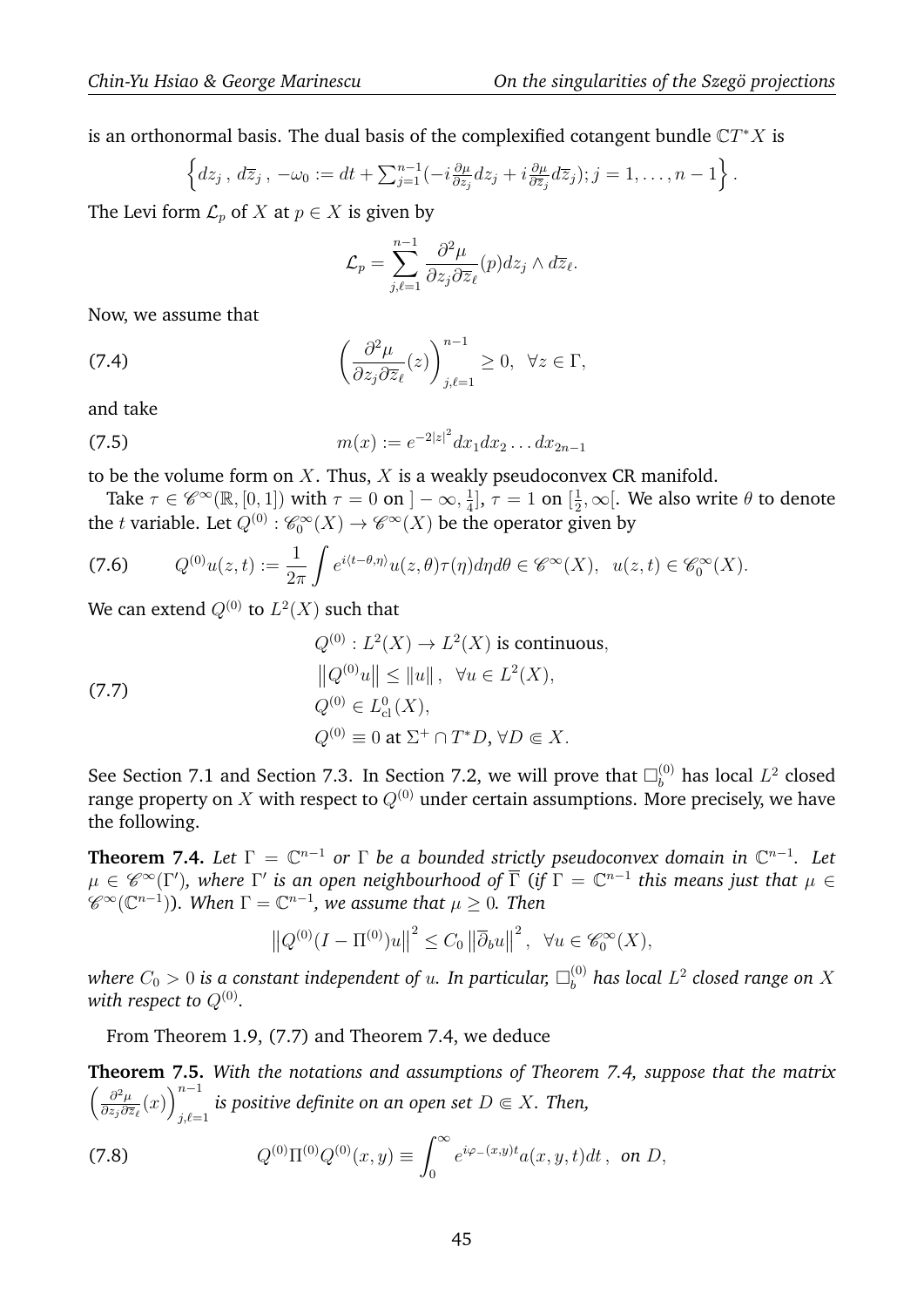$where \varphi_-(x,y) \in \mathscr{C}^\infty(D \times D)$  is as in Theorem 4.1 and

$$
a(x, y, t) \in S_{\text{cl}}^{n-1} (D \times D \times \mathbb{R}_{+}),
$$
  
\n
$$
a(x, y, t) \sim \sum_{j=0}^{\infty} a_j(x, y) t^{n-1-j} \quad \text{in } S_{1,0}^{n-1} (D \times D \times \mathbb{R}_{+}),
$$
  
\n
$$
a_0(x, x) = \frac{1}{2} \pi^{-n} \det \left( \frac{\partial^2 \mu}{\partial z_j \partial \overline{z}_{\ell}}(x) \right)_{j,\ell=1}^{n-1}, \quad \forall x \in D.
$$

7.1. The partial Fourier transform  $\mathcal F$  and the operator  $Q^{(q)}$ . Let  $u \in \Omega_0^{0,q}$  $_0^{0,q}(X)$ . Put

(7.9) 
$$
(\mathcal{F}u)(z,\eta) = \int_{\mathbb{R}} e^{-i\eta t} u(z,t) dt.
$$

From Parseval's formula, we have

(7.10) 
$$
\|\mathcal{F}u\|^2 = \int_X |(\mathcal{F}u)(z,\eta)|^2 d\eta dv(z) = 2\pi \int_X |u(z,t)|^2 dt dv(z) = 2\pi ||u||^2,
$$

where  $dv(z)=e^{-2|z|^2}dx_1dx_2\cdots dx_{2n-2}$ . Thus, we can extend the operator  ${\cal F}$  to  $L^2_{(0,q)}(X)$  and

(7.11) 
$$
\mathcal{F}: L^2_{(0,q)}(X) \to L^2_{(0,q)}(X) \text{ is continuous,}
$$

$$
\|\mathcal{F}u\| = \sqrt{2\pi} \|u\|, \quad \forall u \in L^2_{(0,q)}(X).
$$

For  $u\in L^2_{(0,q)}(X),$  we call  $\mathcal F u$  the partial Fourier transform of  $u$  with respect to  $t.$ 

Take  $\tau \in \mathscr{C}^{\infty}(\mathbb{R}, [0, 1])$  with  $\tau = 0$  on  $]-\infty, \frac{1}{4}$  $\frac{1}{4}], \tau = 1$  on  $[\frac{1}{2}]$  $\frac{1}{2}, \infty$ [. We also write  $\theta$  to denote the t variable. Let  $Q^{(q)}: \Omega_0^{0,q}(X) \to \Omega^{0,q}(X)$  be the operator given by

(7.12) 
$$
Q^{(q)}u(z,t) := \frac{1}{2\pi} \int e^{i\langle t-\theta,\eta \rangle} u(z,\theta) \tau(\eta) d\eta d\theta \in \Omega^{0,q}(X), \ \ u(z,t) \in \Omega_0^{0,q}(X).
$$

From Parseval's formula and (7.10), we have

(7.13)  
\n
$$
\left\|Q^{(q)}u\right\|^2 = \frac{1}{4\pi^2} \int_X \left| \int e^{i\langle t - \theta, \eta \rangle} u(z, \theta) \tau(\eta) d\eta d\theta \right|^2 dv(z) dt
$$
\n
$$
= \frac{1}{4\pi^2} \int_X \left| \int e^{i\langle t, \eta \rangle} (\mathcal{F}u)(z, \eta) \tau(\eta) d\eta \right|^2 dv(z) dt
$$
\n
$$
= \frac{1}{2\pi} \int |(\mathcal{F}u)(z, \eta)|^2 |\tau(\eta)|^2 d\eta dv(z)
$$
\n
$$
\leq \frac{1}{2\pi} \int |(\mathcal{F}u)(z, \eta)|^2 d\eta dv(z) = \|u\|^2,
$$

where  $u \in \Omega_0^{0,q}$  $\mathcal{O}_0^{0,q}(X).$  Thus, we can extend  $Q^{(q)}$  to  $L^2_{(0,q)}(X)$  and

(7.14) 
$$
Q^{(q)}: L^2_{(0,q)}(X) \to L^2_{(0,q)}(X) \text{ is continuous,}
$$

$$
||Q^{(q)}u|| \le ||u||, \quad \forall u \in L^2_{(0,q)}(X).
$$

We need

**Lemma 7.6.** Let 
$$
u \in L^2_{(0,q)}(X)
$$
. Then,  
(7.15)  $(\mathcal{F}Q^{(q)}u)(z,\eta) = (\mathcal{F}u)(z,\eta)\tau(\eta)$ .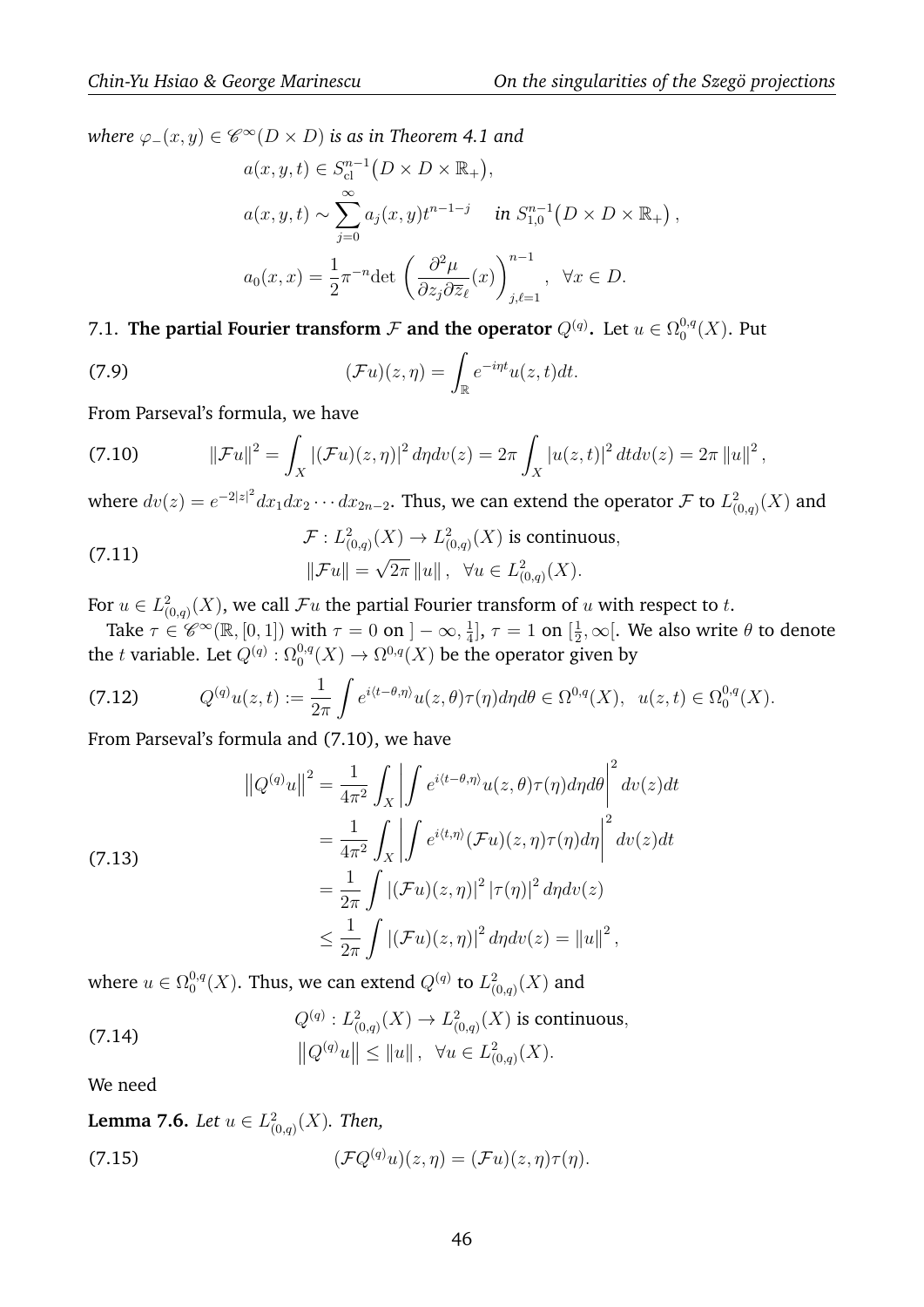*Proof.* Let  $u_j \in \Omega_0^{0,q}$  $\int_0^{0,q}(X)$ ,  $j = 1, 2, \ldots$ , with  $\lim_{j \to \infty} ||u_j - u|| = 0$ . From (7.14) and (7.11), we see that

(7.16) 
$$
\mathcal{F}Q^{(q)}u_j \to \mathcal{F}Q^{(q)}u \text{ in } L^2_{(0,q)}(X) \text{ as } j \to \infty.
$$

From Fourier inversion formula, we have

(7.17) 
$$
(\mathcal{F}Q^{(q)}u_j)(z,\eta)=(\mathcal{F}u_j)(z,\eta)\tau(\eta), \ \ j=1,\ldots.
$$

Note that  $(\mathcal{F}u_j)(z,\eta)\tau(\eta) \to (\mathcal{F}u)(z,\eta)\tau(\eta)$  in  $L^2_{(0,q)}(X)$  as  $j \to \infty$ . From this observation,  $(7.17)$  and  $(7.16)$ , we obtain  $(7.15)$ .

The following is straightforward. We omit the proofs.

**Lemma 7.7.** *We have*

(7.18) 
$$
Q^{(q)}: \text{Dom }\overline{\partial}_b \to \text{Dom }\overline{\partial}_b, \ \ q = 0, 1, \dots, n-1,
$$

$$
Q^{(q+1)}\overline{\partial}_b = \overline{\partial}_b Q^{(q)} \text{ on } \text{Dom }\overline{\partial}_b, \ \ q = 0, 1, \dots, n-2,
$$

*and*

(7.19) 
$$
Q^{(q)}\Pi^{(q)} = \Pi^{(q)}Q^{(q)} \text{ on } L^2_{(0,q)}(X).
$$

*Moreover, for*  $u \in \Omega_0^{0,q}$  $_0^{\mathrm{o},q}(X)$ , we have

(7.20) 
$$
\overline{\partial}_z ((\mathcal{F}u)(z,\eta)e^{\eta\mu(z)})e^{-\eta\mu(z)} = (\mathcal{F}\overline{\partial}_b u)(z,\eta), \quad \forall (z,\eta) \in X,
$$

*where*  $\mu \in \mathscr{C}^{\infty}(\Gamma,\mathbb{R})$  *is as in the beginning of Section 7.* 

7.2. The local  $L^2$  closed range property for  $\square_b^{(0)}$  with respect to  $Q^{(0)}$ . We pause and introduce some notations. Let  $\Omega^{0,q}(\Gamma)$  be the space of all smooth  $(0,q)$  forms on  $\Gamma$  and let  $\Omega^{0,q}_0$  $_0^{0,q}(\Gamma)$ be the subspace of  $\Omega^{0,q}(\Gamma)$  whose elements have compact support in  $\Gamma.$  We take the Hermitian metric  $\langle \cdot | \cdot \rangle$  on  $T^{*0,q}\Gamma$  the bundle of  $(0,q)$  forms of  $\Gamma$  so that

$$
\{d\overline{z}_{j_1} \wedge d\overline{z}_{j_2} \wedge \cdots \wedge d\overline{z}_{j_q}; 1 \le j_1 < j_2 \cdots < j_q \le n-1\}
$$

is an orthonormal basis. Let  $\Upsilon\in\mathscr{C}^\infty(\Gamma,\mathbb{R})$  and let  $(\,\cdot\,|\,\cdot)_\Upsilon$  be the  $L^2$  inner product on  $\Omega_0^{0,q}$  $_0^{0,q}(\Gamma)$ given by

$$
(f | g)_{\Upsilon} = \int \langle f | g \rangle e^{-2\Upsilon(z)} d\lambda(z), \ f, g \in \Omega_0^{0,q}(\Gamma),
$$

where  $d\lambda(z)=dx_1dx_2\cdots dx_{2n-2}.$  Let  $L^2_{(0,q)}(\Gamma,\Upsilon)$  denote the completion of  $\Omega^{0,q}_0$  $_0^{0,q}(\Gamma)$  with respect to the inner product  $(\cdot\,|\,\cdot\,)_{\Upsilon}$ . We write  $L^2(\Gamma, \Upsilon) := L^2_{(0,0)}(\Gamma, \Upsilon)$ . Put

$$
H^{0}(\Gamma, \Upsilon) := \{ f \in L^{2}(\Gamma, \Upsilon); \overline{\partial} f = 0 \}.
$$

From now on, we assume that

(7.21) 
$$
\left(\frac{\partial^2 \mu}{\partial z_j \partial \overline{z}_\ell}(z)\right)_{j,\ell=1}^{n-1} \geq 0, \ \forall z \in \Gamma,
$$

and take

$$
m(x) := e^{-2|z|^2} dx_1 dx_2 \dots dx_{2n-2} dt = e^{-2|z|^2} d\lambda(z) dt
$$

be the volume form on  $X$ .

From now on, suppose  $\Gamma = \mathbb{C}^{n-1}$  or  $\Gamma$  is a bounded strictly pseudoconvex domain in  $\mathbb{C}^{n-1}$ .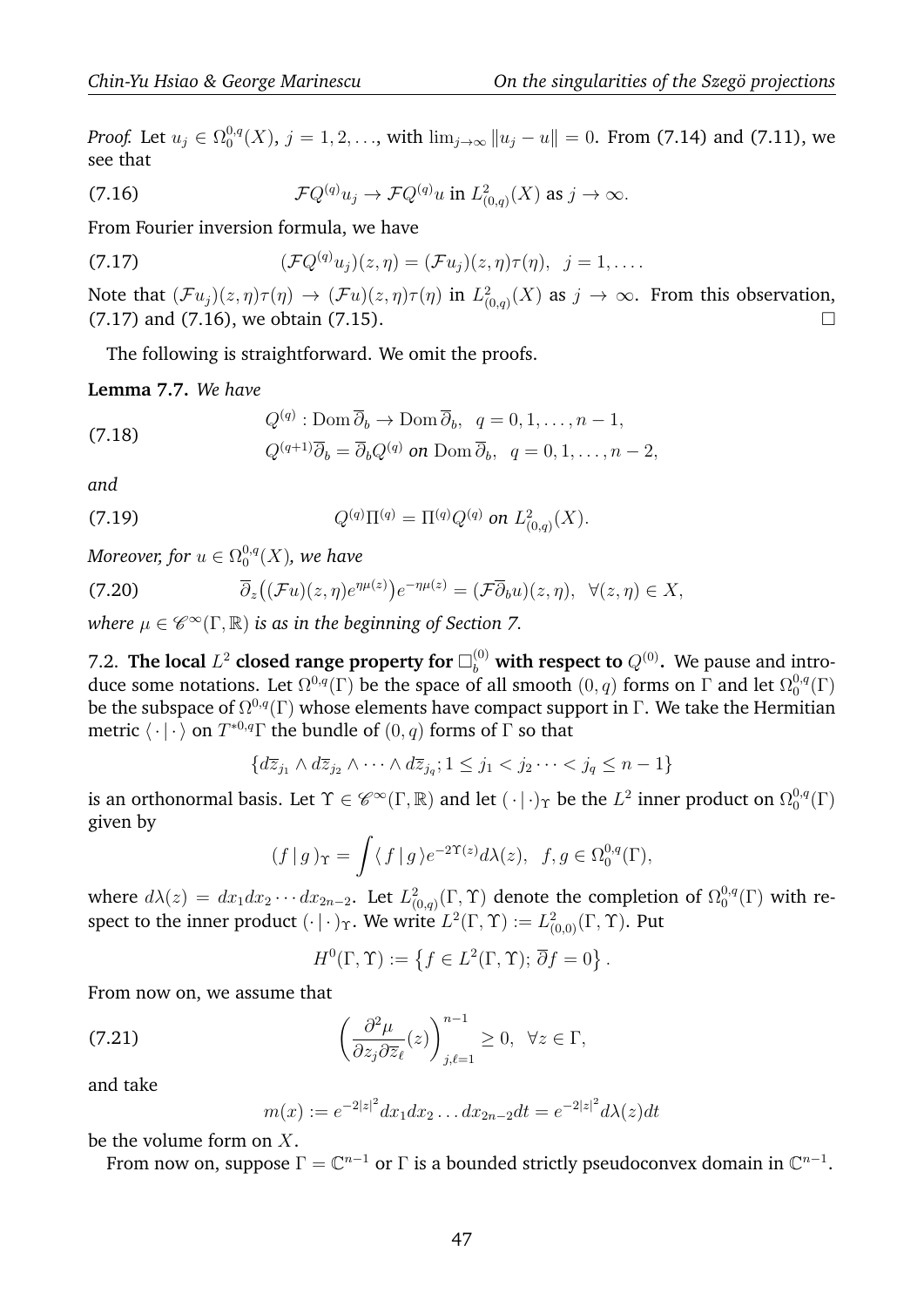**Theorem 7.8.** With the notations and assumptions above, let  $\Gamma = \mathbb{C}^{n-1}$  and assume that  $\mu(z) \geq 0$ 0, for every  $z \in \mathbb{C}^{n-1}$ *. We have* 

(7.22) 
$$
\left\|Q^{(0)}(I - \Pi^{(0)})u\right\|^2 \le C_0 \left\|\overline{\partial}_b u\right\|^2, \ \forall u \in \mathscr{C}_0^{\infty}(X),
$$

where  $C_0>0$  is a constant independent of  $u.$  In particular,  $\Box_b^{(0)}$  $\delta_b^{(0)}$  has local  $L^2$  closed range on  $X$ with respect to  $Q^{(0)}.$ 

*Proof.* Let  $u \in \mathscr{C}_0^\infty(X)$ . We consider  $Q^{(0)}(I - \Pi^{(0)})u$ . In view of (7.19), we see that  $Q^{(0)}(I \Pi^{(0)})u=(I-\Pi^{(0)})Q^{(0)}u.$  Put

(7.23) 
$$
v(z,\eta) = \mathcal{F}Q^{(0)}(I - \Pi^{(0)})u(z,\eta)e^{\eta\mu(z)}.
$$

From (7.14), (7.11) and (7.15), we see that  $\int |v(z,\eta)|^2 e^{-2\eta\mu(z)-2|z|^2} d\lambda(z) d\eta < \infty$  and  $v(z,\eta) =$ 0 if  $\eta \notin \text{Supp } \tau(\eta)$ . From Fubini's Theorem and some elementary real analysis, we know that for every  $\eta \in \mathbb{R}$ ,  $v(z, \eta)$  is a measurable function of z and for almost every  $\eta \in \mathbb{R}$ ,  $v(z,\eta)\in L^2(\Gamma,\eta\mu(z)+|z|^2)$  and for every  $z\in\Gamma, v(z,\eta)$  is a measurable function of  $\eta$  and for almost every  $z \in \Gamma$ ,  $\int |v(z, \eta)|^2 d\eta < \infty$ . Moreover, let  $\beta \in L^2(\Gamma, |z|^2)$ , then the function

$$
f(\eta) := \eta \mapsto \int v(z,\eta) \overline{\beta}(z) e^{-2\eta \mu(z) - 2|z|^2} d\lambda(z)
$$

is measurable and  $f(\eta)$  is finite for almost every  $\eta \in \mathbb{R}$ ,  $f(\eta) = 0$  if  $\eta \notin \text{Supp } \tau(\eta)$  and  $f(\eta) \in L^2(\mathbb{R})$ . We claim that

(7.24) For almost every 
$$
\eta \in \overline{\mathbb{R}}_+
$$
,  $v(z, \eta) \in L^2(\Gamma, \eta \mu(z) + |z|^2)$  and  
\n
$$
(v(z, \eta) | \beta)_{\eta \mu + |z|^2} = 0, \ \forall \beta \in H^0(\Gamma, \eta \mu(z) + |z|^2).
$$

From the discussion after (7.23), we know that there is a measurable set  $A_0$  in  $\overline{\mathbb{R}}_+$  with  $|A_0| = 0$  such that for every  $\eta \notin A_0$ ,  $v(z, \eta) \in L^2(\Gamma, \eta \mu(z) + |z|^2)$ , where  $|A_0|$  denote the Lebesgue measure of  $A_0$ . Since  $\mu \geq 0$ ,  $\left\{z^{\alpha}; \, \alpha \in \mathbb{N}_0^{n-1}\right\}$  is a basis for  $H^0(\mathbb{C}^{n-1}, \eta \mu(z) + |z|^2)$ , for every  $\eta \geq 0$ . Fix  $\alpha \in \mathbb{N}_{0}^{n-1}$ . We consider

$$
f_{\alpha}(\eta) = \int v(z, \eta) \overline{z}^{\alpha} e^{-2\eta \mu(z) - 2|z|^2} d\lambda(z).
$$

From the discussion after (7.23), we know that  $f_{\alpha}(\eta) \in L^2(\mathbb{R})$ . Fix  $n \in \mathbb{N}$ , put  $h_n(\eta) :=$  ${f}_{\alpha}(\eta)1_{[0,n]}(\eta).$  Then,

(7.25) 
$$
\int_0^n |f_\alpha(\eta)|^2 d\eta = \int f_\alpha(\eta) h_n(\eta) d\eta = \int v(z,\eta) \overline{z}^\alpha h_n(\eta) e^{-2\eta\mu(z)-2|z|^2} d\lambda(z) d\eta.
$$

Let  $\beta_\ell \in \mathscr{C}_0^\infty(X)$ ,  $\ell = 1, 2, \ldots$ , such that  $\beta_\ell \to (I - \Pi^{(0)})u$  in  $L^2(X)$  as  $\ell \to \infty$ . From (7.11), (7.14), (7.15) and (7.25), we see that

(7.26) 
$$
\lim_{\ell \to \infty} \int \mathcal{F} Q^{(0)} \beta_{\ell}(z,\eta) \overline{z}^{\alpha} h_n(\eta) e^{-\eta \mu(z) - 2|z|^2} d\lambda(z) d\eta \to \int_0^n |f_{\alpha}(\eta)|^2 d\eta.
$$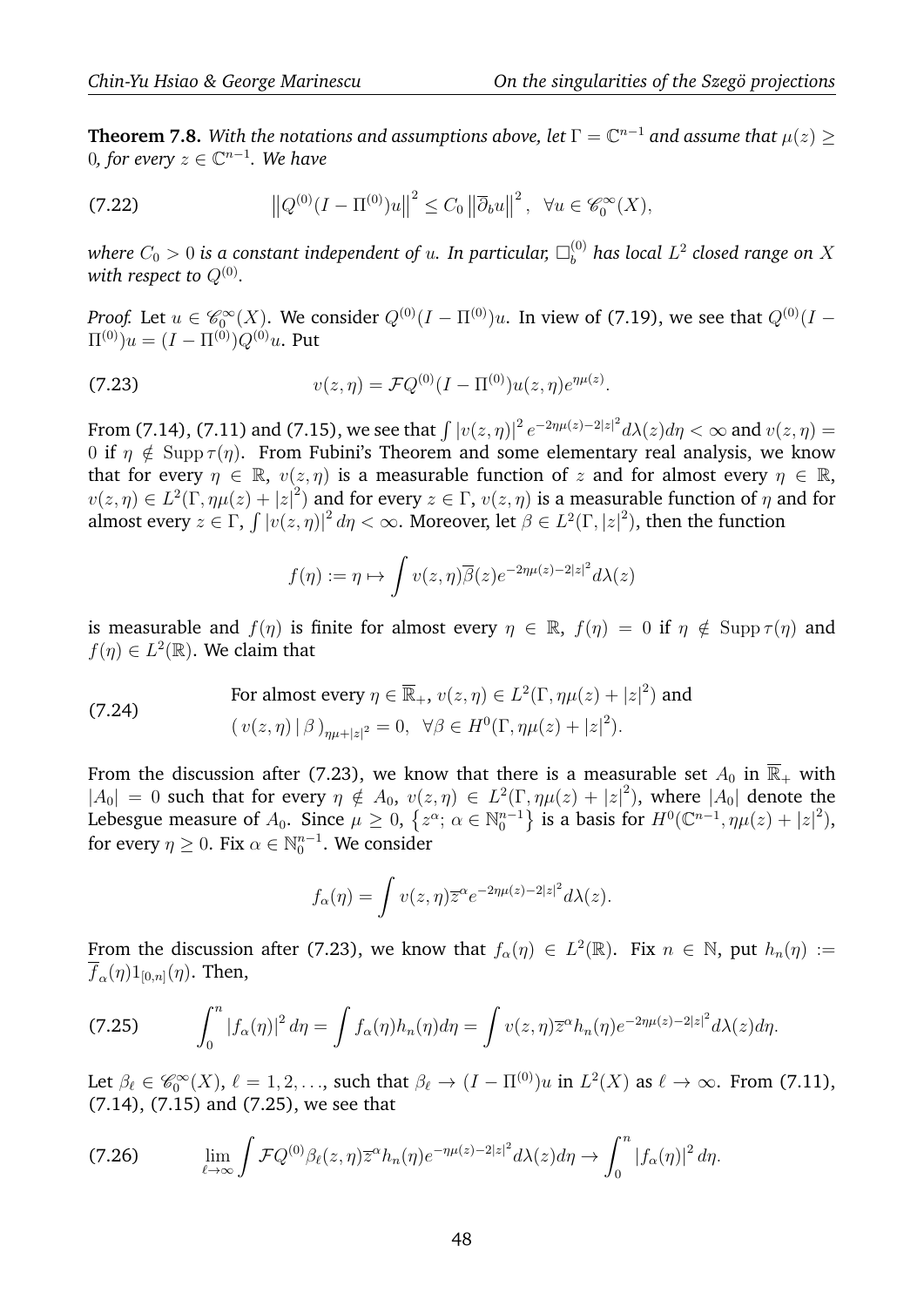From (7.15) and Parseval's formula, we can check that

$$
\int \mathcal{F}Q^{(0)}\beta_{\ell}(z,\eta)\overline{z}^{\alpha}h_{n}(\eta)e^{-\eta\mu(z)-2|z|^{2}}d\lambda(z)d\eta
$$
\n
$$
=\int \mathcal{F}\beta_{\ell}(z,\eta)\tau(\eta)\overline{z}^{\alpha}h_{n}(\eta)e^{-\eta\mu(z)-2|z|^{2}}d\lambda(z)d\eta
$$
\n(7.27)\n
$$
=\int \beta_{\ell}(z,t)\left(\int \overline{z}^{\alpha}h_{n}(\eta)\tau(\eta)e^{-\eta\mu(z)-i\eta t}d\eta\right)e^{-2|z|^{2}}d\lambda(z)dt
$$
\n
$$
\rightarrow \int (I-\Pi^{(0)})u(z,t)\left(\int \overline{z}^{\alpha}h_{n}(\eta)\tau(\eta)e^{-\eta\mu(z)-i\eta t}d\eta\right)e^{-2|z|^{2}}d\lambda(z)dt,
$$
\nas  $\ell \rightarrow \infty$ .

It is straightforward to check that the function

$$
\int z^{\alpha}(z)\overline{h}_n(\eta)\tau(\eta)e^{-\eta\mu(z)+i\eta t}d\eta \in \text{Ker}\,\overline{\partial}_b \cap L^2(X).
$$

Thus,

(7.28) 
$$
\int (I - \Pi^{(0)}) u(z, t) (\int \overline{z}^{\alpha} h_n(\eta) \tau(\eta) e^{-\eta \mu(z) - i\eta t} d\eta) e^{-2|z|^2} d\lambda(z) dt = 0.
$$

From (7.28), (7.27) and (7.26), we conclude that  $f_{\alpha}(\eta) = 0$  almost everywhere. Thus, there is a measurable set  $A_\alpha \supseteq A_0$  in  $\overline{\mathbb{R}}_+$  with  $|A_\alpha| = 0$  such that for every  $\eta \notin A_\alpha$  we have  $(v(z,\eta) | z^{\alpha})_{\eta\mu+|z|^2} = 0$ . Put  $A = \bigcup_{\alpha \in \mathbb{N}_0^{n-1}} A_{\alpha}$ . Then,  $|A| = 0$ . We conclude that for every  $\eta \notin A, \eta \geq 0,$ 

 $(v(z, \eta) | \beta)_{\eta \mu + |z|^2} = 0, \ \forall \beta \in H^0(\Gamma, \eta \mu + |z|^2).$ 

The claim (7.24) follows.

Now, we can prove (7.22). Let  $u \in \mathscr{C}_0^{\infty}(X)$ . From (7.18) and (7.20), we have

(7.29) 
$$
\overline{\partial}_b Q^{(0)} (I - \Pi^{(0)}) u = Q^{(1)} \overline{\partial}_b u,
$$

$$
(\mathcal{F} Q^{(1)} \overline{\partial}_b u)(z, \eta) = \overline{\partial}_z (\mathcal{F} Q^{(0)} u(z, \eta) e^{\eta \mu(z)}) e^{-\eta \mu(z)}.
$$

As before, we put  $v(z,\eta)=\mathcal{F} Q^{(0)}(I-\Pi^{(0)})u(z,\eta)e^{\eta\mu(z)}$  and set

$$
\overline{\partial}_z \Big( \mathcal{F} Q^{(0)}(I - \Pi^{(0)}) u(z, \eta) e^{\eta \mu(z)} \Big) = \overline{\partial}_z v(z, \eta) =: g(z, \eta).
$$

It is easy to see that

(7.30)  
\n
$$
\overline{\partial}_z g(z, \eta) = 0,
$$
\n
$$
g(z, \eta) = 0 \text{ if } \eta \notin \text{Supp } \tau(\eta),
$$
\n
$$
\int |g(z, \eta)|^2 e^{-2\eta \mu(z) - 2|z|^2} d\lambda(z) < \infty, \ \forall \eta \in \text{Supp } \tau(\eta).
$$

From (7.21), we see that there is a  $C > 0$  independent of  $\eta \in \text{Supp } \tau(\eta)$  such that

$$
\sum_{j,\ell=1}^{n-1} \frac{\partial^2 (|z|^2 + \eta \mu(z))}{\partial z_j \partial \overline{z}_\ell}(z) w_j \overline{w}_\ell \ge C \sum_{j=1}^{n-1} |w_j|^2, \forall (w_1, \dots, w_{n-1}) \in \mathbb{C}^{n-1}, z \in \Gamma, \eta \in \text{Supp } \tau(\eta).
$$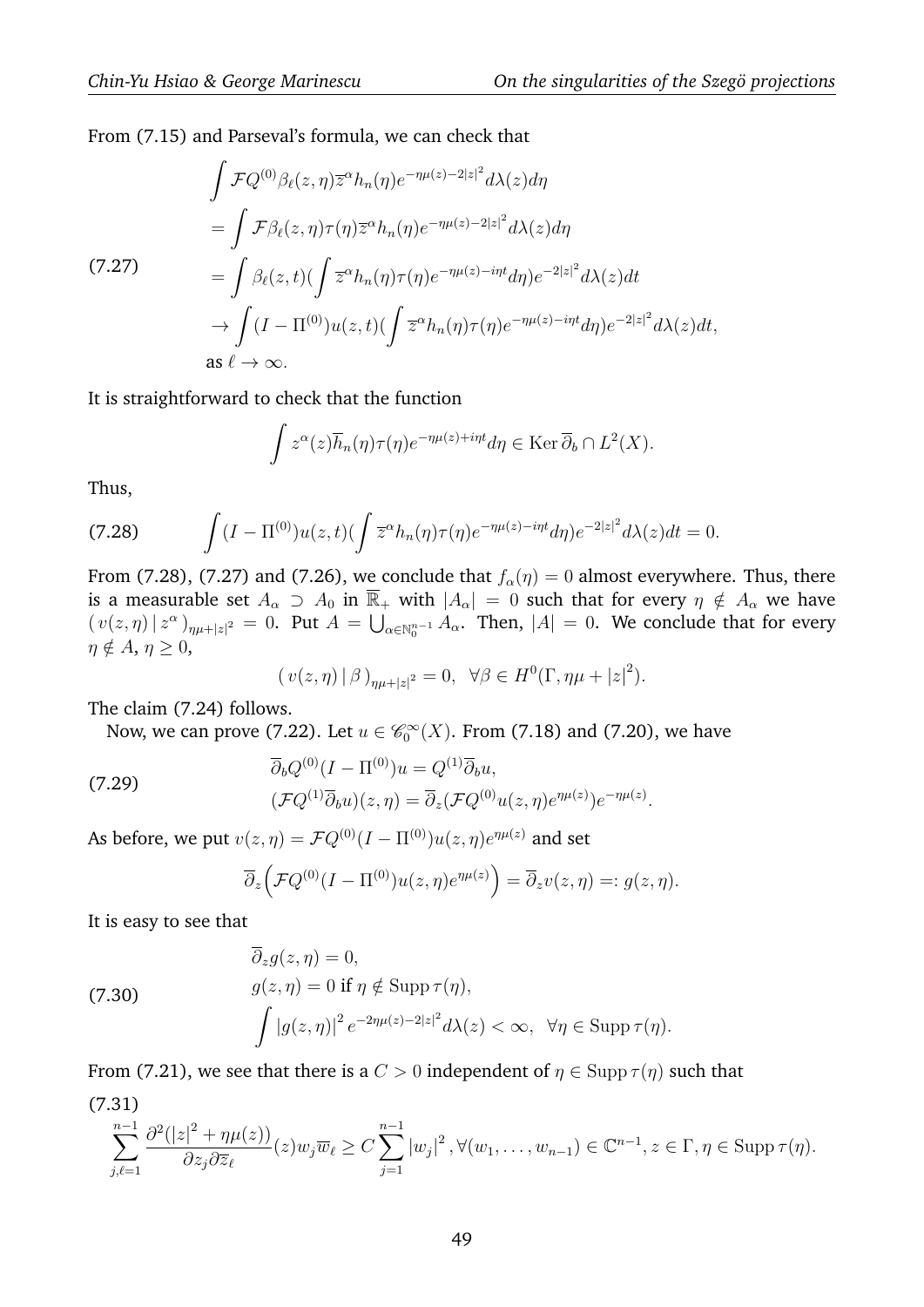From (7.31) and Hörmander's  $L^2$  estimates [33, Lemma 4.4.1], we conclude that for every  $\eta\in \mathrm{Supp\,} \tau(\eta),$  we can find a  $\beta_\eta(z)\in L^2_{(0,1)}(\Gamma,\eta\mu(z)+|z|^2)$  such that

(7.32) 
$$
\overline{\partial}_z \beta_\eta(z) = g(z, \eta)
$$

and

(7.33) 
$$
\int |\beta_{\eta}(z)|^2 e^{-2\eta\mu(z)-2|z|^2} d\lambda(z) \leq C \int |g(z,\eta)|^2 e^{-2\eta\mu(z)-2|z|^2} d\lambda(z).
$$

In view of (7.24), we see that there is a measurable set A in  $\overline{\mathbb{R}}_+$  with Lebesgue measure zero in  $\R$  such that for every  $\eta \notin A$ ,  $\eta \geq 0$ ,  $v(z, \eta) \perp H^0(\Gamma, \eta \mu(z) + |z|^2)$ . Thus, for every  $\eta \notin A$ ,  $\eta \ge 0$ ,  $v(z, \eta)$  has the minimum  $L^2$  norm with respect to  $(\cdot | \cdot)_{\eta\mu+|z|^2}$  of the solutions  $\overline{\partial}\alpha = \overline{\partial}_z v(z,\eta) = g(z,\eta)$ . From this observation and (7.33), we conclude that  $\forall \eta \notin A$ ,

$$
(7.34) \qquad \int |v(z,\eta)|^2 e^{-2\eta\mu(z)-2|z|^2} d\lambda(z) \leq C \int \left|\overline{\partial}_z v(z,\eta)\right|^2 e^{-2\eta\mu(z)-2|z|^2} d\lambda(z).
$$

Thus,

$$
\text{(7.35)} \qquad \int |v(z,\eta)|^2 \, e^{-2\eta\mu(z)-2|z|^2} d\lambda(z) d\eta \leq C \int \left|\overline{\partial}_z v(z,\eta)\right|^2 e^{-2\eta\mu(z)-2|z|^2} d\lambda(z) d\eta.
$$

From the definition of  $v(z, \eta)$ , (7.11), (7.29) and (7.14), it is straightforward to see that

(7.36)  

$$
\int |v(z,\eta)|^2 e^{-2\eta\mu(z)-2|z|^2} d\lambda(z) d\eta
$$

$$
= (2\pi) \int |Q^{(0)}(I - \Pi^{(0)})u(z,t)|^2 e^{-2|z|^2} d\lambda(z) dt
$$

and

(7.37)  
\n
$$
\int \left| \overline{\partial}_z v(z,\eta) \right|^2 e^{-2\eta \mu(z) - 2|z|^2} d\lambda(z) d\eta
$$
\n
$$
= (2\pi) \int \left| Q^{(1)} \overline{\partial}_b u(z,t) \right|^2 e^{-2|z|^2} d\lambda(z) dt
$$
\n
$$
\leq (2\pi) \int \left| \overline{\partial}_b u(z,t) \right|^2 e^{-2|z|^2} d\lambda(z) dt.
$$

From (7.35), (7.36) and (7.37), we conclude that

$$
\|Q^{(0)}(I - \Pi^{(0)})u\|^2 = \int |Q^{(0)}(I - \Pi^{(0)})u(z,t)|^2 e^{-2|z|^2} d\lambda(z)dt
$$
  

$$
\leq C \int |\overline{\partial}_b u(z,t)|^2 e^{-2|z|^2} d\lambda(z)dt = C ||\overline{\partial}_b u||^2.
$$

Theorem 7.8 follows.

Now, we consider  $\Gamma$  is a bounded strictly pseudoconvex domain in  $\mathbb{C}^{n-1}$ .

**Theorem 7.9.** Let  $\Gamma$  be a bounded strictly pseudoconvex domain in  $\mathbb{C}^{n-1}$  and assume that  $\mu(z) \in$ C <sup>∞</sup>(Γ<sup>0</sup> )*, where* Γ 0 *is an open neighbourhood of* Γ*. We have*

(7.38) 
$$
\|Q^{(0)}(I - \Pi^{(0)})u\|^2 \le C_0 \|\overline{\partial}_b u\|^2, \ \forall u \in \mathscr{C}_0^{\infty}(X),
$$

where  $C_0>0$  is a constant independent of  $u.$  In particular,  $\Box_b^{(0)}$  $\delta_b^{(0)}$  has local  $L^2$  closed range on  $X$ with respect to  $Q^{(0)}.$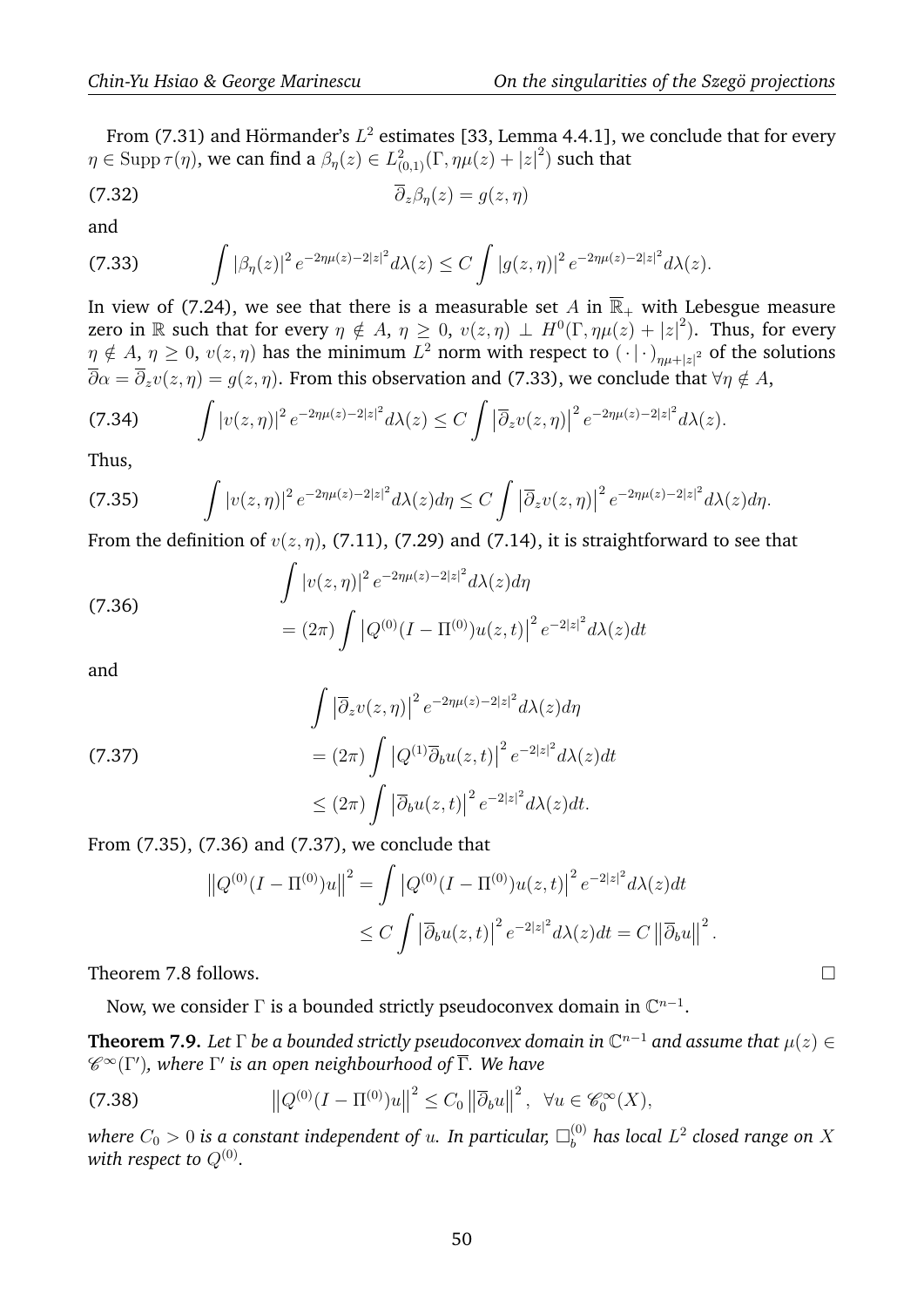*Proof.* Let  $u \in \mathscr{C}_0^{\infty}(X)$ . We have

(7.39) 
$$
\overline{\partial}_b Q^{(0)} (I - \Pi^{(0)}) u = Q^{(1)} \overline{\partial}_b u,
$$

$$
(\mathcal{F} Q^{(1)} \overline{\partial}_b u)(z, \eta) = \overline{\partial}_z (\mathcal{F} Q^{(0)} u(z, \eta) e^{\eta \mu(z)}) e^{-\eta \mu(z)}.
$$

As before, we put  $v(z, \eta) = \mathcal{F} Q^{(0)} (I - \Pi^{(0)}) u(z, \eta) e^{\eta \mu(z)}$  and set  $\overline{\partial}_z (\mathcal{F} Q^{(0)}(I - \Pi^{(0)}) u(z,\eta) e^{\eta\mu(z)}) = \overline{\partial}_z v(z,\eta) =: g(z,\eta).$ 

Then,

(7.40)  
\n
$$
\overline{\partial}_z g(z, \eta) = 0,
$$
\n
$$
g(z, \eta) = 0 \text{ if } \eta \notin \text{Supp } \tau(\eta),
$$
\n
$$
\int |g(z, \eta)|^2 e^{-2\eta \mu(z) - 2|z|^2} d\lambda(z) < \infty, \ \forall \eta \in \text{Supp } \tau(\eta).
$$

From (7.31) and Hörmander's  $L^2$  estimates [33, Lemma 4.4.1], we conclude that for every  $\eta\in \mathrm{Supp\,} \tau(\eta),$  we can find a  $\beta_\eta(z)\in L^2_{(0,1)}(\Gamma,\eta\mu(z)+|z|^2)$  such that

(7.41) 
$$
\overline{\partial}_z \beta_\eta(z) = g(z, \eta)
$$

 $\alpha$ 

and

(7.42) 
$$
\int |\beta_{\eta}(z)|^2 e^{-2\eta\mu(z)-2|z|^2} d\lambda(z) \leq C \int |g(z,\eta)|^2 e^{-2\eta\mu(z)-2|z|^2} d\lambda(z),
$$

where  $C > 0$  is a constant independent of  $\eta$ ,  $g(z, \eta)$  and  $\beta_{\eta}(z)$ . Moreover, since  $g(z, \eta)$  is smooth, it is well-known that  $\beta_n(z)$  can be taken to be dependent smoothly on  $\eta$  and  $z$  (see the proof of [6, Lemma 2.1]). Take  $\chi(\eta) \in \mathscr{C}^{\infty}(\mathbb{R}, [0,1])$  with  $\chi = 0$  if  $|\eta| \ge 1$  and  $\chi = 1$  if  $|\eta| \leq \frac{1}{2}$ . For  $j = 1, 2, \ldots$ , set  $\chi_j(\eta) = \chi(\frac{\eta}{j})$  $\frac{\eta}{j}).$  Put

$$
\alpha_j(z,t) = \frac{1}{2\pi} \int \beta_\eta(z) \chi_j(\eta) e^{-\eta \mu(z)} e^{i\eta t} d\eta \in \mathscr{C}^\infty(X).
$$

From (7.42), we have

$$
\begin{split}\n\|\alpha_{j} - \alpha_{k}\|^{2} \\
&= \frac{1}{4\pi^{2}} \int \left| \int \beta_{\eta}(z) (\chi_{j}(\eta) - \chi_{k}(\eta)) e^{-\eta \mu(z)} e^{i\eta t}(\eta) d\eta \right|^{2} e^{-2|z|^{2}} d\lambda(z) dt \\
&\leq \frac{1}{4\pi^{2}} \int \int |\beta_{\eta}(z)|^{2} |\chi_{j}(\eta) - \chi_{k}(\eta)|^{2} e^{-2\eta \mu(z) - 2|z|^{2}} d\lambda(z) d\eta \\
&\leq C_{0} \int \int |g(z, \eta)|^{2} |\chi_{j}(\eta) - \chi_{k}(\eta)|^{2} e^{-2\eta \mu(z) - 2|z|^{2}} d\lambda(z) d\eta \\
&\to 0 \text{ as } j, k \to \infty,\n\end{split}
$$

where  $C_0 > 0$  is a constant independent of j, k,  $\beta_{\eta}(z)$  and  $g(z, \eta)$ . Thus,  $\alpha_j \to \alpha$  in  $L^2(X)$ , for some  $\alpha \in L^2(X)$ . Moreover, we can repeat the procedure above with minor change and deduce that

(7.44)  
\n
$$
\| \alpha \|^2 \le C_0 \int \int |g(z, \eta)|^2 e^{-2\eta \mu(z) - 2|z|^2} d\lambda(z) d\eta
$$
\n
$$
\le C_0 (2\pi) \| Q^{(1)} \overline{\partial}_b u \|^2 \le C_1 \| \overline{\partial}_b u \|^2,
$$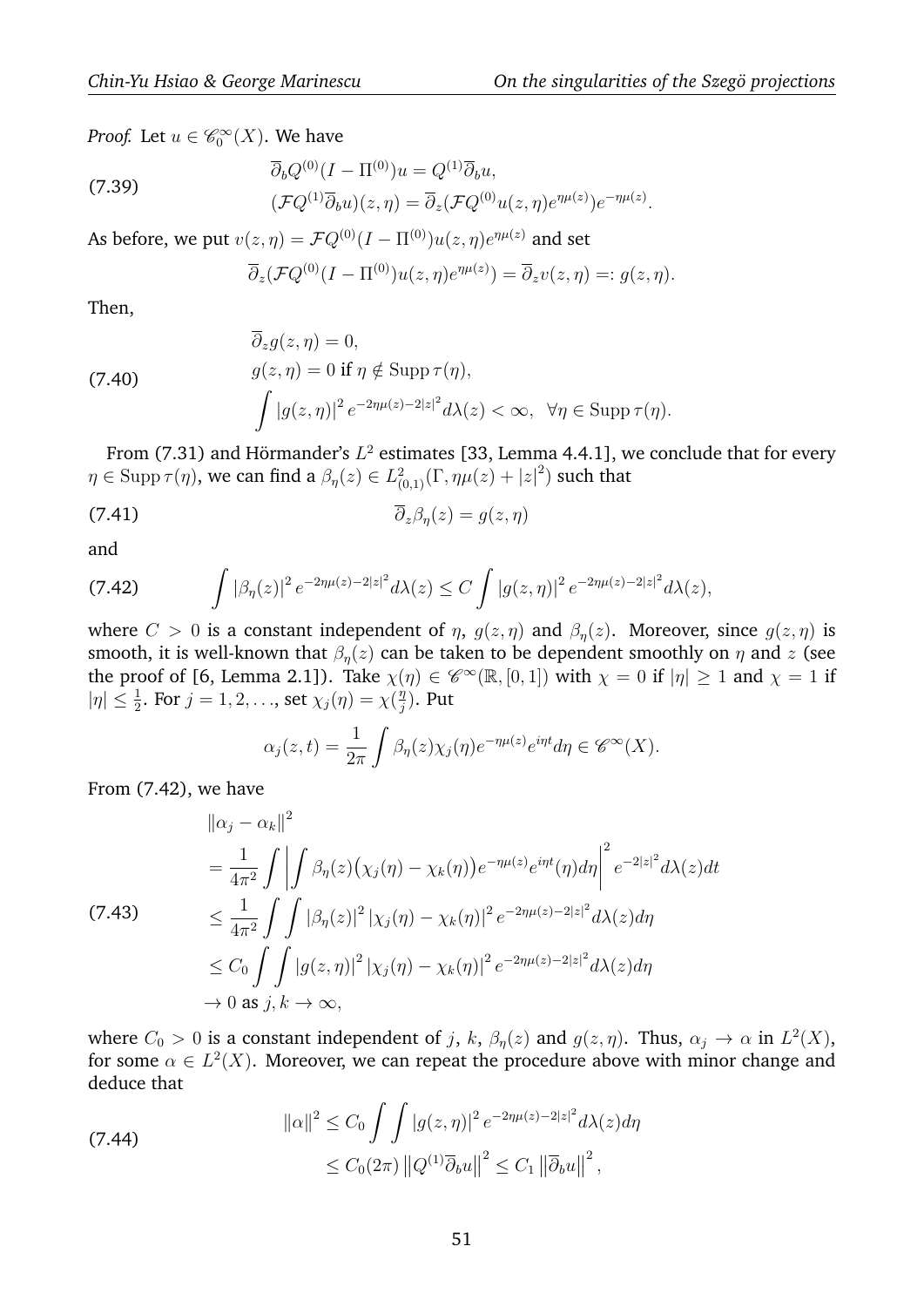where  $C_0 > 0$  is the constant as in (7.43) and  $C_1 = C_0(2\pi)$ . Furthermore, it is straightforward to see that

(7.45) 
$$
\overline{\partial}_b \alpha(z,t) = Q^{(1)} \overline{\partial}_b u(z,t).
$$

From (7.44) and (7.45), we conclude that  $\overline{\partial}_b \alpha(z,t) = Q^{(1)} \overline{\partial}_b u(z,t)$  and  $||\alpha||^2 \le C_1 ||\overline{\partial}_b u||$ 2 . Since  $(I - \Pi^{(0)})Q^{(0)}u$  has the minimum  $L^2$  norm of the solutions of  $\overline{\partial}_b f = Q^{(1)}\overline{\partial}_b u(z,t)$ , we conclude that

$$
\left\|(I-\Pi^{(0)})Q^{(0)}u\right\|^2 = \left\|Q^{(0)}(I-\Pi^{(0)})u\right\|^2 \le \|\alpha\|^2 \le C_1 \left\|\overline{\partial}_b u\right\|^2.
$$

The theorem follows.

### 7.3. **Szego kernel asymptotics on some tube domains. ¨** Recall that

$$
\omega_0 = -dt + \sum_{j=1}^{n-1} \left( i \frac{\partial \mu}{\partial z_j} dz_j - i \frac{\partial \mu}{\partial \overline{z}_j} d\overline{z}_j \right).
$$

Thus,

(7.46)

$$
\Sigma^{+} = \Big\{ (x, \eta) \in T^*X; \, \eta = -\lambda dx_{2n-1} + \lambda \sum_{j=1}^{n-1} \Big( \frac{\partial \mu}{\partial x_{2j}} (z) dx_{2j-1} - \frac{\partial \mu}{\partial x_{2j-1}} (z) dx_{2j} \Big), \lambda > 0 \Big\},
$$
  

$$
\Sigma^{-} = \Big\{ (x, \eta) \in T^*X; \, \eta = -\lambda dx_{2n-1} + \lambda \sum_{j=1}^{n-1} \Big( \frac{\partial \mu}{\partial x_{2j}} (z) dx_{2j-1} - \frac{\partial \mu}{\partial x_{2j-1}} (z) dx_{2j} \Big), \lambda < 0 \Big\}.
$$

Note that

$$
Q^{(0)}(x,y) = \int e^{i\langle x-y,\eta \rangle} \tau(\eta_{2n-1}) d\eta,
$$

where  $\tau \in \mathscr{C}^{\infty}(\mathbb{R}, [0, 1])$  with  $\tau = 0$  on  $]-\infty, \frac{1}{4}$  $\frac{1}{4}$ ],  $\tau=1$  on  $[\frac{1}{2}$  $\frac{1}{2}, \infty$ [. From this observation and (7.46), we conclude that

(7.47) 
$$
Q^{(0)} \equiv 0 \text{ at } \Sigma^+ \cap T^*D, \forall D \in X.
$$

From Theorem 1.9, Theorem 7.8, Theorem 7.9 and (7.47), we get Theorem 7.5.

### 8. PROOF OF THEOREM 5.4

We introduce some notations from semi-classical analysis.

**Definition 8.1.** Let W be an open set in  $\mathbb{R}^N$ . We define the space of symbols

$$
S(1) = S(1;W) = \left\{ a \in \mathscr{C}^{\infty}(W); \forall \alpha \in \mathbb{N}_0^N \, \exists C_{\alpha} > 0 : |\partial_x^{\alpha} a(x)| \le C_{\alpha} \text{ on } W \right\}.
$$

If  $a = a(x, k)$  depends on  $k \in ]1, \infty[$ , we say that  $a(x, k) \in S<sub>loc</sub>(1; W) = S<sub>loc</sub>(1)$  if  $\chi(x)a(x, k)$ uniformly bounded in  $S(1)$  when k varies in  $]1,\infty[$ , for any  $\chi \in \mathscr{C}_0^{\infty}(W)$ . For  $m \in \mathbb{R}$ , we put  $S^m_{loc}(1;W) = S^m_{loc}(1) = k^m S_{loc}(1)$ . If  $a_j \in S^{m_j}_{loc}(1)$ ,  $m_j \searrow -\infty$ , we say that  $a \sim \sum_{j=0}^{\infty} a_j$ in  $S_{\text{loc}}^{m_0}(1)$  if  $a - \sum_{j=0}^{N_0} a_j \in S_{\text{loc}}^{m_{N_0+1}}(1)$  for every  $N_0$ . For a given sequence  $a_j$  as above, we can always find such an asymptotic sum a and a is unique up to an element in  $S_{\text{loc}}^{-\infty}(1)$  $S^{-\infty}_{loc}(1;W):=\cap_m S^{m}_{loc}(1)$ . We say that  $a(x,k)\in S^{m_0}_{loc}(1)$  is a classical symbol on W of order  $m_0$ if

(8.1) 
$$
a(x,k) \sim \sum_{j=0}^{\infty} k^{m_0-j} a_j(x) \text{ in } S_{\text{loc}}^{m_0}(1), a_j(x) \in S_{\text{loc}}(1), j = 0, 1 \ldots
$$

The set of all classical symbols on W of order  $m_0$  is denoted by  $S^{m_0}_{\text{loc,cl}}(1) = S^{m_0}_{\text{loc,cl}}(1;W)$ .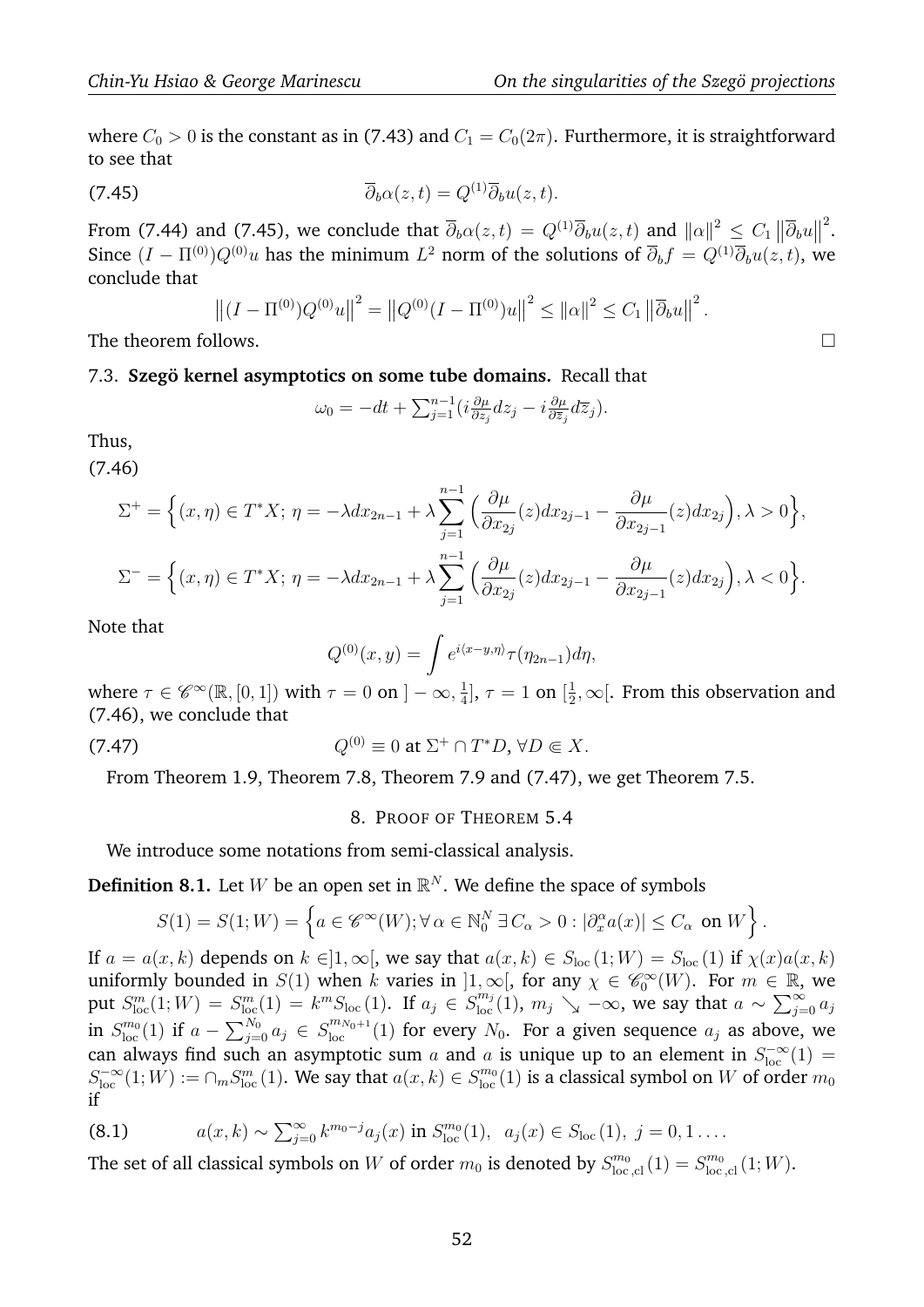Let  $E$  be a vector bundle over a smooth paracompact manifold  $Y$ . We extend the definitions above to the space of smooth sections of  $E$  over  $Y$  in the natural way and we write  $S^m_{\text{loc}}(1;Y, E)$  and  $S^m_{\text{loc,cl}}(1;Y, E)$  to denote the corresponding spaces.

A *k*-dependent continuous operator  $A_k : \mathscr{C}_0^{\infty}(W, E) \to \mathscr{D}'(W, F)$  is called *k*-negligible (on W) if  $A_k$  is smoothing and the kernel  $A_k(x, y)$  of  $A_k$  satisfies  $\left|\frac{\partial^\alpha x}{\partial y} \partial^{\beta} A_k(x, y)\right| = O(k^{-N})$  locally uniformly on every compact set in  $W \times W$ , for all multi-indices  $\alpha$ ,  $\beta$  and all  $N \in \mathbb{N}$ .  $A_k$  is  $k$ -negligible if and only if

$$
A_k = O(k^{-N'}) : H^s_{\text{comp}}(W, E) \to H^{s+N}_{\text{loc}}(W, F) ,
$$

for all  $N, N' \geq 0$  and  $s \in \mathbb{Z}$ . Let  $C_k : \mathscr{C}_0^{\infty}(W, E) \to \mathscr{D}'(W, F)$  be another k-dependent continuous operator. We write  $A_k \equiv C_k \mod O(k^{-\infty})$  (on W) or  $A_k(x, y) \equiv C_k(x, y) \mod O(k^{-\infty})$ (on W) if  $A_k - C_k$  is k-negligible on W.

Now, we prove Theorem 5.4. We will use the same notations and assumptions in Theorem 5.4. Fix  $p \in D$ . Take local coordinates  $x = (x_1, \ldots, x_{2n-1})$  defined in some small neighbourhood of p such that  $x(p) = 0$  and  $\omega_0(p) = dx_{2n-1}$ . Since  $d_y\varphi(x, y)|_{x=y} = d_y\varphi_-(x, y)|_{x=y}$  $\omega_0(x)$ , we have  $\frac{\partial \varphi}{\partial y_{2n-1}}(p,p) = \frac{\partial \varphi}{\partial y_{2n-1}}(p,p) = 1$ . From this observation and the Malgrange preparation theorem [34, Theorem 7.57], we conclude that in some small neighbourhood of  $(p, p)$ , we can find  $f(x, y), f_1(x, y) \in \mathscr{C}^\infty$  such that

(8.2) 
$$
\varphi_{-}(x, y) = f(x, y)(y_{2n-1} + h(x, y')),
$$

$$
\varphi(x, y) = f_1(x, y)(y_{2n-1} + h_1(x, y'))
$$

in some small neighbourhood of  $(p, p)$ , where  $y' = (y_1, \ldots, y_{2n-2})$ . For simplicity, we assume that (8.2) hold on  $D \times D$ . It is clearly that  $\varphi_-(x, y)$  and  $y_{2n-1} + h(x, y')$  are equivalent in the sense of Melin-Sjöstrand [51],  $\varphi(x,y)$  and  $y_{2n-1}+h_1(x,y')$  are equivalent in the sense of Melin-Sjöstrand [51], we may assume that  $\varphi_-(x,y) = y_{2n-1} + h(x,y')$  and  $\varphi(x,y) = y_{2n-1} + h_1(x,y')$ . Fix  $x_0 \in D$ . We are going to prove that  $h(x, y') - h_1(x, y')$  vanishes to infinite order at  $(x_0, x_0)$ . Note that  $S_ \circ S_ = S_$ . From this observation and Lemma 5.3, it is straightforward to see that

(8.3) 
$$
\int_0^\infty e^{i(y_{2n-1}+h(x,y'))t} s_-(x,y,t)dt \equiv \int_0^\infty e^{i(y_{2n-1}+h_1(x',y))t} a(x,y,t)dt \text{ on } D,
$$

where  $s_-(x, y, t)$ ,  $a(x, y, t) \in S_{\text{cl}}^{n-1}(D \times D \times \mathbb{R}_+, T^{*0,q}X \boxtimes T^{*0,q}X)$  are as in (2.15). Put

$$
x_0 = (x_0^1, x_0^2, \dots, x_0^{2n-1}), \quad x'_0 = (x_0^1, \dots, x_0^{2n-2}).
$$

Take  $\tau \in \mathscr{C}_0^{\infty}(\mathbb{R}^{2n-1})$ ,  $\tau_1 \in \mathscr{C}_0^{\infty}(\mathbb{R}^{2n-2})$ ,  $\chi \in \mathscr{C}_0^{\infty}(\mathbb{R})$  so that  $\tau = 1$  near  $x_0$ ,  $\tau_1 = 1$  near  $x'_0$ ,  $\chi = 1$  near  $x_0^{2n-1}$  and  $\text{Supp } \tau \subseteq D$ ,  $\text{Supp } \tau_1 \times \text{Supp } \chi \subseteq D' \times \text{Supp } \chi \subseteq D$ , where  $D'$  is an open neighbourhood of  $x_0'$  in  $\mathbb{R}^{2n-2}.$  For each  $k>0,$  we consider the distributions

$$
(8.4) \qquad A_k: u \mapsto \int_0^\infty e^{i(y_{2n-1} + h(x,y'))t - iky_{2n-1}} \tau(x) s_-(x,y,t) \tau_1(y') \chi(y_{2n-1}) u(y') dy dt,
$$
  

$$
B_k: u \mapsto \int_0^\infty e^{i(y_{2n-1} + h_1(x,y'))t - iky_{2n-1}} \tau(x) a(x,y,t) \tau_1(y') \chi(y_{2n-1}) u(y') dy dt,
$$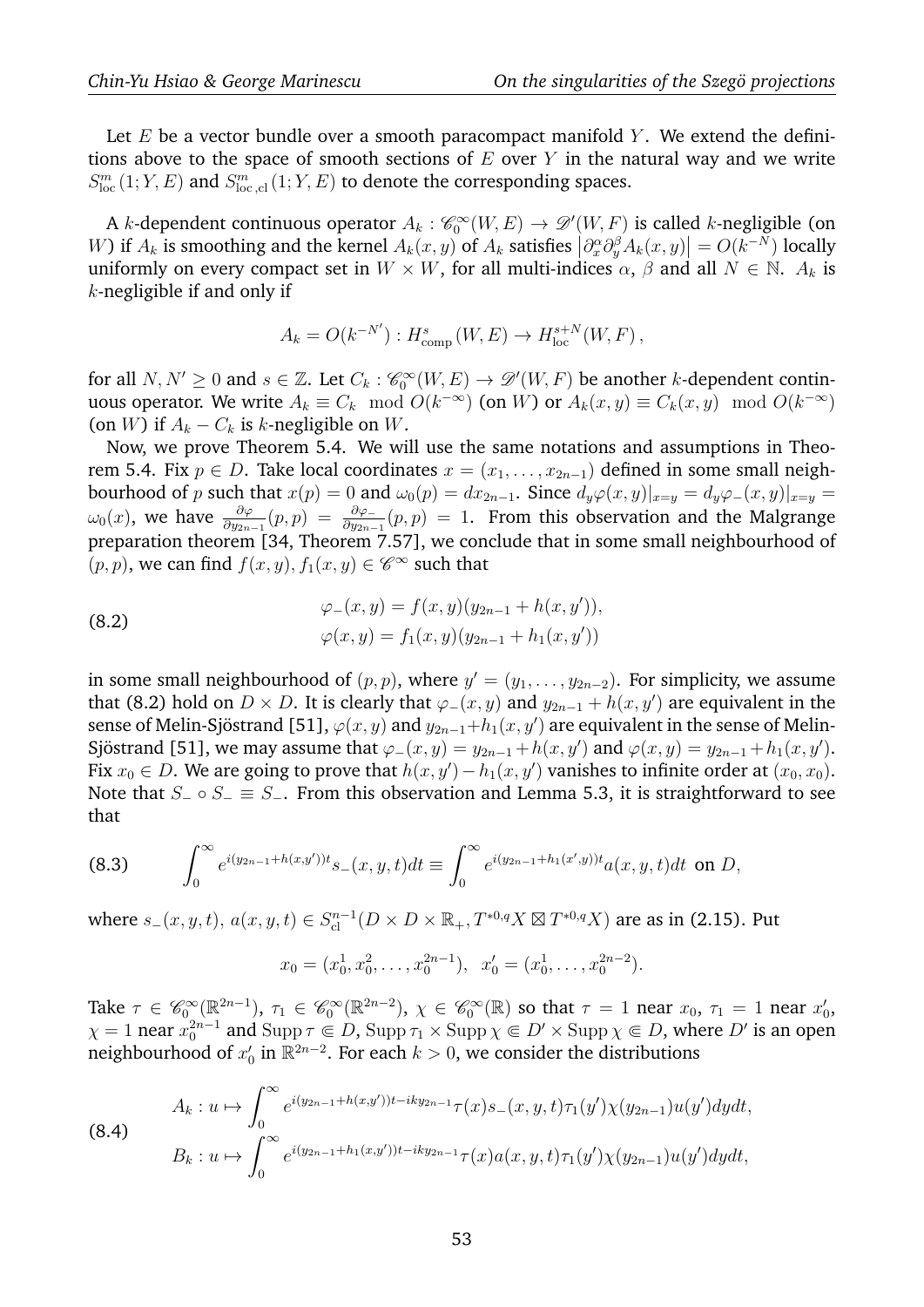for  $u\in \mathscr{C}_0^\infty(D',T^{*0,q}X).$  By using the stationary phase formula of Melin-Sjöstrand [51], we can show that (cf. the proof of [39, Theorem 3.12])  $A_k$  and  $B_k$  are smoothing operators and

$$
A_k(x, y') \equiv e^{ikh(x, y')}g(x, y', k) \mod O(k^{-\infty}),
$$
  
\n
$$
B_k(x, y') \equiv e^{ikh_1(x, y')}b(x, y', k) \mod O(k^{-\infty}),
$$
  
\n
$$
g(x, y', k), b(x, y', k) \in S_{\text{loc, cl}}^{n-1} (1; D' \times D, T^{*0, q} X \boxtimes T^{*0, q} X),
$$
  
\n(8.5) 
$$
g(x, y', k) \sim \sum_{j=0}^{\infty} g_j(x, y')k^{n-1-j} \text{ in } S_{\text{loc}}^{n-1} (1; D' \times D, T^{*0, q} X \boxtimes T^{*0, q} X),
$$
  
\n
$$
b(x, y', k) \sim \sum_{j=0}^{\infty} b_j(x, y')k^{n-1-j} \text{ in } S_{\text{loc}}^{n-1} (1; D' \times D, T^{*0, q} X \boxtimes T^{*0, q} X),
$$
  
\n
$$
g_j(x, y'), b_j(x, y') \in \mathscr{C}^{\infty}(D \times D', T_{y'}^{*0, q} X \boxtimes T_x^{*0, q} X), \quad j = 0, 1, ...,
$$
  
\n
$$
g_0(x_0, x'_0) \neq 0, \quad b_0(x_0, x'_0) \neq 0.
$$

Since

$$
\int_0^\infty e^{i(y_{2n-1} + h(x,y'))t} s_-(x,y,t) dt - \int_0^\infty e^{i(y_{2n-1} + h_1(x,y'))t} a(x,y,t) dt
$$

is smoothing, by using integration by parts with respect to  $y_{2n-1}$ , it is easy to see that  $A_k{-}B_k\equiv$ 0 mod  $O(k^{-\infty})$  (see [39, Section 3]). Thus,

(8.6) 
$$
e^{ikh(x,y')}g(x,y',k) = e^{ikh_1(x,y')}b(x,y',k) + F_k(x,y'),
$$

$$
F_k(x,y') \equiv 0 \mod O(k^{-\infty}).
$$

Now, we are ready to prove that  $h(x, y') - h_1(x, y')$  vanishes to infinite order at  $(x_0, x'_0)$ . We assume that there exist  $\alpha_0\in\mathbb{N}_0^{2n-1}$ ,  $\beta_0\in\mathbb{N}_0^{2n-2}$ ,  $|\alpha_0|+|\beta_0|\geq 1$  such that

$$
\partial_x^{\alpha_0} \partial_{y'}^{\beta_0} (ih(x, y') - ih_1(x, y')) \Big|_{(x_0, x'_0)} = C_{\alpha_0, \beta_0} \neq 0
$$

and

$$
\left. \partial_x^{\alpha} \partial_{y'}^{\beta} (ih(x, y') - ih_1(x, y')) \right|_{(x_0, x'_0)} = 0 \text{ if } |\alpha| + |\beta| < |\alpha_0| + |\beta_0|.
$$

From (8.6), we have

(8.7)  

$$
\left. \begin{aligned}\n &\partial_x^{\alpha_0} \partial_y^{\beta_0} \Big( e^{ikh(x,y')-ikh_1(x,y')} g(x,y',k) - b(x,y,k) \Big) \right|_{(x_0,x'_0)} \\
 &= -\left. \partial_x^{\alpha_0} \partial_y^{\beta_0} \Big( e^{-ikh_1(x,y')} F_k(x,y) \Big) \right|_{(x_0,x'_0)}.\n \end{aligned}
$$

Since  $h_1(x_0, x_0') = -x_0^{2n-1}$  and  $F_k(x, y') \equiv 0 \mod O(k^{-\infty})$ , we have

(8.8) 
$$
\lim_{k \to \infty} k^{-n} \partial_x^{\alpha_0} \partial_y^{\beta_0} \Big( e^{-ikh_1(x,y')} F_k(x,y') \Big) \Big|_{(x_0,x_0)} = 0.
$$

On the other hand, we can check that

(8.9) 
$$
\lim_{k \to \infty} k^{-n} \partial_x^{\alpha_0} \partial_y^{\beta_0} \Big( e^{ikh(x,y')-ikh_1(x,y')} g(x,y',k) - b(x,y',k) \Big) \Big|_{(x_0,x'_0)}
$$

$$
= C_{\alpha_0,\beta_0} g_0(x_0,x'_0) \neq 0
$$

since  $g_0(x_0, x'_0) \neq 0$ . From (8.7), (8.8) and (8.9), we get a contradiction. Thus,  $h(x, y')$  –  $h_1(x, y')$  vanishes to infinite order at  $(x_0, x'_0)$ . Since  $x_0$  is arbitrary, the theorem follows.

Acknowledgements. We are most grateful to Louis Boutet de Monvel and Johannes Sjöstrand for their beautiful theory [14] and many discussions about the Szegö kernel over the years.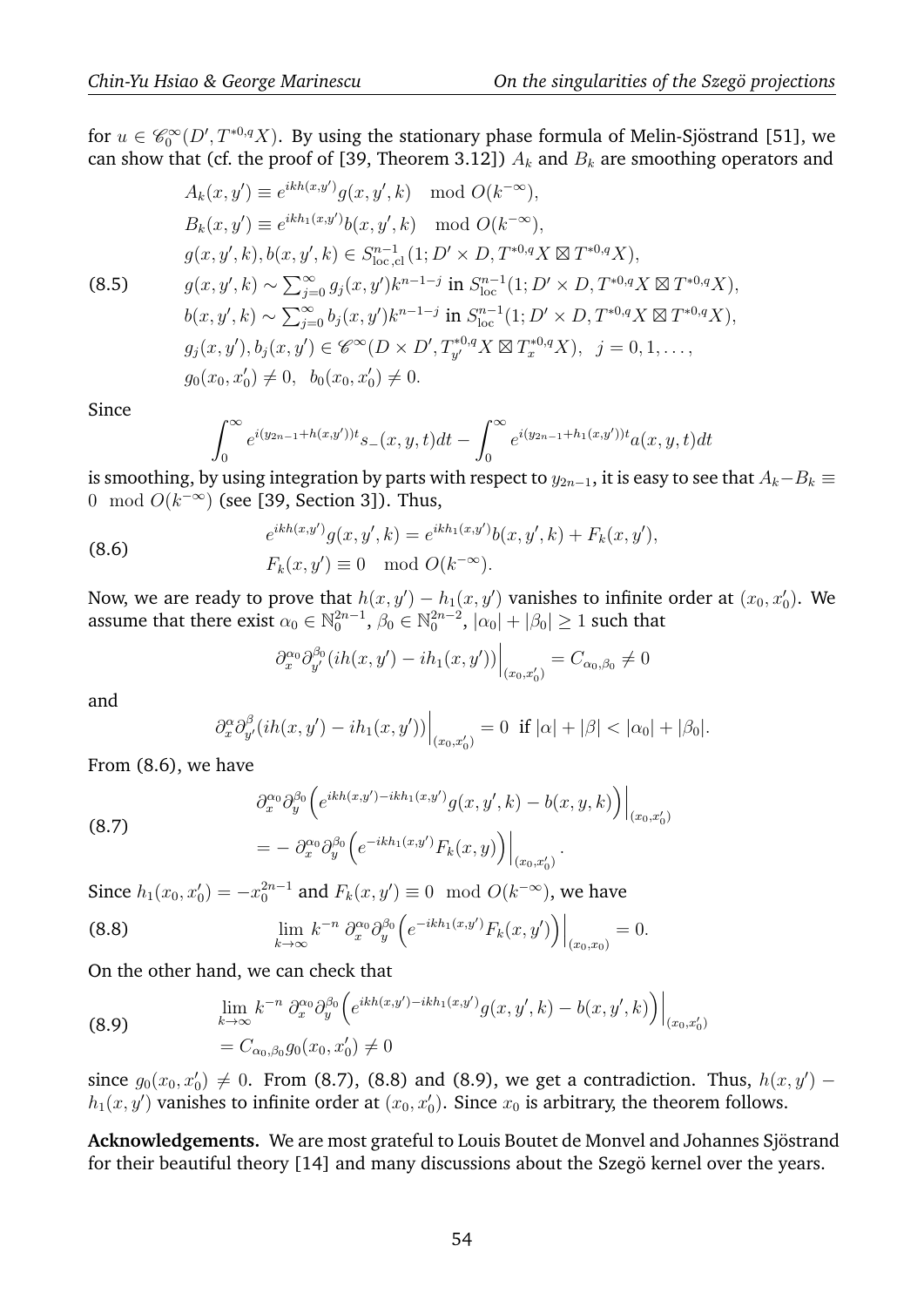#### **REFERENCES**

- [1] A. Andreotti and Y. T. Siu, *Projective embeddings of pseudoconcave spaces*, Ann. Sc. Norm. Sup. Pisa **24** (1970), 231–278.
- [2] L. Baracco, *The range of the tangential Cauchy-Riemann system to a CR embedded manifold*, Invent. Math. **190** (2012), no. 2, 505–510.
- [3] M.-S. Baouendi and L.-P. Rothschild and F. Trèves, *CR structures with group action and extendability of CR functions*, Invent. math. **83** (1985), 359–396.
- [4] D. Barrett, *A remark on the global embedding problem for three-dimensional CR manifolds*, Proc. Amer. Math. Soc. **102** (1988), 888–892.
- [5] R. Berman, *Bergman kernels and equilibrium measures for line bundles over projective manifolds for high powers*, Amer. J. Math., **131** (2009), no. 5, 1485–1524.
- [6] B. Berndtsson, *Subharmonicity properties of the Bergman kernel and some other functions associated to pseudoconvex domains*, Ann. Inst. Fourier (Grenoble) **56** (2006), No. 6, 1633–1622.
- [7] H. P. Boas and M. C. Shaw, *Sobolev estimates for the Lewy operator on weakly pseudoconvex boundaries*, Math. Ann. **274** (1986) 221–231.
- [8] M. Bordemann, E. Meinrenken, and M. Schlichenmaier, *Toeplitz quantization of Kahler manifolds and ¨*  $gl(N)$ ,  $N \longrightarrow \infty$  *limits*, Comm. Math. Phys. **165** (1994), 281–296.
- [9] D. Borthwick and A. Uribe, *Nearly Kählerian embeddings of symplectic manifolds*, Asian J. Math. 4 (2000), no. 3, 599–620.
- [10] D. Borthwick and T. Paul and A. Uribe, *Semiclassical spectral estimates for Toeplitz operators*, Ann. Inst. Fourier (Grenoble) **48** (1998), no. 4, 1189–1229.
- [11] L. Boutet de Monvel, *Int´egration des equations de Cauchy–Riemann induites formelles*, S´eminaire Goulaouic–Lions–Schwartz, 1974–75, Exposé No. 9.
- [12] L. Boutet de Monvel, *Complément sur le noyau de Bergman*, Séminaire sur les Équations aux Dérivées Partielles, 1985-1986, Exp. No. XX, 13 pp., Ecole Polytech., Palaiseau, 1986. ´
- [13] L. Boutet de Monvel, *Le noyau de Bergman en dimension* 2, Séminaire sur les Équations aux Dérivées Partielles 1987–1988, Exp. No. XXII, 13 pp., École Polytech., Palaiseau, 1988.
- [14] L. Boutet de Monvel and J. Sjöstrand, Sur la singularité des noyaux de Bergman et de Szegö, Astérisque, **34–35** (1976), 123–164.
- [15] L. Boutet de Monvel and V. Guillemin, *The spectral theory of Toeplitz operators*, Ann. of Math. Stud., vol 99, Princeton Univ. Press, Princeton, NJ, 1981.
- [16] D. M. Burns, *Global behavior of some tangential Cauchy-Riemann equations*, Partial differential equations and geometry (Proc. Conf., Park City, Utah, 1977), Lecture Notes in Pure and Appl. Math., vol. 48, Dekker, New York, 1979, pp. 51–56.
- [17] D. M. Burns and C.-L. Epstein, *Embeddability of Three-Dimensional CR-Manifolds*, J. Amer. Math. Soc. **4** (1990), 809–840.
- [18] D. Catlin, *The Bergman kernel and a theorem of Tian*, in *Analysis and geometry in several complex variables (Katata, 1997)*, 1–23, Trends Math., Birkhauser, Boston, 1999. ¨
- [19] L. Charles, *Berezin-Toeplitz operators, a semi-classical approach*, Comm. Math. Phys. **239** (2003), 1–28.
- [20] S-C. Chen and M-C. Shaw, *Partial differential equations in several complex variables*, AMS/IP Studies in Advanced Mathematics. 19. Providence, RI: American Mathematical Society (AMS). Somerville, MA: International Press, xii, 380 p., (2001).
- [21] M. Christ, *Embedding compact three-dimensional CR manifolds of finite type in*  $\mathbb{C}^n$ . Ann. of Math. 129 (1989), no. 1, 195–213.
- [22] E.-B. Davies, *Spectral Theory and Differential Operators*, Cambridge Stud. Adv. Math., vol. **42**, (1995).
- [23] S. K. Donaldson, *Scalar curvature and projective embeddings. I*, J. Differential Geom. **59** (2001), 479–522.
- [24] T. C. Dinh, G. Marinescu and V. Schmidt, *Asymptotic distribution of zeros of holomorphic sections in the non compact setting*, J. Stat. Phys. **148** (2012), no. 1, 113–136.
- [25] M. Engliˇs, *Weighted Bergman kernels and quantization*, Comm. Math. Phys. **227** (2002), no. 2, 211–241.
- [26] Ch. Fefferman, *The Bergman kernel and biholomorphic mappings of pseudoconvex domains*, Invent. math. **26** (1974), No. 1, 1–65.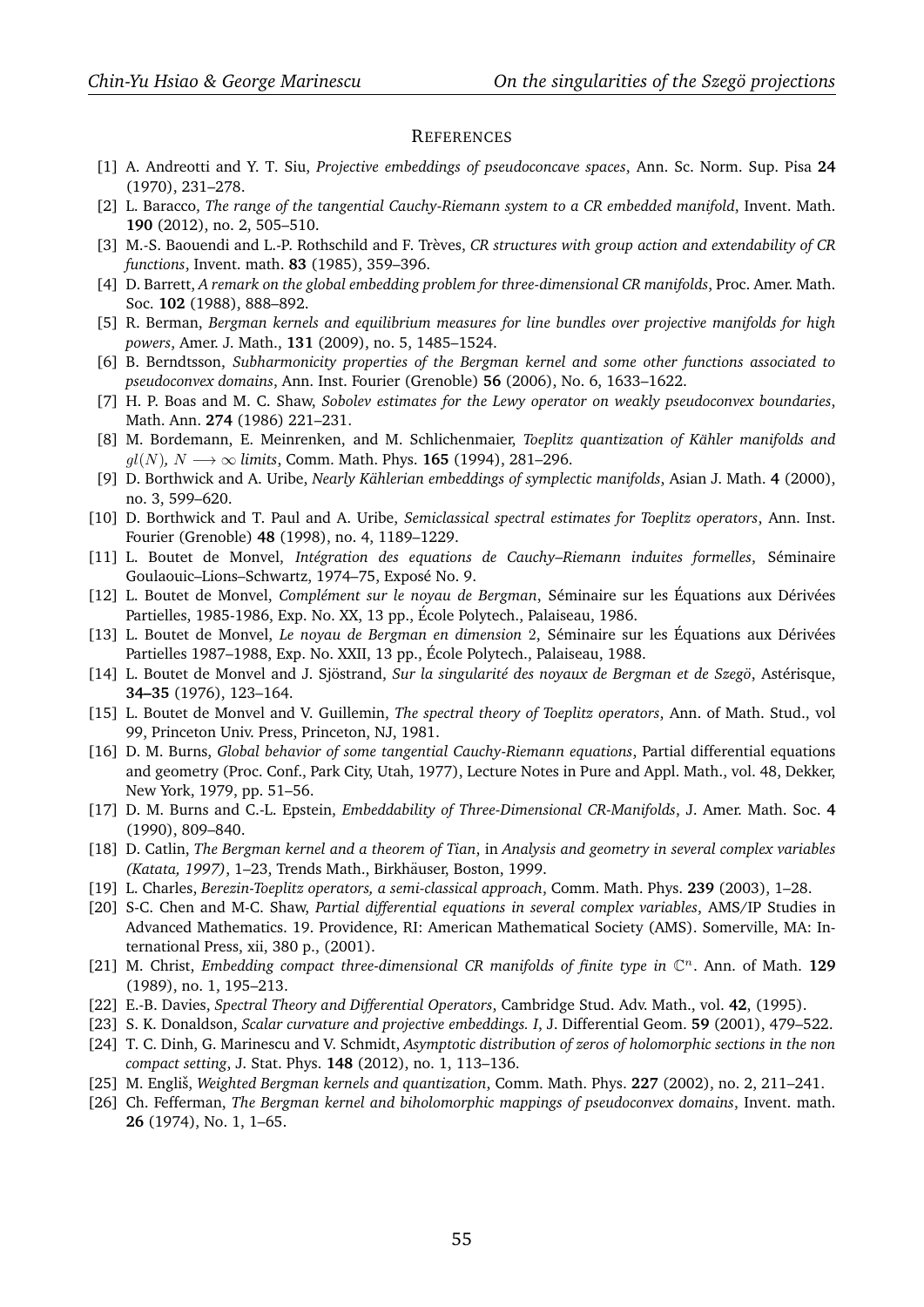- [27] G. B. Folland, J. J. Kohn, The Neumann problem for the Cauchy-Riemann complex. Annals of Mathematics Studies, No. 75. Princeton University Press, Princeton, N.J.; University of Tokyo Press, Tokyo, 1972.  $viii+146$  pp.
- [28] H. Grauert, *Theory of* q*-convexity and* q*-concavity*, Several Complex Variables VII (H. Grauert, Th. Peternell, and R. Remmert, eds.), Encyclopedia of mathematical sciences, vol. 74, Springer Verlag, 1994.
- [29] A. Grigis and J. Sjöstrand, *Microlocal analysis for differential operators. An introduction*, London Mathematical Society Lecture Note Series, vol. 196, Cambridge University Press, Cambridge, 1994.
- [30] V. Guillemin, *Star products on compact pre-quantizable symplectic manifolds*, Lett. Math. Phys. **35** (1995), no. 1, 85–89.
- [31] F. R. Harvey and H. B. Lawson, *On boundaries of complex analytic varieties. I.* Ann. of Math. (2) **102** (1975), no. 2, 223–290.
- [32] K. Hirachi, *Logarithmic singularity of the Szego kernel and a global invariant of strictly pseudoconvex do- ¨ mains*, Ann. of Math. (2) **163** (2006), no. 2, 499–515.
- [33] L. Hörmander, An introduction to complex analysis in several variables, North-Holland mathematical library, North-Holland Publishing Co., Amsterdam, **7**, 1990.
- [34] L. Hörmander, *The analysis of linear partial differential operators. I*, Classics in Mathematics, Springer-Verlag, Berlin, 2003.
- [35] L. Hörmander, *The analysis of linear partial differential operators. III*, Grundlehren der Mathematischen Wissenschaften, Springer-Verlag, Berlin, **274**, (1985).
- [36] C.-Y. Hsiao, *Projections in several complex variables*, M´em. Soc. Math. France, Nouv. S´er. **123** (2010), 131  $D<sub>r</sub>$
- [37] C-Y. Hsiao, *Existence of CR sections for high power of semi-positive generalized Sasakian CR line bundles over generalized Sasakian CR manifolds*, 46 pages, preprint available at arXiv:1204.4810.
- [38] C.-Y. Hsiao, *Szego kernel asymptotics for high power of CR line bundles and Kodaira embedding theorems on ¨ CR manifolds*, 116 pages, preprint available at arXiv:1401.6647.
- [39] C-Y. Hsiao and G. Marinescu, *Asymptotics of spectral function of lower energy forms and Bergman kernel of semi-positive and big line bundles*, Commun. Anal. Geom. **22** (2014), No. 1, 1–108.
- [40] M. Kashiwara, *Analyse micro-locale du noyau de Bergman*, Séminaire Goulaouic-Schwartz (1976/1977), Équations aux dérivées partielles et analyse fonctionnelle, Exp. No. 8, 10 pp. Centre Math., École Polytech., Palaiseau, 1977
- [41] J. J. Kohn, *Boundaries of complex manifolds*, Proc. Conf. Complex Analysis (Minneapolis, 1964), pp. 81–94, Springer, Berlin, 1965.
- [42] J. J. Kohn, *Estimates for* ∂<sup>b</sup> *on pseudoconvex CR manifolds*, Proc. Symp. in Pure Math. **43** (1985), 207–217.
- [43] J. J. Kohn, *The range of the tangential Cauchy-Riemann operators*, Duke Math. J. **53** (1986), No. 2, 307– 562.
- [44] L. Lempert, *On three dimensional Cauchy-Riemann manifolds*, J. Amer. Math. Soc. **5** (1992), 1–50.
- [45] Z. Lu and G. Tian, *The log term of the Szego kernel ¨* , Duke Math. J. **125** (2004), no. 2, 351–387.
- [46] X. Ma, *Geometric quantization on Kähler and symplectic manifolds*, Proceedings of the international congress of mathematicians (ICM 2010), Hyderabad, India, August 19–27, 2010. Vol II, 785–810.
- [47] X. Ma and G. Marinescu, *The first coefficients of the asymptotic expansion of the Bergman kernel of the spin<sup>c</sup> Dirac operator*, Internat. J. Math., **17** (2006), no. 6, 737–759.
- [48] X. Ma and G. Marinescu, *Holomorphic Morse inequalities and Bergman kernels*, Progress in Math., vol. 254, Birkhäuser, Basel, 2007, 422 pp.
- [49] X. Ma and G. Marinescu, *Generalized Bergman kernels on symplectic manifolds*, Adv. Math. **217** (2008), no. 4, 1756–1815.
- [50] G. Marinescu and N. Yeganefar, *Embeddability of some strictly pseudoconvex manifolds*, Trans. Amer. Math. Soc. **359** (2007), 4757–4771.
- [51] A. Melin and J. Sjöstrand, *Fourier integral operators with complex-valued phase functions*, Springer Lecture Notes in Math., **459** (1975), 120–223.
- [52] A. Nicoara, ˘ *Global regularity for* ∂<sup>b</sup> *on weakly pseudoconvex CR manifolds*, Adv. Math. **199** (2006), no. 2, 356–447.
- [53] H. Rossi, *Attaching analytic spaces to an analytic space along a pseudoconcave boundary*, Proc. Conf. Complex. Manifolds (Minneapolis), Springer–Verlag, New York, 1965, pp. 242–256.